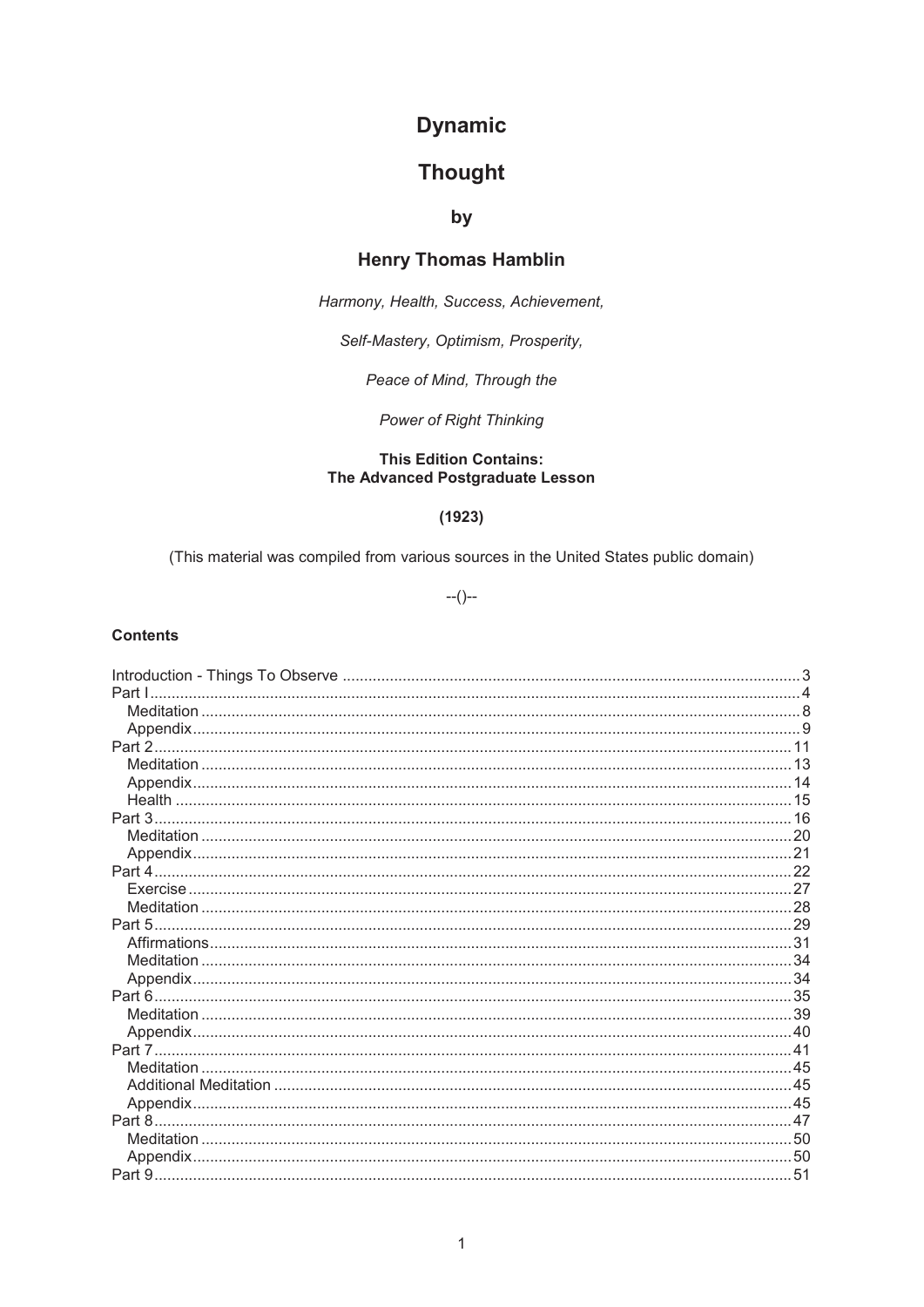$-(-)$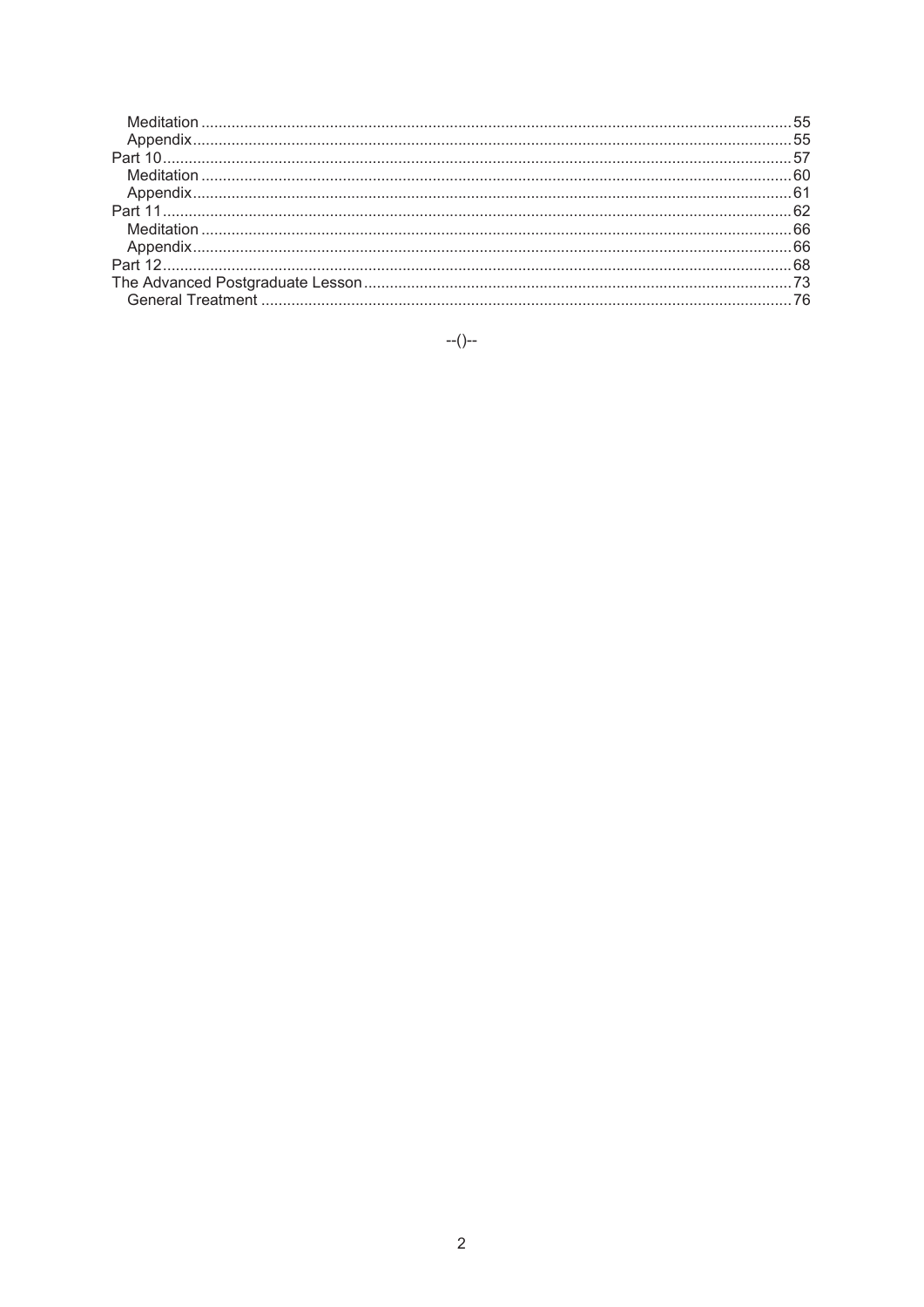#### **Introduction - Things To Observe**

Do not worry because you cannot follow the course exactly to the letter. Do what you can of it, adapt it to your life, and do the best you can in present circumstances.

The principal thing is to get twice daily into what is called the Silence, to quieten the senses, and get in touch with the Unseen, i.e., God, Divine Mind, the Infinite, Principle of Good, First Cause, the Absolute, the name does not matter, they all mean the same.

Another vital thing is to use affirmations and denials, these will be explained more fully later.

Yet another is meditation, for you gradually grow into the likeness of that upon which you meditate.

Still another is visualizing. Always visualize the good, the beautiful, and true, and your life will reflect these things. Incidentally, the practice of visualization greatly increases one's powers of concentration.

Also while you are receiving this course and for some time after, refrain from all hazardous speculation. Do not launch out in business without sufficient capital and then expect everything to turn out all right. Instead wait until the way is made clear. Guidance and help will come in time, therefore do not try to force things.

Remember that although as soon as you start right thinking, you begin to build up your life, yet it takes time to manifest. At first things may seem to be worse, if so keep on and they will soon settle down. You cannot fail in the long run if you will persist and persevere.

 $-(-)$ 

*I want you to realize:*

*That within you are infinite power and possibilities.*

*That the inward Power can be aroused and brought into expression by holding high ideals in the mind and by affirmations and meditation.*

*That it is necessary to spend a short time in the Unseen both night and morning.*

*That by so doing you can enter a super-conscious realm where your word is creative.*

*That what you speak comes to pass, that what you mentally picture must come true.*

*That it is only by following high ideals that true success can be achieved.*

*Therefore, picture a higher life--the highest you can conceive, and affirm that it is yours. Remember that this higher life is without sickness, disease, forward with joy--you can never fail*.

--()--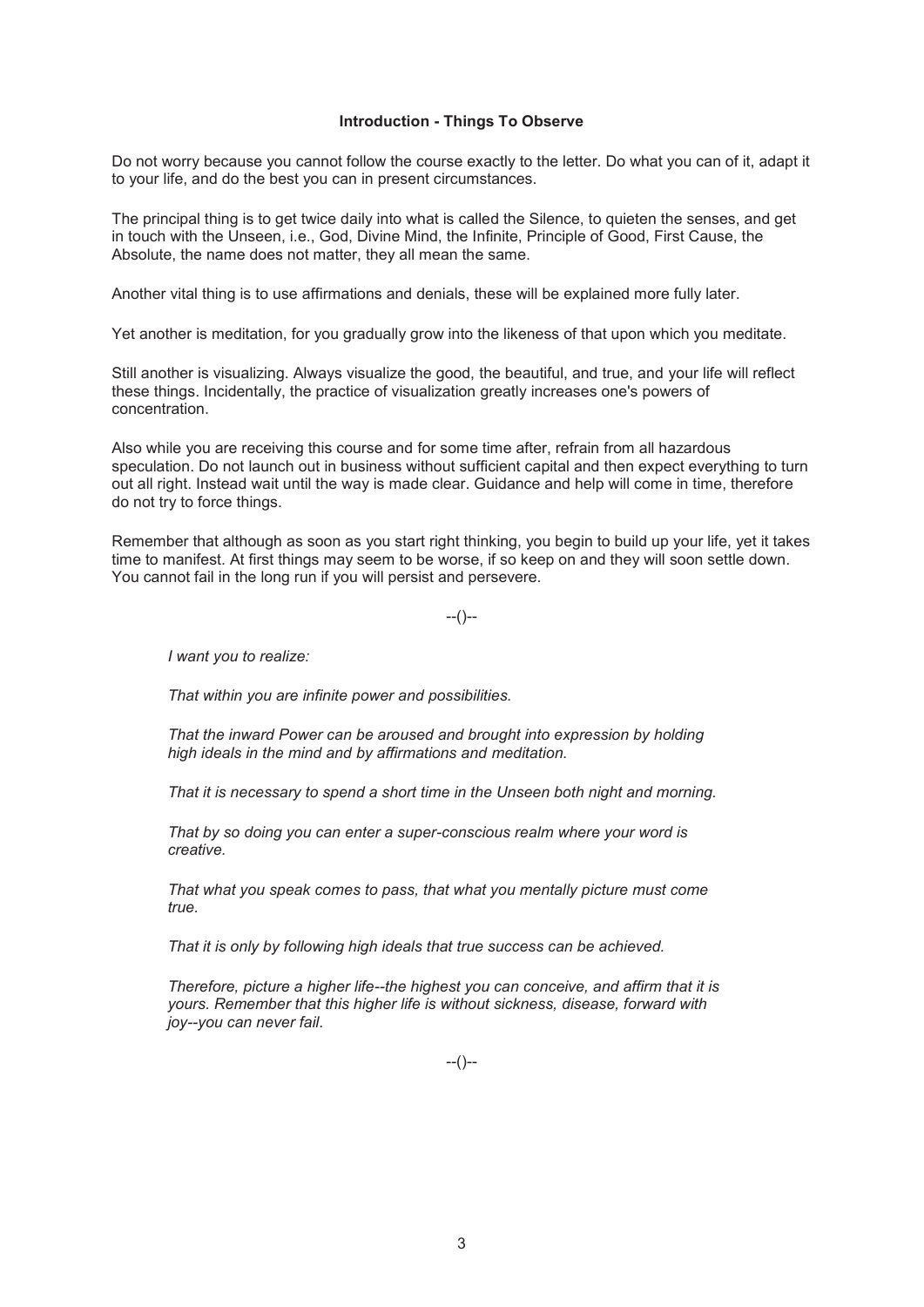# **Dynamic Thought**

# **Part 1**

#### **Success And Character Building**

THE objects of this course are: (1) To alter your mental attitude, and (2) To direct your thoughts into those channels which lead to success, achievement, health, happiness and perfect good; (3) The arousing of the inward POWER, and (4) The overcoming of bad habits; (5) The building up of character, and (6) The discovery and development of the creative faculty.

How these are accomplished will be explained to you in their proper place and at the proper time, but first of all I want you to consider, thoughtfully, what is before you. It is not exactly an easy road which you have chosen. No path that leads upward ever is. The path of victory is always thorny; but when the thorns hurt the feet most, we can console ourselves with the thought that the path really does lead somewhere, and we know definitely that it leads to Success, Achievement, Happiness and Satisfaction. Difficulties there will be, disappointments, failures and set-backs, but to him who sets his face towards the light, and will keep steadily onward, there must come success and accomplishment and victory, above all expectation.

If now you merely read this and pass on, the amount of good that it will do you will be none at all. This course is useless if you do not "do" it, reading it will do you little or no good, it is the **doing** of it that will change your character and your life.

Therefore, stop now and think carefully over the path that lies before you; estimate its difficulties, do not think lightly of them, be prepared for difficulty, and make up your mind, here and now, to conquer.

You may have failed in the past, but this time **you must, you will, and you shall overcome** every difficulty and weakness, and achieve dominion over yourself, victory over your circumstances and complete control over your life.

THERE MUST AND SHALL BE NO FAILURE THIS TIME.

# THIS TIME YOU ARE GOING TO SUCCEED THROUGH

#### THE POWER THAT IS WITHIN YOU.

Now close your eyes, and mentally picture yourself, radiant, strong, successful, happy, full of the joy and zest of life. See yourself treading a path that leads ever upwards. Behind you the air is murky and gloomy, but in front is increasing brightness and loveliness. See yourself progressing, climbing, winning. See yourself trampling old habits and weaknesses under your feet. See yourself meeting difficulties in your path, and see yourself, sustained by a mighty inward power, brushing all obstructions aside, and never faltering in your upward climb.

Concentrate with all your powers upon this mental imagery. Persevere until you can see yourself radiant, sublime, shorn of all weaknesses and imperfections, the perfect image of your perfect self. See yourself full of vitality and health, see yourself successful, attracting both people and affluence to you. Make a concrete, sharply defined image in your mind of yourself as you desire to be; see yourself master of circumstances, attracting all good things by the power of your mental forces.

#### WHATEVER YOU CREATE, IN THIS MANNER,

# IN YOUR MENTAL WORLD,

# WILL LATER BE MANIFESTED IN YOUR OUTWARD LIFE.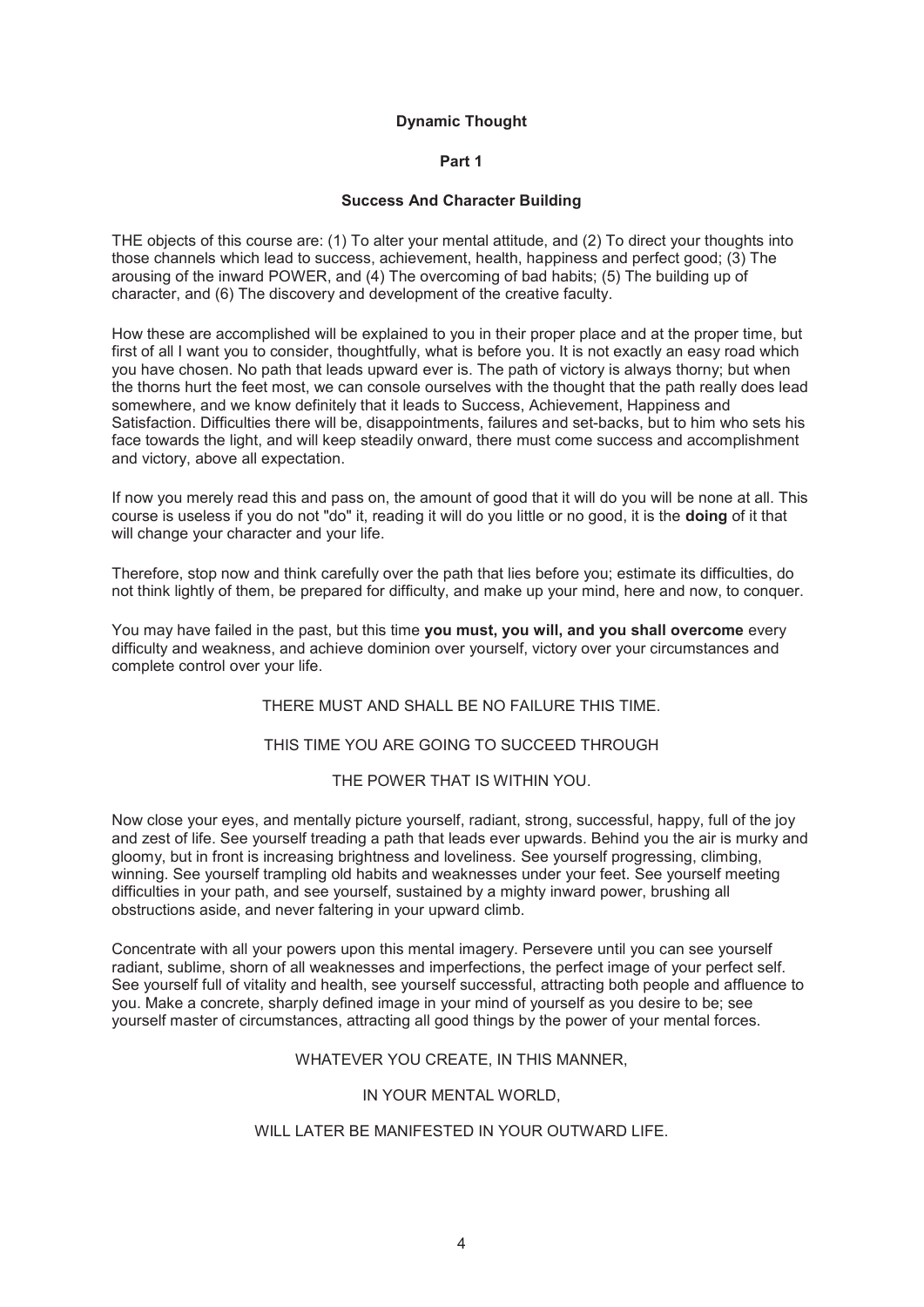In other words, by mental imagery you are creating your future self. You will gradually grow into the likeness of the image that you are now creating. Therefore create the right image. Let your ambition be a high one; do not picture yourself as a common man, satisfied with vulgar pleasures, instead, create a perfect man, the most perfect of which you can conceive.

In the same way when you throw your mind forward and foresee the task before you and "will" that all difficulties shall be overcome, and that if you get weary of well doing, you will not give up but will persevere, and arouse fresh interest in the task of self culture and achievement, then you are already winning the battle in advance, you are making your ultimate success doubly sure.

I want you to realize that this journey of yours is not a walk over, I want you to understand that it is a fight all the way, but at the same time to realize that it is a **winning** fight all the time; for although difficulties are real, yet you have within you the Powers which make difficulties and obstacles melt away. Great and omnipotent is the Power within you. Nothing can stay your upward climb, there is nobody who can prevent you succeeding except **yourself**; there is nothing that can stop your progress but your own doubt and fear. All things are possible if you believe that they are possible.

> Unbounded confidence, the keynote of Success. YOU cannot fail, YOU, yourself, are Success.

Another word for "unbounded confidence" is "faith." Every successful man is a confident man. He believes wholeheartedly in his own power to succeed. This is not vanity or being too "cock-sure," instead it is either conscious, or unconscious, or sub-conscious realization of the Inward Power. This is why so few men are really successful, so few men ever arouse the mighty powers that are within them, so few men think the kind of thoughts that bring these powers into life and action.

Every successful man is a man of "faith," every successful man is a man who cultivates "hope." A successful man is always hopeful, is never a pessimist and he brings that which he hopes for, into being and reality, by the strength of his faith.

Therefore I want you first of all to cultivate Hope and Faith for without those qualities no one, no matter how gifted or clever, can ever succeed.

That you have these two qualities is proved by the fact that you are reading this course. You have had the hope of winning your way to a life of Success, and Power, and you have had the Faith to believe that within you are the powers and forces which make this possible. Without Hope a man is as good as dead, without Faith he is like a rudderless ship drifting hither and thither with every wind and current. On the other hand all things are possible to the man who has both these qualities.

Cast your eyes over the lives of all men of great achievement, and you will see that they were all animated by Hope and sustained by Faith. They hoped for success and believed that they had it in them to achieve that success. In their darkest hours they hoped on, believing that soon the reaction would come, which would carry them on to the accomplishment of their ambitions. Nothing has ever yet been accomplished by man on this planet without the inspiration of Hope and the tenacity of Faith. Hope reaches forward and claims success, faith holds on until success is attained. Therefore seek to develop these qualities to their fullest extent.

It is a well known fact that when a man turns his face round and determines to fight his way to success, or to overcome evil habit, or to raise himself in any way either mentally, morally, physically or spiritually, then everything seems to happen to thwart his new intention and to throttle his new desires. So long as he goes on in his old way, drifting with the tide, floating about helplessly, the sport of fate and the prey of outside circumstances, so long as this goes on, nothing unusual happens. But directly a start is made in an upward direction, then all kinds of psychic powers seem to be let loose, whose object appears to be to prevent the student from making any progress in his new life.

When a man realizes his own interior powers and understands the vastness and wonder of his subliminal forces, and determines to make use of them, and thus become a king among men instead of a slave, then such a disturbance takes place that unless he possesses Hope and Faith he will be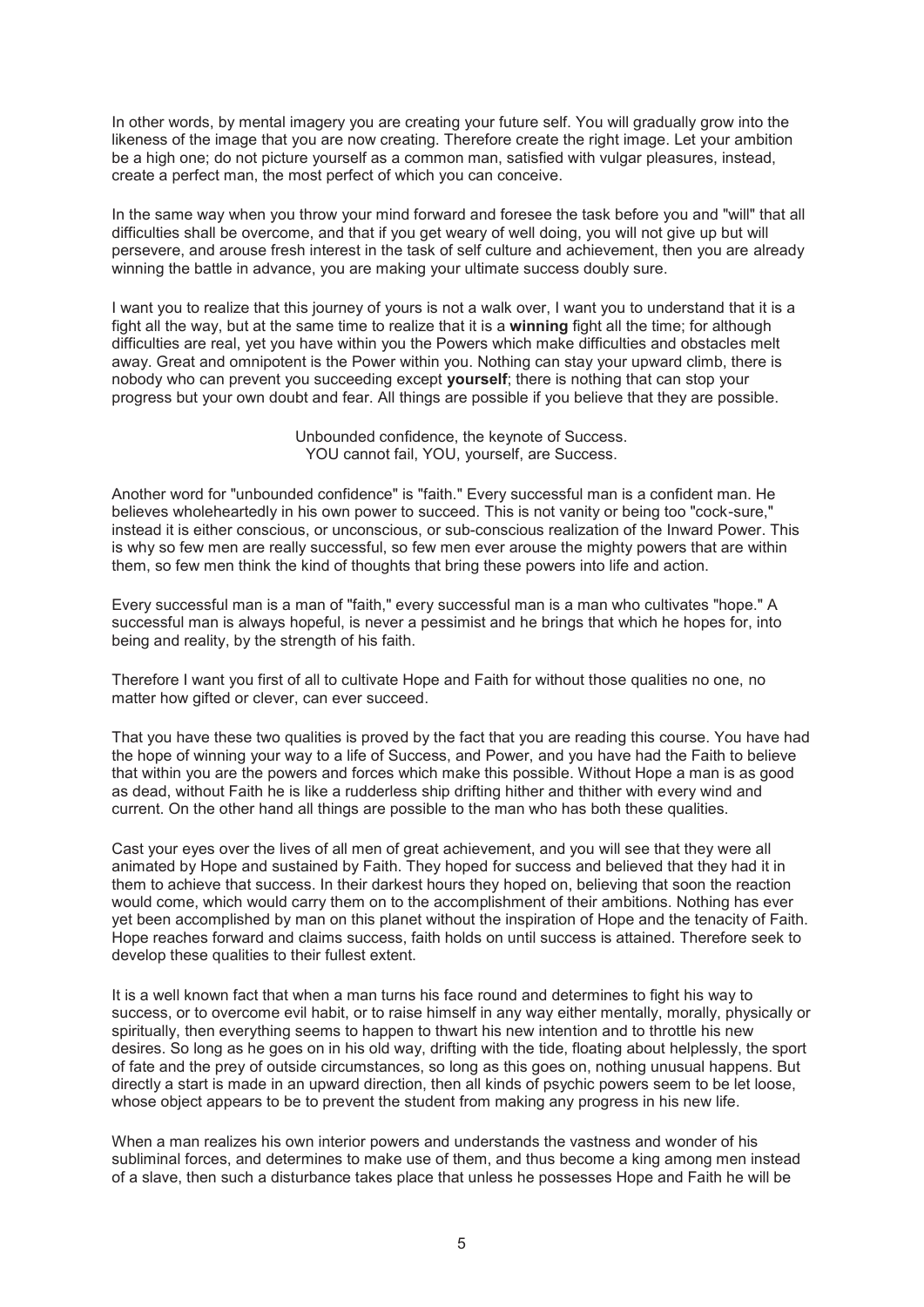tempted to turn his back on the new life and to sink back again into the old sluggish drifting existence, which leads to disappointment and despair.

Those people variously known as Christian Scientists, Mental Scientists, Spiritual Scientists, etc. (no matter what they call themselves, they all deal with the powers of the mind) all experience the same thing. Even the health is affected in a curious way, friends are peevish and irritable, little things go wrong in business, and generally one is out of sorts and all things awry.

When this experience comes to one, then is the time to exercise Hope and Faith. First of all remember that the condition is only temporary. After a few days, in some cases it may be weeks, the health will improve, friends will become genial and harmony will again reign in your life. When the entities that cause the disturbance realize that you mean to keep on, and that you cannot be bullied into going back to the old life, they will quickly leave you. In any case there is nothing to be afraid of, because these entities are helpless if one does not fear them. In other words, if you have Hope and Faith you can win through. Hope for better times although the present may be discouraging. Faith in the sure belief that soon all the disagreeable symptoms will disappear.

Hope on; by Faith, hang on, and keep hanging on and you will win through. Do not be discouraged by seeming failure, nothing was ever won without effort. What can be had without effort is not worth having.

Take encouragement from the fact that this disturbance in your life proves that vital changes are taking place within, that the vast powers of your subliminal mind are beginning to awaken, and that the entities of your old erroneous beliefs and habits are taking their departure.

Believe now that you can conquer and win through, and you will conquer and win through. What you believe you can do, you can do, because all power is within you. There is nothing in all the world that can stop you, except your own doubt and fear.

I want you to trust me to the extent of doing something, the underlying principle of which cannot be explained in this first lesson. I want you to make what is known as an "affirmation," I want you to affirm the following: "THE OLD LIFE IS DEAD AND BURIED. I HAVE SEVERED MYSELF FROM IT ONCE AND FOR ALL. HENCEFORTH I LIVE THE NEW LIFE OF SUCCESS AND POWER, OF SELF-MASTERY AND ALL ACCOMPLISHMENT."

First of all memorize these words. Keep repeating them over until they sink deeply into your memory, and their meaning finds a place in your consciousness. If you can get a few moments to yourself during the day, practice making the affirmations. The right way is as follows: Go into a quiet place, whether you sit, stand, or lie down is immaterial. Now close your eyes and say the words over very earnestly.

Strive to realize all that they mean and address the words to your inner mind. It is your submerged mind that you are influencing, so address the affirmation very earnestly to it. Do this for several minutes, and finish by making the affirmation into space. Hurl it out as a message to the Universe and by so doing you will come into harmony with innumerable invisible forces, who will help and strengthen you.

Do not make the affirmation while in a state of strain and nervous tension. Relax yourself, take a deep breath, and as you exhale let your muscles go limp; smooth out your nerves until your whole body is in a peaceful easy state. Concentrate your thoughts on what you are doing. If they wander bring them back and begin again. The more you concentrate the better will be the result.

The most important, in fact the time above all times for making the affirmation is just as you are falling to sleep. There is a great psychological reason for this. If you can fall asleep while making the affirmation, or while visualizing it, so much the better. Therefore take no food or stimulants (it is better to avoid the latter altogether) just before retiring. The reason cannot be given here because it would take too long, but it is an important one.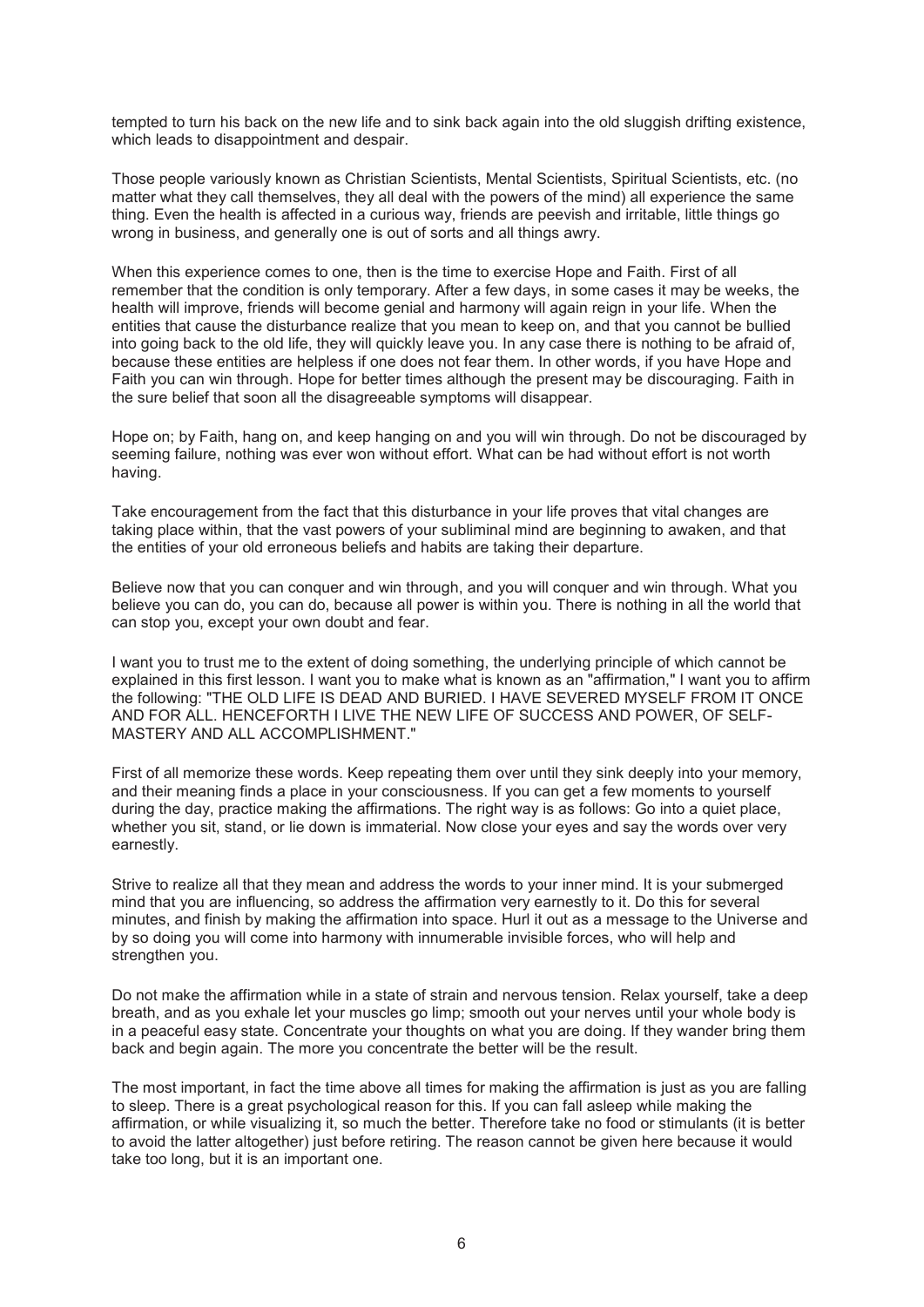In the early morning immediately on waking is the next best time, both times should be made use of, and on no account be missed, but of the two the one just before sleep is by far the more important.

The influence of these two affirmations will be felt during the day, they will have an effect upon your mental outlook, and upon the way in which you will deal with the problems of your day's work; but this influence can be intensified and buttressed up, as it were, by "retiring into yourself" at intervals, during the day, and mentally repeating the affirmation. This will give you a sense of power and confidence and hope, such as you have never experienced before. This is not "imagination," it is your hitherto unsuspected interior powers being aroused into activity.

When you have finished making the affirmation, again close your eyes and make a mental picture of yourself in the manner already taught. Endeavor to see yourself a radiant being, with the old life and its murkiness and imperfections left far behind you. Picture yourself pressing forward to higher and better things, meeting difficulties, it is true, but overcoming them, trampling old habits, weaknesses and imperfections under your feet. Try and realize that you have the power to raise yourself above the ordinary things of life, that you can breathe a rarer and purer atmosphere. Picture yourself as a new being, happier, healthier, brighter and more radiant than ever you have been even at your most sublime moments.

This will not be easy. It requires concentration and perseverance. You will find it difficult to see yourself as you wish to see yourself, or you will find it not easy to see yourself clearly at all, also you will find it difficult to keep your mind concentrated upon the making of the image. There is only one thing to do and that is to keep on trying. Thus in the first lesson do you come face to face with a battle royal. With most students this visualizing is a great difficulty, but no matter how difficult it may be, it has to be overcome. If you fail to overcome this difficulty then you fail in this course of lessons; if you fail to overcome now, you will fail in the larger things of life.

The best way to overcome a difficulty is by getting interested in it. When you have developed interest, enthusiasm is aroused, and after that concentration becomes comparatively easy, and this commands success. Therefore get interested in this problem of visualizing. Remember that all men of great achievement have had this power greatly developed, therefore if you wish to be great and successful you must first develop this same faculty.

There has never been a great act or achievement in the world's history that was not first visualized in this manner. Everything is first created in the unseen before it is manifested in the seen. When you, by dint of practice, can visualize clearly and distinctly, you will have developed creative power, not figuratively, but literally so.

Whatever you create in your mental world by means of visualizing will in time be manifested in the outer physical world. The outer world of matter is subservient to the inner world of mind. This is a great occult truth which has been withheld from ordinary people and has been until recently the closely guarded secret of certain secret orders. It is now given into your hands, you are put upon your honor not to reveal it to others. When they have reached a certain stage of their development, the knowledge will come to them by some channel or other, and in the meantime it does more harm than good to try to impart occult knowledge to those who are not interested or ready to receive it.

I hope enough has been said to arouse your interest in, and enthusiasm for, visualizing. The more clearly you can visualize, the more clean cut will be the results in your daily life. This creative power can be so highly developed that a sick man can make himself well, a poor man can change his circumstances from poverty to prosperity, and a miserable and despondent pessimist can change himself into a cheery, optimist. By visualizing, and by denials and affirmations (which will be explained later), by meditation and by the exercise of Hope and Faith the life, character and circumstances can be transformed. The results are so extraordinary that it is very difficult to get people to believe them, but they are none the less real. Therefore practice your affirmations and persevere with your visualizing, they will lead to results of which you can at present form but a faint conception.

To obtain the best results from this course it is necessary to set apart a special time every day for meditation and concentration. The reason man is so weak and unhappy is because he lives the whole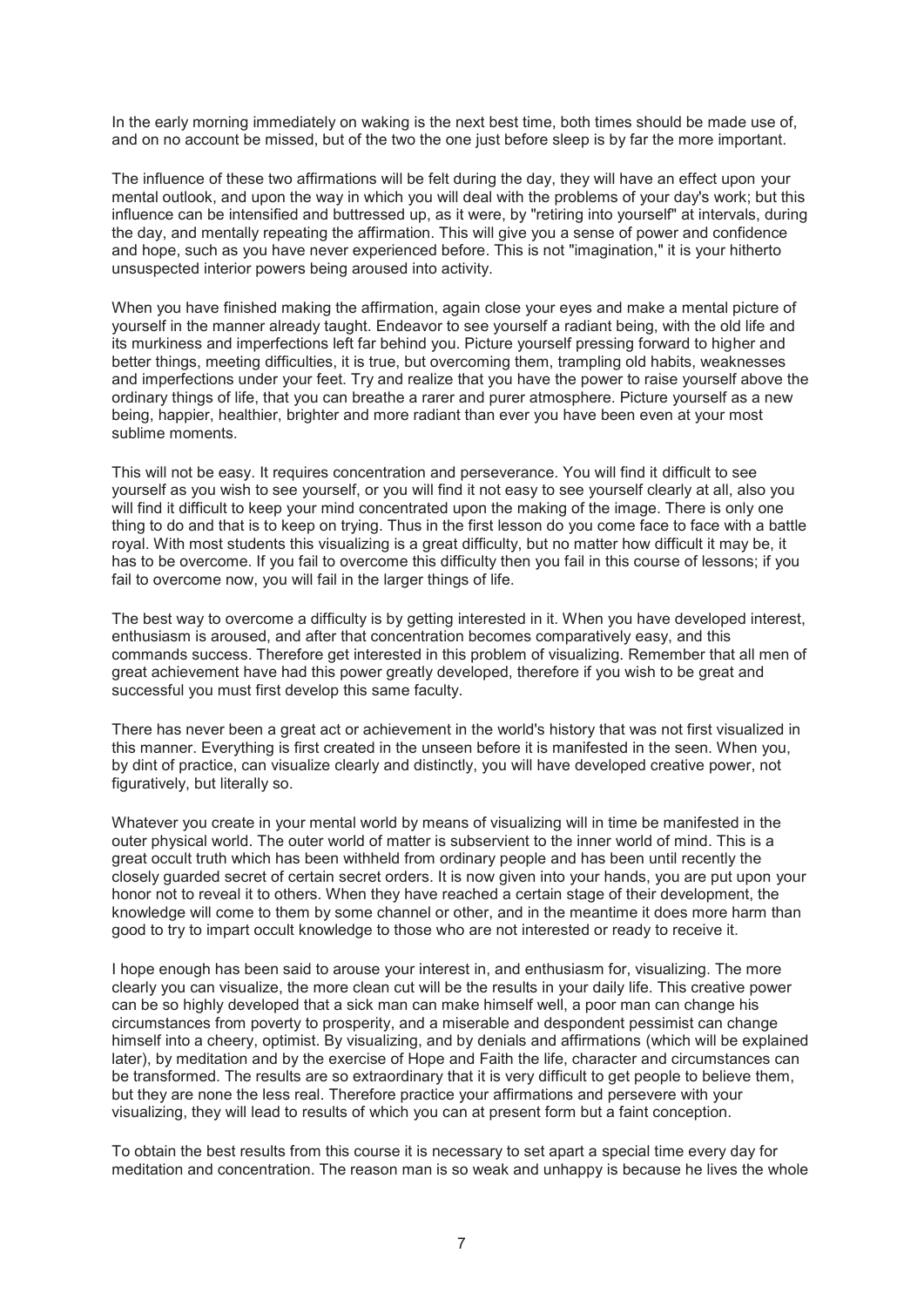of his time in the objective life, the shallow material life of the senses, and neglects the deeper, grander and transcendental life of the inner mind. It is the inner life that gives power and peace and satisfaction. The outer material life of the infinite mind of the senses only bring worry and care, the inner life of the deeper mind brings strength, wisdom, understanding and ability to accomplish and achieve.

It is a proved scientific fact that you grow into the likeness of that upon which you meditate. If you meditate upon evil then evil will come into your life; if you meditate upon revenge, your life will be turned into an inferno of trouble; on the other hand, if you meditate upon happiness and other higher mental states, then happiness will be yours, and if you let your thoughts dwell upon "peace" then peace of mind will result. All these states and many others are within you; they can be called forth by meditation. You can call forth either good or evil, success or failure, strength or weakness, happiness or woe, everything is in your own hands.

# --()--

### **Meditation**

To be used every day and twice a day if possible, between the hours of 6 and 9 a.m. and 9 and 11:30 p.m. Other times are suitable, but those mentioned will be found especially valuable to students, as between these hours their teacher is meditating upon the same thoughts, and the vibrations from his mind will be helpful to all who are "tuned to receive them."

Try and arrange to spend half an hour in meditation before retiring for the night. Sit in a quiet place, relax your body and concentrate upon these words:

Within me are infinite powers seeking expression. In the past, because I did not know of their existence, they have been stifled and suppressed. Now I "will" that they shall be called into activity, and find perfect and full expression in my body in the form of perfect health, in my life in the form of success and achievement, in my heart in the form of a mighty upwelling of joy and happiness. Now that I have discovered this hidden and inexhaustible store of power and energy, my life is transformed; weakness gives place to strength, sorrow to happiness, morbidness to radiant joy, pessimism to divine optimism, despair to hope, failure to success, poverty to prosperity, sickness to health. Henceforth only the highest good can come into my life. Now by the power of my thoughtforces I am allied with and joined to the Infinite Principle of Good, and we have become one. Henceforth for me there is, and can be, no evil, only Infinite Good. All evil is now cast out of my life, because I am one with the Infinite Good. "No evil can come nigh my dwelling"; "nothing can harm or destroy." Henceforth by scientific thinking I control my life, for my life is the result or effect of my thoughts. When evil thoughts, or weak thoughts, or impure thoughts, or failure thoughts, or fear thoughts, or poverty thoughts, or hate thoughts, or disease thoughts assail me, I will cast them out and think only of thoughts of love, and strength, of health and prosperity, of success and achievement, and of the Infinite Perfection with which I am now allied, and of which I form a part.

--()--

When meditating upon the above, take each thought separately in turn and concentrate all your thoughts upon it. Not only grasp its meaning, but try and picture what it means. For instance: "My life is transformed." When you think upon these words, try and see your life being transformed, see your weaknesses falling away from you like an old garment, and instead, strength, success and noble qualities being born in their place. Practice and concentrate and FEEL the power of this meditation.

This ends the metaphysical part of this week's lesson, the following are some brief hints of great value to the student beginning the study of Scientific Thought: (1) Everything works according to Law, we each of us have what we deserve. (2) Covet no man's goods, possessions or happiness; he deserves them, let him alone. Realize that the Universe holds all that you can possibly desire--for you. (3) Hate no man. Hatred will come back like a boomerang and hurt you far more than it can the object of your hatred. Ignore what you cannot like, and concentrate your mind on pleasant things. (4) Be true, be honest, be faithful. All these create vibrations which will bring back blessings and happiness to you.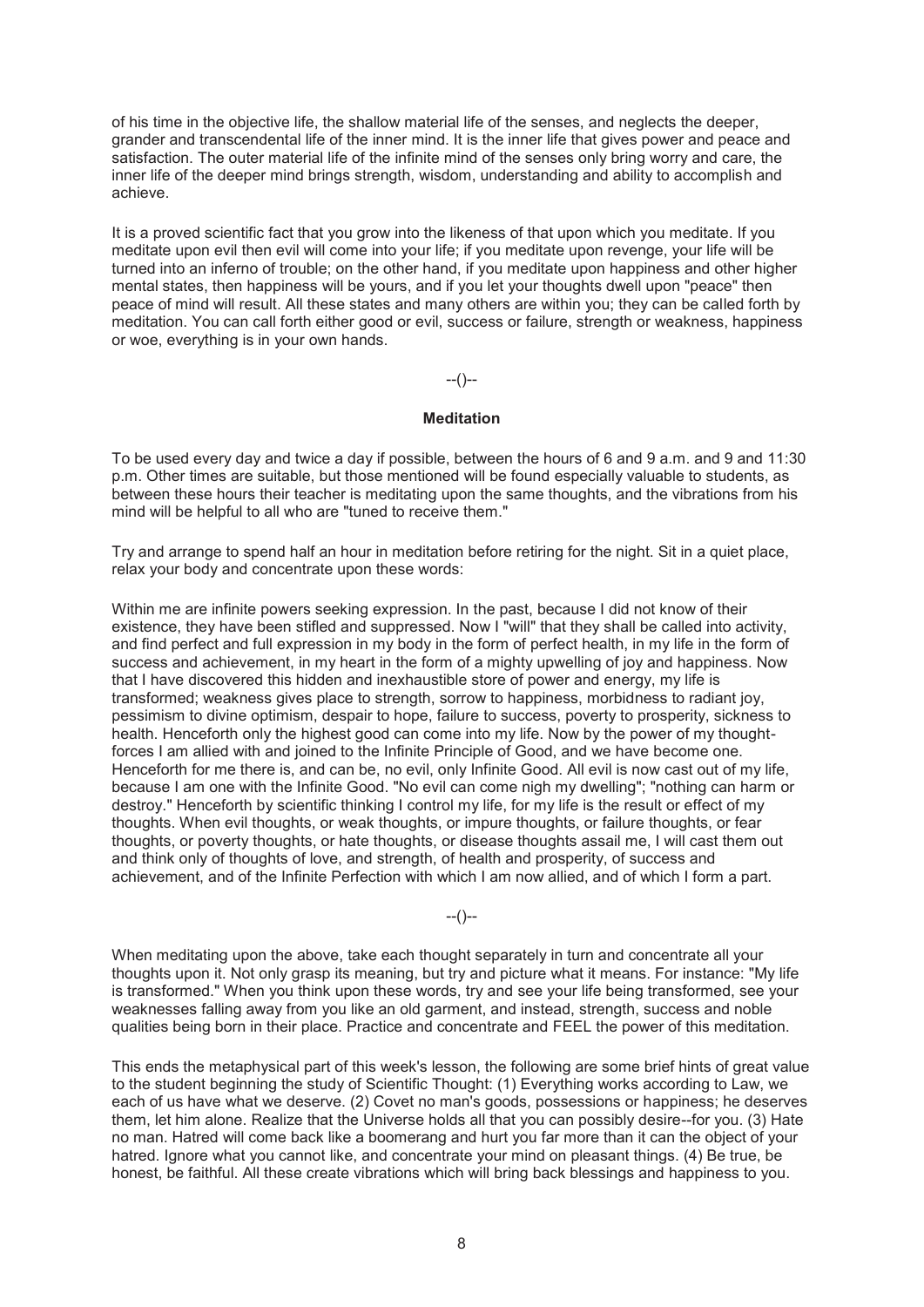You have entered a life, the power and possibilities of which you at present have no conception. If I described it now you would not understand. But, believe me, it is a life of Power to accomplish and Victory over all weaknesses. It is a life of Prosperity and true Success. It is a life of transcendent Joy. It is a life of peace and blessing to your fellows.

Look up. Keep looking up. Keep on affirming. Keep on visualizing. Keep on meditating. Keep on believing. Keep on hoping. What you hope for, and believe, and affirm, and visualize, is yours. Remember also that you grow into the likeness of that which you meditate upon.

The brain is a very delicate instrument; it is the vehicle through which the mind finds expression. The mind cannot manifest its power if the brain is clouded by grossness of body. The one who would improve his or her mind, who would awaken the mighty powers within, must give up hurtful physical habits. It is useless to attempt to eradicate bad mental habits while the body is suffering from indulgence of any kind. For instance, it would be waste of time to affirm all or any of the higher qualities of the mind and then to go to bed intoxicated or full of pork chops and fried onions. Let your diet be on the light side, always rise from the table slightly hungry rather than repleted, and never eat later than three hours before retiring to bed. For instance, if you go to bed at 11 p. m. do not eat at a later hour than 8 p. m. This is a most important point, the affirmations have more power if made when fasting, therefore the last thing at night and the time of waking in the early morning are the best times at which to perform them. There are physical and psychological reasons for this.

Bathe the body every day and follow by rough towelling. Do not wear too much clothing. Avoid tight collars and neck bands.

Take a fair amount of exercise, walking is the best form for most people. When walking keep the shoulders fairly well back, the back hollow and the body well balanced over the hips. Above all keep the head up. Do not look down, but LOOK UP. There is a reason for this.

As regards diet, eat the food that agrees with you best, but eat if you can digest them one or two raw things every day; raw ripe fruit, salad, water cress, etc.; again there is a reason. Masticate each mouthful of food until it becomes liquid.

Get into the habit of breathing deeply and through the nose. Keep the mouth firmly closed. Keep your windows open night and day, fresh air is cheap.

Lastly, try always to maintain a cheerful frame of mind.

# $-(-)$

# **Appendix**

It will be helpful for you to think of your subliminal Mind as another person, one who is always listening, listening, listening. He hears all that you say, and ACTS UPON all the thoughts that you let pass the threshold of the inner mind.

"Hush! he is listening," should be the watch-word of your life. Let no thought of evil, of impurity, of weakness, of ill-health, of failure, of hate, of anger, of fear, enter your Subliminal Mind, for he will receive them as orders which he will obey, and being all-powerful, great and terrible will be the results. Therefore let only thoughts of good, purity, strength, health, success, love, self-control, courage and determination enter this greater mind of vast intelligence and power. Do this, and your Subliminal Mind will take these thoughts as orders, and will shape your life and health accordingly. Thus in a general way your Subliminal Mind will be led to develop your life on healthful and successful, noble and harmonious lines.

The visualizing taught in this course, also the denials (explained later), affirmations, meditations and other exercises, all have a very strong, deep, scientific purpose in view, and this is the training of the Subliminal Mind. The Affirmation and the Visualizing taught in this lesson are given you in order to make a definite impression upon your Subliminal Mind.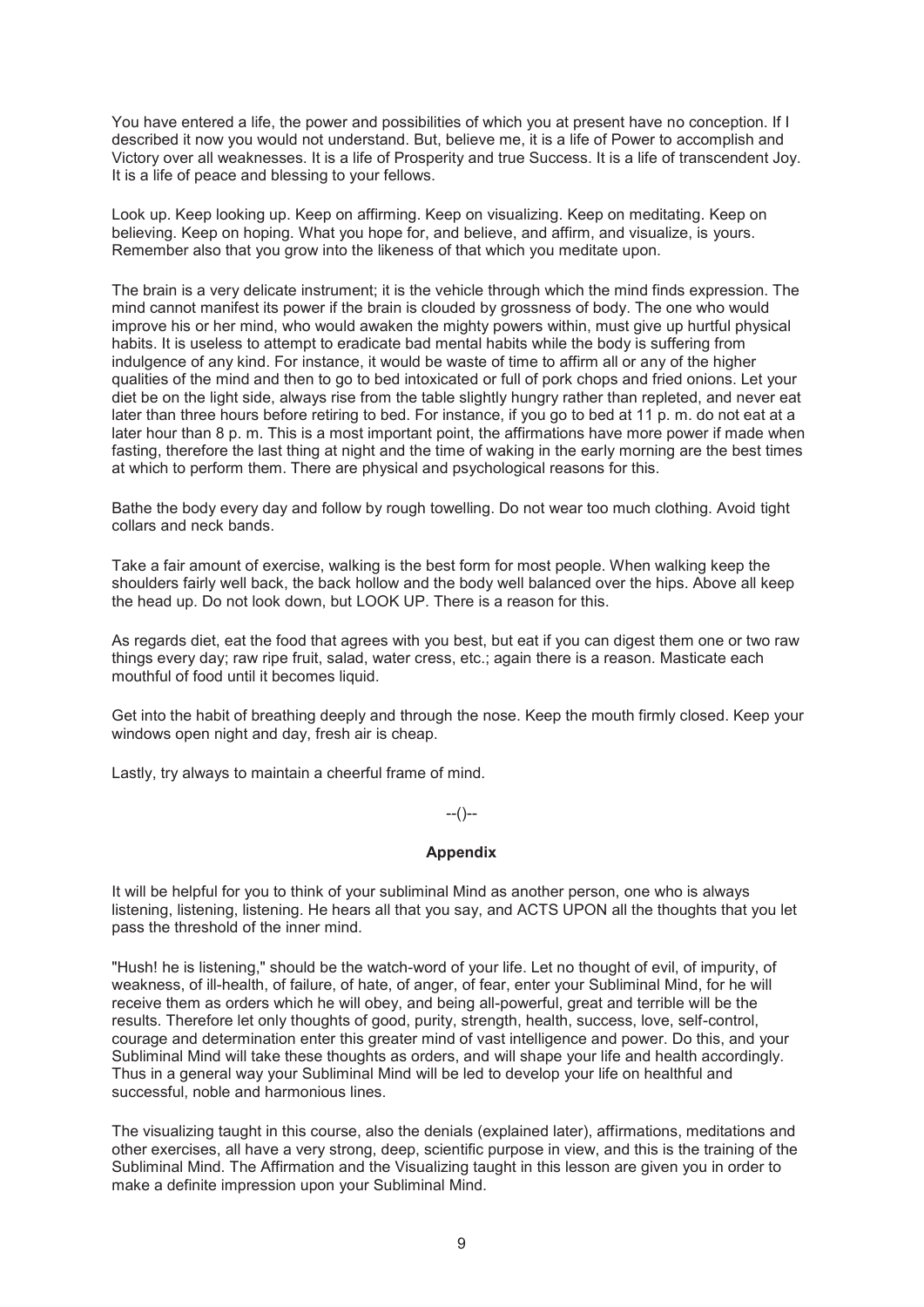The main object of this lesson is to make a dent or impression on the Subliminal Mind and to make it realize that the old life is dead and that you have now entered a new life of health, success and power. Your Subliminal Mind will accept this if you persevere with the visualizing and affirmations, and will thus be prepared for the more advanced training which is to follow.

Let "Hush! he is listening" be the watch-word of your life.

--()--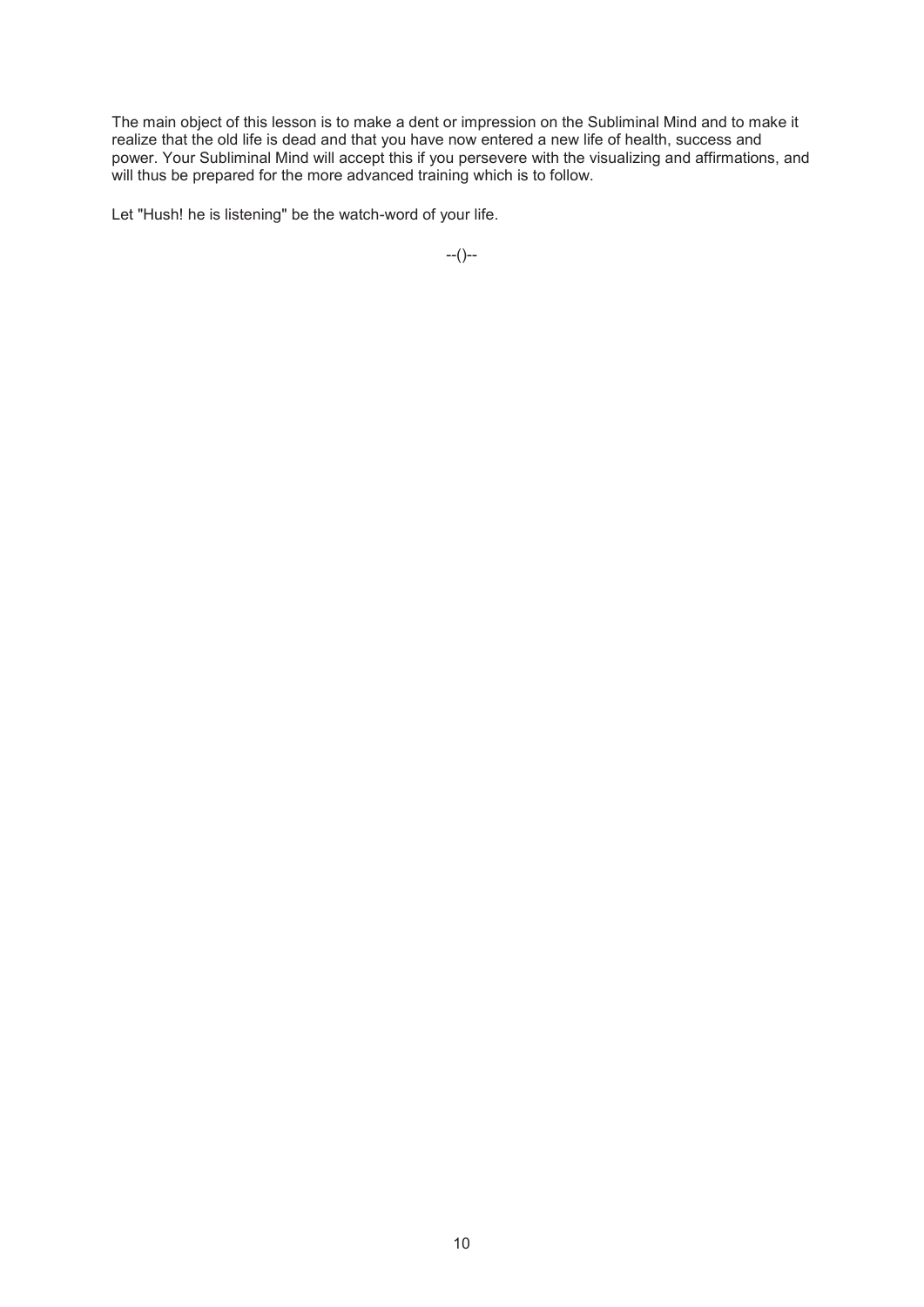# **Dynamic Thought**

# **Part 2**

#### **Success And Power Building**

GAZE up into the sky at night and sense the infinite majesty of the Universe. Get mentally into touch with those patient stars that flash and twinkle like gems of purest water. Realize that they are suns, situated millions of miles away. Then think of our own little spot in the Universe--the Solar System. Think of the majestic Magnetic Sun; the planets all following certain paths guided by a wonderful system of Universal Law. Observe the precision of the rising and setting of the Sun, the lunar periods, the rhythmic ebb and flow of the tidal sea. Let your mind grasp what all this means, let it sweep right from the grandest aspect of Nature down to the atom itself and what does it see? A Power expressing itself in an infinite variety of ways, in everything, and through everything. There is nothing, not a grain, not an atom, not an electron, that does not contain this wondrous Power. Man has been described as an epitome of the Universe; an atom clairvoyantly observed has been described as a replica of the Solar System; therefore we have universe within universe, solar system within solar system, and all animated, controlled and directed by the Universal or Infinite Mind.

Therefore the Power that animates man is an Infinite Power--in man the Infinite Mind finds its highest expression on the visible plane.

At one time man was thought to be an animal with a soul. Now he is known to be an indestructible Ego with an imperishable Mind finding expression in a temporary physical body.

The cause of all man's weakness, mistakes and failures, has been that he has not realized the Power within; instead, he has thought himself to be separate and friendless, weak and helpless, adrift, without chart or compass upon the sea of life. He has thought himself to be the victim of circumstance, the sport of fate, and the puppet of forces outside himself. He has called himself a worm instead of looking upon himself as a king. He has though, himself to be worthless and insignificant instead of realizing his wonderful interior. POWERS and the grandeur of his being.

Instead of being a worm, man is a king. Potentially all the powers of the Infinite Mind are his. Instead of being the victim of circumstances he can control them. Instead of being the puppet of forces outside himself, he has within him the Power to be what he will; to do what he will; to accomplish all that he desires.

Now at last the darkness is being pierced and man realizes that he is a mental creature, and that he is MIND as well as matter, that is, as Mind, is one with the Universal or Infinite MIND. That the difference between him and the Infinite or Universal MIND is not one of kind, but of degree.

Like a traveller lost in the bush, who, almost dying, at last finds his way to a permanent spring of water, and drinks and drinks again, knowing that he can never exhaust the everlasting supply; so does man after long wanderings, at last realize, that within him is a fountain of never failing Power and Wisdom, and that his subliminal mind is linked up with, and forms a part of, the Infinite Mind of the Universe.

This is the greatest discovery in the history of the World; this is the crowning revelation of all the ages; this is the blinding knowledge that dwarfs every other knowledge THAT WITHIN MAN DWELLS THE INFINITE AND UNFATHOMABLE MIND OF THE UNIVERSE.

Call how he may on these hidden forces, they can never fail to respond, for they are infinite and inexhaustible. Man stands alone and apart from all other creatures, in this visible world around him, in that he has the power to govern his own actions, choose right or wrong, to mould his own fate, and create his own life and circumstances.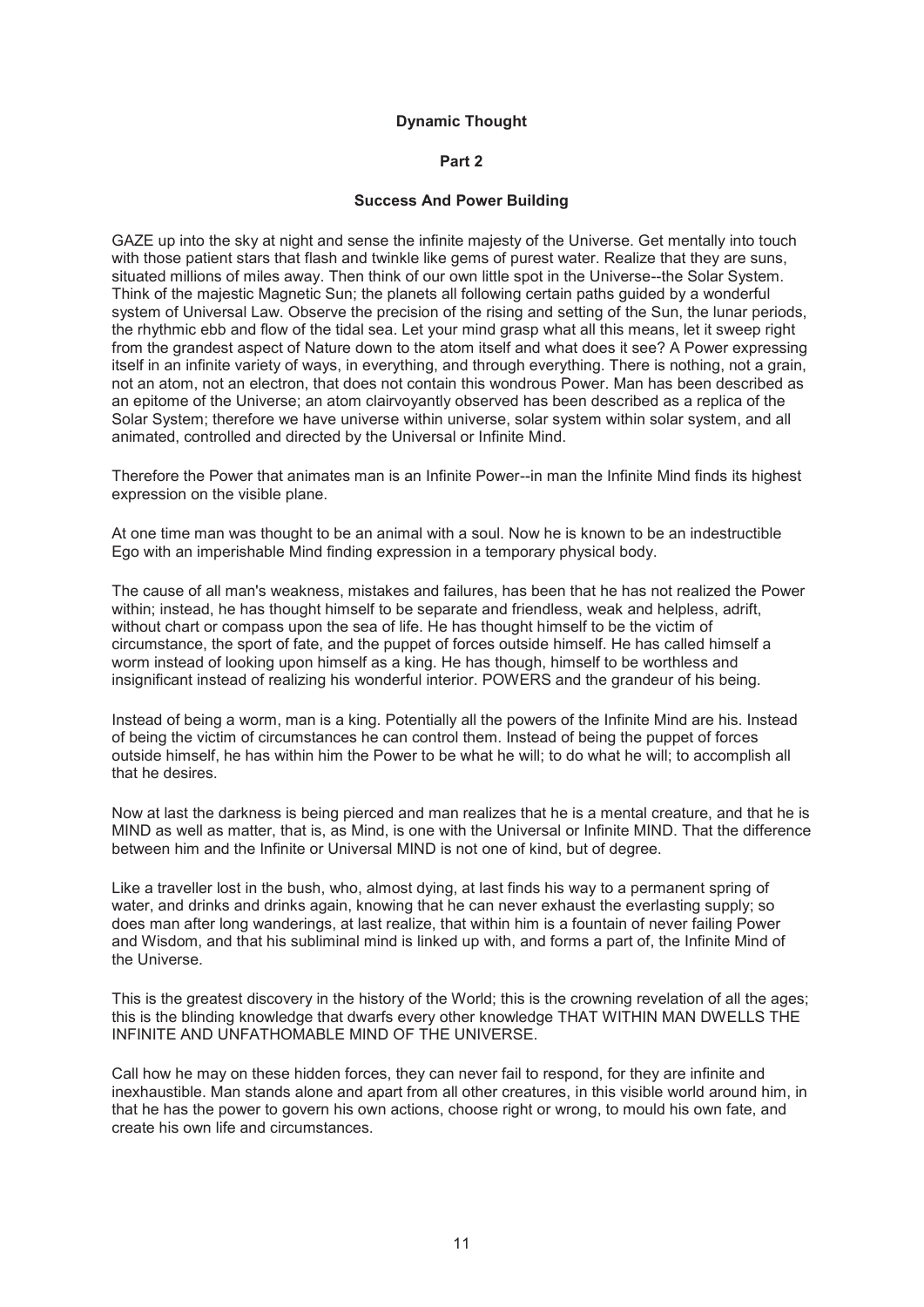To other creatures, life and the visible world are fixed quantities. To man, life and the world are reflexes of inward mental states. Thus, can he make life what he will; thus can he live in a world of his own creating.

Man alone has the power to realize and recognize the inward Power of the Infinite, and to consciously bring It into objectivity.

The inward powers of the mind are potentially illimitable, but they lie dormant and unexpressed, until they are recognized, and aroused into action, by the individual.

This is why the majority of people are so worried and distressed. Why they either fail to make life worth living or achieve only partial success, and that with great difficulty. They try to achieve without the power to achieve. They marvel at their own weakness, not realizing that within them lie immeasurable powers which are patiently waiting to find expression.

Until man calls these powers into activity they can never act. Within him is that which is connected with the Power-House of the Universe, yet he never feels its power. Within him is Infinite Wisdom, Knowledge, Inspiration, Creative Power and driving Force, yet he slumbers on, unconscious of their existence. But to those who realize their own interior Powers. what a mine of inexhaustible treasure do they find, what force and energy for all accomplishment

When you, dear reader, enter into the realization of the mighty Power within you, you enter into possession of all good and perfect things. You cease to strive, and squabble, and snatch, with selfish anxious hand, the bread from another's mouth. You leave off striving, with palpitating heart and careworn face, to push your way in front of the one next to you. Instead, you set your ambitions high, and sustained and carried forward by invisible forces, enter into possession of all that you desire.

Work? Yes, you will work, for right thinking--and this realization of the Power within you is the result of right thinking--is the inspiration of all right action. You will work hard enough--and no one is happy who does not work--but the difference will be that your work will be the greatest joy in your joyful life. Joy! there is no joy like the joy of work well loved and well done, and which leads to accomplishment and victory. Work! yes, you will work, but not with the feverish haste or with the fear of failure and bankruptcy ever before you. Instead, you will work with confidence and power, sure in the knowledge, that your efforts lead definitely to Success.

When you have realized the inward Power, you will feel it pushing you in the back and impelling you forward, you will feel yourself borne along to the goal of your endeavor.

Whereas formerly you were chasing Success, and waiting on it cap in hand; in future you will realize that you are master; that you command and Success obeys.

You realize that instead of as in the past, running after fame and fortune, which, like a will o' the wisp, constantly eluded you, you have now the power to attract all desirable things to you.

Instead of feverish anxiety and joyless quest, you possess calm confidence and the power to accomplish everything that you desire.

There will be no anxiety, no care for the morrow; instead--the confidence of exact knowledge--the knowledge that the results will be exactly as arranged. Just as today is the result of past thinking, so the future will be the result of what is built today. Therefore you do certain things today and you KNOW with mathematical certainty what the future results will be.

Like John Burroughs you can say:

"I stay my haste, I make delays, For what avails this anxious pace,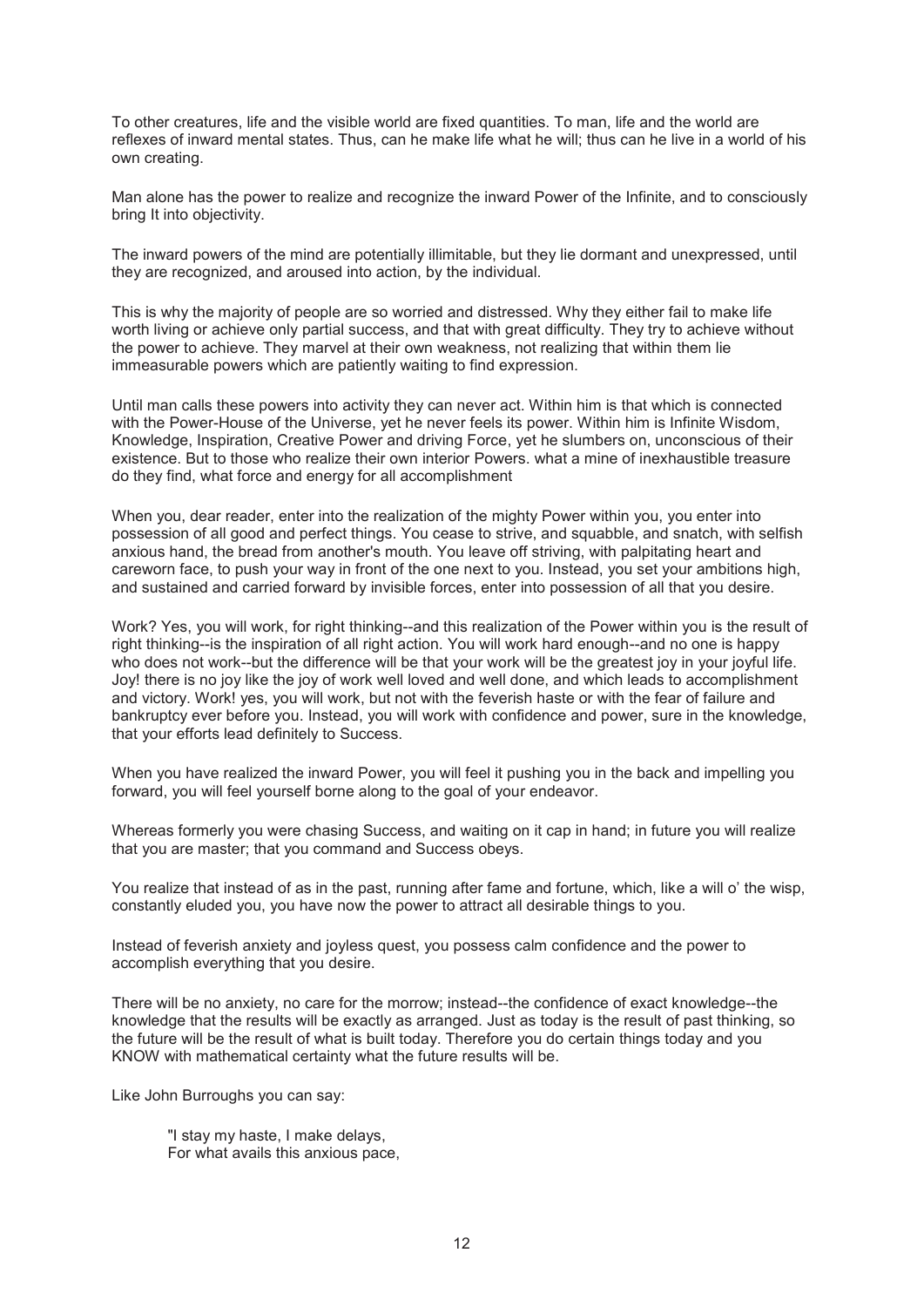I stand amid eternal ways, And what is mine shall know my face."

"What is mine shall know my face," that is the basis of all success, the confidence, the exact knowledge that what you are sowing now will be reaped a hundredfold; that in the future you will enter into occupation of that which you are building now, that what you claim as your own NOW, out of all the riches of the Universal Store House, will be yours in the future. It is yours NOW, you enter into possession in the days to come.

--()--

You will now begin to see why I ask you to use affirmations. In succeeding lessons will be explained what affirmations are, their object and the manner in which they work.

In the meantime make use of the same affirmation that you have been using in the past week, but with something added. It will now read:

The old life is dead and buried. I have severed myself from it once and for all. Henceforth I live the new life of Success and Power, Self-Mastery and all Accomplishment. This I do, not in the strength of my feeble will and surface mind of my ordinary consciousness, but by the Infinite Power of my deeper inner MIND which is one with, and forms a part of, the Infinite Universal Mind.

Make the affirmations earnestly. Think of what you are saying. Enter into all that the words mean. Try and feel their power. Do not, however, screw yourself up to a nervous tension, instead let yourself relax. First your body with its muscles and nerves--let them all go limp, then your mind--let that unbend also. Now affirm calmly and confidently as instructed, and then visualize a picture of yourself, radiant, calm, and possessed of a new power. See yourself master of all weaknesses and passions, directing yourself, guiding your life with unerring wisdom, shaping your course to a glorious destiny. Practice and keep on practicing the art of visualizing. Remember that you are dealing with finer matter than that which is discerned by the senses, but it is none the less real; in fact, it is far more real. The fact that you can see with your mind's eye that which you have created by your mental processes, is proof that what you have created exists. If it did not exist you could not see it, If, therefore, you create in your mental realm a picture of yourself, radiant, successful, self disciplined, master of your life and destiny, then you are creating a new YOU which in process of time will become objectified in your outward life. In other words, the new YOU, the radiant being of your mental imagery, will later manifest itself in a new outside physical YOU. Whatever is created in the Unseen, later becomes manifested in the Seen. This is an immutable Law. By mental imagery you create in the Unseen. Be careful what you create, whatever it is, good or bad, will find its way into your life and be read and known of all men.

Whenever you meet with temptation or difficulty or if you let yourself get flustered at business, just "retire into yourself" tor a moment and make the affirmation mentally, and **"realize"** that you are a new creature. You will then become conscious of THE INWARD POWER.

#### --()--

#### **Meditation**

Sit very quietly and relax nerves and muscles, and concentrate your thoughts upon a conception of an ideal world. Picture a world of indescribable beauty, without pain, sickness or care; without hate, unkindness or selfishness; without poverty, want or any lack. Picture mentally a world in which love and good will reign supreme, where beauty, joy, happiness, plenty and profusion of all good things are unstinted and for all. Picture a world where there is no limitation, where you can know everything, possess all the wisdom, and where you can be everywhere at the same time.

In this world the colors of the flowers and of the sky are more beautiful and transparent than anything you have seen before, the singing of the birds more ravishing than anything yet heard. The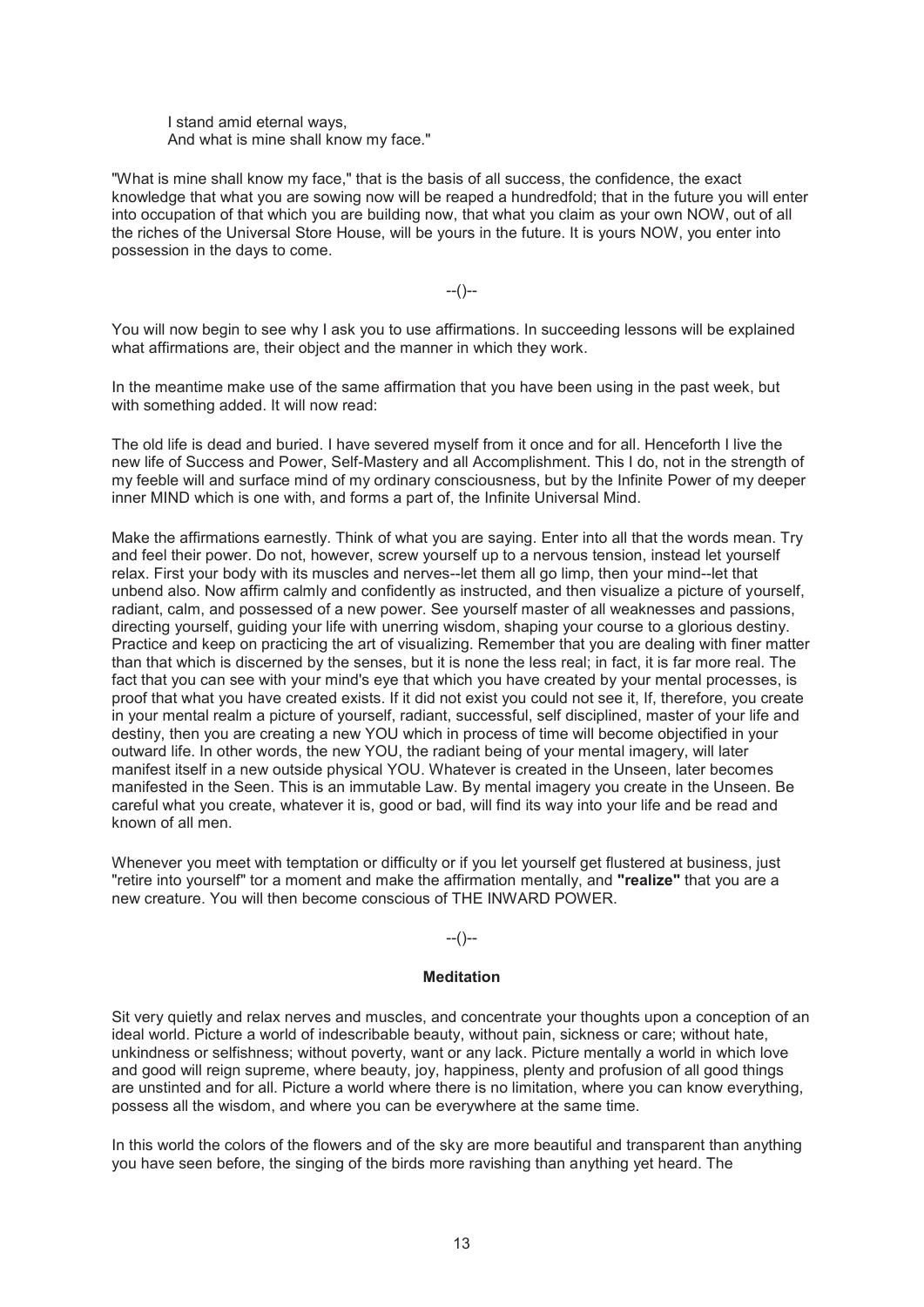inhabitants are all comely and gloriously healthy and strong, they are all animated by good will and indescribably happy. This is the perfect World of MIND.

Now concentrate upon this image. You will most probably find worry thoughts intruding. Thoughts of the rent, of the mistake one of your clerks has made in your business, of threatened competition, or of some slander or unkind imputation that may have been made against you. Whenever a thought tries to enter your mind dismiss it at once and concentrate your mind upon your ideal world. This will not be easy, but continue to persevere. It is most important that you should master this, as by so doing you are cultivating one of the most wonderful faculties of your mind. Therefore keep on dismissing the unwelcome thought by denying it. For instance, you are disturbed by the thought that something grossly unfair has been done to you, it makes your blood boil when you think of it. Immediately this thought comes to you, say at once, "in this perfect world of Mind there is no unfairness, in justice or unkindness, all is truth and honor and good will," and raise your thoughts above this imperfect material life, and concentrate your mental gaze upon your ideal world. Again, a thought may come suggesting that the new competition in your business will ruin you. Immediately deny it by saying, "in this perfect world there is no competition, there is no failure; I am a perfect mental creature gifted with Infinite Powers, and I am above competition, I am success." Keep your mental vision on your ideal world the whole time and keep denying all your troubles one by one, and affirming their opposites.

By your denials you "kill" the worry thought and by affirming its opposite you build up a character and mental outlook that are superior to worry and incapable of failure.

# NOT ONLY DO YOU KILL THE THOUGHT OF EVIL,

# YOU ALSO DESTROY THE EVIL ITSELF.

This may sound fantastic to you, but E. is ABSOLUTELY TRUE. Later on you will be able to PROVE the truth of this beyond the shadow of a doubt.

#### $-(-)$

#### **Appendix**

It was seen in last week's Appendix that in a general way the Subliminal Mind could be influenced for good by allowing only thoughts of good, courage, health, success, etc., to pass the citadel of the mind. This is the foundation of all happiness and harmony in one's life, but if it is desired to arouse your latent powers, and to train your Subliminal to solve all your problems, to give you true inspiration and supply you with original ideas, other methods must be employed. Your great Subliminal Mind is not going to yield up its wonderful store of knowledge, neither is it going to act as the solver of all your problems, in response to a mere pious wish. What is necessary is, that very strong, concentrated, forceful directed thoughts should be sent down into this greater mind, continuously and persistently. Whatever message you keep sending down into your Subliminal Mind, provided it is not changed or altered, and that it is sufficiently strong and concentrated, will be obeyed--in time. Some students will be longer than others, but every one sooner or later, who follows these instructions, will develop the power of directed Subliminal thinking.

The first step is to impress very powerfully upon the Subliminal Mind that it is capable of solving all your problems. At present unless you are a very rare exception, your Subliminal Mind is hypnotized into the belief that it cannot solve your problems. So long as it believes that it cannot solve your problems it never will attempt the task, but once you can convince your Subliminal Mind that it has the power, the wisdom and knowledge to do so, then you will at once pass from weakness to power. You will have at your disposal a mind so vast and wonderful that the finite mind of the senses will be unable to grasp its full significance.

In order to convince your Subliminal Mind that it can solve all your problems you must (1) believe yourself that it can do so, (2) have a strong desire to use your hidden powers, (3) make strong affirmations that your Subliminal Mind can think constructively and drawing upon the All-knowledge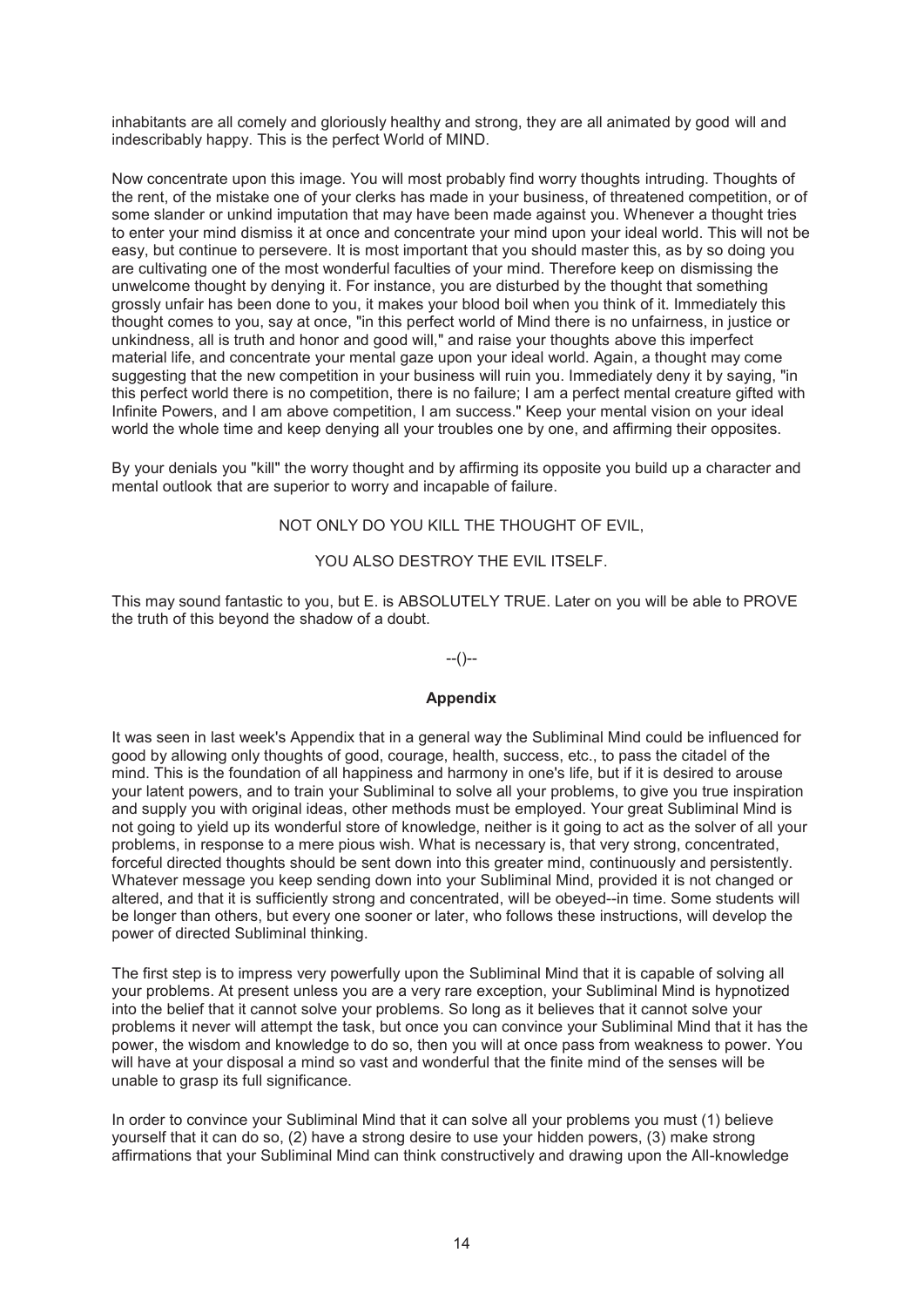solve every perplexity and problem, and (4) visualize yourself meeting with problems and having them solved immediately by referring them to your greater mind within.

Within you are limitless powers, but they only become available when you consciously call upon them and make use of them. Therefore carry this thought strongly in your mind, "My Subliminal Mind can draw upon the Universal Intelligence and solve all my problems."

When seeking to impress the Subliminal Mind it is necessary to get alone and to still the objective mind and the senses. When all thoughts of worry, business and material life, have been dismissed from the mind and perfect mental calm obtained, then you will be in a state favorable to (1) the sending of directions to the Subliminal Mind, and (2) receiving inspiration from it.

#### $-(-)$

#### **Health**

We have seen in this lesson that within man dwells the Universal Mind, and that when he looks within he finds infinite power. In the same way man is also animated by the Infinite Life. So long as man ignores the infinite nature of his life, so long will he be weak, diseased, ill and miserable. The animal health of our fathers is passing away, and man is becoming more sensitive, more mental, more spiritual, and therefore depends more and more upon mental and spiritual forces for his life and health. Everyone is getting more nervous and highly strung, more imaginative, more sensitive to the power of thought and other spiritual and psychic forces. Therefore, man must look more and more to the one Source of all Life for his health, energy and vitality.

Those who seek perfect health, and who does not these days, should deny every thought of and belief in sickness, illness and disease and constantly affirm and visualize a state of perfect health and well-being. Always before your mental vision let this idea of health be dominant, let it be a pillar of cloud by day and a pillar of fire by night, leading you ever out of the land of bondage and sickness into the promised land of perfect radiant health.

--()--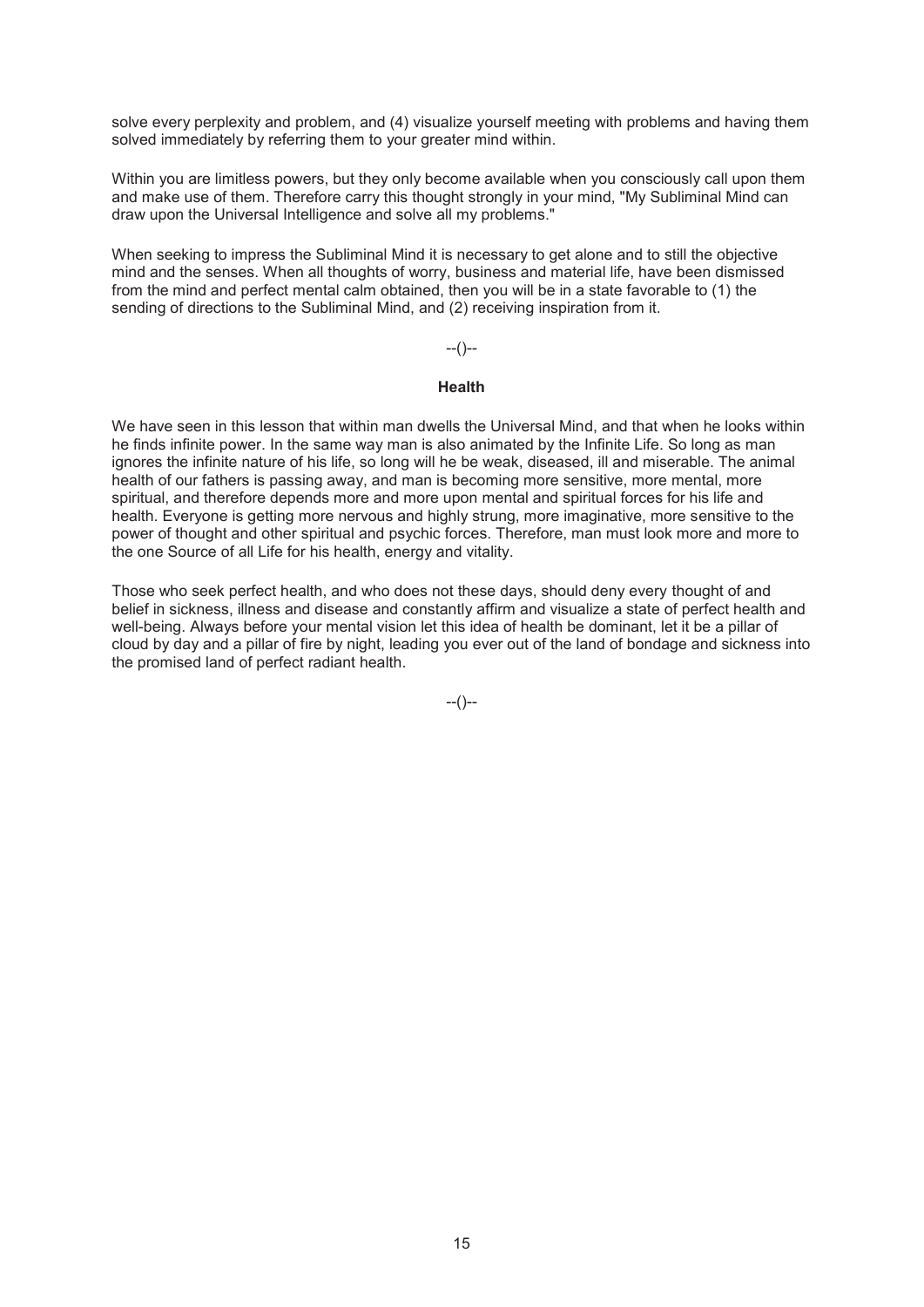# **Dynamic Thought**

# **Part 3**

#### **Success And Character Building**

*The Unseen is greater than the Seen, therefore to work in the Unseen is to deal with the "cause" of which the outward life is the "effect." By working in the Unseen by means of meditation, affirmation, visualizing and by holding in our mind the highest ideals we arouse the Power that lies hidden within us.*

*The Power that is within us is the power of the Universal Mind or Spirit, therefore it is infinite and illimitable; the only limit there can be is the limitation we place upon it by our lack of faith.*

*Therefore in all your difficulties and battles remember that the Power within you is infinite. You are one with the Infinite if you will only believe it, if you can only realize it.*

*Rise up and go forward with confidence, your highest ideals can. be attained too, if you will believe and have faith and reach upward to higher and better things.*

*I affirm for you the inward knowledge of these things*.

WHILE the existence of the subliminal mind is a modern discovery to Western minds, it is ancient knowledge in the East. For centuries this knowledge has been treasured by certain orders of mystics. Dating right back to the earliest times we find evidence of signs and wonders being worked through the power of the subliminal mind.

In the West, however, there has always been a tendency toward materialism. A materialist believes in matter. He wants to see, touch and handle before he will believe.

Literally he will only believe what he sees through the senses.

Modern science has, however, knocked the ground from under the materialist's feet, because it is constantly proving that there is far more in the unseen than there is in the seen. Science, in spite of all its achievements, realizes that, up to the present, it has only been paddling on the edge of a mighty ocean of mystery.

Science has, slowly and with huge and clumsy effort, now proved the existence of many things which scientists would not believe before, but which were known to the ancients, and have been known in the East for centuries. One of these is the existence of the subliminal mind. Mesmerism and Hypnotism have proved that man is composed of more than one MIND. There is the surface or outside mind of the senses. This mind reasons, learns from books and other outside sources, and function generally, on the physical plane. It is only a minute fraction of the total mind of man. Like the iceberg which only shows one-twelfth of itself above the surface of the sea, the other eleven-twelfths being submerged, the objective mind of man is only an infinitesimal portion of the whole.

The surface or objective mind is the finite mind, the Subliminal is joined up with the Universal Mind of the Universe, therefore it can never be measured, it is beyond comprehension. Sufficient for us to know that its power is limitless, and that we can use this power in creating our lives anew, and for the realization of all our desires.

The Subliminal Mind is (1) inspiratory, (2) intuitive, and (3) creative. It is a store-house of knowledge and the power-house of energy. It is much more than all this, how much no one knows. In this lesson we will consider the first three descriptions in the order named.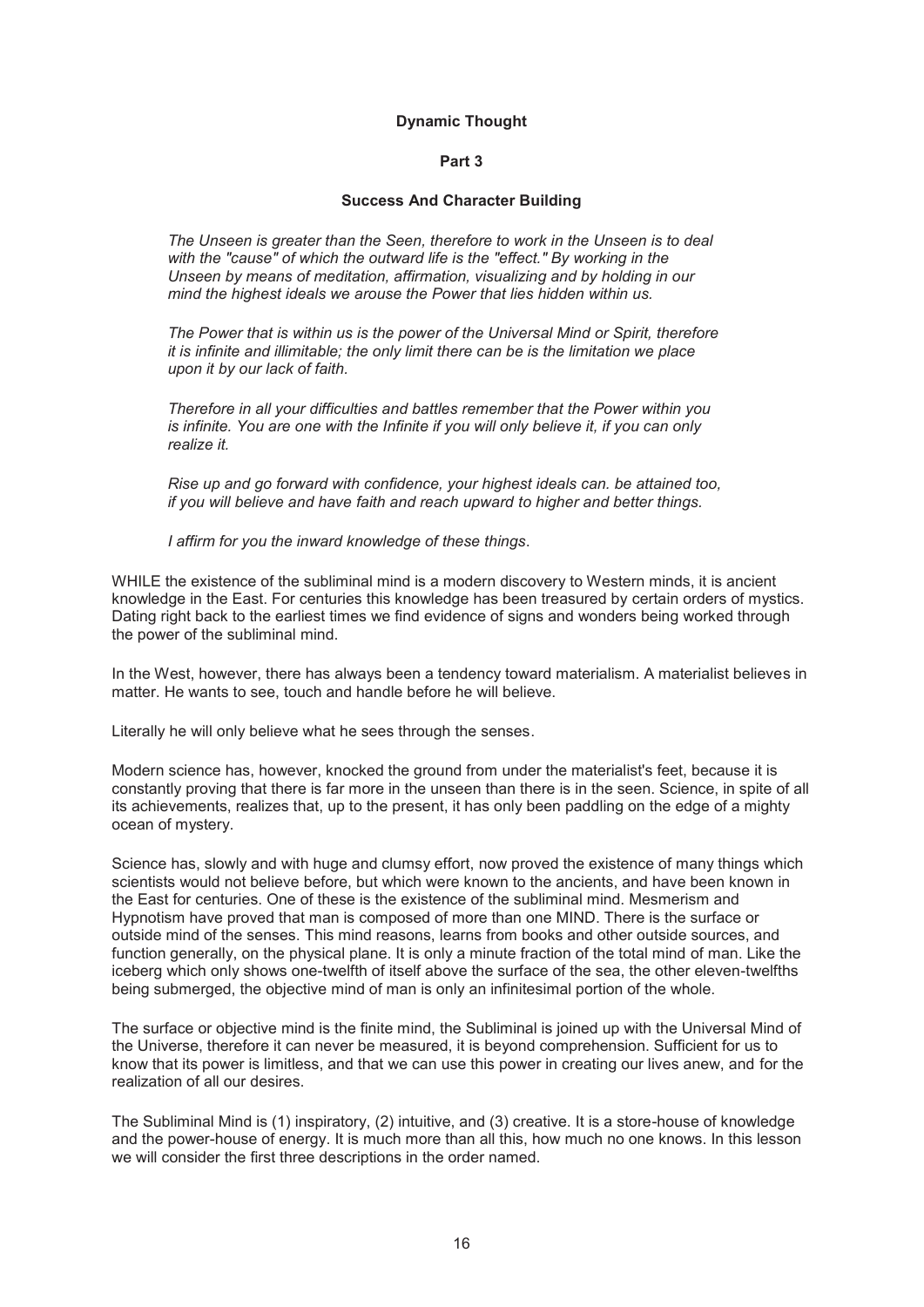(1) Inspiration. It is through the subliminal mind that all inspiration has come to men. It was through this channel that Wordsworth, Shakespeare, Milton, Emerson and all great teachers, preachers and leaders have drawn their inspiration. All the good that has ever come into this world has been through inspiration; and all inspiration comes through the subliminal mind.

All who have ever accomplished anything worth accomplishing have done so through the inspiration of their subliminal mind. That some are giants in their accomplishments and others pigmies is simply due to differing degrees of expression. Some express more of the Power within them, some express less. The Power is there, it is for us to express it. We cannot all be Shakespeares and Miltons, neither is it possible for all men to be Gladstones or Lincolns, but there is a niche somewhere in the world where we can each find a useful field of congenial work. We can, if we will, be guided by inspiration, find somewhere a field of labor where we can pour out our pent up passion for achievement, where we can command success beyond our wildest dreams.

You, dear reader, have not been sent into this world for a joke, you have been sent to achieve a certain purpose, to accomplish something which no one can do but you. There is no one in all the world just like you, and all that you do is colored by your individuality. No one in all the world could do your work just as you do it; there are fields of conquest in front of you which no one out you can conquer. Therefore listen to the voice of inspiration.

(2) Intuitive. Those who learn to recognize the voice of intuition are brought into touch with infinite wisdom. They do by intuition that which other people can only do by cumbersome effort, if indeed they can do it at all. One who has developed this power has no perplexities, because all his problems are solved for him by his subliminal mind. He listens to the inner voice of wisdom, acts accordingly, and the result always justifies his faith in this inward power.

President Lincoln, when confronted by a perplexing problem. used to make a habit of dismissing it to his inner mind; and then going for a short walk. During his walk he would interest himself in the birds and trees and other things around him and then give no thought to the perplexity which was demanding an answer. When he got back from his walk the answer would be ready--his subliminal mind had solved the problem. Others, puzzled by an intricate matter, may go to bed with the problem still unsolved, and awake in the morning with the solution of their difficulty already formed in their conscious mind; or it may come to them, like a flash, while they are dressing; the subliminal mind has solved their problem.

In the subliminal mind is all wisdom and understanding. You, too, can use this wisdom and understanding if you develop the faculty of inward hearing.

(3) Creative. The subliminal mind is creative. Being one with the Universal Mind, which is the Creative Power of the Universe, it partakes of the same nature. The difference is not one of kind but of degree.

As in the macrocosm, so in the microcosm. Just as Infinite Mind is absolute through the whole Universe, so is man king of his life, master of his fate, captain of his soul, creator of his life and circumstances.

Man cannot create a planet, but he can consciously form an image or picture in his creative mind, a picture of better circumstance, different environment or definite achievement, and holding that image persistently compel it to materialize in his life and circumstances. This is not a fairy tale --it is a hard, common sense fact. There is nothing that has ever been accomplished by man that has not first been created and imaged in his mind. It is always the vision first, and afterwards the accomplishment. The difference between men is a difference of vision. The difference between their vision is the difference between their accomplishment. Some men create more than others--it is because theirs is a greater vision. All the great ones of the earth, leaders of men and nations, artists, poets, inventors, financiers, have been what they were because of their "vision," because they were men of "imagination."

People who pride themselves on being "practical" look askance at imagination, thinking it to be something impractical and shadowy; something belonging to the realm of dreams. They confuse constructive imagery with day dreaming. Now, the imagination of which I am speaking is the very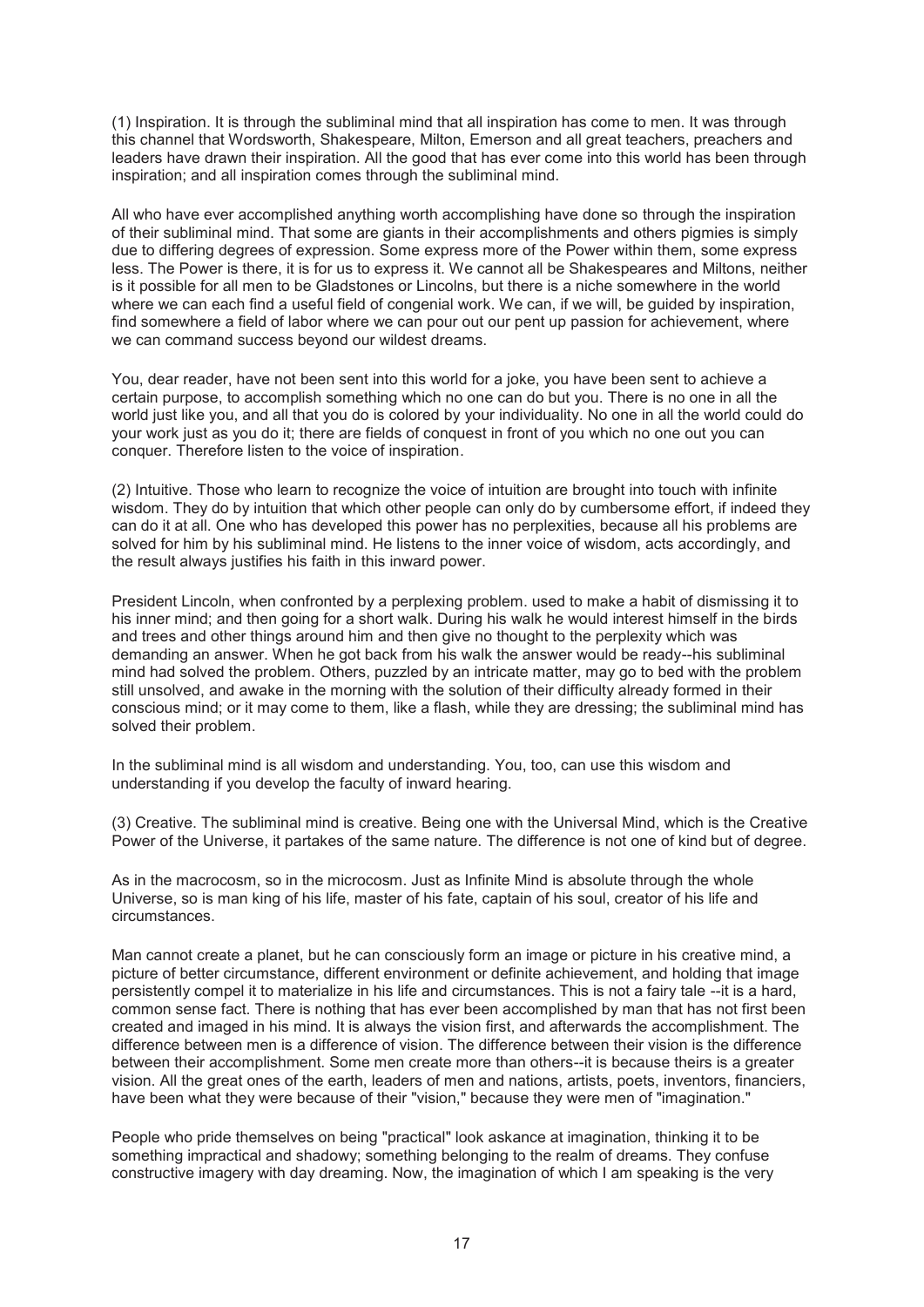antithesis of day dreaming. Day dreaming is the aimless frittering away of the mental powers; creative imagination, on the other hand, gathers together the mental forces, and by focusing the powers of the hidden mind bring into being a definite image. This definite image is the vision which all men of accomplishment possess.

This vision is the basis of all achievement. It is impossible to name a single great man or woman who has not been inspired and guided by it. The reason that here and there in the world's history there have been great characters who have achieved the noblest ends is because theirs have been the noblest visions. It is impossible to create a poor, puny, low kind of image in the mind, and then to win great success in life. As the image is, so your life will be. Therefore if you hold in your mind the vision, or mental picture, of great success or noble endeavor, then in your life these things will become manifested. It cannot be otherwise--because what is held in the mind is later manifested in the life.

Thus it is that a person of poor powers of concentration cannot hold a definite image in his mind, but must be always changing and modifying it, with the result that he gets nothing but confusion and lack of achievement manifested in his life.

What you are inwardly, what you think inwardly, what you visualize inwardly, is what your future life will be. Your outward life is modeled on your inward life--it is an exact replica of the life within.

Therefore your subliminal mind is not only the source of inspiration and intuition, it is creative also. Your life is in your own hands, you can make it what you will. Your future is yours entirely, you can build it up with mathematical precision into any form you please. You are free to make or to mar, to build up or destroy. You can climb to the highest heights or descend to the lowest depths. You can be weak or strong, filthy or pure, miserable or happy, unsuccessful or successful, poverty stricken or prosperous, ill or healthy, hated or loved: It is all a matter of Thought-control and Scientific Thinking.

It is now time that you begin to apply some of the things you have learned. Therefore add to your affirmation at night the following:

MINE IS A LIFE OF OVERCOMING AND POWER.

Henceforward I will cease doing \_\_\_\_\_\_\_\_\_\_\_\_ and will instead do \_\_\_\_\_\_\_\_\_\_\_

I do this by the Infinite Power within me which can never fail.

Where I have left blanks I want you to fill in with (1) whatever bad habit you most wish to eradicate, and (2) to insert the virtue which you wish to put in its place. For instance suppose you have been in the habit of getting up late, swallowing your breakfast hurriedly and rushing to business, getting all behind with appointments and correspondence, developing indigestion, headache and peevishness in consequence. Supposing this is the case (of course I only use this as an illustration), you will fill in the words to suit, so that the sentence will read something like this, supposing your proper time for rising to be 7 a. m.:

> Henceforward I will cease getting up late and will instead get up punctually at 7 a. m.

or better still, you can command yourself to wake at 6:30 and spend half an hour in meditations and the saying of affirmations, you will then be quite ready to rise at 7 o'clock.

Immediately following the affirmation, visualize a picture of yourself waking in the morning. "See" yourself open your eyes and look at the clock. "See" that the time is 6:30. "See" yourself engaged in concentration, meditation and making of affirmations. "See" yourself look at the clock again, and at 7 o'clock "see" yourself get up and go to the bath room. The more clearly you can picture this scene the easier will you find the task of getting up to be.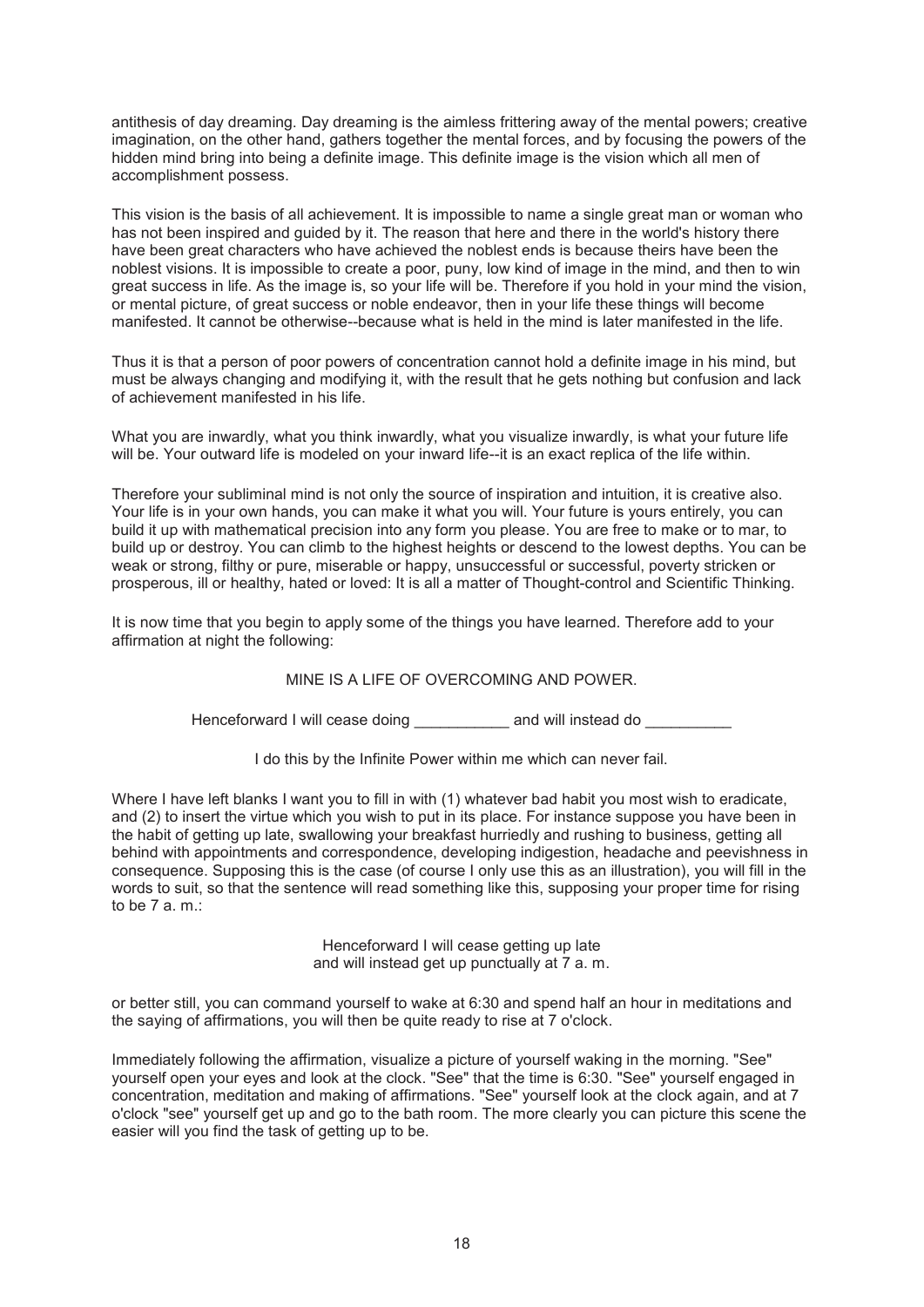You may not be successful the first morning or two, but if you persevere you will find that you have by the use of affirmations complete control over yourself. The more successful you become the stronger does your Will-power grow.

If you are in the habit of going to bed too late you can add to your morning affirmation the following:

#### "Henceforward I will cease going to bed late. I will instead go to bed at 10. At 10 o'clock tonight I shall feel sleepy and tired. I will then go to bed."

After making this affirmation, visualize yourself as you will appear at 10 p. m. You are, we will say, sitting reading or working. You "see" yourself look at the clock. You "see" yourself put your book or work away and go to bed. Persevere with the visualizing until you can see every detail with great vividness and distinctness.

Make this affirmation and create this mental picture and you will find that what you have affirmed and visualized will come to pass exactly as desired. Before you is unfolding a life of perfect self-control and overcoming. When you have become master of yourself, first in small things and then in the greater, you will have become master over your life, your circumstances and your destiny.

Not only is it necessary that you should overcome habits in this way by reversing them, but it is also necessary that you should reverse all your wrong ideas of life and the Universe, replacing wrong and harmful ideas by Truth. One of the objects of this course is to dispel old erroneous beliefs, and thus to change your mental outlook.

In addition it is necessary that you should reverse every thought and suggestion of a harmful character directly it comes to you. A thought may come to you such as: "You will fail, you can never succeed." Now if you allow that thought to enter your mind it will weaken you, paralyze your efforts and bring failure into your life, just as surely as day follows night. Therefore as soon as it comes to you you must kill it by denial. In this case you would raise yourself in thought to your perfect mental world and say, "There is no failure. I am a perfect Mental creature living in a perfect Mental World, all the potentialities of the Infinite Mind are mine. I cannot fail." Say this over several times and then affirm: "I am Success, within me are Infinite Powers; I am success in all that I undertake."

Every time that you do this you drive failure further and further away and establish success more firmly in your life. The oftener you do this, provided that you get a clear concept of your perfect Mental World, and, as it were, breathe its atmosphere. the more rapidly you will progress. Do not, however, strain and worry after results, instead seek to adopt and maintain a calm, serene, confident attitude, above the worries and cares of life.

Again, the thought may come to you, "there is that pain again, I am going to have one of my bad attacks." If you allow this thought to enter your mind you will have that bad "attack"; it will surely come and nothing will be able to keep it away. The "attack" is only effect, the cause is the thought within your mind, and no amount of medicine will be able to help you because it cannot touch the "cause," and can only tinker about with the "effect." Such efforts are on a par with trying to keep the ocean back with a broom.

Therefore when the pain and thought come and seek admittance at the door of your mind, immediately deny their existence, They have no real existence. You, the real YOU, are a perfect mental creature in a perfect mental world, where there is no such thing as pain or "attacks," and if you realize this you can never be ill. It is only when you let thoughts and suggestions of pain and illness come into the mind that pain and illness become possible in your body, because what happens in your body and life is an exact reflex of what you hold in your mind. Therefore if you deny pain and sickness in your perfect Mental World, then at once the pain will cease. In lesson 2 I told you that by denying evil you not only killed the thought of evil, but that you also destroyed the evil itself, and that later you could prove the truth of this. This you can do with pain. If, when in pain, you will rise into your perfect Mental World and deny pain, then the pain will go away almost immediately. After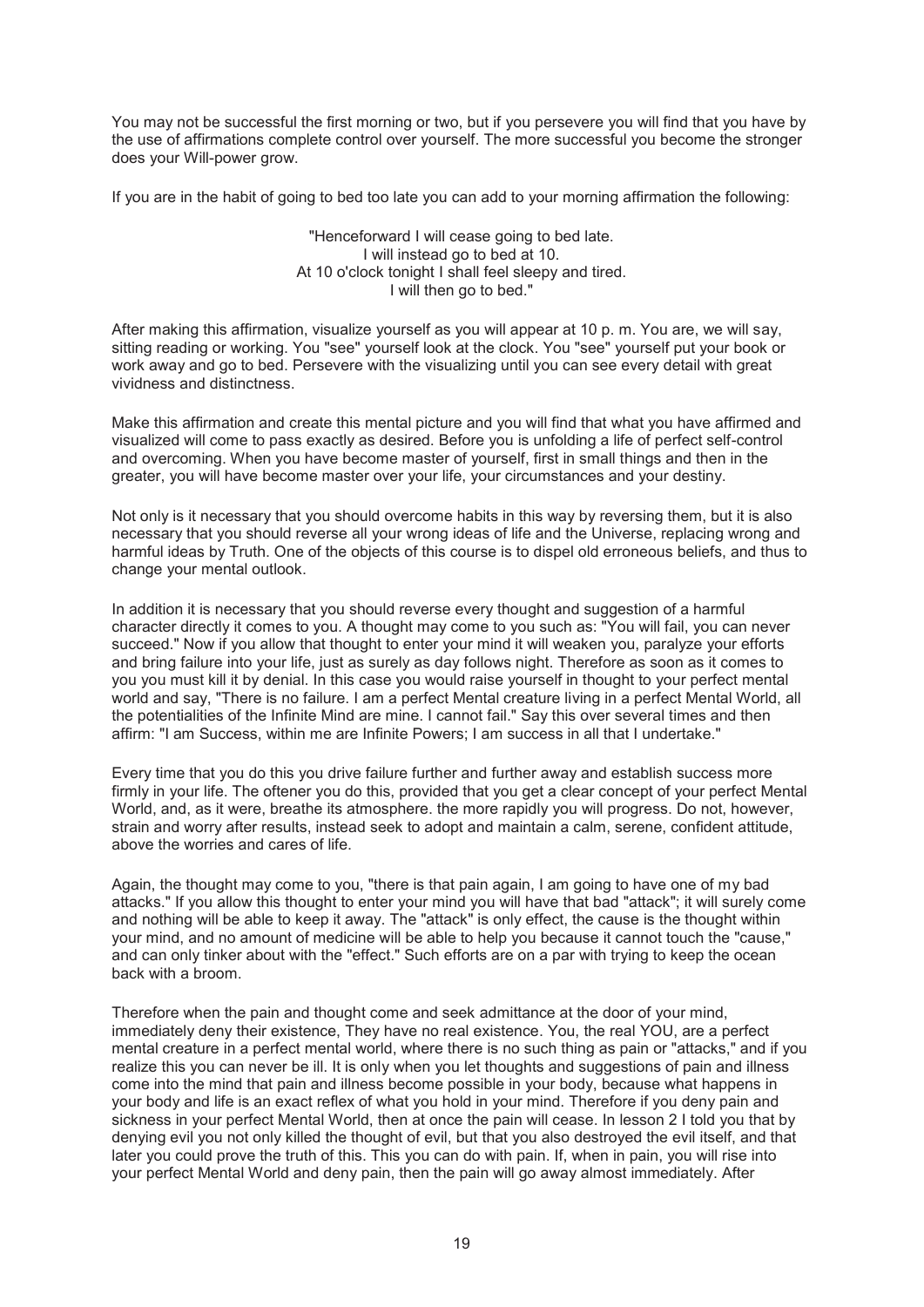denying pain and sickness, affirm perfect health. The denial will kill the harmful thought and cleanse the mind, and the affirmation will heal and build up and make all future attacks weaker. By this method you can "reverse" every harmful thought, belief and emotion.

It is necessary when you deny any evil, no matter what it may be, that you clearly realize that you are denying apparent evil to exist in the material world. For instance, if you have a carbuncle as big as your fist at the back of your neck it is foolish to deny that it exists, because it does exist as much as anything can he said to exist in this transient world.

There are, however, two YOUs. There is the material YOU, and there is the sublime mental and spiritual YOU. The material YOU is a transient fleeting material person, the real YOU is a glorious mental and spiritual creature, imperishable and eternal. When you (the real YOU) raise yourself into your Perfect World of Mind, you leave the imperfect and coarse material body behind, and it is the sublime YOU, the perfect Mental and Spiritual YOU who, in a perfect World of Infinite Good, Purity and Perfection, deny that there is a carbuncle. You, the sublime YOU, have no carbuncle, it is only the material YOU which you have left behind which has a carbuncle. By raising yourself into your Perfect World of Mind you transfer your consciousness from the material world to that Transcendental World of Infinite Perfection which our greatest philosophers and thinkers have always realized to exist around us and above us. This is why, as gnu raise yourself into your Perfect World of Mind, your pain disappears like the sound of a band dying away in the distance; it is because you have transferred your consciousness from a material world to a mental or spiritual one.

If, when you have entered this Perfect World of Mind you deny the evil that is troubling you (by this you do not deny that it exists in your material body but only in your radiant mental body) and if you then meditate upon the Infinite Perfection Boundless Life, Perfect Good, Unsullied Purity and Immeasurable Power of the Infinite Mind which rules this Perfect Mental World; if you will bask, as it were, in the sunshine and happiness of Infinite Perfection and Love of this Transcendental World, then you open your life and your physical body to the action of the Universal Mind, and your material life, circumstances and body become more like the life of the Perfect World of Mind, and your body more like your sublime mental body. Thus if it is a carbuncle that is troubling you, then it will disperse and your body become quite healthy. The clearer your concept of the Perfect World is the more rapid and certain are the results in your life, body and circumstances.

Every time you rise to your Perfect Mental World and deny evil, every time you realize and bask in the infinite Perfections of the ideal world, each time that you do this, evil is destroyed in your life and body, and good is installed in its place. Therefore, the more you live in your Perfect World the more perfect will your life and circumstances become.

Remember, therefore, to always retire into yourself and to rise into your Perfect World of Mind before making a denial and an affirmation.

#### --()--

#### **Meditation**

To be pondered over between the hours of 6 a.m. and 9 a.m. and 9 p.m. and 11 p.m. Especially just before retiring is recommended.

In the past I have listened to the distracting voices of this imperfect unsatisfying Life of the senses. I have been pulled this way and that, by desire, by impulse, by uncontrolled emotions, and have been influenced by the advice of those who have had no inward knowledge. Henceforth I turn a deaf ear to all these voices and listen only to the inward voice which always speaks with perfect wisdom. No more shall I be perplexed and worried not knowing which way to turn or what to do, instead I shall be guided perfectly by the inward voice of inspiration. I raise my mind above this life of the senses and dwell in the perfect World of Mind. All thoughts and suggestions and states that are not in harmony with the highest good, I reverse into their opposites. Thus do I cleanse my mind, my thought, my life, my circumstances, my world, and build up my life anew.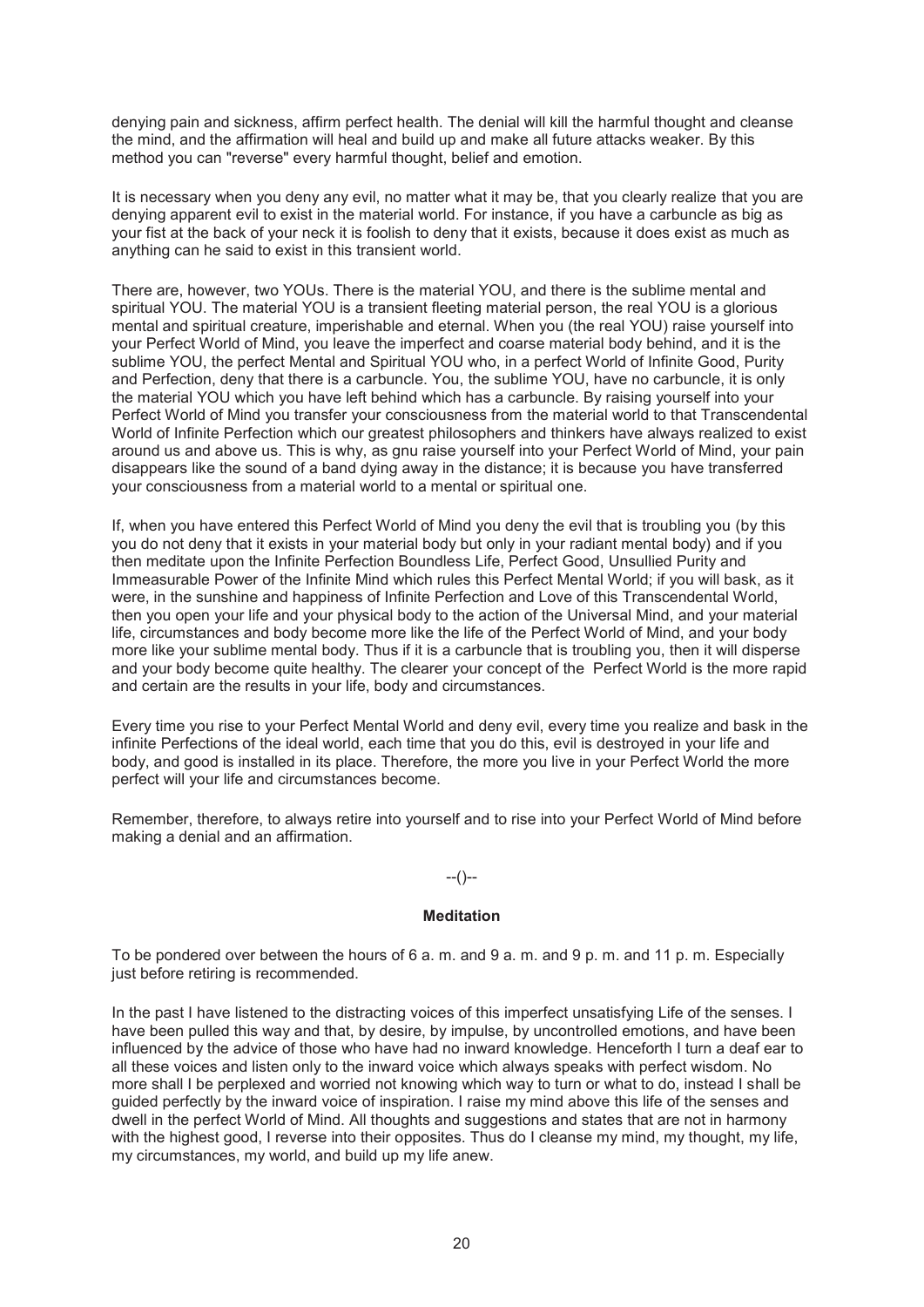When perplexed or faced with difficult problems, I retire into my inner self, and, by thought control, I keep out, or "reverse," the unwanted thought, until my inner mind is stilled and calmed, and I car hear the inner voice of wisdom. This voice of wisdom never errs, **never** leads astray, but always guides me toward the highest good. Therefore I have no worry or care or perplexity, because I always know how to act even in the most perplexing circumstances, being guided perfectly by the inner voice of wisdom.

Henceforth there is for me no care, anxiety or worry, because I am guided into all good. Every good and perfect thing is mine NOW. Health, prosperity, happiness, peace of mind, all are mine here and now.

#### --()--

# **Appendix**

Having for this week past impressed on your Subliminal Mind that it CAN think constructively and drawing upon the All-Knowledge, solve your every problem, it is now necessary for you to tell your Subliminal Mind that it DOES solve all your problems. This week's meditation indicates the way--to retire into yourself--this is the secret. To most students it is a difficult task to still the senses and inhibit unwanted thought, but it is comparatively easy, if, instead of trying to inhibit all thought and keep on concentrating upon it and dismissing every thought of care, worry, business, or anything to do with the senses which comes to you. It must be a thought which will draw you away from the life of the senses to the greater life of the mind and spirit. For instance, the Bible student might with advantage concentrate upon some such words as these: "Thou wilt keep him in perfect peace whose mind is stayed on Thee." Another might say with Emerson: "I am the owner of the Sphere, of the seven stars and the Solar Year," and so on according to what your religion or philosophical views may happen to be. Or you can concentrate upon a mental image of infinite beauty and perfection, the future Golden Age, Paradise, Heaven or whatever is to you the highest, MOST PLEASING and most inspiring. Continue to dismiss all other thought until all worry is killed and the mind and Spirit are at rest. Then say in your own words, something like this: My Subliminal Mind draws upon the All-Wisdom and solves my every problem and difficulty.

 $-(-)$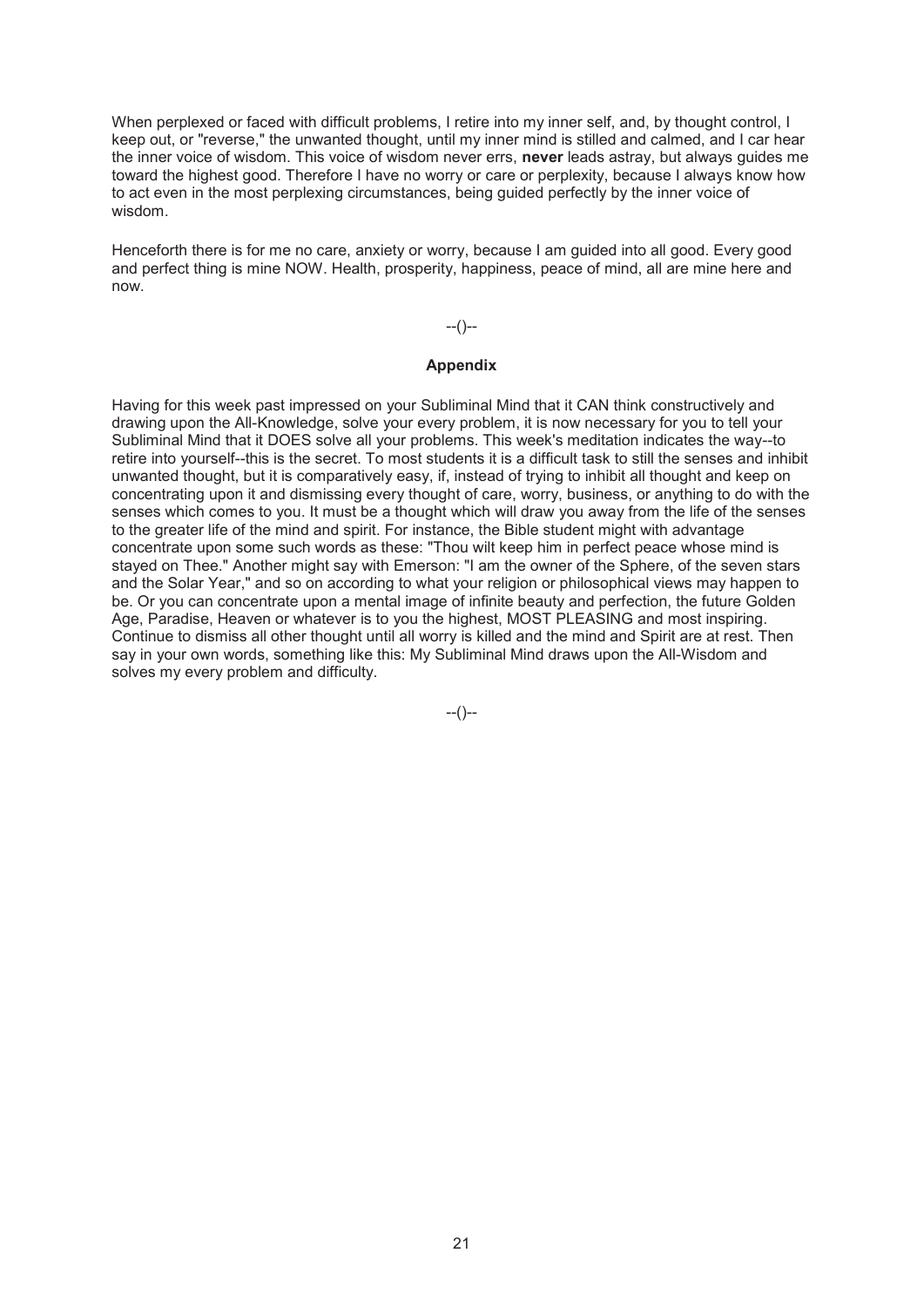# **Dynamic Thought**

# **Part 4**

#### **Success And Character Building**

*The life that lies before the student of Truth is one of great glory--of infinite expansion and unfoldment. It does not, however, always appear thus to him. In order to test his mettle, it often appears drab and hopeless. Everything seems to go wrong, and voices whisper "Go back, why trouble any longer, the pursuit is hopeless." If the student does go back he proves that he is not worthy, and for him there can never be the steep ascent to God. But the one who will keep on in spite of all discouragements and opposition, and who proves his worth, passes on to a life of indescribable joy, of victory and achievement, of abundant health and peace of mind.*

*I affirm for you the life of true freedom. "Ye shall know the Truth, and the Truth shall set you free."* 

WE now have to deal with that part of your Mind which is the center of all action and the seat of all memory. Not only the memory of this life, but the race memory of all mankind.

This division of the mind we will call the sub-conscious mind, we will do so in order to distinguish it from the mind of creation, intuition, and inspiration, which we have already considered, and also from the objective or conscious mind which will be described later.

This sub-division is not orthodox according to the ordinary teachings of psychology. The usual practice is to term the whole of the submerged mind sub-conscious. That this is not correct must, if we think for a moment, be apparent. The sub-conscious mind acts only according to instruction and instinct. Thoughts and commands flow from the seat of the Will through the conscious mind down into the sub-conscious mind and are immediately acted upon. The sub-conscious mind is a blind intelligence. It cannot reason--it can remember, it can act--but it cannot think, plan or reason.

Yet we have a mind within us that can inspire, create, and bring forth the most wonderful thoughts. A mind which can solve our most complicated problems, that can guide us through the most difficult situations if we will but trust it. This cannot be the sub-conscious mind because we have already seen that this is a blind intelligence acting only upon instruction, suggestion and animal instinct. Therefore, there must be a mind or minds other than the sub-conscious, and this I have termed, for the want of a better word, the subliminal.

The sub-conscious mind is a kind of a sleepy giant, or a slumbering volcano. It only requires arousing to cause it to manifest extraordinary power.

It is a vast and wonderful intelligence, so wonderful that our consciousness cannot form any conception of its wonders. All that we know is that this wonderful center of life and action is as far above our understanding as our own consciousness is beyond the comprehension of a beetle.

Yet this sub-conscious mind of ours is subject to our will and guidance. Within us is this wondrous power--the almost infinite intelligence; yet its use and control are in our own hands.

Unto us is given the ability to govern a power whose extent we cannot gauge, to direct an intelligence so great that it is impossible for us to grasp its full significance.

The sub-conscious mind is the center of all action. It is by this mind that everything that we do is accomplished.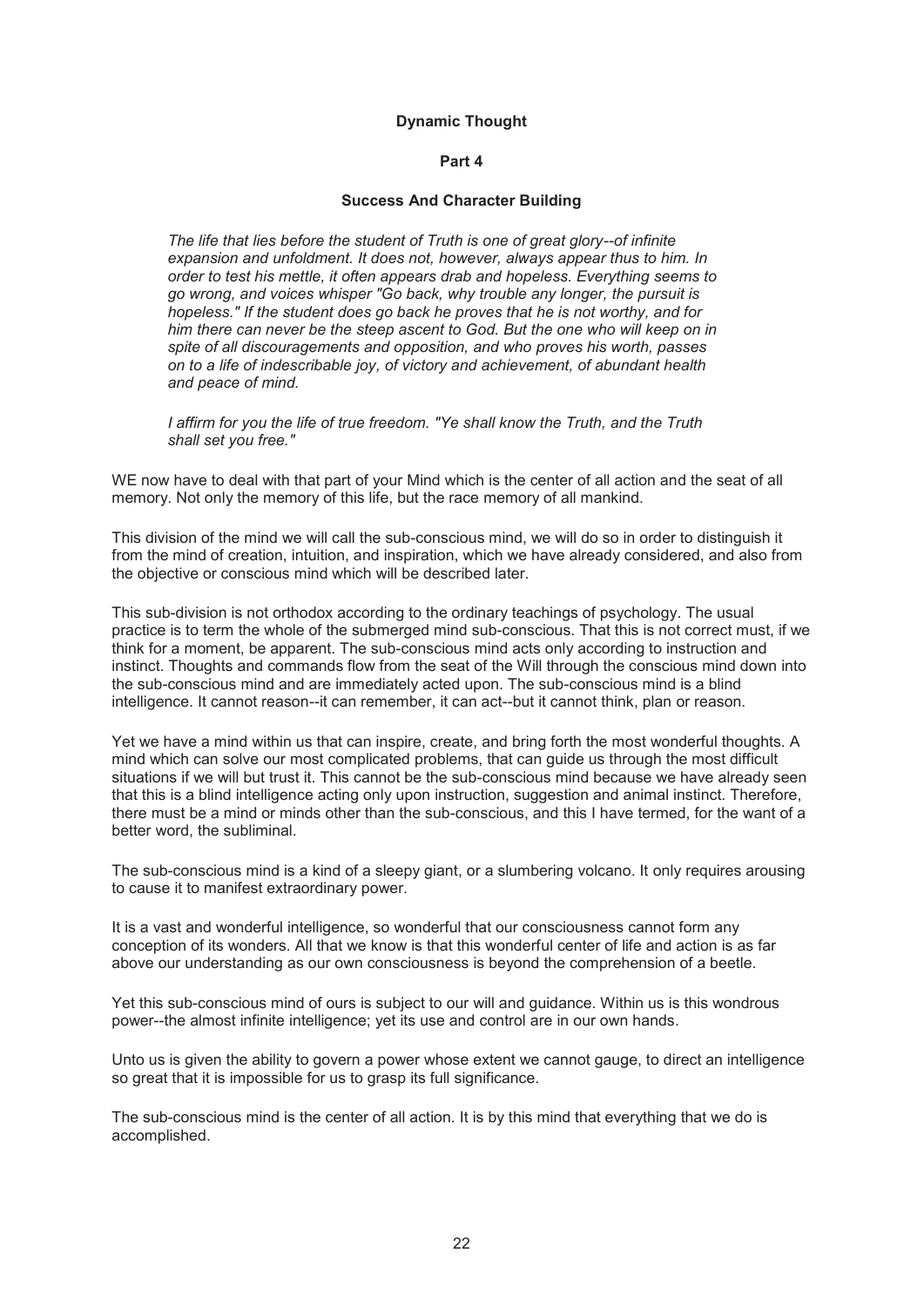It is the personification of tireless energy. It works constantly, it never sleeps; for while WE sleep the sub-conscious mind is busily engaged in repairing and rebuilding the body.

Whatever thought we allow to pass into the sub-conscious mind is translated into action. This is why a thought has been described as "an action in the process of being born."

The great lesson for you, dear reader, to learn is this, that if the sub-conscious mind translates each thought into action, then thought control is the one great transcendental fact of life. If you possess the power to control your thoughts, you have at once the power to control your actions. If you can control your actions what a life of possibility opens before you!

One of the principal causes of failure in life is due to inability to control the thoughts. Wrong thoughts each the sub-conscious mind, these are translated into wrong actions and these bring failure and disaster in their train.

When the thoughts are uncontrolled, then the sub-conscious mind will act upon any thought or suggestion that may "float" in.

Now thoughts and suggestions are born not only within the consciousness, they are also received from without. Like a wireless apparatus which receives messages through vibrations in the ether, so does the human mind receive impressions from without.

Thoughts are things, are entities, have form and substance and are eternal. Thoughts impinge upon your consciousness and unless you are able to reject them they will enter the sub-conscious mind and bring forth action in your life and conduct.

If therefore the thought be evil, then evil will result, if of weakness then failure will follow, you cannot prevent the action once you have entertained the thought.

In the same way if you entertain a noble thought, a noble action will result. If thoughts of success and power are dwelt upon, then success and power to accomplish will be manifested in your life, and circumstances. It is thought that rules your life, therefore if you govern your thoughts you control your life.

Suggestion meets you at every turn. Kind friends with the best of motives "suggest" ill-health to you when they remark on your pallor. Their well meant remarks of "How ill you look" send a suggestion of sickness to your sub-conscious mind, which later manifests itself in real sickness in the body.

Articles in your daily paper on diet, Influenza and other topics again suggest illness to you; even the advertisements suggest that you have Kidney disease or worse, and that to save your life it is necessary for you to take certain tablets or pills. The newspapers themselves do their best to suggest evil to you. The columns are full of the seamy sordid side of life. If any man commits a crime, it is reported in the papers. If however he resists temptation and instead does a good deed, no notice is

taken. Therefore newspapers give an entirely false presentation of life. The press closes its eyes to the good and presents the evil and thus suggests evil to you, which if you do not watch it, will produce evil in your life.

For every bad deed reported in the papers, a thousand good actions go unrecorded. The world is full of noble deeds and gracious thoughts, and they can be seen and realized by those who look for them.

Therefore be very careful what newspapers you read and how you read them.

Avoid reading of the evil, seamy side of life; instead, look for the good, and you will find it. When reading your paper devote your attention to the large things, those which will go down in history. Avoid that which is mean and petty--thus will you avoid unwholesome and dangerous suggestion.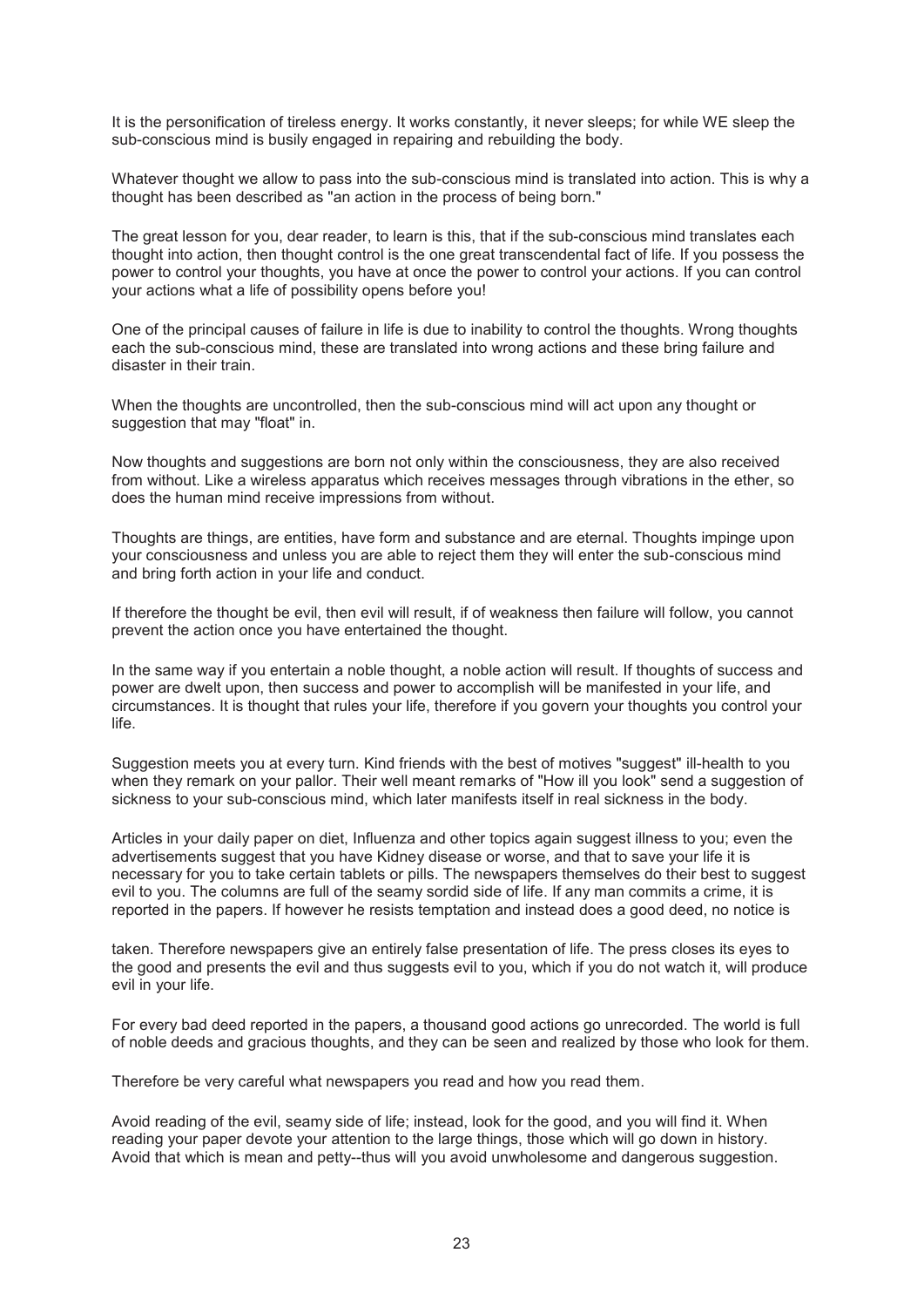Newspapers, periodicals and some books would have you believe that life is an unlovely thing. Even some hymn writers have dared to describe the world as a vale of tears and life as a long drawn out woe. Do not believe these wicked suggestions. Life is a gracious and lovely thing. It is full of beauty and love and peace and happiness. Life is what we make it, we can make it sublime or we can make it savor of Hell. It is in our own hands. Therefore do not read either papers, books or magazines that do not present life in a joyous and optimistic way. Avoid low class scrappy reading. Read instead good books by great minds. Imbibe noble thoughts. Read good poetry if you can. Seek the beautiful, the noble, the true, in your reading and in your fellow men, and you will find them and be richly blest thereby.

"How then," you ask, "can I escape all this harmful suggestion'? I am conscious of evil in my life. I do not know what to expect next. How then can I cast out evil and avoid all these harmful suggestions that impinge upon my consciousness from a thousand different sources?"

The answer is, BY DENIALS.

First of all I want you to understand that your life consists only of that which is in your mind. Your world also is really nothing more than a ref action of your own mind and what is in your own mind. It is because of this that two people in precisely the same circumstances will each find life and the world very different. One will see In life great joy and much cause for thankfulness, and the other may experience only unhappiness and disappointment. The difference is not in circumstances but in the mind. The mind is the real thing, the world is transient and fleeting, and has, philosophically speaking, no REAL existence, but MIND endures.

The natural or "mortal mind" view of life and the world is almost always the exact opposite of what is the real spiritual truth and fact. Metaphysics tell us that the visible world is an inverted reflection of the real. If then it is inverted, it is natural, until our spiritual or inner eyes are opened to the truth, for us to see things as the exact opposite of what they really are. Therefore it is not surprising to find that, whereas the mortal or animal mind of the senses, thinks the world is the real thing and the mind only a shadow, the real TRUTH is, that mind and spirit are real and eternal, and the visible world but a transient and impermanent thing which has no actual reality.

Such being the case then the only thing that really matters is what is in the mind or what is not in the mind. If we have a belief in evil, and thoughts of evil, in our mind, then we have evil in our life. If, however, we can cast the thought of, and belief in, evil out of our mind then it will cease to appear in our life.

By raising ourselves above the sensuous life and realizing our permanent world of Mind and there denying evil, poverty, failure, pain, sickness, unhappiness, or whatever our trouble may be, we kill the thought which is the cause of all our troubles. Then whatever we affirm will take their place. If we deny "evil," then we follow by affirming "good," if we deny sickness, then we affirm prosperity and affluence. By denials we can take out all the evil, care, fear and worry out of our lives and build up in their place by means of affirmations, perfect good, success, affluence, happiness, health, love, peace and courage.

Everything being in the mind, then everything that is taken out of the mind is taken out of the life, and everything that is put into the mind, comes into the life.

Thus it is possible with mathematical accuracy and certainty to recreate the life, to cast out all the undesirable and to build up in its place only the beautiful, the good, the true.

Life is what we like to make it. We can make it like heaven itself, full to the brim with all that is good and beautiful, or we can turn it into a perfect hell. Therefore do not accept the suggestions of those, who having failed in life, proceed to call it hard names. We can make life a continual joy, if we create a heaven within us by the quality of our thinking and mental processes. All that we see in life, all that we experience, yea, even life itself, is but the outward expression of the life within. The life within is built up by our thinking.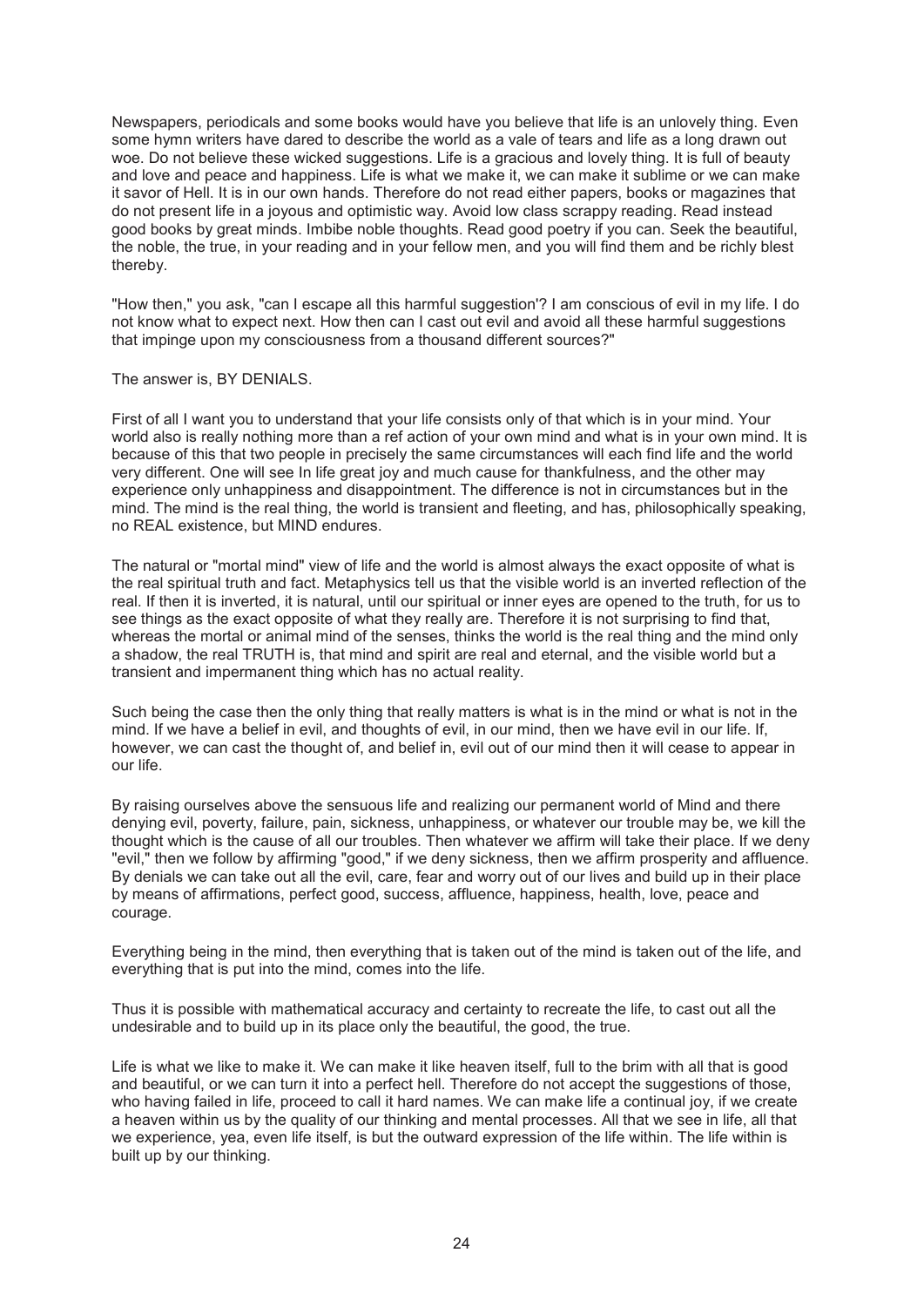You will have seen by this time the purpose and value of affirmations.

Affirmations are concentrated thoughts. Back of each affirmation is a strong emotion and this gives it tremendous driving force.

Not only do affirmations impress the sub-conscious mind thus producing action in accordance with the Will, but they project outwards from the mind into space, attract forces and help from other sources and bring them to minister and to bless.

Not only so but they also arouse the subliminal mind to inspire, to create, to impart wisdom.

By the use of affirmations all the finer forces are aroused to action and the life is transformed from weakness or ineffectiveness to strength or purposefulness.

By the use of affirmations, the Will is strengthened until it becomes so strong all else has to bend to it.

By the use of affirmations, the body is strengthened and made healthy, and exercise and body culture become a pleasure instead of a duty.

By the use of affirmations difficult tasks and unpleasant duties become easy of accomplishment.

By the use of affirmations it is possible to break bad habits of a life-long standing, and replace them with good ones.

By the use of affirmations we can build up character, mould our circumstances, shape our destiny, captain our soul, we can be what we will, do whatever we desire attain to all our ideals.

Therefore it is of the utmost importance that you should be most diligent in practicing the affirmations- -always. Never let a single night or morning pass without spending several minutes in quiet concentration on the affirmation given you in this course.

Reading this course through will do you but little good, it is DOING what it teaches that is going to make you strong and successful.

Mental and Physical lethargy must be overcome. It is by sustained action that you can accomplish, you cannot dream yourself to success, you have to win it.

Therefore you must concentrate, concentrate, concentrate, upon the affirmations and visualizing exercises. The latter are form of affirmation and are of equal importance.

# **A Word of Warning**

Do not keep changing your affirmations. Do not affirm one thing one day and another the next; it causes confusion in your mental World, and makes "confusion worse confounded" in your life. Of course as you overcome weaknesses and bad habits you will alter your affirmations accordingly. You will always find some defect that wants eradicating. Otherwise keep to the affirmations given in these lessons.

By this l: do not mean that you are not to make denials, reversions and affirmations at all times adapted to all the varying circumstances and difficulties of life, because these are, for your own protection, necessary.

Thus, if you see a sight that suggests evil to you, a drunken man, an act of hate, a quarrel, an act of immorality; or if you read that which is lowering and depressing and suggestive of lower things, then, for your own protection, you must reverse it.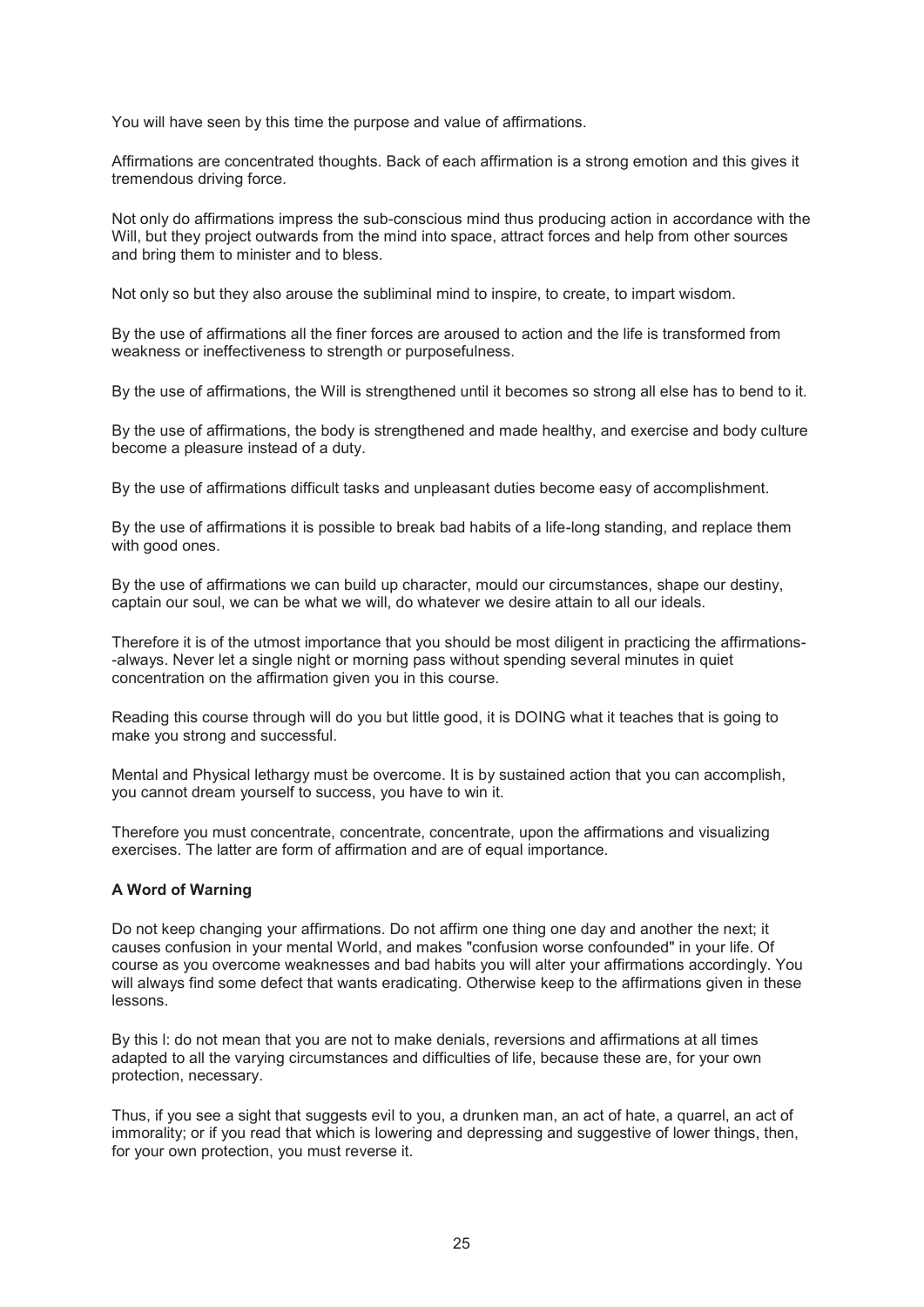For instance if you see an angry violent man, if you do not reverse this, the suggestion of evil conveyed to you by this sight will sink into your sub-conscious mind and cause cells to vibrate in sympathy, thus making YOU more susceptible to anger thoughts, besides lowering the tone of your mind generally. Therefore you must raise yourself to your perfect Mental World and deny anger, by saying, "Man being a perfect mental creature, can never be angry. There is no anger in this perfect world of Mind, all is love and goodwill." By so doing not only will you stop the suggestion of evil from harming you, you will also at the same time make yourself stronger than ever before, and, strange as it may seem to you now, you will reduce the anger in the mind of the angry man. The reason of this is, that there is really only one Mind, we are all inlets of the same sea, and if we cast evil out of our own mind, then we also make the world and the minds of others the better by so doing. Thus by purifying himself does man become a savior of the world.

These reversals of denials and affirmations, made in your perfect World of MIND, must be taking place all day; it is in this way that every evil is transmuted into good, every difficulty into accomplishment, every threat of failure into success, and every pain or sickness or disease thought changed into perfect health. This must go on continually, thus will you grow in power daily.

But apart from this you will doubtless have some plan towards which you are moving. You have some ambition to be realized, some creative purpose in your mind which you wish to accomplish. To attain to this end you deny failure, you affirm success, you visualize a picture of that which you wish to achieve. That being so, and having made up your mind, now STICK TO IT. Do not change your affirmation, do not alter your mental image. KEEP IT UNCHANGED until it is accomplished. If you vary it and change it you will bring the utmost confusion into your life. Therefore do not change, modify or alter the main creative plan of your life, see to it that the image remains unimpaired, getting clearer and more sharply defined from day to day. If you do this you will see it working out with mathematical precision in your life.

This course has been prepared so as to guide students by a sure and safe path to the goal of their ambitions.

It will guide you if you follow the lessons exactly. Therefore while taking this course, do not read any other metaphysical literature. Concentrate on this teaching, persevere with the "doing" of this teaching, and you will be able, like the writer, to prove and demonstrate its truth in yaw life and circumstances.

I want you to start seriously to develop your visualizing powers. By this you will improve your memory out of all knowledge, but that is quite a minor matter. What is of importance is that what you create in the form of a mental vision, if persistently held in the mind, will assuredly manifest itself in your life. Thus you have two methods by which you can alter your life, create better circumstances, and achieve success. 1st, by Denials and Affirmations, and, 2nd, by Meditation, Concentration and Visualizing. The two should work together. For instance, you make an affirmation, preceded by a denial, next, you conjure up a mental picture of what you have affirmed yourself to be.

You wish to be successful, therefore first of all you must deny evil and affirm Good, because evil is the general cause of all your troubles and lack of success; next you will affirm Success and follow this by visualizing either yourself in your perfect mental world, radiant and successful, or else dwell only on the perfect world of MIND where there is no failure or limitation of any description.

First you clear away the mist of evil which clouds your vision and numbs your faculties and crowds your life with difficulty, this you do by killing it by the use of the denial "There is no evil." Use this denial until the mist clears away and you get a clear view of your perfect world of Mind, then affirm "There is only Infinite Good." Then deny poverty and failure, because they have no part in a perfect world, neither can they affect you, who are in essence, a perfect mental creature.

Having killed failure and poverty by denial, then affirm "I am Success, I am a perfect mental creature, one with the Source of all Good, part of the Universal Mind." "I am Success, like a magnet I attract to me all that I need." "A thousand invisible forces hasten to do my bidding." I am carried along by an irresistible power, I am Success, Success, Success.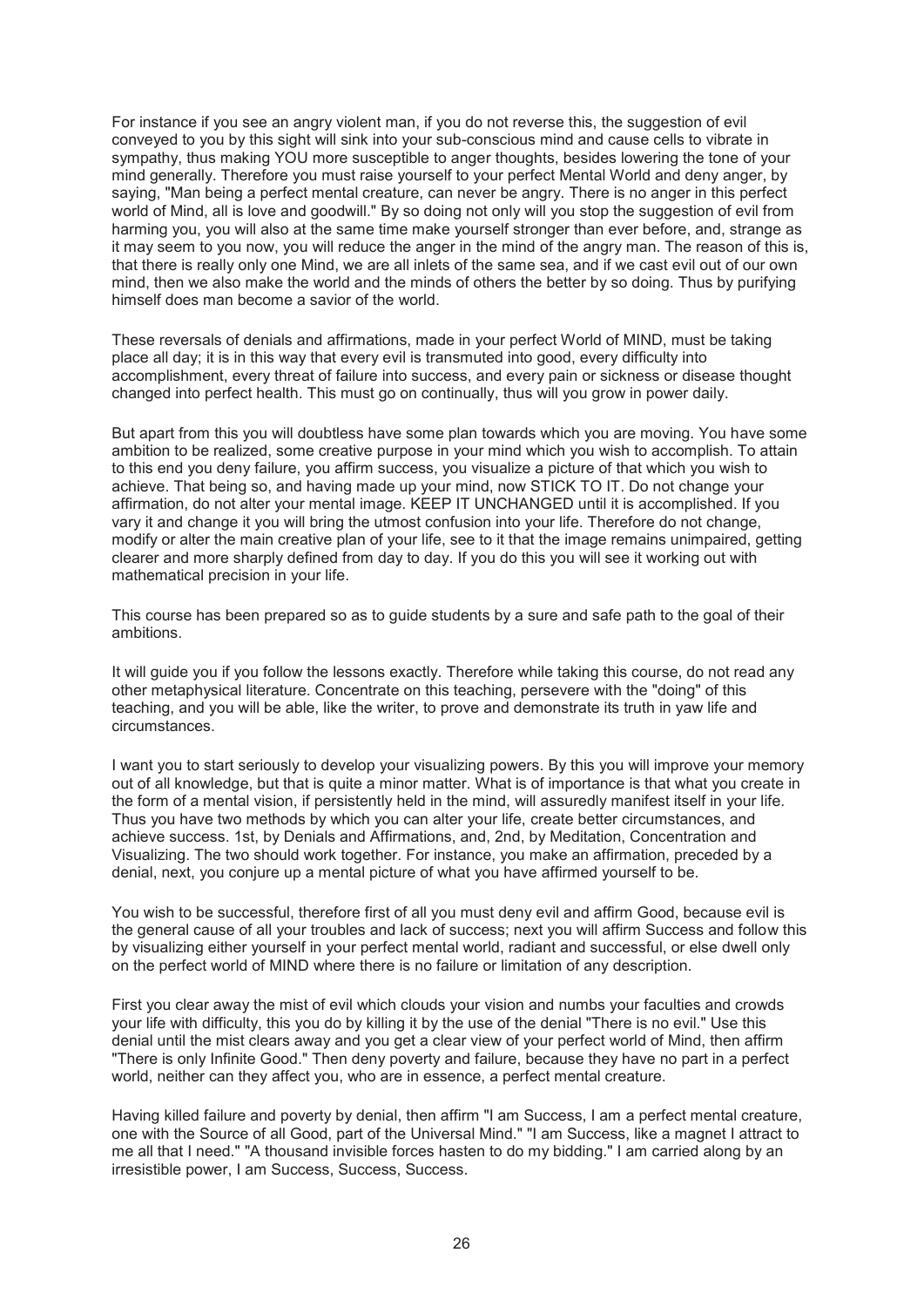Make this affirmation preceded by the denials, night and morning, always making the affirmation in "Your perfect mental world," buttress it up by repeating it during the day, each time raising yourself to your higher world; do this, and you **will revolutionize your life**.

 $-(-)$ 

# **Exercise**

In order to increase your powers of mental imagery, do the following exercise:

Take a simple flower, or picture, and gaze at it very attentively for several minutes. Examine it in every possible way. Impress every detail upon your mind, then close your eyes and call up an exact mental image of the thing you have been looking at. If the image is crisp and sharply defined with no details missing you will have done well, if not, keep on trying until you succeed.

When you go into a strange room or office examine carefully every detail; where each piece of furniture is, what pictures are on the walls, what is on the floor, the kind of fireplace and everything else that forms part of the furnishing. After you get home or when in the train, close your eyes and recall, by making a mental image, as much as you can, of what you saw. Practice this visualizing as much as possible during the coming week, and make affirmations to suit your growing developments. Whatever your need may be, you can make a denial and affirmation to supply that need. Whatever difficulty you have to face you can overcome it by denial and affirmation made in your perfect World of Mind.

This course seeks first to build a firm foundation of character upon which you can later erect the superstructure of success. Seek first to eradicate all weaknesses of character and in their place install their opposites. For instance, if you have been a procrastinator, become instead noted for your instant action. If you have been pessimistic, become cheerful and optimistic instead. If unpunctual, become the most punctual person who ever lived. If you have been sullen and morose, seek to be bright and cheerful. All this is possible and really quite easy of accomplishment, by the use of denials, affirmations and mental imagery.

When you have built up your character, the road of success will become comparatively easy, because success is principally a matter of character.

 $-(-)$ 

The elementary general affirmation has now served its purpose and must now be strengthened. You have progressed sufficiently to join us in the greatest denial and affirmation of all, which is

# There is NO EVIL

#### Only INFINITE GOOD.

It is very difficult for the beginner to realize that "There is no evil." There are entities in your mind which prevent you from understanding this truth, but they will be cast out by the denial. So powerful is this denial that it makes some people quite ill at first. But this only proves how great is the cleansing work that is going on in the depths of the mind. Keep on making the denial night and day; keep looking up into your perfect world of mind, and after a time you will suddenly realize that FOR YOU there is no evil, only Infinite Perfection and everything that is beautiful and true. Precede every other affirmation by this denial and affirmation. Before starting any important work make use of them; and previous to engaging in any meditation, always use them; raising, at the same time, your mind into its perfect world.

By this means you will so cleanse and strengthen your mind that you will transform your life.

--()--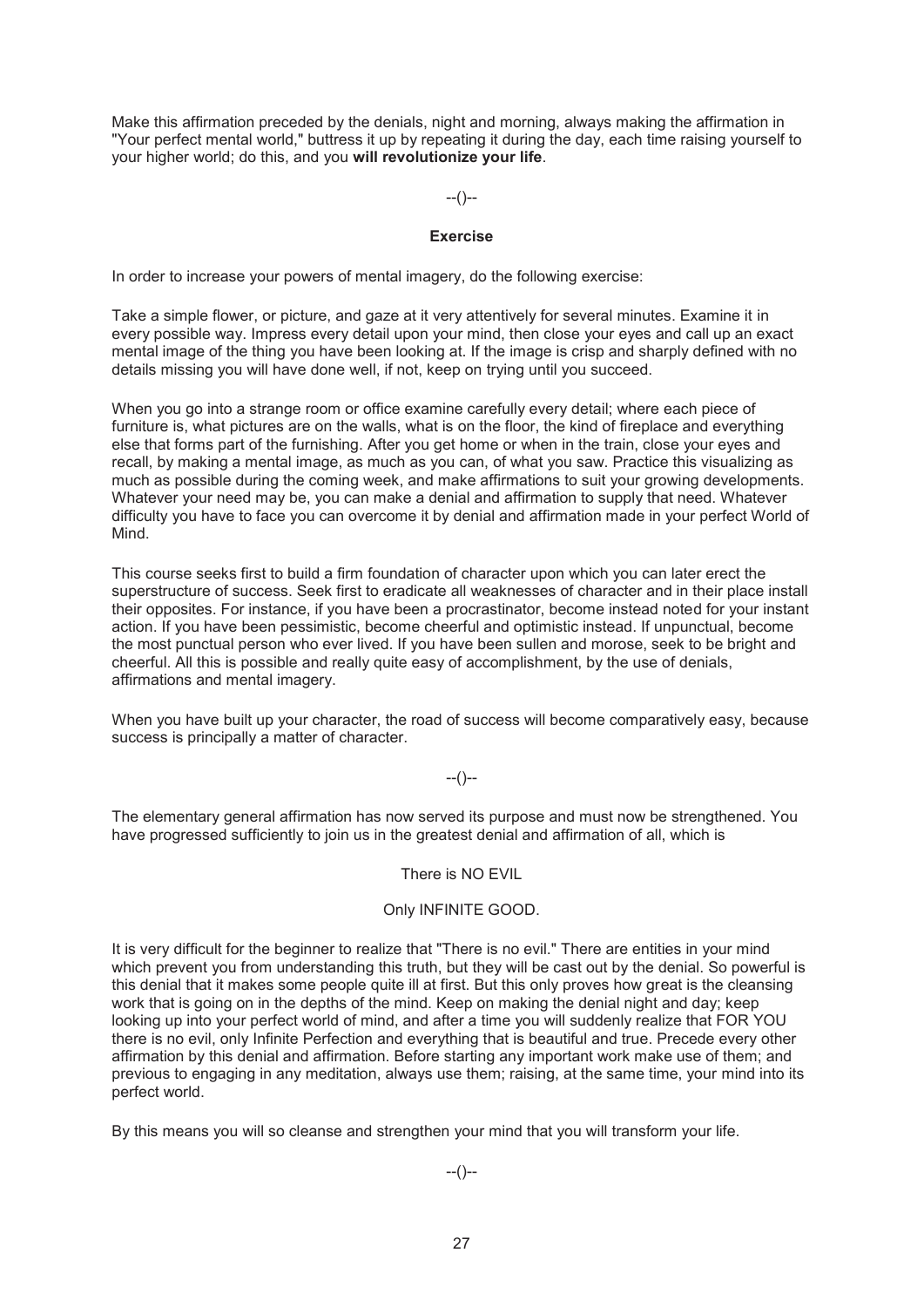#### **Meditation**

For meditation this week think upon these words of James Allen:

"The soul that is impure, sordid and selfish, is gravitating with unerring precision toward misfortune and catastrophe; the soul that is pure, unselfish, and noble, is gravitating with equal precision toward happiness and prosperity. Every soul attracts its own, and nothing can come to it that does not belong to it. To realize this is to recognize the Universality of Divine Law."

And also upon these words of Buddha:

"All that we are is the result of what we have thought; it is founded on our thoughts; it is made up of our thoughts."

And again, these further words of James Allen: "Your own thoughts, desires and aspirations comprise your world, and, to you, all that there is in the Universe of beauty and joy and bliss, or of ugliness and sorrow and pain, is contained within yourself. By your own thoughts you make or mar your life your world, your Universe."

Referring to page 92 of this lesson, third paragraph from the bottom, it should be stated that quicker results will be obtained if in addition to visualizing yourself radiantly successful, you will create a sharply defined picture of the exact success that you wish to achieve. If it is money that you want then "see" the money falling in showers upon your desk, if it is service to others that you desire, then "see" yourself nursing the sick and ministering to the broken-hearted, whatever you picture in this way persistently, will, in time, be brought to pass in your life. Nothing ever "happens," it is always "brought to pass." You cannot get what you want merely by a pious wish, you have to work for it by mental imagery, then in time the way will open for you in a most marvelous manner.

Continue to practice concentration on one thought or mental image, inhibiting all ether thoughts until the senses are entirely stilled. Then say as before: "My Subliminal Mind draws upon the All-Wisdom and solves my every problem."

 $-(-)$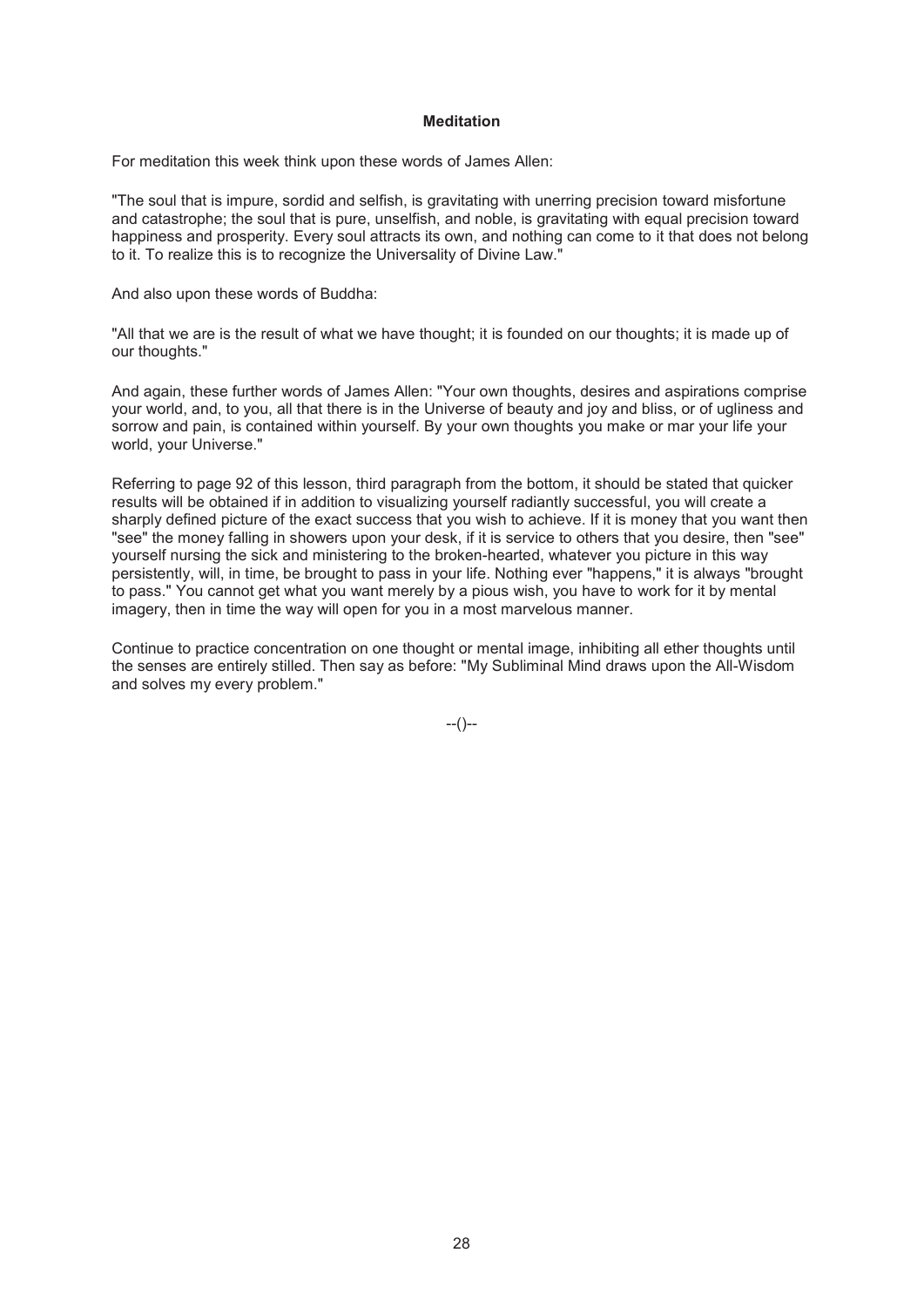# **Dynamic Thought**

# **Part 5**

#### **Success And Character Building**

THE Objective or Conscious Mind is the outer or surface mind of mind. It is the finite mind of very close limitations. It receives impressions through the organs of sight, hearing, taste, touch and smell. It learns from books, speech, experience and experiment.

We have seen that the subliminal mind is one with the Infinite Mind of the Universe, differing only in degree and not in kind, yet this is useless if the objective mind does not make use of the potential powers lying dormant within.

We have also seen that the so called sub-conscious mind is pregnant with tremendous power, and that it is a wonderful intelligence far exceeding anything that the objective consciousness can grasp or understand. Further that this is regulated and controlled by thoughts, impressions and suggestions, coming through the conscious mind. Therefore this great intelligence is ruled and governed, or ought to be, by the objective mind. Yet of what use is all this if the mind of the senses does not govern wisely or does not govern at all, but lets the sub-conscious mind run amuck, as it were, and acting upon instincts and false impressions, untruths and harmful suggestions, turn the whole life into an inferno of trouble and difficulty?

Therefore you will see that the objective mind, although very limited, is, in a way, the most important of all, at any rate as far as this life and consciousness are concerned, for through it the Ego governs or can govern the whole of the submerged mind.

The Ego is the "I" part of man. It is his personal individual inner self.

The real "YOU" is your individual Ego.

The real "YOU" within is seeking expression through your minds and then through your brain and body and outer life.

It can only do this properly when the Will is strong enough either to carry out, or force your minds to carry out, the commands of the Ego.

Suppose the real inner "YOU" says to the Will: I wish to succeed in this undertaking. We will imagine that "this undertaking" is a course of study which requires a great deal of application and perseverance, and a certain amount of sacrifice of pleasure for its accomplishment. It necessitates working while others are playing, the resisting of entreaties on the part of friends to join them in their pleasures.

After receiving its instruction, the Will passes on the order through the conscious to the sub-conscious mind, but unless your Will is naturally very strong it does this in a half-hearted manner. Although this supposed course of study is of the utmost importance, for without it you cannot succeed in your profession or calling, yet the Will is so weak it cannot impress this sufficiently upon the sub-conscious mind, with the result that there is very little driving force behind your efforts.

For a time the studies go along successfully. For one thing the first lessons are always easy, and for another, there is the novelty and freshness of the new work, and the glow of self-satisfaction at having entered upon a self-appointed task.

But after a time the tasks get more difficult and require more application and concentration, the calls of friends to join them in their pleasures become more insistent, and the Will not being strong can no longer deal with the situation. The Will, through weakness, allows suggestions such as "the task is too difficult," "others are enjoying life why should not you?" "others can get on in life without working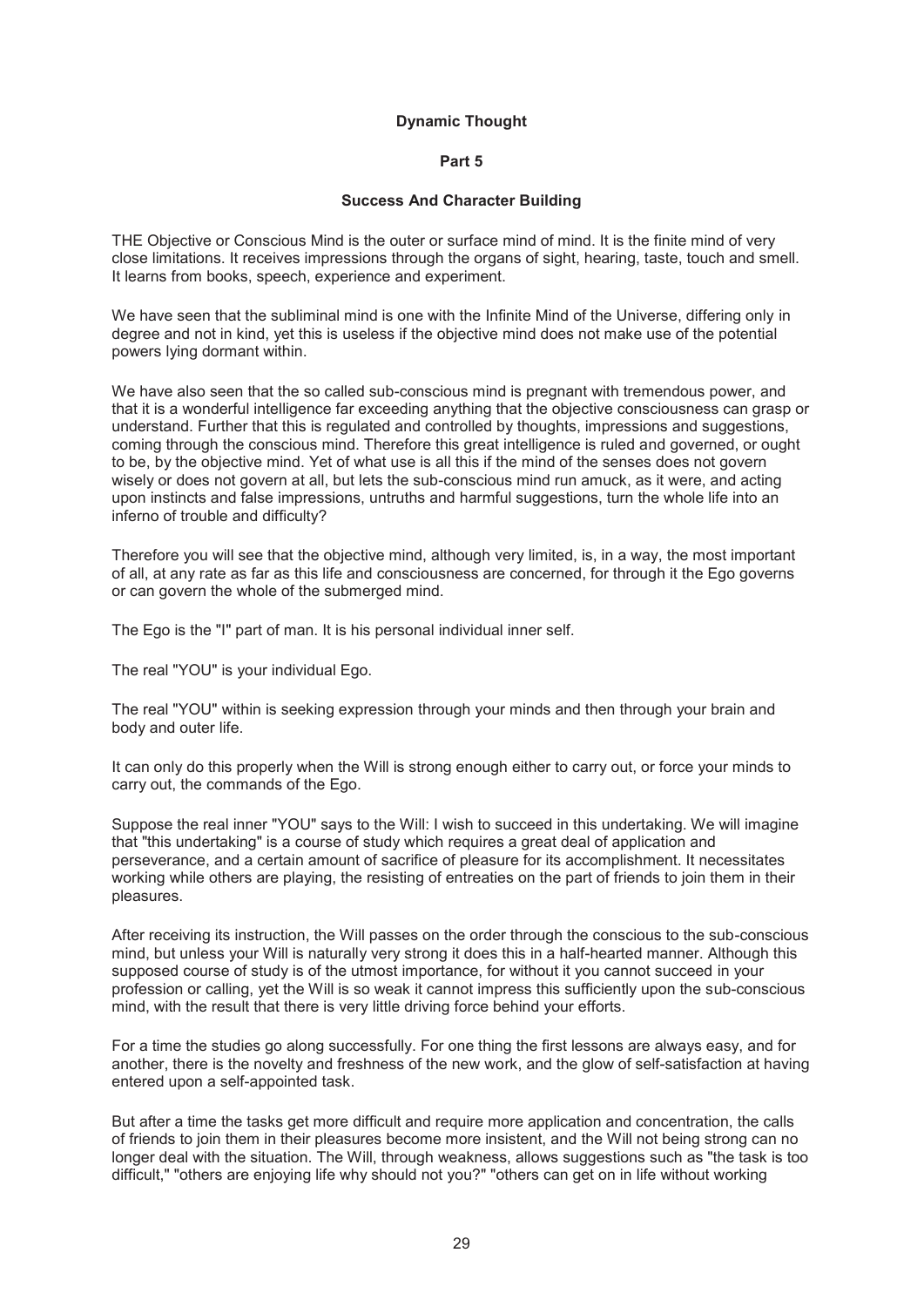themselves to death, so why not you?" to pass down into the sub-conscious mind. The latter knowing no better and acting entirely upon suggestion, responds accordingly, with the result that the lessons are flung aside, games are indulged in instead, and another failure is written large on the scroll of your life.

Suppose on the other hand that your Will has been reinforced by affirmations. First, the subconscious mind is deeply impressed. It realized that this self imposed task has to be accomplished somehow, no matter what the cost may be in hard work, perseverance, discomfort and self-sacrifice. Therefore from the very first there is great driving power put behind your efforts. A concrete welldefined image of the object of your endeavor, the successful ending of your studies, the pride of achievement, the pleasure it will give your friends, the great assistance it will be to you in your profession, the increased status, the enlarged income, the better house, the improved condition of living for those dependent upon you, all these combined in one sharply defined image, are impressed upon the sub-conscious mind so deeply that they form a pattern upon which the mind will concentrate all its intense energies, activities and powers. The energies and powers of the mind working on definite lines laid down by the Will, create in the life a complete replica of the image which has been held in the mind.

When studies become difficult, instead of faltering, the mind puts forth greater effort, generates more power, and overcomes the subject of difficulty. When friends try to entice you to leave your task and join them in their pleasure, then entreaties fall upon deaf ears. You reply, "I must complete this course of study," or "I must pass this examination," "when I have succeeded and won the position I seek, then, and not until then, I will unbend a little."

This is why very few men succeed and many fail. Most men have not the staying power to succeed. They have the desire to succeed but they lack the force of character, and the necessary will-power to carry their plans to fruition. Some men are full of splendid ideas, but they never carry them out. They see their opportunities, but lack the strength to take advantage of them.

Such a man always has plenty of excuses for his non-success--any reason but the right one. He will never admit that it was his Will that failed. Circumstances, he tells you, were against him. Nobody would help him at the critical moment. Something or other "happened," which accounted for his failure.

And so it was that he gave up his little business, just at the moment when it needed but a little push to get it past the corner and on the road to a permanent success. Now he works for another man and for the rest of his life will be a servant and nothing but poverty and the workhouse to look forward to in his old age. The number of men endowed with the necessary strength of will to succeed by will-power alone, is comparatively small. For one who can succeed in this way there are thousands who must fail. These thousands of failures might be turned into successes if they only realized the Power within them, and understood the wonders than can be wrought from affirmations, and mental imagery. Men and women endowed with but the ordinary amount of will-power can achieve success beyond their wildest dreams when they have learnt to use their true Inward Powers, and to reinforce their Wills by the use of affirmations and mental imagery.

But it must not be thought that because you are being taught valuable metaphysical knowledge that you can neglect your Will. On the contrary the training of the Will is of the utmost importance.

In order to succeed you need imagination and vision--faith in yourself and the power within you--but more than all else, staying power is required, and this is largely dependent upon the strength of the Will.

Desire to succeed, energy, ambition, ability, intellect, imagination, capacity, large ideas, all are good, all vitally necessary for the achievement of success, but they are all useless if "staying power" is lacking. If the will is weak then nothing can be accomplished.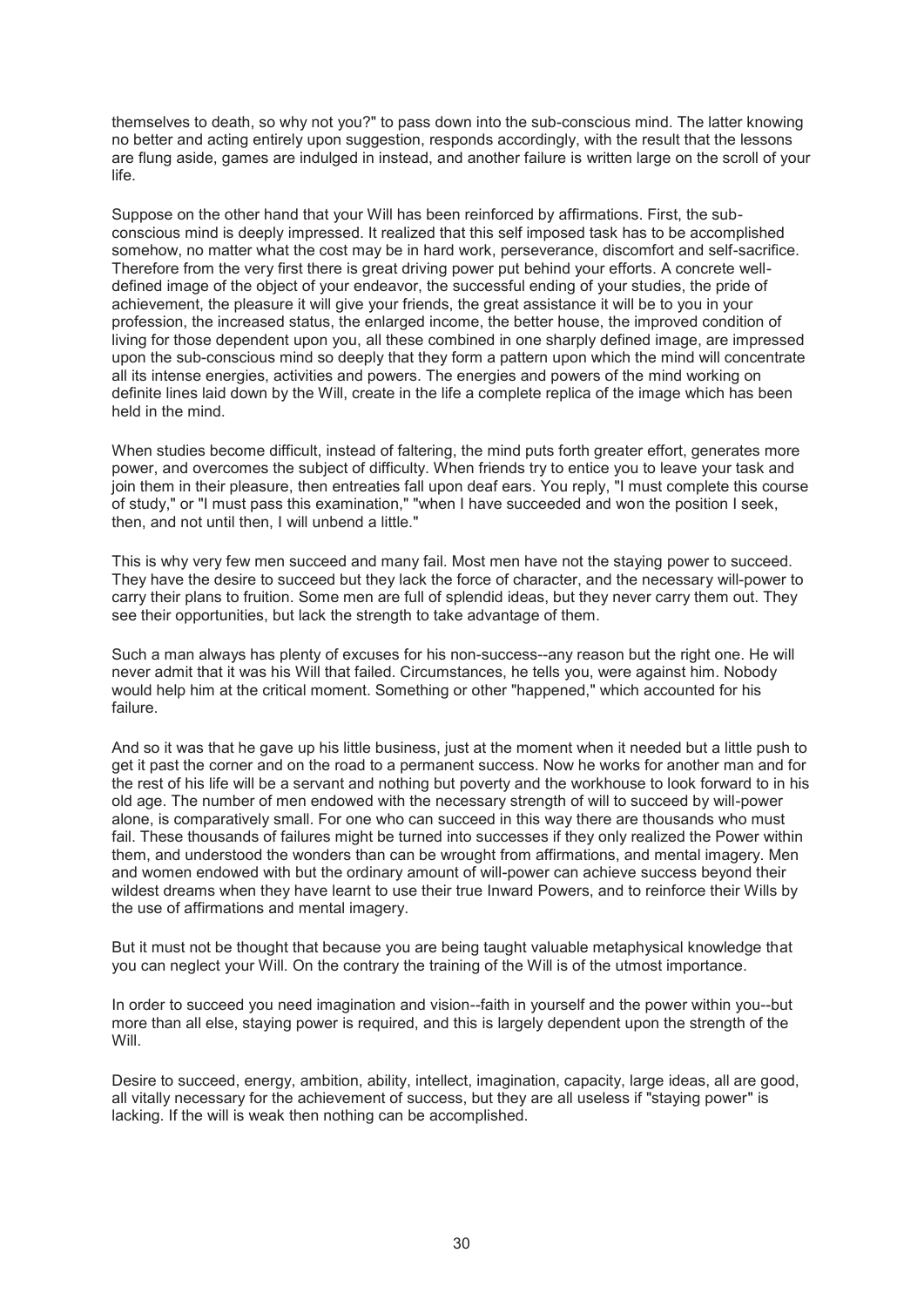Therefore one of the primary objects of this Course is the building up within you of that staying power, that strength of purpose, that stability of character, that inflexibility of Will, that are necessary for the achievement of the highest success.

While it teaches valuable metaphysical knowledge which gives you a tremendous advantage in life, because it reveals to you your inward powers, and shows you how to use them, yet these powers and forces have to be controlled by your Will, otherwise they may work harm instead of good.

Do not misunderstand me, I do not teach that, except in a very few cases, success can be won by will-power alone. It is not will-power that creates, inspires and attracts success. It is the subliminal mind that is the fountain of perpetual power and the storehouse of wisdom. It is the sub-conscious mind that provides the driving power, but it is the Will that provides the staying power.

The Ego decides what is to be done. It is the Will that compels the sub-conscious mind to carry out the wishes of the Ego. It is not the will that executes, it is the power of the sub-conscious mind.

All other systems of instruction with which I am acquainted teach a series of gymnastics for the objective mind, and a kind of Will training by brute force. It is a joyless quest-seeking success along these lines. It is equivalent to trying to start an automobile engine with the petrol turned off, or without first switching on the electric current.

"Scientific Thought" arouses the latent powers within, puts the student in touch with all the Cosmic Forces, and trains the Will in order to direct them towards the accomplishment of his ambitions.

The ordinary and time-honored way of trying to develop the Will by brute force is almost always unsuccessful, and, even when it succeeds, is an extremely slow and painful method.

In this course of lessons the strength of the Will grows almost imperceptibly. All the affirmations and exercises if done systematically and thoroughly will strengthen your will-power out of all knowledge. If you will pay great attention to the affirmations and persevere with the visualizing you will find that your will-power will increase to such an extent that you will become a new creature. Therefore pay the greatest attention to these things so that your will-power may increase and its development keep pace with your increase of knowledge.

 $-(-)$ 

# **Affirmations**

Affirmations rob the training of the Will of half its terrors. If you affirm calmly and steadily and confidently that you will perform some difficult or unpleasant duty at a certain time, you will find, when the time comes, that there will be an impulse urging you to perform that duty. And when you screw up your courage and go and do the thing you dread or dislike, you find to your surprise that it is not half as difficult or unpleasant as you thought it would be.

This is the power of the sub-conscious mind. It not only urges you to act at the proper time, it also supplies you with the power to act.

It must be pointed out here that when the sub-conscious mind gives you this impulse, **it must be obeyed**. If, we will say, you have affirmed, both over night and early in the morning, that at 3 p. m. you will go into your chief's office and ask for a raise of salary, then when the time arrives **go and do it**. Fear will say, "he is very stern, unpleasant man and will only snap your head off--put it off for another day." Instead of listening to the voice of fear, deny it, and say, "there is no fear, man is a perfect mental creature and can know no fear," then affirm "I am courageous and fear no man," "I am Success. I attract Success by the Infinite Power within me," and buoyed up by this, **go and see the man at once**. You will find him far easier to deal with than you expected. If you do not get the raise, you may pave the way for it, or by finding out why your request is refused, you may be able to make a raise possible in the near future. In any case you have done yourself good, you have strengthened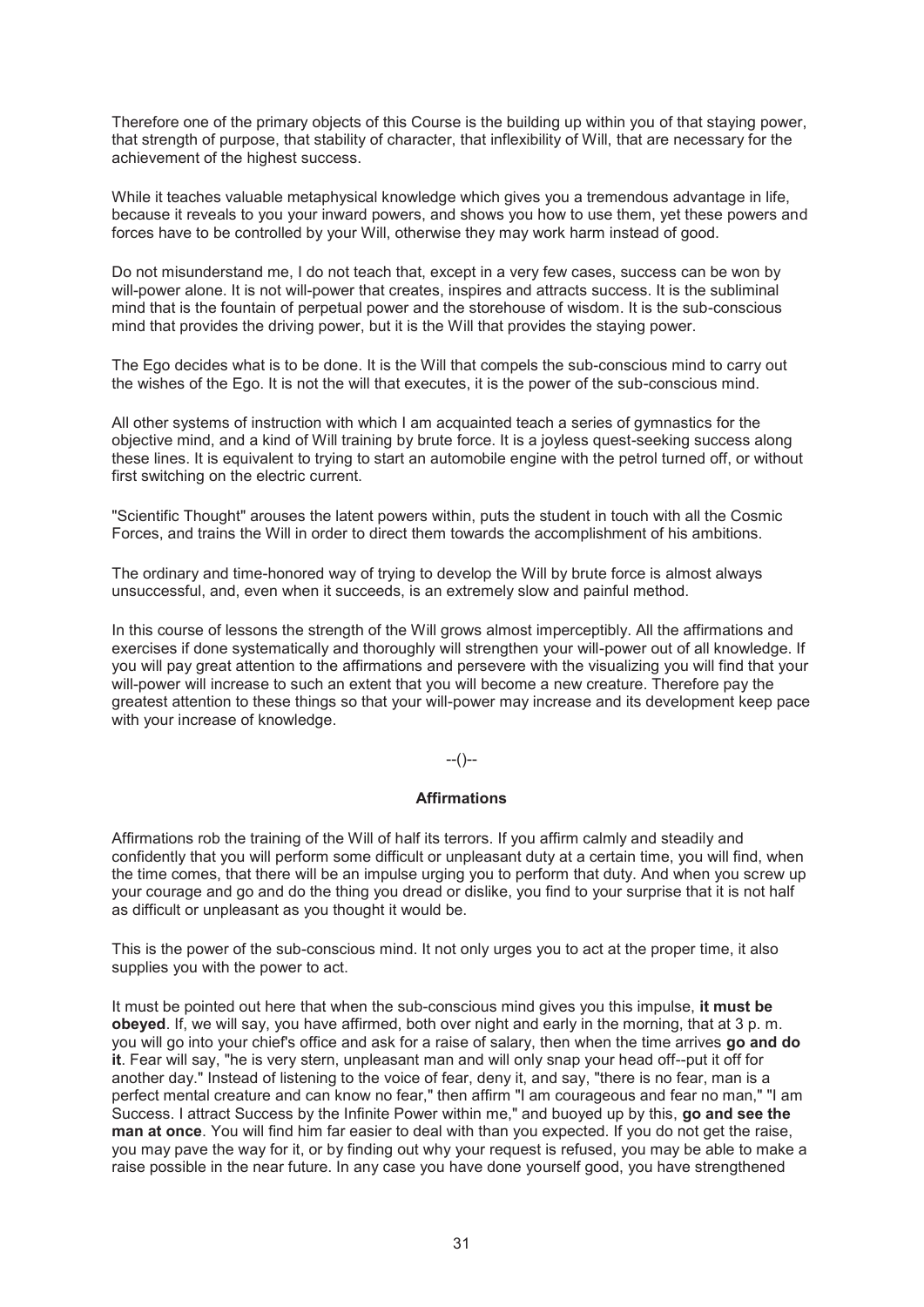your Will, and lost your fear of a man you formerly rather dreaded. If, however, you listen to the voice of fear, and put the dreaded interview off until the morrow, you do yourself a grievous harm.

If you affirm that you are going to do a certain act, and then do not do it, even when your faithful subconscious mind gives you the helpful impulse, then you are destroying your mental powers root and branch. You are deliberately slamming the door of progress and achievement in your own face.

If you have an alarm clock, and set it to act at a certain time in the morning, and then get up directly its bell rings, that clock will always awaken you. If, on the other hand, you turn over when the bell rings and go to sleep again instead. of rising, then never again will you he able to hear the clock ring. As an alarm clock it will be useless.

So it is with the sub-conscious mind. When it prompts, obey it, for if you do not, it will soon cease its promptings, and this wonderful power will be lost to you.

So you see that by the use of affirmations you can so influence the powers within you that things impossible to you before become comparatively easy of accomplishment. The only condition being that you act with decision--that you go fearlessly forward and do exactly what you have planned to do.

Now I want you from this time forward to do each day something that is unpleasant or difficult but which you really ought to do.

It may be that you really ought to go to your dentist, you are aware that your teeth are getting rapidly worse and that the dentist could stop the mischief if he were given the opportunity, thus saving you much pain, loss and ultimate expense. You know that your digestion, and consequently your general health, are suffering through this neglect and yet you keep putting the matter off. It means the trouble of arranging appointments, the sacrifice of a certain amount of time, and the expenditure of money; also, it is unpleasant to say the least, so you have been letting the matter drift.

Or it may be that there is a certain man you ought to go and interview. You know that if you could get him interested a lot of profitable business would follow. You have, however, put off visiting him from time to time because he is a great man and has an antipathy to people such as yourself. You know that if you do see him you will most probably be snubbed most unmercifully, and that no business will result. For these two reasons you have avoided what promises to be an unpleasant interview.

Whatever the unpleasant duty may be that you decide to perform, you should prepare the way by denials and affirmations.

For your visit to your dentist you can deny and affirm as follows: "There is nothing to fear at the dentist; there is nothing that he can do to me that I cannot take smiling." Therefore

> tomorrow at 11 a. m. I will write (or 'phone) for an appointment with Mr. He will put my mouth in splendid order and this will benefit my health.

After saying the affirmation over several times, visualize a picture of yourself in your office. You see yourself look at the clock on your desk. It is 11 o'clock. You see yourself take up the telephone and ring up Mr. \_\_\_\_ and hear yourself arrange an appointment. Or you see yourself dash off a note to your dentist asking for an appointment.

Next, you picture yourself in perfect health and your mouth in splendid order.

The next day you will have no difficulty in carrying out what you have affirmed.

If it is a difficult interview that you decide to undertake, make the affirmation for three or even seven days if possible before the interview takes place. Proceed as follows: Raise yourself up mentally into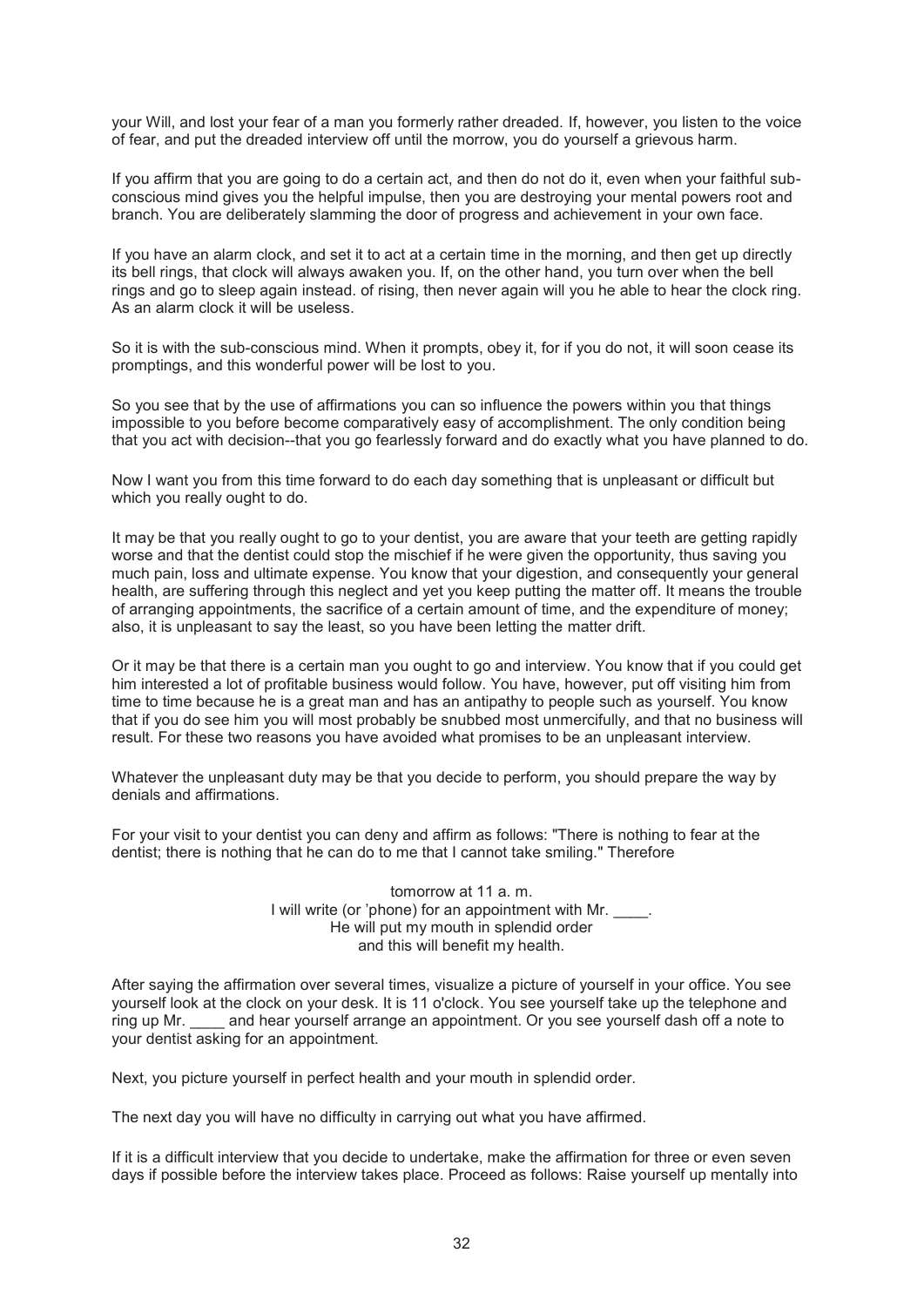your perfect World of Mind and deny fear. Say: "I am a perfect radiant mental creature, I am one with the Infinite Universal Mind, therefore I am full of courage. No one can make me afraid." On day at noon (or any other time you can arrange) I will interview Mr. \_\_\_\_\_. He will hear what I have to say and the result of the interview will be satisfactory to me. I do this not by hypnotic power which is evil, not by mind domination, but by the Law of Attraction." After affirming in the usual way, visualize your interview. Imagine yourself engaged in conversation with Mr. \_\_\_\_, who seems interested in what you are saying. See yourself entirely at ease and quite natural in your manner. See yourself making a satisfactory end to your interview. Do this very earnestly every night and morning until the interview takes place. When it does take place you will find it will be more satisfactory than ever you had dared hope.

When you have learned in this way to act with courage and decision, you can leave off using affirmations for such small matters and use them for more important things.

As you progress in Scientific Thinking you will find wonderful possibilities opening up before you, so that you will always find a use for all the time that you can devote to denials and affirmations. As you advance in knowledge and power, you can transfer your affirmations to more difficult problems, Your character is constantly growing in strength and virility, and things that were impossible at one time become easy of accomplishment, but always front of you lie fresh fields to conquer; there is no limit to the life of the Mind.

Before every affirmation, make the great mind cleansing denial, "There is no evil," and its complementary affirmation, "Only infinite good." Every time that you make use of these you have taken something evil out of your life and in its place put something good. If you use them a hundred times a day it will not be too many. You cannot use them too much.

The visible world is described by some deep thinkers and metaphysicians as "heaven obscured by a mist of matter and evil, through which it is seen but faintly and falsely." If this is so, and it is to a certain extent true, then every time that you make use of this great cleansing denial and affirmation you disperse some of the mist, so that you can see heaven a little more clearly. Be this as it may, it is certainly true that the use of the denial of evil and the affirmation of good, do indeed remove evil and replace by good, so that life becomes happier, brighter, more prosperous, and harmonious; even the flowers and trees and our fellow creatures become far more beautiful and lovable than ever before. The world and life are surpassingly beautiful, but not if you view them with a jaundiced eye. If life and the world are not entrancingly lovely to you it is because your eyes are obscured by a mist of evil, or your mind is clouded so that you cannot perceive and understand.

If you will deny evil and affirm good at every possible moment, you will, every time you do so, make the beauty and grandeur of life and the loveliness of the world more apparent to your senses. If you will persevere day after day and week after week and month after month you will come to that stage when you will see things as they are, face to face; you will then be unable to find any words with which to express the glories which you behold.

And not only do beauty and loveliness, happiness, joy and content, come through the denial of evil, and the affirmation of good, but the same thing applies to circumstances. Poor or difficult or unpleasant circumstances are all evil. Poverty, lack and want, are, like disease, quite foreign to that which we know as "good." By the denial of evil we cast out all these undesirable conditions from our lives, and by the affirmation of "good" we attract into our lives true success and prosperity and freedom from every kind of lack and limitation.

Every time we do this we make our lives a little better. It is by constant and continual use that we not only stem the tide of evil but make progress in the right direction. Therefore the denial: "There is no evil," and the affirmation, "Only Infinite Good," should be as much a part of your life as breathing.

Continue with the same general affirmation and visualizing exercises, and make your own denials and affirmations as you need them every hour of the day.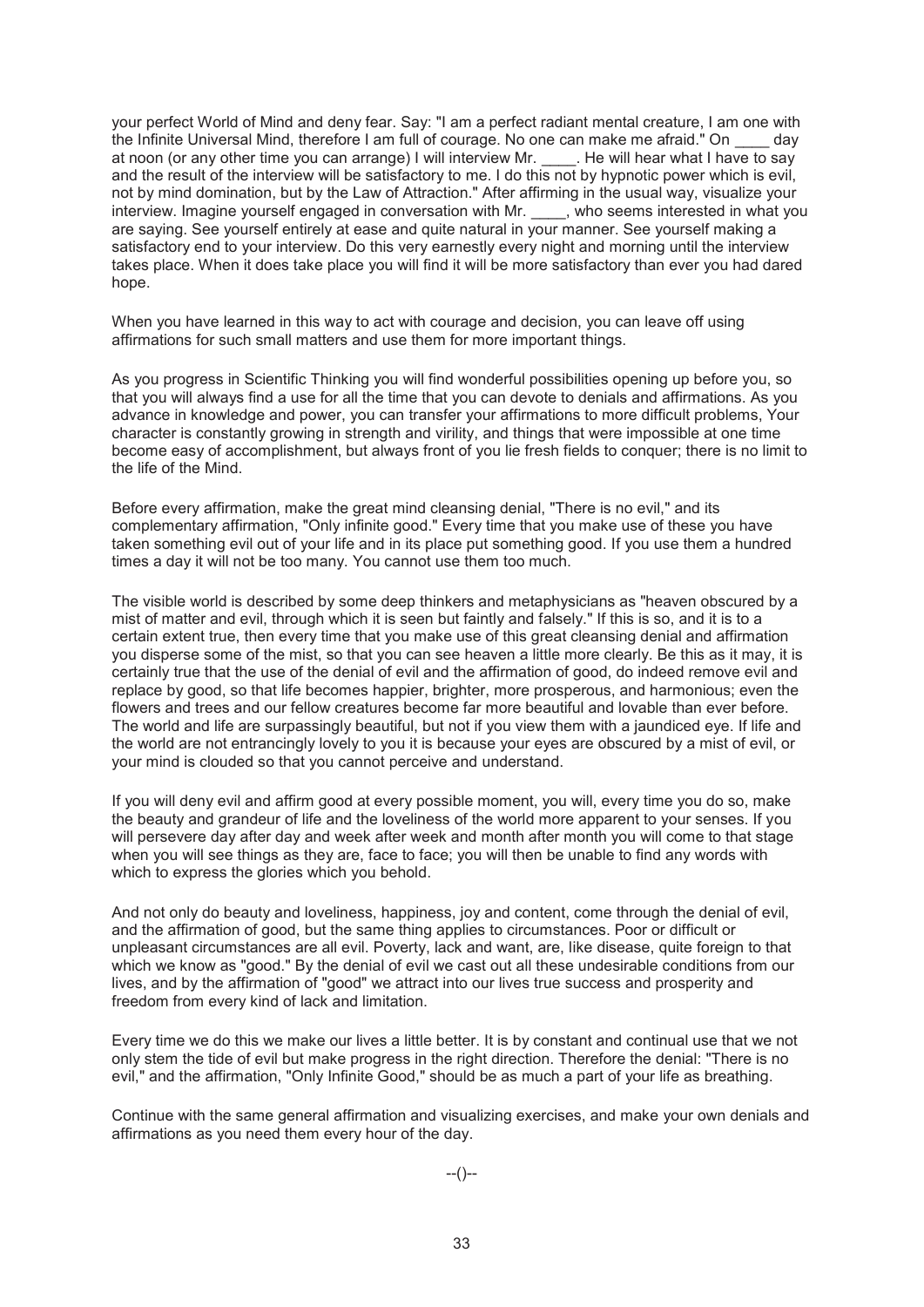#### **Meditation**

Take a simple flower. Examine it carefully. Note its purity and sweet loveliness. All poets, who have ever lived, have never been able to describe, adequately, its beauty and fresh purity. This flower is an expression of the Universal Life of Mind, as I am an expression of the Universal Life of Mind, therefore we are brothers and sisters. There is only one Life, one Mind--the Universal, and I and this flower are but individual expressions of that Life and Mind.

This flower is a messenger from the Unseen. It tells me that there is no evil. The intelligence that produced this lovely emblem cannot be evil, cannot produce evil, therefore there is no evil, per se, only that which exists in my own animal mind.

Therefore I hear the voice of the flower say in silvery accents: "There is no evil, only infinite Good." And I am content.

# $-(-)$

### **Appendix**

Continue to practice concentration upon one thought or image to the exclusion of all other thoughts and images until the mind is perfectly calm. When you have thoroughly mastered this, and NOT before, you may begin to make use of this wonderful intelligence which you have harnessed to your service. This is explained fully in Lesson XI but in order that you may start getting results at once the following instruction is given: Just as you are falling asleep, calm and still the mind in the manner shown and when you have succeeded, bring your problem before your mind and affirm that while you sleep your Subliminal Mind will solve your problem and give you the answer in the morning. Next dismiss the matter from your mind and go to sleep. In the morning, when you are awake, refuse to worry about your problem or engage in nerve-racking thought about it; instead still the mind as before and the answer will come. If you have been an early student of the Bible it may come in the form of a text; if you have been brought up on proverbs and worldly wisdom it may come in the form of some wise old saying, or, to some, it may come in the form of a whisper. The more you practice this, and make use of this faculty, the clearer and more certain will be the results.

 $-(-)$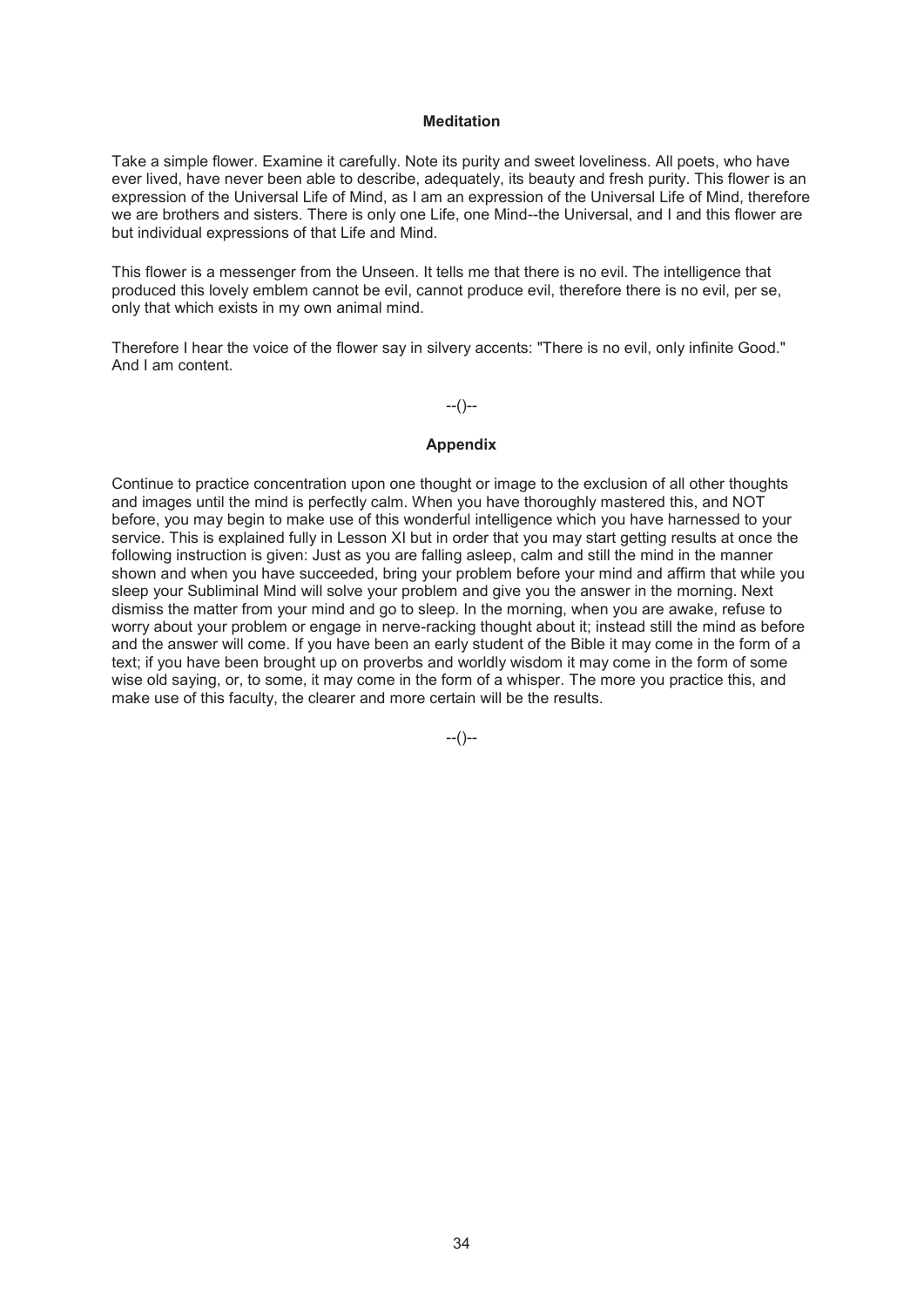# **Dynamic Thought**

# **Part 6**

#### **Success And Character Building**

*Read this lesson over as often as you can find time to do so; it cannot be absorbed all at once.*

*Hold in your mind a sharp definite picture of the success you have planned. If it is money that you desire, then see money in abundance pouring in streams on to your desk. If it is health that you need, hold a picture of perfect health ever before your mental eyes. If it is a wealthy practice, then mentally "see" yourself in a perfectly appointed office receiving wealthy clients in large numbers, and "see" them waiting patiently in queues for their turn to see you. Whatever it is that you desire, no matter whether it be invention, genius, love, friends, house, lands or service to others, picture it very definitely and distinctly and hold this image over before your mind, keep constantly calling it up, and every time that you do so let the sight thrill you with pleasure. As you call up the picture affirm "I am Success," and believe that it is already yours. Keep on affirming success, and visualizing success, and it will surely come and in much larger volume than ever you imagined possible.*

*I wish you the highest possible success*.

THE Objective or conscious mind is the mind of the senses. It learns from books, persons, experience and experiments. It reasons on things learnt, and on thoughts received from a variety of sources,: and having passed judgment, rejects some things as error, and accepts others as truth. Things considered to be truth are passed down into the sub-conscious mind to add to its existing store of memory and experiences.

Whatever is passed to the sub-conscious mind becomes translated into action. Thus if immoral or impure thoughts are entertained, then immediately physical changes take place in the body, which are simply these thoughts being translated into action by the sub-conscious mind. Thus if one repeatedly imbibes this class of thought, a time arrives when one is compelled by the sub-conscious mind to indulge in immoral practices. This is why many people who have been all their lives apparently quite moral, and well behaved, suddenly break out into flagrant immorality. It is a great surprise and causes great distress to relations and friends. They think that it is a sudden transformation, or that it is due to a certain temptation, or to the evil influence of a certain wicked person. It is instead none of these things. It is simply the result of evil thinking. Evil thoughts produce evil actions. Evil thoughts also attract other thoughts just as evil as themselves. In the same way a person who indulges in evil thinking, attracts other people of similar character.

There is a law running through the Universe which is that "like attracts like," and the operation of this law is unalterable. Think evil thoughts, and you will assuredly attract others just as evil, which will help to drag you down. If a man thinks evil thoughts he will become evil in word and deed. Let him think evil thoughts and he will attract other people even worse than himself. In the same way if you entertain thoughts of failure, if you doubt your ability to succeed, if you feel that circumstances will arise which will "swamp" your business, then you will attract streams of "failure" thoughts which will help to keep success away. Not only so, but you will attract other people of a similar nature, whose pessimism will help to complete your final discomfiture. Like always attracts like. Thus it is that "failures" always drift together, just as men of a successful type always draw to themselves others of the same type of mind. "Birds of a feather flock together" has behind it an unalterable law.

It is the same law that makes it impossible to think or fear sickness, disease or ill-health, without drawing to yourself streams of thoughts of, a similar nature which cause certain cells to vibrate in the sub-conscious mind, and thus produce disease. And not only by so thinking do you produce disease, .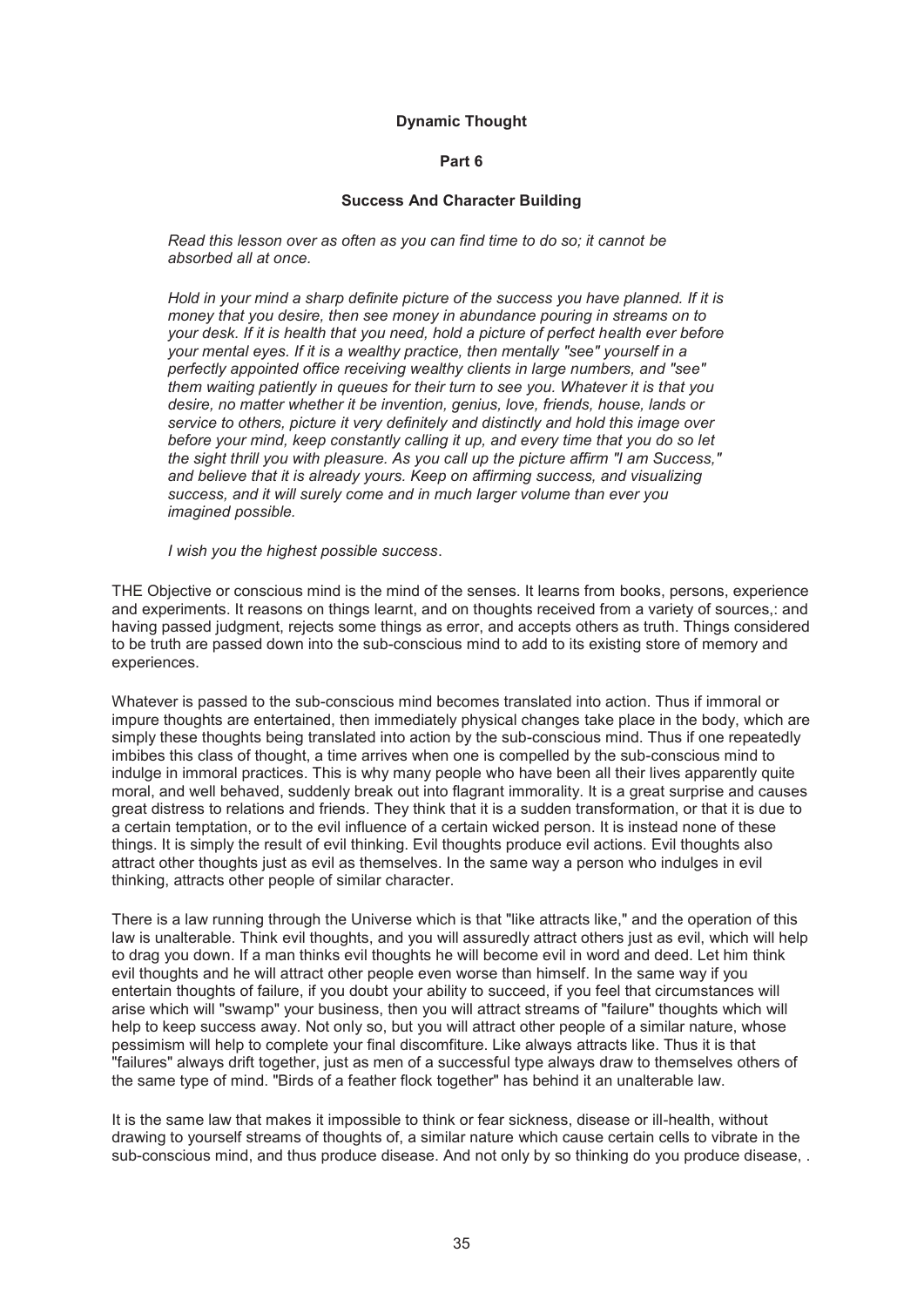but you also attract diseased people to you, who help by their "diseased mental outlook" to make your illness become more firmly seated.

The reverse is of course equally true. If you entertain "pure" thoughts you will attract thoughts of a similar kind from out the ether, and be strengthened and blessed thereby. By the same law you will attract other people of lofty minds who will aid you in your upward climb.

If you entertain beautiful thoughts, you will draw to yourself a constant stream of thoughts of a like nature, and you will attract to yourself friends of a noble and inspiring character.

In the same way, if you allow thoughts of success only to be held in the mind, and chase away all thoughts of failure, you will attract to yourself a full measure of successful thoughts. These will strengthen your determination and inspire you to greater effort. By the same law you will also attract to yourself men and women of a successful type of mind. You will find yourself sought after by successful people, and they will bring with them opportunities for your more abundant success.

Again, if you will only think thoughts of Health and Perfection, and kill by denial all thoughts of disease, if you will raise yourself into your Perfect World of Mind, and realize that there is no such thing as sickness, illness, ill-health or disease, but that instead there is only infinite Perfection and abounding Health, then not only will Health manifest itself in your body, but you will also attract to yourself, happy, radiant, healthy minded, and healthy bodied people, who will inspire and help you in every department of your life.

Therefore you will readily see how important it is that only the right type of thoughts should be allowed to enter the sub-conscious mind.

The Will and the Conscious Mind stand as sentinels at the door of the sub-conscious mind. To them is given the important task of deciding what shall, or what shall not, enter. Every kind of thought and suggestion, inimical to our welfare, meet us and strike us on every hand. Harmful thoughts seek to enter our minds at every turn. Books, magazines, race thought, the mental outlook of friends and acquaintances are all against our mental development. The attitude of mind of the average person, of the common ruck, is not inspiring. It does not suggest "success," it expresses at best, only a passive acceptance of life. It takes like as it is, things as they come. It is not often that you meet a man who is conscious that he is "Master of his fate, the Captain of his soul."

How then can you escape all this deadening, destroying mental atmosphere?

**FIRST.** You must, in habit of thought, separate yourself from "the crowd." You must shut out their pessimistic-belief-in-circumstances--weak-failure-low-lewd type of thoughts altogether, and live in an entirely different world--the inner world of your own creative thought. If you meet a noble or inspiring thought--and later you will be the recipient of a continuous stream of the finest thoughts the world has ever known--let it in.

I do not mean that you are to look down upon your fellows, for nothing is more destructive or contemptible. You must mix with your fellows, and while holding yourself proof against low and weak types of thought, seek to raise their minds by your own hopeful suggestions. When a friend talks as though failure were a possibility in his life, suggest instead that success is hastening his way. When people are sad, try to cheer them by hopeful suggestions. When they look on the dark side of life, show them the bright side. When they rail and rave, pour oil on the troubled waters. Seek to cheer people up and resolutely refuse to accept the suggestions of their minds.

The greatest antidote to this deadening atmosphere of doubt and helplessness, of ignorance and materialism, of fear and failure, due to the world's wrong habit of thought is the use of that mind cleansing denial "There is no evil." It goes right to the root of all trouble and failure, all that is undesirable in our lives, and destroys it.

The word "evil" embraces everything in life that is not of the highest good; failure, poverty, fear, sickness, disease, pain, ill-health, unhappiness; all that limits, con fines, cramps and fetters one's life,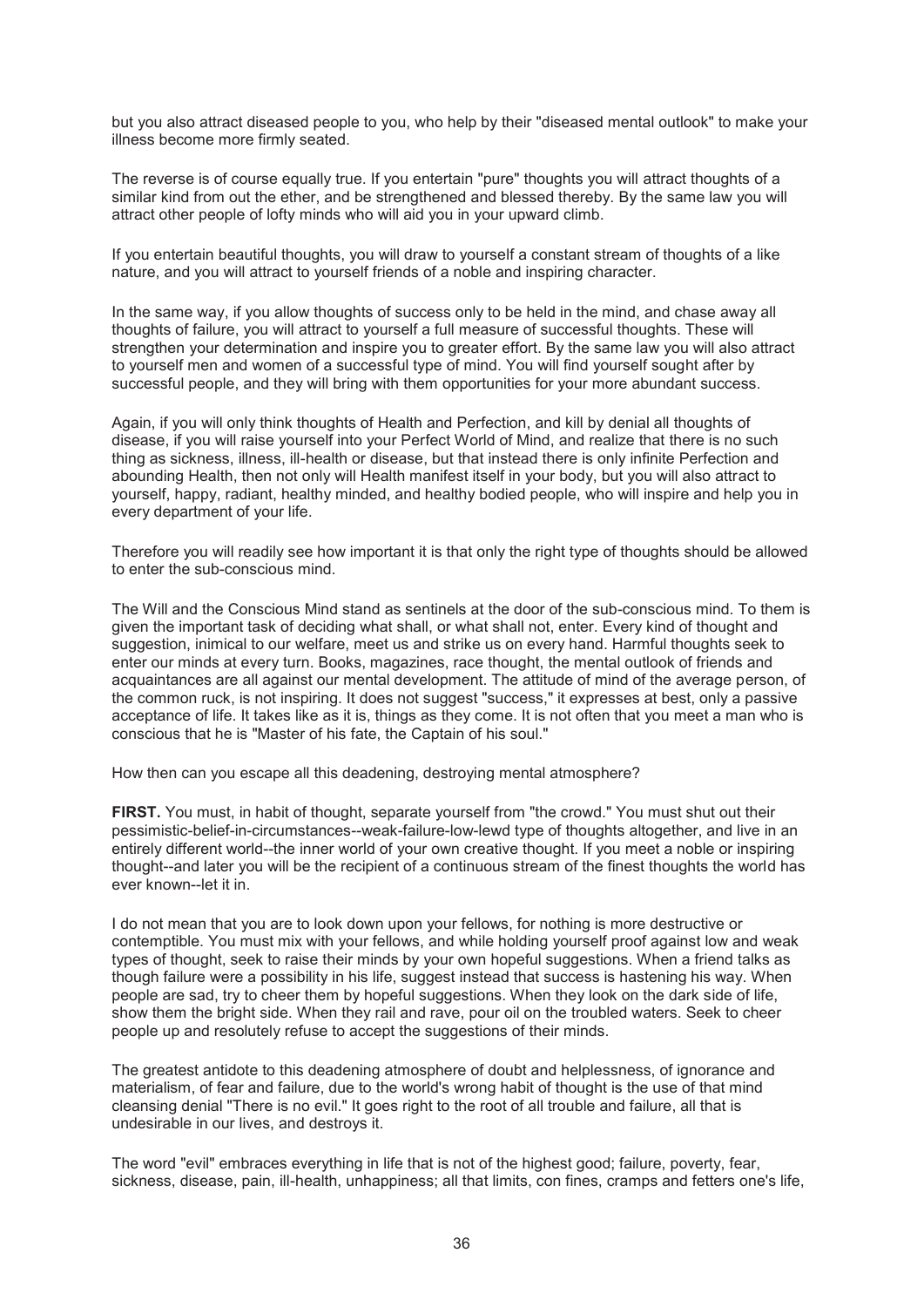all these and much more are included in this one word. By this denial, all this evil atmosphere is neutralized, and the mind is cleansed, ready for the affirmation "Only Infinite Good" and these two words "Infinite Good" cover everything that we can possibly desire. Peace, Power, Plenty, Health, Happiness and Joy; Success, Achievement, Love, Service to all mankind, what more can one desire?

Therefore mix with your fellows, they are your brothers and sisters; seek to do all the good that you can, but continually cleanse your mind and thought by the use of the denial of evil, and build up your character and life and circumstances by affirmations of Infinite Good.

Thus while you are still mixing with the ordinary everyday type of men--and they have much that is lovable and noble in their characters--yet you will be as the poles apart. The fact that you are taking this. Course proves that you are not as others. That you are taking a course of metaphysical training shows that you are of a different type to the ordinary crowd, that you are marked out for distinction and progress.

**SECOND.** Everything that you read must be examined and criticized. You must remember that books, papers, magazines, letters, unless you consciously prevent them, will convey suggestions to your sub-conscious mind and in course of time become translated into action. Therefore if you read books of passion your life will be unbalanced and perhaps wrecked by gusts of violent desire, which call loudly to be satisfied. On the other hand, if you will read books written by lofty minds, you will receive thoughts which inspire and strengthen you.

You should therefore choose your reading wisely. Read the best literature, and do not then accept as Truth all that you read. Refuse resolutely to accept any idea that is not in agreement with your new conception of life. All ideas of man being the puppet of powers outside himself, of being the sport of fate and the victim of circumstances must be rigorously rejected. All that tends to strengthen your new conception of life, which is, that all things are delivered into your hands, and that you have the power to conquer both yourself and all difficulty and thus make your life sublime--all that tends to strengthen this mental attitude should be accepted.

The Will and the Conscious Mind stand at the gate; by them you must examine every thought, every suggestion. Hold everything up and examine it in the light of your newly found knowledge, and if it cannot stand this searching test, cast it from you.

You can never be successful if you allow thoughts of weakness or failure or fear to enter your subconscious mind. The one great outstanding characteristic that distinguishes successful men from the unsuccessful, is their absolute belief and faith in their own ability to succeed. Thoughts of failure, or fear, never enter the mind of the truly successful man. If you examine the character of any great and truly successful man, you will find this dominating characteristic--absolute faith in his own success, and with it an entire absence of fear or weakness.

Therefore it is certain that you can never be successful if you allow doubt and fear to enter your mind; it is only when by mind control you have cast out fear and doubt that you can enter the path that leads to success.

Some men are successful and are not conscious of the laws which govern success, They unconsciously work according to law--by instinct rather than knowledge. It is because they are naturally men of LARGE FAITH and UNFAILING COURAGE that they have become successful.

Therefore you, too, in order to succeed, must have a large faith and unfailing courage. Faith in the power within you and a courage that is born of knowledge. Thus can you be placed on the same footing as that of any other successful man, in fact you will be better equipped than the naturally successful man, for possessing knowledge will enable you to avoid many errors, into which he, through ignorance of the law, might fall.

Therefore in your reading you must close your eyes to all suggestions which are antagonistic to your newly found knowledge.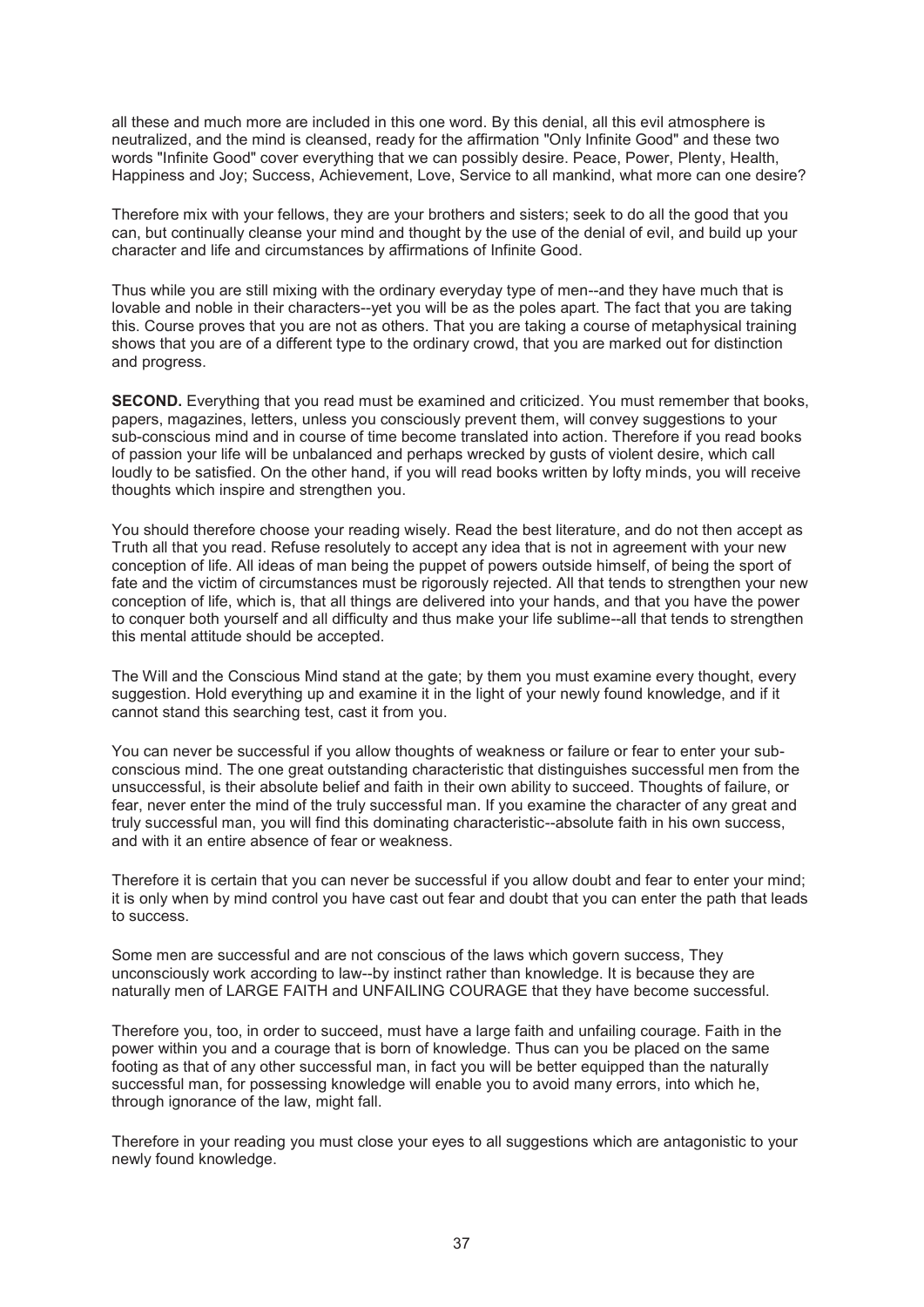**THIRD.** By denial and affirmation you create a new mental outlook.

By denial we obtain immediate relief from our troubles. For instance, if, when you are in pain you will deny that there is pain in your perfect mental World and raise yourself above the ordinary life of the senses, and realize that you, your higher mental self, are a perfect mind, or mental creature, incapable of being attacked by pain, then the pain will quickly go. In the same way whatever trouble may confront you, by denial you obtain immediate relief. Denial kills the evil thought which is the cause of all the trouble, and cleanses and purifies the mind, making it ready for the affirmation.

Always precede an affirmation by the necessary denial. If you are going to affirm health, then first deny ill-health, sickness and disease. If you are going to affirm success, first deny failure, if you wish for prosperity and plenty, then first deny poverty and want, so as to get the mind ready for the affirmation "I am success; prosperity and plenty are already mine."

But, you exclaim, how can I truthfully affirm that I am that which I know myself not to be? The answer is: There are two YOUs. There is the finite, outside, surface, material YOU, and there is the great and glorious inner spiritual and mental being which is the real YOU. The former is a weak and coarse reflection of the latter. This glorious and real YOU is perfect and lives in a perfect mental world. When you affirm in your perfect Mental World, that you are perfect you mean the real and sublime YOU, and you are telling the truth. Whatever good quality you affirm is quite true, because you (yourself, the real YOU) are perfect. By denial of evil and imperfection and by the affirming of infinite perfection you destroy evil in your material life and bring it more into harmony with the perfect life. Therefore what you affirm in your perfect mental world, is later, and sometimes instantaneously, manifested in your material world.

An affirmation has been described by one writer as "a statement of Truth consciously used so as to become the directing power of Life's expression." This is a good and true definition. Scientists will tell you that the submerged mind of man acts only upon suggestion. So powerful is the hidden mind and so subject is it to suggestion that we have in affirmations a weapon of extraordinary power for good, and in negative suggestion a terrible power for evil.

When we use an affirmation we make a statement of Truth which, if repeated often enough, will sink down into the recesses of our mind and become part of our very life. It will galvanize the hidden forces of our mind into activity and guide them into the path of achievement.

If in the past you have been a failure, then by constantly affirming "I am Success," you will gradually eradicate the weak-fearing-give-up-too-soon attitude of your material mind, and build up in its place the mental outlook of courage, cheerfulness, optimism and belief in your ability to succeed.

Failure or lack of success in life is not, as I have already pointed out, due to outward circumstances, but is simply a weakness of character. By affirmations you can build up your character and make its former weak points strongest in your armor.

It is by affirmations, then, that man can control himself, build up his character and shape his own destiny.

It was for this reason that I gave you in your first lesson the affirmation, which is a denial and affirmation combiner, "The old life is dead, I have entered the new life of Success and Power." In that affirmation if consciously applied and persevered with, you kill the old life of failure and partial success, and step out definitely into a new life of power and accomplishment. As a consequence, you will look upon life in a different way, you will act in a different manner, you will attract a different kind of people. Soon you begin to see evidences of the truth of these teachings manifested in your life and circumstances.

Therefore you can by affirmations make yourself proof against the harmful suggestions that meet you on every hand.. By affirmations you build up the courageous, confident, hopeful, cheerful, absolutely certain attitude of mind, which is the only type of mind that can readily succeed.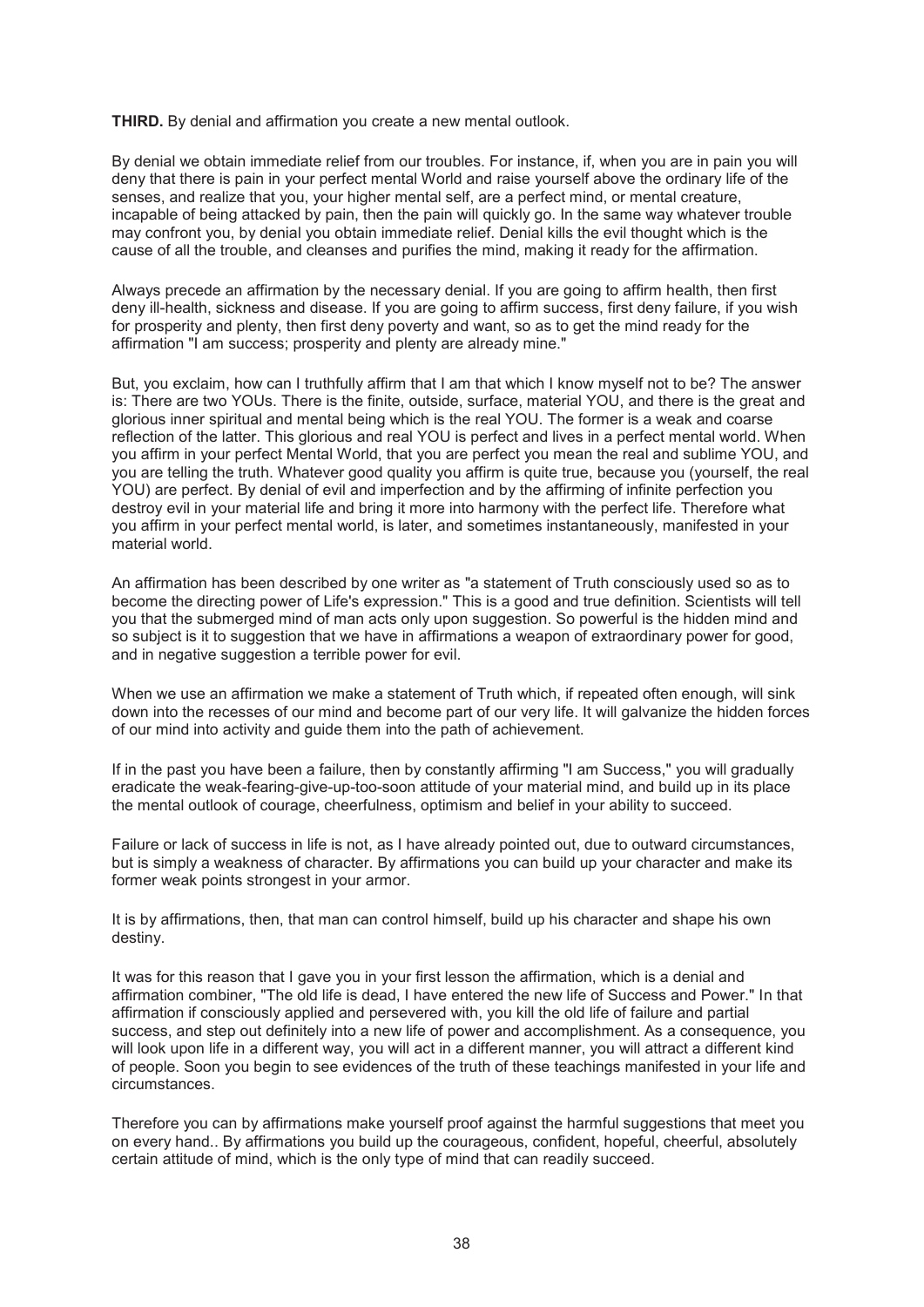As you begin to see evidences of the working of your newly found power, you feel lifted up in a strange and wonderful way. You feel as if you are being carried forward, by invisible powers, to success; it is as though some impelling force were pushing you in the back and urging you forward to the goal of your endeavor.

Therefore, persist and persevere with your affirmations. Continue to look for difficult tasks, and unpleasant, but very necessary duties, and aided by the power of affirmations. DO THEM.

Make affirmations to suit your own peculiar needs. If you are too energetic and inclined to run yourself to pieces, and rush and tear about and get your own nerves and everybody's else, on edge, affirm as follows: "I am perfectly calm, cool and collected. I refuse to get excited or flustered. I work quietly and methodically." Then mentally picture yourself at work in a very calm, cool and collected way, without hurry, fluster or excitement. You will find your work go much better in consequence, and certainly not less quickly.

If, on the other hand, you are inclined to be lazy or lethargic, affirm as follows: "I am the personification of industry and energy. I am busy from morning until night." Then picture yourself hard at work, doing good work and plenty of it. This you will find will help you vastly in enabling you to "stick" to your task, and to keep sticking to it day after day.

Thus you have within your grasp the power by which you can overcome every weakness of character; a key which will unlock every door; an art which is the open sesame to the unlimited treasure house of the Universal Mind.

By the use of this wonderful power you can turn failure into success, sorrow into joy, sickness into health, mediocrity into genius.

To you all things are possible--strength of purpose, the joy of achievement, all the glories of a life of self-mastery.

Unto you it is given to taste of the delights of heaven while yet upon earth--for heaven and hell are within you, they are but mental states.

Unto him who attains to the dazzling height of self-mastery, unto him who can stand erect, and unafraid, and untroubled by the things that vex and rend the hearts of men; unto him who is master of his passions, his emotions, his circumstances and his life; unto such a one has come that for which the world has longed and strived in vain, about which philosophers, poets and seers have, for centuries, spoken and written, and yet never have been able to grasp or to hold.

He who overcomes himself, overcomes the world; all its treasures are poured at his feet; "all the Divine Forces hasten to minister to his eternal joy."

Dear reader, all this is for yon. Persevere with the affirmations and practice the visualization exercises as taught in this course, and you can never fail to succeed beyond your wildest dreams.

For visualizing exercises, picture the window frame of your bedroom, trace the wood of which it is made, step by step, process by process, right back to its original form, the tree in the forest. See clearly and distinctly every stage, leave out no detail.

# --()--

# **Meditation**

In future I am going to close my eyes to the imperfections of other people and endeavor only to see their good points. Everyone has lovable traits in his or her character. Even the hardest "case" has a "soft spot" somewhere, therefore in future I will look only for the lovable traits and the "soft spots." In everyone I shall see something to admire and reverence, something to love.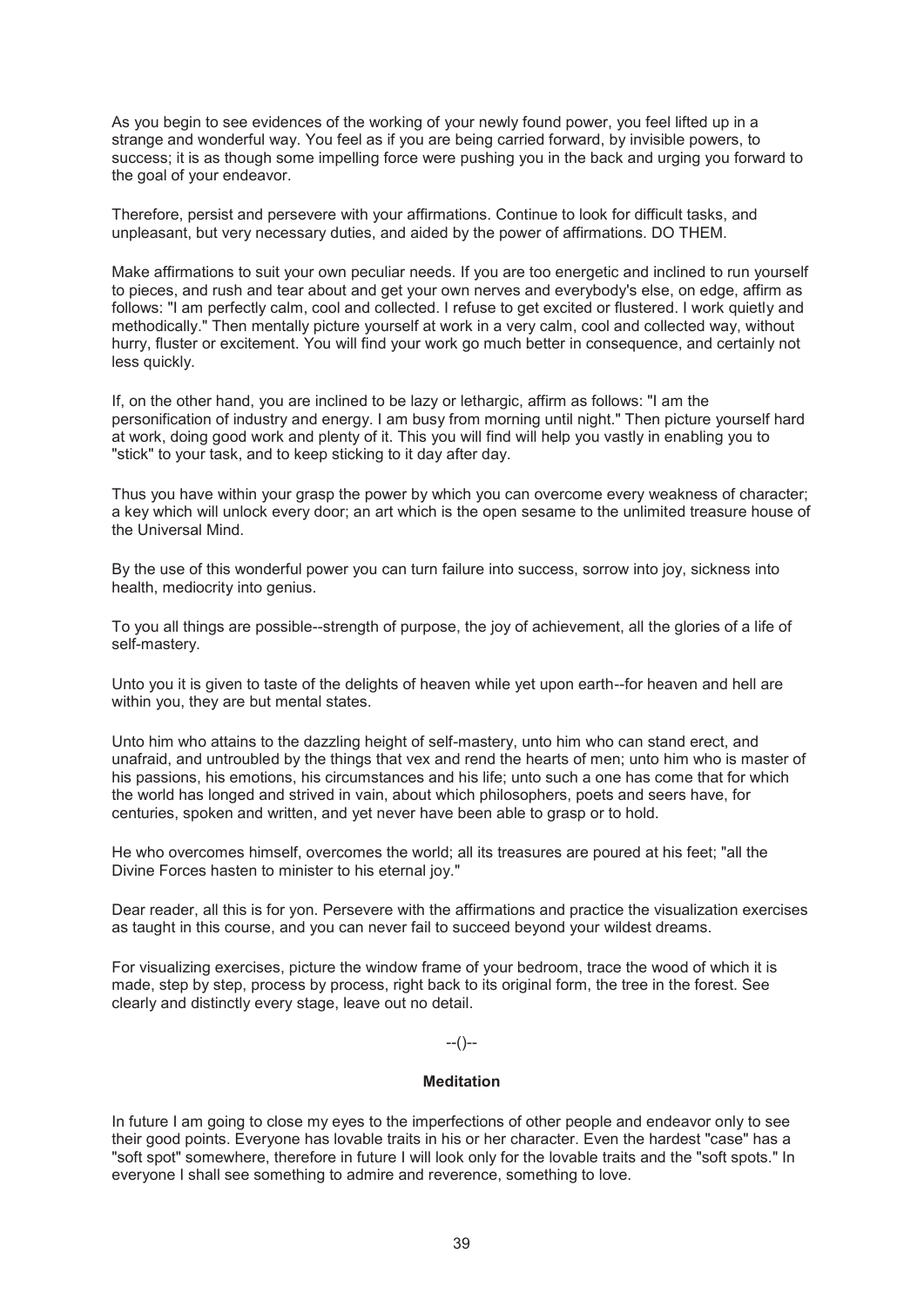And I shall not stop with people. I will also look for the good in every circumstance, in every difficulty, in every failure. I will look for the good in every blade of grass and every opening flower, in the wind that blows and the sun that burns my cheek. Rain or sunshine, fair weather or foul, I will see good in everything, see perfection underlying all. Out of these will grow a new sympathy, a more extensive and embracing love, a larger and wider consciousness, for everyone and everything are my brothers, each forms a part of the one whole, we are one with one another and the Universal Life and Mind of which we each form an individual part.

## $-(-)$

## **Appendix**

Continue to get your Subliminal Mind to solve your problems. Do not be disheartened by failures, simply try again until you succeed. One word of warning. After receiving your answer in the early morning, you get to business, or practice, or whatever your work may be, and you may think that the answer which came to you as a flash of inspiration must be a mistake, so opposed does it appear to ordinary worldly wisdom. Be not deceived, what you have received by inspiration is the sublimest wisdom, and the so-called "wisdom" which now seeks to reverse the decision, will, if followed, lead you to confusion and disaster. Infinite wisdom always appears to be foolishness to finite man.

Continue to hold a vision of glorious health and eternal youthfulness ever before your mental eyes. Also deny sickness and affirm health without ceasing, not in a strained way, but with confidence and conviction.

 $-(-)$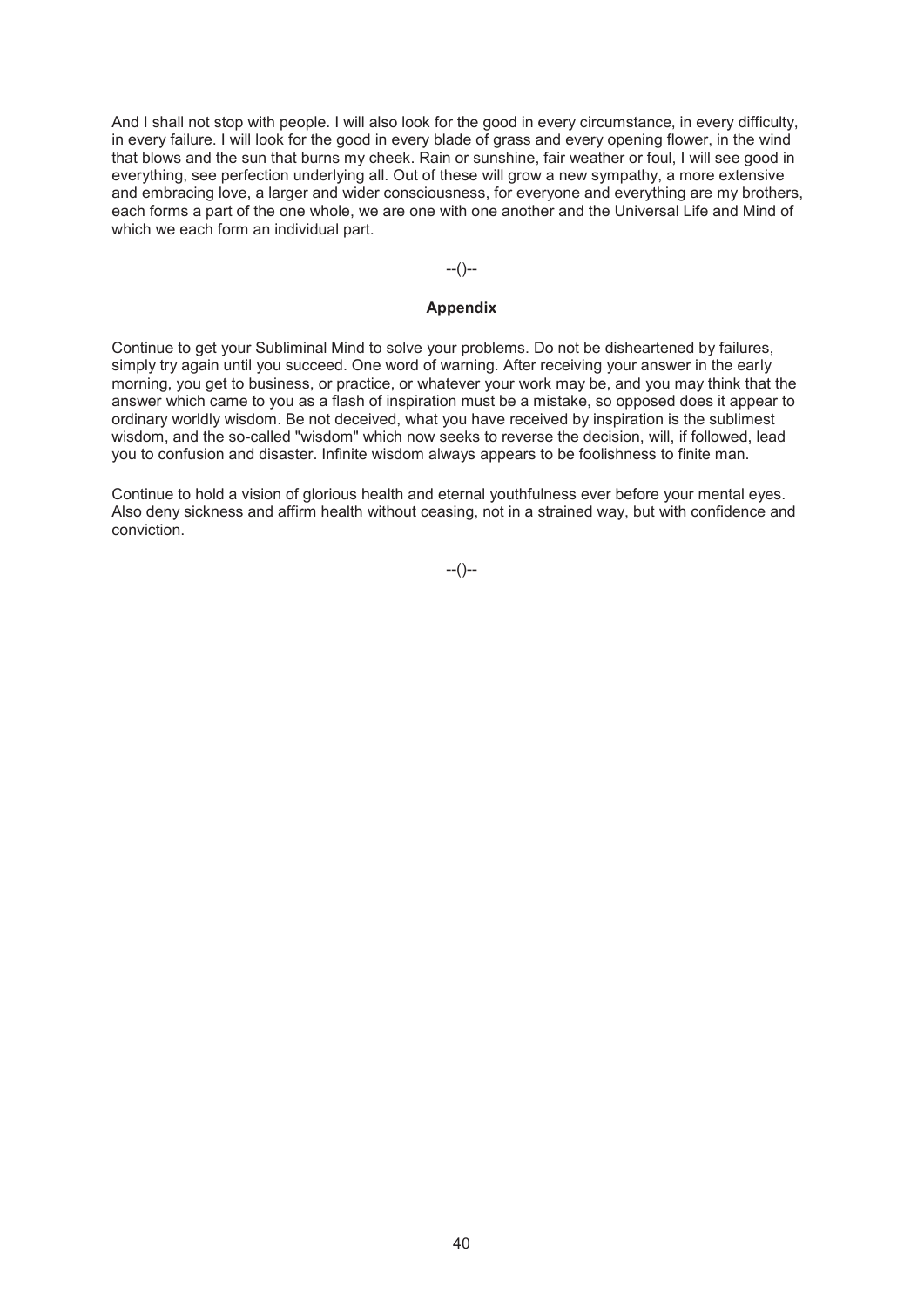## **Dynamic Thought**

# **Part 7**

#### **Success And Character Building**

TO the ordinary "man in the street" a thought is an "airy nothing "--a mere flash in the consciousness- it comes, it goes, and there is an end to it. To the student of Mind however, thought is known to be the power that is greater than any other power--a force that controls all other forces. An American writer speaking of Universal Mind says:

> "It thinks, and Suns spring into shape; It wills, and Worlds disintegrate; It loves and Souls are born."

It will thus be seen that thought is the origin of the visible Universe. All that we see around us is the result of thought. We may even go further, and say that all the invisible forces, which keep the wonderful machinery of the Universe working perfectly and smoothly, are but the thought-energies of the same Universal Mind.

As in the macrocosm so is it in the microcosm; the subliminal mind of man is the same in essence as the Universal Mind of the Universe; the difference is not one of kind but of degree.

In our world, our circumstances, our life, our bodies, we stand supreme, or rather we have within us the power, which properly directed, can make us supreme. This power is "Thought." Thought is so subtle, so elusive, that it has by the majority of men, been considered impossible of control, but the greatest philosophers, seers and leaders in the World's history have known differently. All that they achieved, they accomplished through the power of thought; and this was possible because they had learned the art of thought control.

"What man has done, man can do." This was never so true as it is today, because the science of Mind is now being spread abroad, and that it is possible for quite ordinary people to learn how to control their thoughts, is now known to be a scientific possibility.

Dr. Abrams in his epoch-making book entitled "New Concepts in Diagnosis and Treatment; The Practical Application of the Electrotonic Theory in the Interpretation and Treatment of Disease," describes how he has discovered the energy of thought and measured it by means of an instrument called the Bio-dynamometer.

With one subject in a room with closed doors, and another subject, in another room, forty or more feet away, it was found that one subject could affect the other by a definite exercise of thought. Anger and emotion yielded an energy which produced an effect at a distance of eighty feet. Dr. Abrams also found that there arts three great energy centers in the human body, the right and left side of the brain, called by him the right and left psychomotor areas; and the finger tips. When the brain is actively engaged in thought there is an increase in the discharge of energy from the psychomotor areas, and also from the finger tips.

It was also found that ordinary people discharged energy from one psychomotor area only, but a great thinker discharged energy from both. The amount of energy discharged in this way can be gauged by the fact that Edward Markham, the poet, discharged energy from his left psychomotor area alone equal to a resistance of sixty ohms. As the energy discharged from a giant magnet with a lifting capacity of 400 lbs. to the square inch is only thirty-two ohms, we can form some idea of the immense power of thought which man possesses.

The flow of energy from the finger tips is also suggestive. In all ages the laying on of hands has been recognized as a healing act, now it is proved by scientific means to have been simply the power or energy of thought.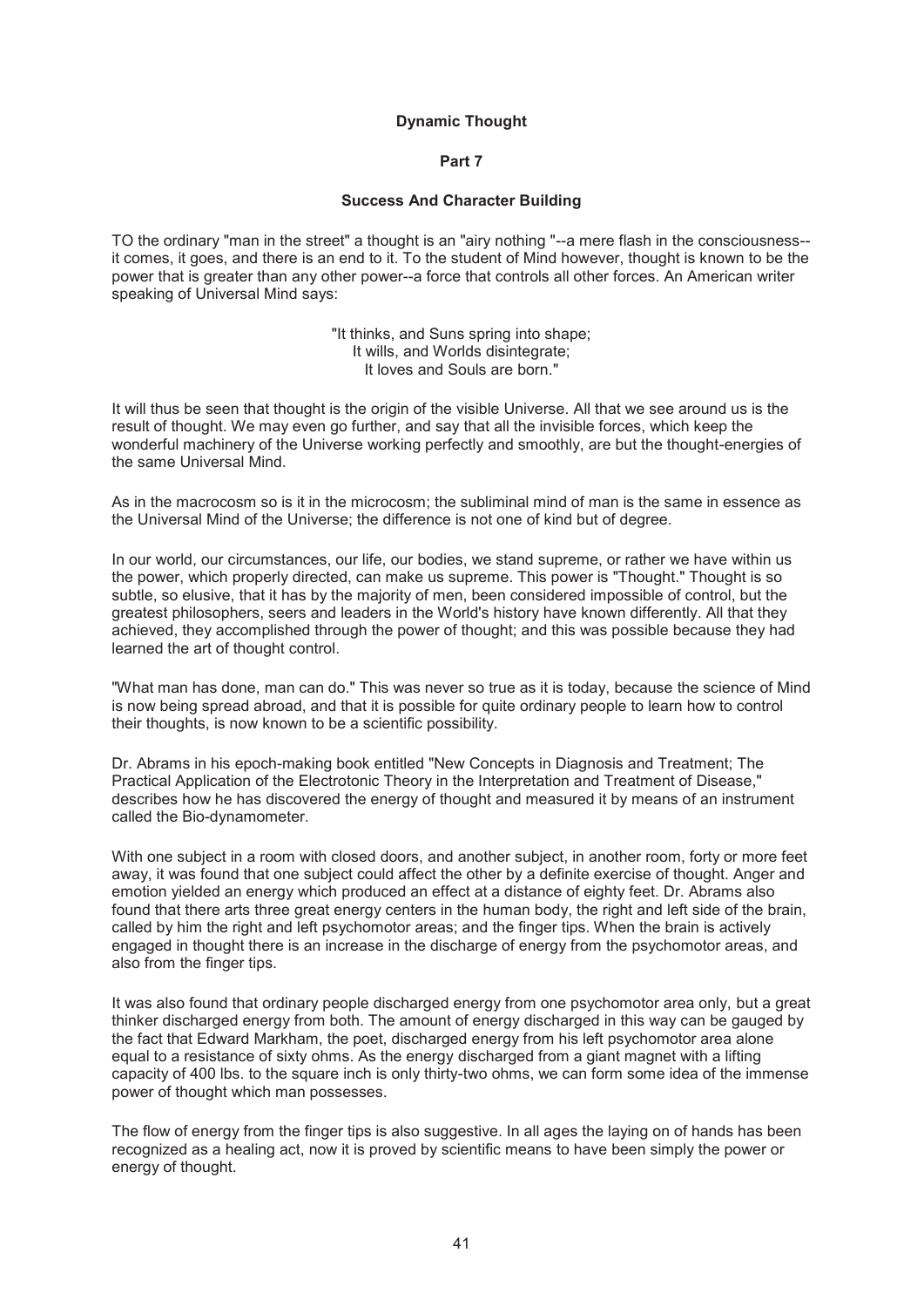You will therefore see that "thought" so far from being "an airy nothing" or a mere flash in the consciousness is a wonderful and potent force, the most wonderful and potent force of which we know.

A man is a small individualized part of the Universal Mind, alike in essence but infinitely less in degree. Just as the Universal Mind finds expression through all the Universe, so does man when awake to his own interior powers, express himself by the power of his thought, through his body, his work, his circumstances and his life. Thus far can he go and no farther. In himself he is an epitome of the Universe, outside of the miniature Universe he has no jurisdiction. By this I mean that man has the power to do what he likes with his own life, but he has no right to dominate other people or to interfere with their lives.

I mention this because there is a pernicious practice being taught today. It is known as "mind domination." People are being taught that by using what is called the "hypnotic gaze," by telepathy and hetero-suggestion they can dominate other people. It is quite true; it can be done and is being done. This is precisely the same method as that practiced by certain criminals in America. By this method people are being deprived of money and property--they sign documents they do not wish to sign, simply because they are compelled to do so by "mind domination."

No one is to be safe from these misguided people. While you sit in a public room or theater somebody may be behind you concentrating his "hypnotic gaze" upon the back of your neck. When you receive a visit from a traveling salesman he may be working some of his mind dominating black art upon you in order to coerce you into acting against your better judgment, simply and solely that he may reap a temporary benefit.

This sort of thing is not only being practiced, but is being taught, both in this country and America.

I mention this in order to put you on your guard against such practices; first, so that you can avoid being hypnotized by these people, and second, that you should never under any circumstances use your mind forces in order to dominate other people. Whoever prostitutes his mental powers in this way is hurrying to disaster. To so misuse the tremendous powers of the mind is to destroy oneself, body and soul. All who sink to these practices are deliberately creating for themselves an inferno of trouble. The powers of the mind are like electricity; for the latter, if used according to certain laws, produces beneficial results; if used in opposition to these laws, it burns, maims, and destroys. So it is with the powers of the Mind, used aright they lead to success, happiness and all accomplishment; if used wrongly they grind to powder.

Both Hypnotism and Mind Domination are being so largely used and taught that it is advisable to always work against them. These are really a revival of the "Black Magic" of bygone days. Sorcery, witchcraft, necromancy, thaumaturgy, they are all the practice of the same power, and all who use them bring destruction upon their own heads. Sorcery, black magic, or hypnotism, or whatever you like to call it, is accomplished by the lower mind of man. The higher self, the perfect mental or spiritual creature, the real Ego, has nothing to do with it. This is why hypnotic healing is always harmful. If a person is healed by hypnotic suggestion in about three months' time either the same disease will reappear, or a new and worse disease will manifest itself. But healing done by the higher perfect mind, that is one with, and forms part of, the Universal Infinite Mind, that is in turn one and part of the Infinite Principle of Good, such healing is permanent and can have no relapse.

By this we see that the higher mind is infinitely more powerful than the lower. Therefore Hypnotism and Mind Domination can be overcome and guarded against by the use of the higher Mental Powers.

To work against Hypnotism, it is necessary not only to live as much as possible in the atmosphere of your perfect World of Mind, but also to deny the power of Hypnotism to affirm the perfect power of the perfect Universal Mind of which you, your higher self, form a part. If you work in this way you will make yourself proof against all Hypnotism, Sorcery, Witchcraft and Malpractice of every kind.

The Law which keeps the Universe running so smoothly is the law of Attraction. It is this law that brought it together; it is this law that keeps it from falling apart.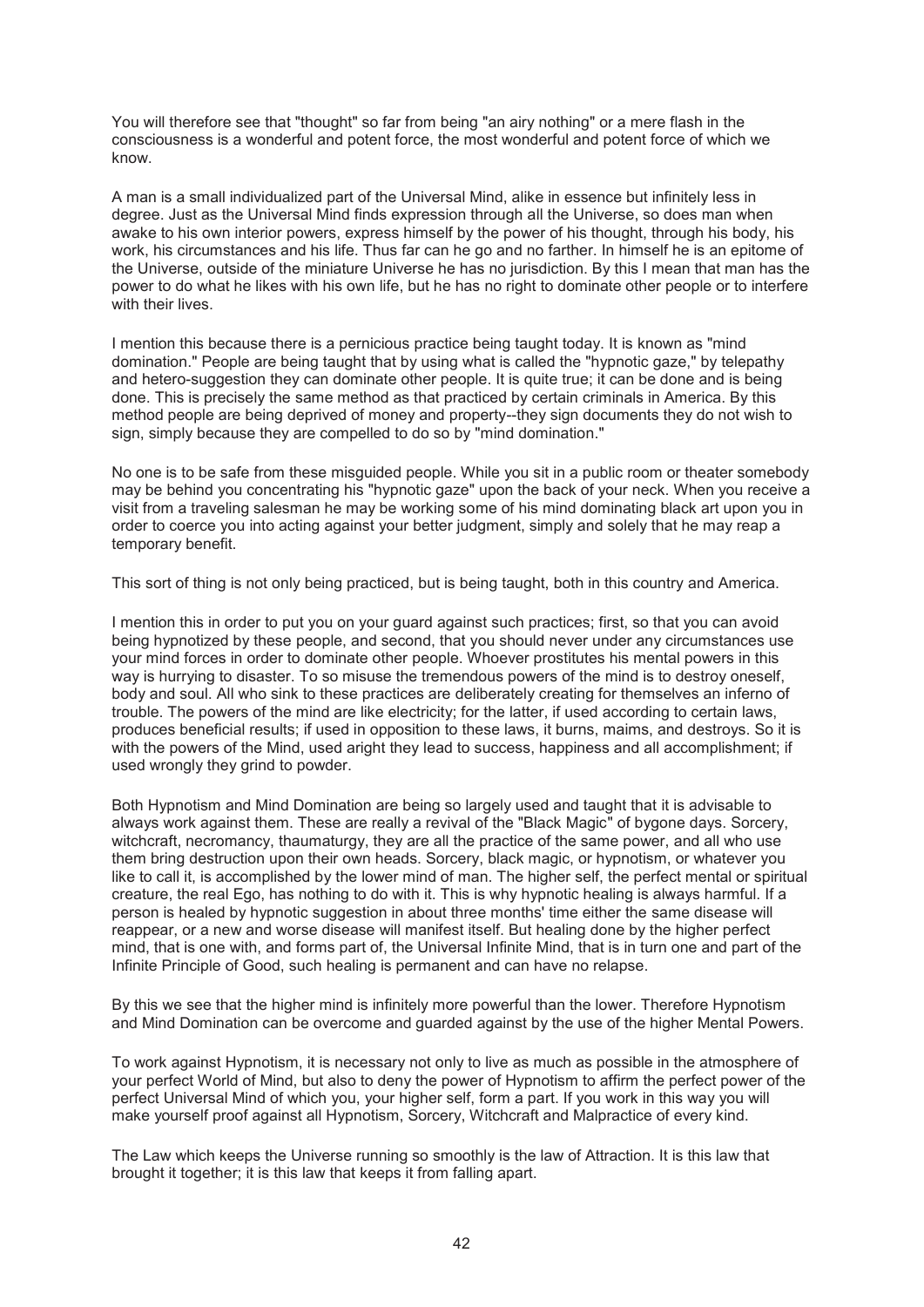Those who practice Mind domination are acting in direct opposition to this immutable law. They are trying to do by force that which should be accomplished by attraction, therefore they are encompassing their own mental, moral and physical disintegration.

All the Universe, in all its planes, is ruled by this law; in the Spiritual World it is called the Law of Love; in the Mental World the Law of Attraction; in the Material World it is known as the Law of Affinity. They all mean the same--in essence they are the same.

Just as the electrons are called together in the invisible aether, thus to form an atom so, in turn, are atoms brought together, and by vibrating at different rates of speed, create what we call form. Thus is matter (so-called) built up into all the beautiful forms we see, simply by the Law of Attraction.

It is this law that holds all matter together. If it failed, rocks would fly asunder and all things would disintegrate, because the power that attracted one atom to another would have ceased to operate.

It is the same in the Mental World, everything works according to this same law. It is because "like creates like" and "like attracts like" that it is possible to revolutionize our lives by the power of thought.

"Thoughts," said Prentice Mulford, "are things." "Thoughts," says T. Sharper Knowlson, "so far from being mere brain flashes, are, judging solely from their effects, real entities, apparently composed of spiritual substance, the nature of which is outside the range of discovery of our present faculties." "Thought," says Levy, "is not an event which dies in a world ethereal, supersensible, imperceptible; it has continually its likeness and repercussion in our organism." "Thought is not," says Ralph Waldo Trine, "as is many times supposed, a mere indefinite abstraction, or something of a like nature. It is, on the contrary, a vital, living force, the most vital, subtle and irresistible force in the Universe."

In our very laboratory experiments we are demonstrating the great fact that thoughts are forces. They have form, and quality, and substance, and power, and we are beginning to find that there is what we may term a science of thought.

We are beginning to find also that through the instrumentality of our thought forces we have creative power in reality. Many more authorities could be quoted, but these will suffice to show that thoughts are just as much "things" as town halls or mountains are "things." It is a great mistake to imagine that because you can see a thing with your physical eyes, feel it with your hands, or hit it with a hammer, that it is for that reason more real than something you can neither see nor feel. On the contrary the "Unseen" is vastly more powerful, lasting and forceful than anything you can see with your physical eyes. What you see with your eyes is only the effect of greater causes which are invisible.

"Everything exists in the unseen before it is manifested in the seen, and in this sense it is true that the unseen things are real, while the things that are seen are the unreal. The unseen things are **cause**; the seen things are **effect**. The unseen things are eternal; the seen things are the changing, the transient."

Thoughts then are "entities," are "things," are "forces," are vital subtle "powers." They, like everything else, and every other force in the universe, are subject to law. This law is the Law of Attraction.

Whatever thoughts you think will attract to you thoughts of a similar nature. According as you create good or bad thoughts, so do you determine whether your life shall be blessed or cursed. If you think a good thought and dwell upon it, and, as it were, nourish it with your meditations, it will not only bless and enrich your life, but will attract hosts of other thoughts of equal power and beauty, which will hasten to minister to you. Thus, if you think "Success" thoughts, and affirm them, and cling to them in the face of apparent defeat and failure, you will attract to yourself such a wave of powerful, upbuilding and inspiring thoughts that you will be lifted right over your difficulty and carried, as by invisible forces, along the path of accomplishment.

On the other hand, it is equally true that if you think a weak thought, a low thought, a vile thought, or a thought of failure, there will be attracted to you a host of thoughts of like character, which by their nature will curse you and drag you down. "Unto him that hath shall be given, and from him that hath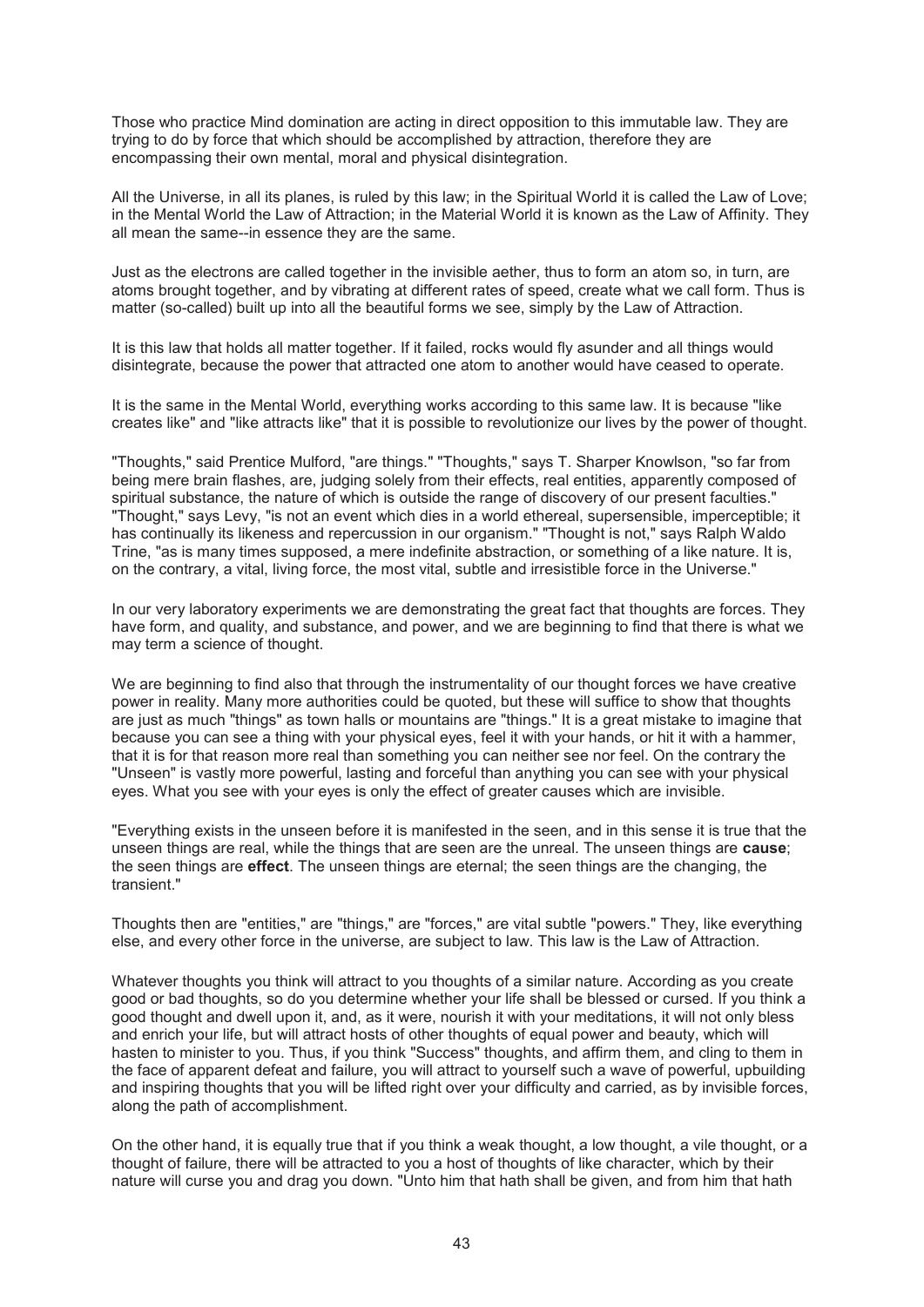not shall be taken away that which he hath" is simply the working of the Law of Attraction. Think "Success" and thousands of invisible forces will fly to your aid. Think "failure" and innumerable forces will help to make your failure even more complete.

If thought is the "greatest power of all powers," "the most vital, subtle and irresistible force in the universe," and if your thoughts have the power to attract other thoughts of a like character, then the choice of your thoughts is the 'nose important act of your life.

By choosing your thoughts you choose either success or failure, happiness or misery, health or disease, hope or despair.

Says one of deep insight into the nature of things: "The things that we see, are but a very small fraction of the things that are. The real, vital forces at work in our own lives, and in the world about us, are not seen by the ordinary physical eye. Yet they are the causes of which all things we see are merely the effects. Thoughts are forces; like builds like, and like attract like. For one to govern his thinking then is to determine his life."

Therefore do not believe anyone who wants to teach you how to "overcome" other people, and to dominate them either by "will-power" or by Hypnotism. If you seek to get the better of other people and to influence them by mine domination, you are charging full tilt against the Law of the Universe, and this can only lead to the most disastrous results.

The "hypnotic gaze" and "suggestion" can never bring you success; it may bring a temporary, fleeting advantage, but this will be followed by disaster either in your business or profession, your body, your life, or your home.

By the right use of your thought-forces you can make yourself a magnet and attract to yourself all that you deserve. We each get what he or she deserves. As we improve the quality of our thoughts, so do we become deserving of better results; as we become deserving of better results, so do better things flow to us by the operation of Universal Law.

By the use of carefully graded denials and affirmations, we break the power of evil thought-habit, and in its place create a new mental attitude, hopeful, strong, cheerful, successful, confident, an attitude of mind that knows not failure, can never be discouraged; that stands firm and unafraid amid the changing scenes of life; an attitude of mind that overcomes, conquers and achieves. An attitude of mind that lives in a sea of positive, helpful, stimulating thoughts, that are the products of the best minds of all ages.

Thus it all comes down to this. It is by the use of denials and affirmations, and by persevering in their use, that the life can be changed, circumstances altered, and ambitious realized.

By denials and affirmations we can direct our thought-stream into the right channel; by denials and affirmations we can impress upon our sub-conscious mind thoughts which, becoming translated into actions, lead to success and all accomplishment. By denials and affirmations we can break down the force of evil habit, and in its place install habits that ennoble and enrich our lives. By denials and affirmations we can build up our characters, changing what was weak and vacillating into that which is powerful and stable. By denials and affirmations we can concentrate our consciousness upon thoughts of Power, Success and Courage and these, in turn, will attract to us multitudes of other thoughts of a similar nature. Do you realize, dear Reader, the extent of the wonderful power that you hold in your hands?

 $-(-)$ 

Make denials and affirmations to suit your particular needs. Whatever you desire to do, affirm beforehand that you can do it, and that you will do it when the time for doing comes. Whatever disagreeable or difficult duty lies before you, deny failure, and affirm beforehand that you can and will do it, that already in your Mental World it is accomplished; then visualize yourself doing the thing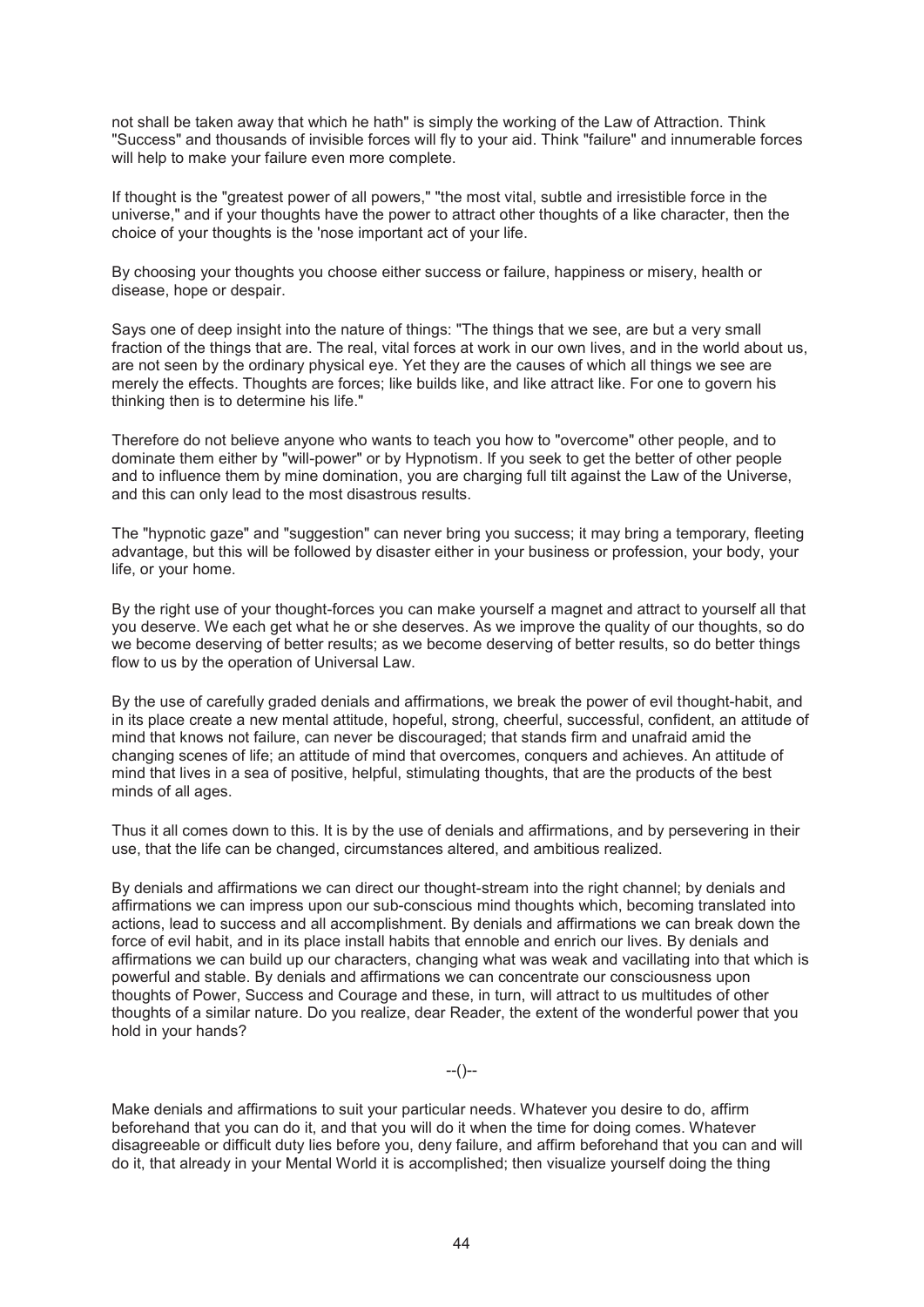calmly and without effort. Mentally see yourself dealing with a difficult or unpleasant matter, with calm dignity and ease. When the time for action arrives you will succeed.

--()--

### **Meditation**

Concentrate your whole attention upon the meditations. If you find your thoughts wandering through lack of concentrative power make use of the following denial and affirmation. First of all cleanse the mind by the denial of evil and calm and strengthen it by the affirmation of good. You have by so doing raised yourself into your perfect Mental World, breathing the pure air of perfect mental freedom. Now say:

"Mind wandering cannot affect me. I am a perfect MIND, part of the great Universal Mind that is everywhere and works in and through everything. Therefore my mental powers are perfect. It was a mistake that made me think I could not concentrate; it was simply a delusion of the physical senses. Now I know that this could never be, because I am a perfect Mind gifted with God-like powers."

Now affirm as follows:

"Now I know that I can concentrate on any subject I please. My potential powers are infinite, I have only to develop them, I have only to 'try' and I must succeed."

Working in this way you will develop tremendous powers of Concentration.

--()--

#### **Additional Meditation**

I send out my thoughts to all mankind and say: "Dear everybody, I love you." Like the beams of a searchlight my mental vision sweeps over all the continents and islands of the world, and visualizes all peoples, sending out to them a great beam of Love and Blessedness. Then it takes in all sky and sun and earth and sea, and the sweet breath of heaven. It embraces all animals and flowers and loveliness, it sweeps through a thousand sunsets and a million dew-washed fragrant dawns back to the one Source of all life--again affirming, "I love you, I love you." Then into my heart flows a great wave of divinest peace, a great inrush of the accumulated love-force of the invisible Universe, I become submerged in a sea of Infinite Blessedness. Thus in blessing others do I help to make the world a little better, and in return I am doubly blessed.

For this week's visualizing exercise take six small articles and examine them very carefully one at a time. For instance, if one article is a lead pencil, look at it and see in what respects it differs from other lead pencils. You notice its color; its shape, either round, hexagon or oval; its point, well sharpened or otherwise; the maker's name and trade-mark; what kind of lead, either BB, B or JIB; the name of the pencil itself; its condition, scratches on the surface of the polish; all these and many other points should be minutely noticed. Examine each article in turn and just as minutely. When you have examined them all, shut your eyes and visualize each article, and see every point and peculiarity in your mind's eye, just as you did with your physical sight. Change the articles for new ones from day to day.

## --()--

## **Appendix**

If you lack knowledge of a certain subject and desire to gain this knowledge, then tell your subliminal mind what it is that you require; it will then either supply direct the knowledge that you need or bring to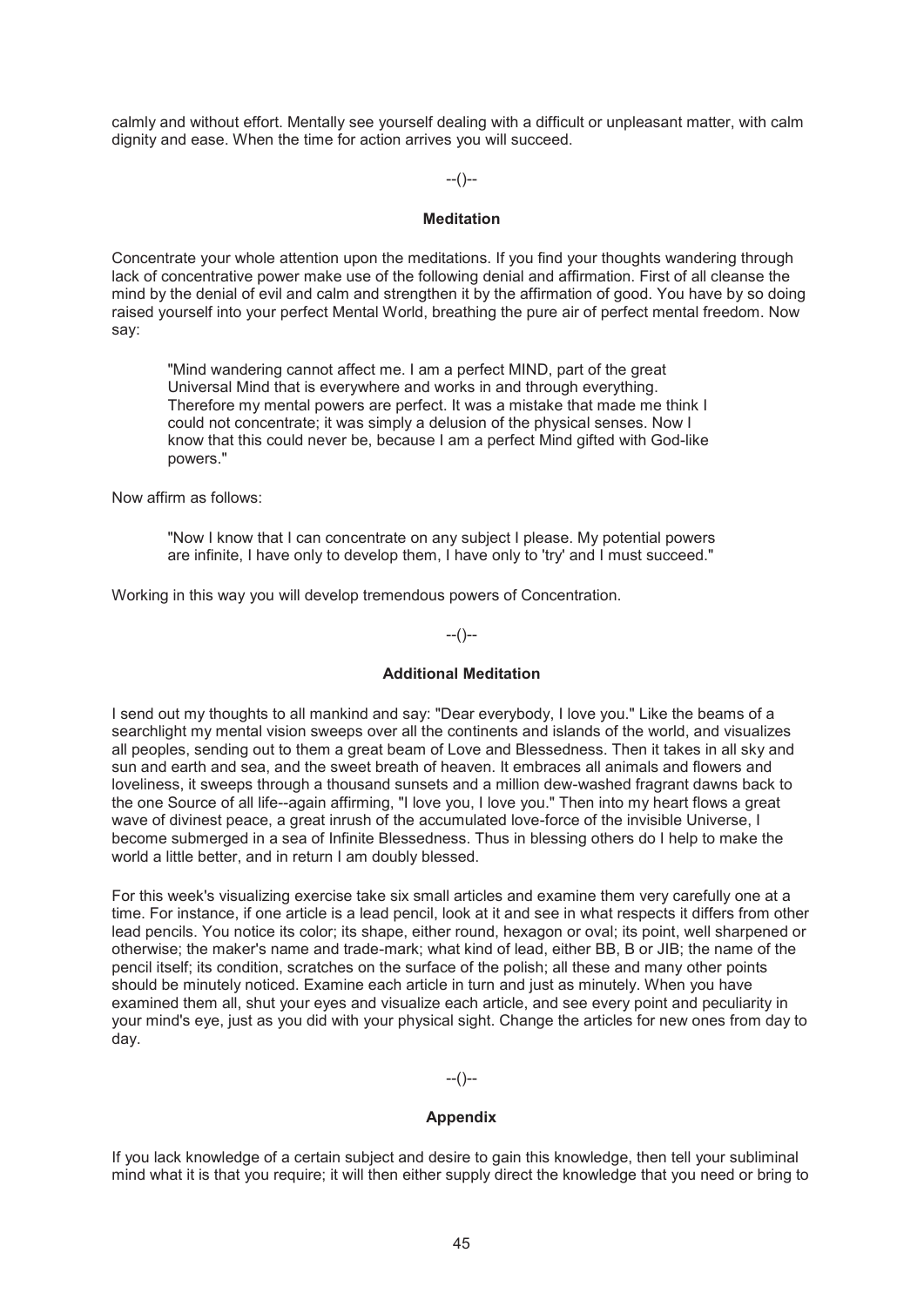your notice the very book or course of lessons that you require. Also in solving your problems your subliminal mind may bring a sentence to your notice, which, directly you read it, tells you that it is the answer to your riddle. The more you can quieten the senses and the objective mind and rely upon your subliminal mind the greater will be your wisdom and understanding.

In the letter I have sent you this week I speak of visualizing and affirming the success that you desire to demonstrate, fn the same way hold the picture of perfect health ever before your mind. Let it be a constant inspiration and source of radiant joy.

--()--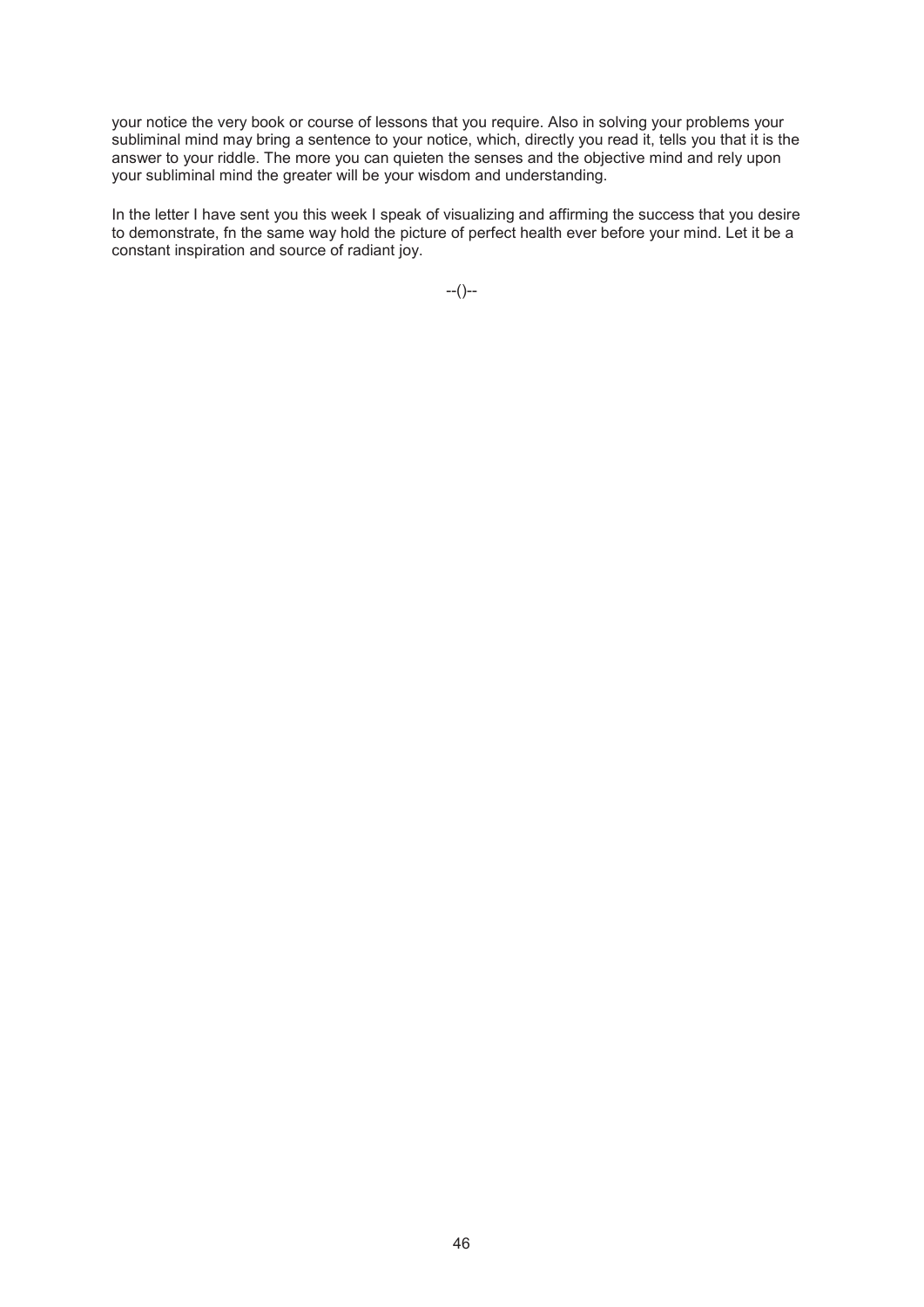## **Dynamic Thought**

# **Part 8**

### **Success And Character Building**

THERE has been a lot of nonsense written and spoken about the Law of Attraction. People have been solemnly taught that all they need to do is to adopt a certain mental attitude, think thoughts of success and abundance, and then to sit and wait for abundance of all good things to drop from the skies at their feet. The folly of it is seen when we find that these teachers of "abundance" and "opulence" have themselves to work for a living, by teaching the very thing which, if true, would save them from all necessity of working.

Supposing it were true, then what is possible for one would be possible for all, and if all adopted this method of getting a living then who would till the soil or make our clothes? Would everything we need. come from the skies?

Even if these were true and man could draw all that he needed by the power of thought from the blue vault of heaven, then no one would have anything to do, life would become stagnant, and the race would perish from inaction.

Life is action, and if a man ceases to work he at once begins to disintegrate and soon requires six feet of earth wherein to cover his bones. When business men retire they quickly die, and those who, being born with riches have no necessity to work for a living, have to find work and interest of some sort in order to prevent themselves from mental and physical decay.

There is no such thing as getting something for nothing. The principle of the "square deal" runs right through life and the Universe. A business man who tries to get something for nothing, who, in other words, fails to give value for money, finally finds himself without a customer. Those who try to evade this law by creating trusts and combines will find that their ill gotten gains will be confiscated by a power greater than themselves. The "square deal," reasonable profits, fair wages, honest straightforward business integrity, all these will succeed and continue to succeed, as long as there remain people to do business with; but the "ring" or "combine" or "trust," squeezing its swollen, dishonest profits out of the life and blood of the common people, can only do business so long as the community allows them to. All who read history know what has been the fate of tyrants in the past, and there is no reason for believing that the profiteers and extortioners of the present day will fare any better.

Even if, however, a man can filch a fortune by unfair means, i.e., by not giving good value for money, by extortion or profiteering, he will lose in one direction exactly in proportion to that which he gains in another. Let him make a fortune by sharp practice; let him snap his fingers and sneer at integrity and honor and universal law; let him rejoice at what he has done; let him think himself a fine, clever fellow; nevertheless nemesis awaits him. He will lose in love, peace of mind, happiness and health in exact proportion to his dishonest gain. He makes money, granted, but he loses that which money cannot buy. The writer has known men to be happy until they became wealthy, then they became of all men the most miserable. He has known them to be healthy while they were comparatively poor, and full of sickness and trouble when they became passing rich. There is a Law of Compensation running through life and the Universe and you cannot avoid it. If you are to succeed you must work and accomplish; if you are to receive the riches of the world you must give of your best in exchange.

"Then give to the world the best you have, And the best will come back to you."

This is where the Law of Attraction operates, not by your sitting still and expecting the impossible to happen, but by the giving in faith and confidence of your best efforts to the World. By calling upon your hidden powers, and by creating powerful thoughts, you attract to yourself armies of thoughts of a similar kind, which passing into your subconscious mind are translated into actions of the highest type, the type that glories in achievement, and that wins Success. Thus if you give your best to the world, then in the form of a rich and abundant success "the best will come back to you."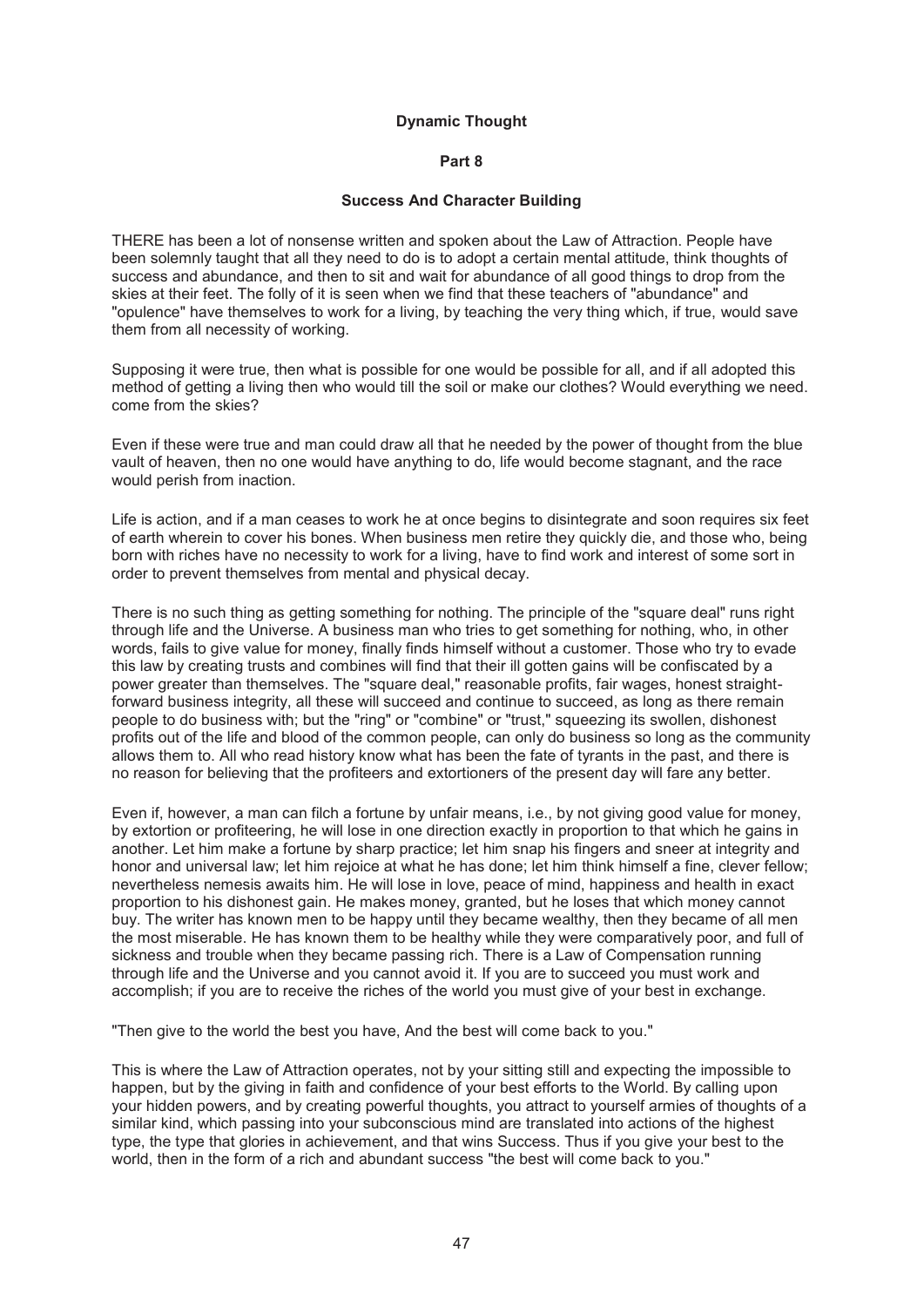These people who expect to be successful without working for it, take, many of them, great comfort from John Burrough's famous poem, the first verse of which is as follows:

"Serene, I fold my hands and wait, Nor care for wind, or tide, or sea; I rave no more 'gainst Time or Fate, For lo! my own shall come to me."

Never was a sublime truth more perfectly expressed, but its meaning is the exact opposite to that which the "no work" people attach to it. It does not mean that we can literally sit and "think," without effort, good things into our lap. Instead, it describes the mental attitude of the man of faith--the man who believes he can succeed. Having adjusted his mind to the correct attitude, he is serene and calm, knowing that his efforts in the objective world of effort will be successful, owing to his mental world being in tune with all the higher cosmic forces. These words therefore represent the mental attitude of a well poised, confident man, and have no connection with his physical life. Such a man owing to his mind being at peace, is always capable of the best and highest effort. It is those whose minds are at rest who work the best. Therefore those who think that they can become successful without translating their thoughts into actions, are deluding themselves.

Note the last line of the verse, "For lo! my own shall come to me." What is meant by "my own"? Obviously your own can only be that to which you are entitled, therefore "your own" can only be that which you have earned, are earning, or are going to earn,. by service to others. In other words, you have given, are giving, or will give, your best to the world, and "your own" will be the best that comes back to you through the operation of the Law of Compensation.

The principle of 'the square deal" runs through all life and the universe. Should an artist conceive a picture and be content that it remain in his mind, can he rightly expect payment for his creation? Would it be right if payment were made to him for a picture that existed only in his imaginative mind? No, because he has not rendered any service to his fellows, he has not given value for money. Let him therefore put his picture on canvas and thus bring joy and refreshment to many, and for his service payment will be made, and the greater his conception the greater will be the reward.

Again, an engineer conceives a bridge. Shall he be deserving of payment if he keeps it in his mind? No, let him transfer his mental image to paper and translate his drawings into actual steel and stone construction, and he will become a blessing to thousands. Then will he be worthy of the greatest rewards. Life demands of us a square deal, a fair exchange. If we are to receive we must give. If we give we shall receive. Do not believe for one moment that chicanery, or sharp practice, or under-hand dealing, or hiding up faults, or taking advantage of other people's ignorance or weaknesses is going to lead to success, because it will not, and cannot. I have known plenty of men splendidly equipped for the battle of life, "brainy," resourceful, capable, and not lacking in courage, yet they have not succeeded, simply because they were not "straight." They were clever and plausible and could always do well at first interviews, but they could never keep their clients or customers because they failed to give honest service in exchange for honest money.

This world is crying aloud for honest, straightforward and sincere lawyers, doctors, business men, politicians, preachers and teachers. It calls for men of integrity, men who live their lives according to a principle instead of being mere opportunists; for men who love honor and truth, for men who believe in the principle of the square deal. The world wants men who will give of their very best, and upon such is willing to pour out its treasures in rich profusion. Principle and sincerity are more than ever needed today. Men who can be trusted, men on whom a nation, a world, can rely.

No great success is, or ever can be, possible without the quality of sincerity; no great achievement was ever won except by those to whom honor and principle were as the very breath of life. Look at the lives of all the truly great and successful ones that have ever lived, and we can only find sincerity of purpose--a giving of their very best service to the world. The extent of their sincerity was the measure of their greatness. They gave of their best, and greatness and immortality was their reward.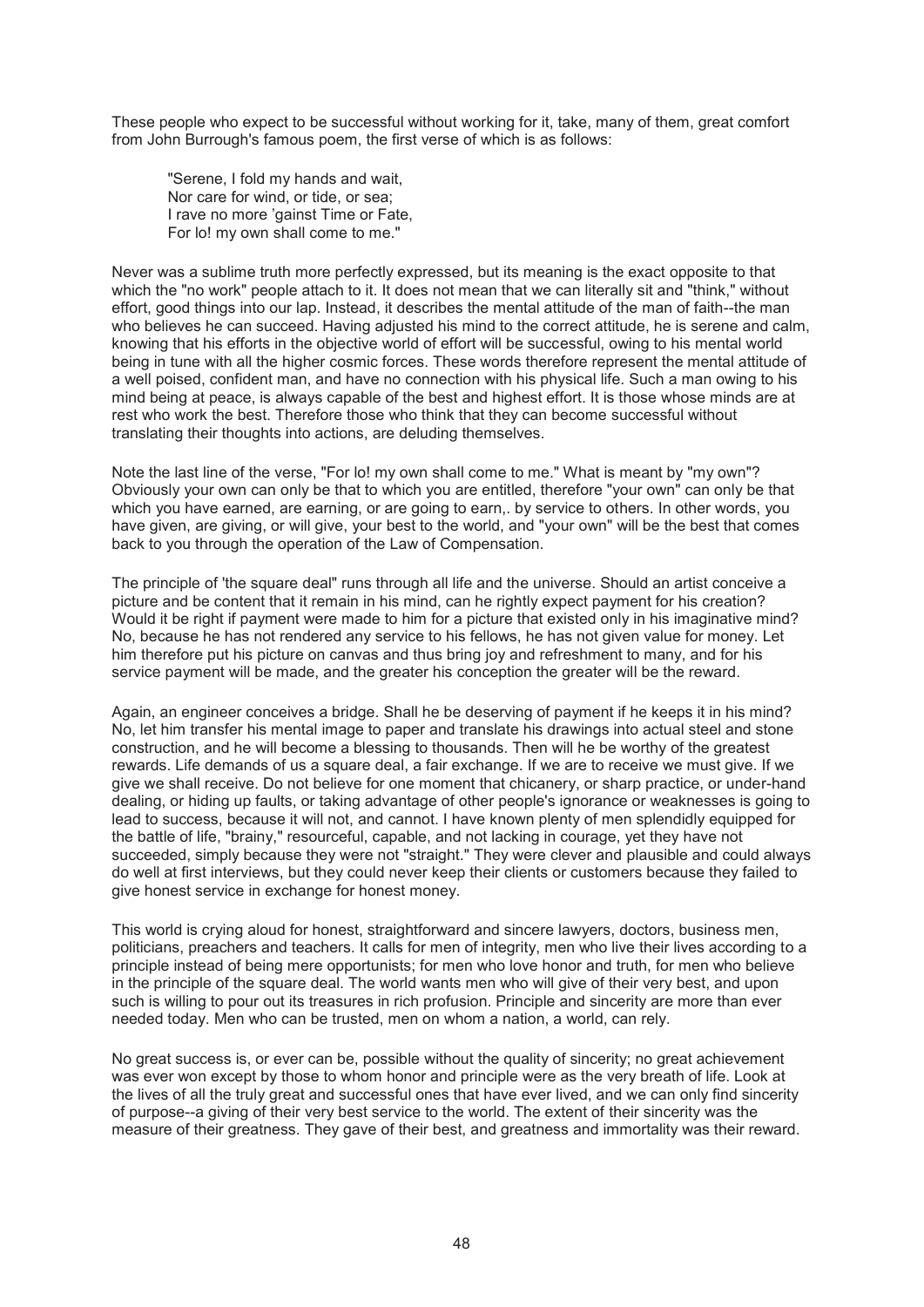You may not seek greatness, you may not desire to become an "immortal"; your ideas of success may be but an increase of salary, a moderate fortune, or a well paid position in your calling or profession. To be a great writer or politician or poet or philosopher or leader of men; to be one great enough in character to carve your name on the history of your time; all these may not interest you in the slightest degree or, on the other hand, they may, but whatever your ambition may be, low or high, mean or great, your can only realize it if you are sincere.

To win success of any kind you must be sincere, you must give of your very best, you must somehow find expression for that which is within you.

As you come into conscious realization of the powers within you, you will have more to express. Therefore "your best" will be constantly getting better, with the consequence that your reward will be greater. In other words, as you develop "within," as you build up in the "unseen," so in like manner will your power to achieve be manifested in your life, and success and prosperity be attracted to you. All this is dependent upon your giving freely. If you give grudgingly you will receive but a scanty reward; if you give fully and freely of the best that is within you you will reap a rich and abundant harvest.

Give the best that is within you. How can I find words with which to express all that I mean? Give your best thoughts, hold nothing back; give your most faithful service, do not spare yourself, for all the cosmic forces are yours; give to the utmost of all the powers, the forces, the emotions, the inspirations that are within you; do this, and you will never lack. The universe is not run by caprice or chance, everything is according to Law. The Law of Compensation is immutable, it can never be evaded. "Whatsoever ye mete shall be measured to you again." These are scientific facts.

Thus do we hold our lives and destinies in our own hands. We can give our best to the world--our best in service, in love, in devotion, in honesty, in faithfulness, in inspiration, in beauty--our best in all that we do or attempt to do; and back to us will come unerringly the highest good, the greatest joy, the best that life can offer. Or on the other hand we may give poor service, try to get what we do not deserve, endeavor by slimness, trickiness and sharp practice to snatch an advantage at the expense of others, and in return we shall reap a harvest of trouble, disappointment, unhappiness and failure.

"Then give to the world the best you have, And the best will come back to you."

No longer can you offer the world the more or less imperfect service which has hitherto been the best that you could offer. Now are you entering into the fulness and glory of the vast powers of your subliminal mind, now are you controlling an ever-growing stream of creative thoughts; now are all these inward forces being translated into action, and that action can only be better service, better work, higher accomplishment, more abundant success than ever you have known before.

Let imperfect work belong only to the past; the badly scrubbed doorstep, the mediocre poem, the commonplace picture, the half-hearted service in parliament; time-serving, men pleasing, instead of working for a grand ideal; let it all go, it belongs to yesterday and yesterday is dead. It belongs to the imperfect past. Now you live in a more perfect present, and press on to a still more perfect future.

Mistakes and shortcomings of the past shall have no more dominion over you; in your bands is the key which opens up the way to all freedom and accomplishment.

From now onward the new and wonderful life within you will well up with ever-increasing power and find expression in better work, in tasks more perfectly performed, in service more generously given, in more complete self-control.

Leave the past and its failures; you have nothing to do either with it or them; today is yours and the future shall be according as you build today.

This week's affirmation is: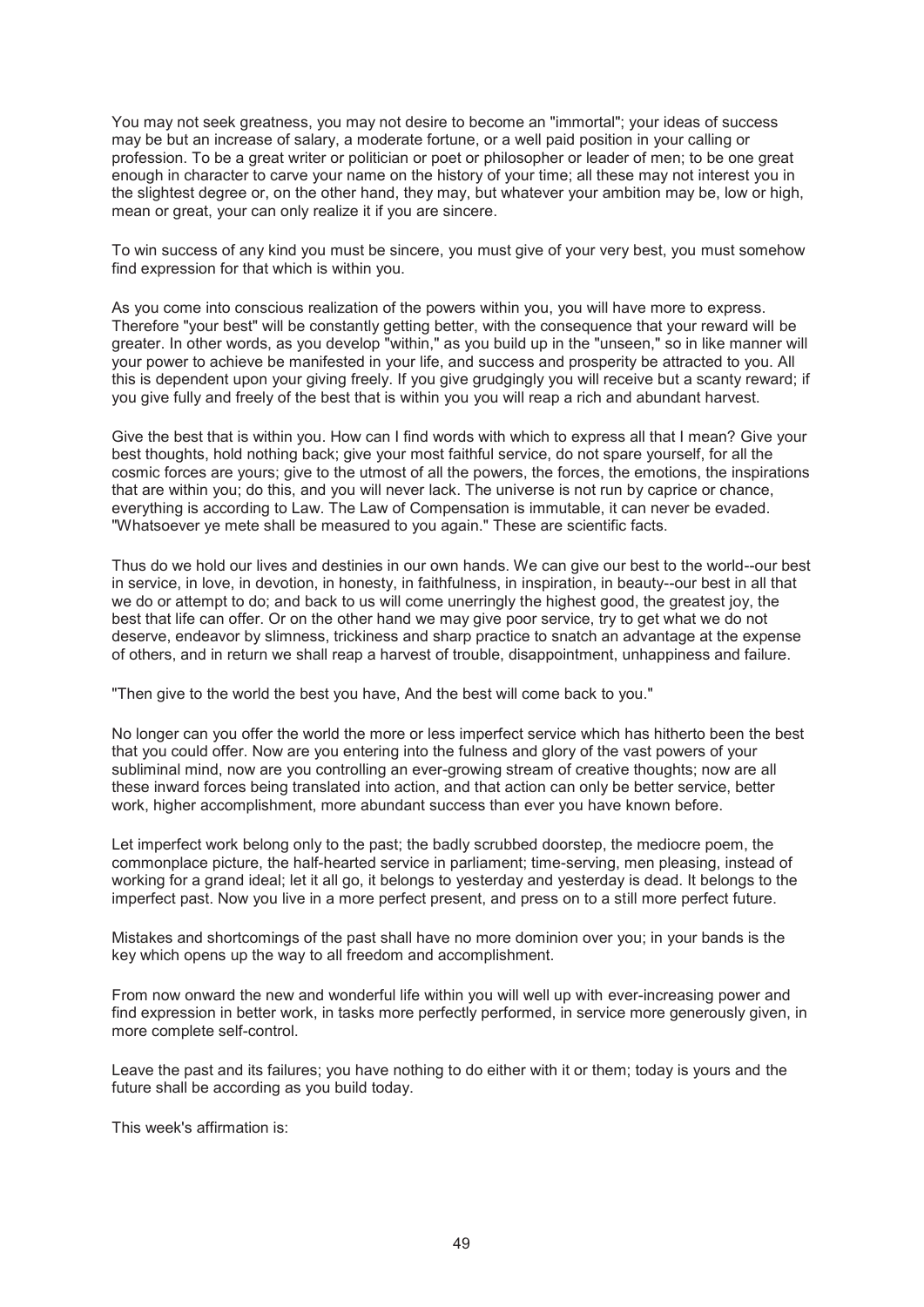### I GIVE TO THE, WORLD THE BEST I HAVE,

### AND THE BEST COMES BACK TO ME.

Then visualize yourself giving the very highest and best service of which you are capable and then picture the highest good coming back to you in return. Make this mental picture very real; it will have a great effect for good in your life.

As a visualizing exercise take a flower and picture its "growth" backwards from the full bloom right back to the planted seed. Actually "see" the whole process.

## --()--

### **Meditation**

There is no need for me to anxiously snatch and grab, to hoard and scrape, to cheat and squeeze my fellow men. I do not have to run after success and fortune; instead, they kneel down at my feet and pay me homage. I need stoop to no subterfuges, no low cunning, no doubtful methods, for everything I need is mine, all that I desire comes to me, by the operation of Natural Law. I realize now that I am one with, and form a part of, the Infinite Mind. I realize that the Infinite Mind is "everything there is," and that everything there is is Infinite Mind. Therefore as I am a part of the Infinite Mind I too am all things and all things are in me.

Therefore everything that I can possibly require, peace of mind and health of body,. achievement of friends, love, prosperity, success, these are all mine; they hasten to minister to my eternal joy.

I am a magnet, I attract to myself only the highest good.

I am attuned only to the highest vibration of health, success, accomplishment, happiness; the lower vibrations of disease, failure, want and unhappiness can find no echo in my mind, no manifestation in my life.

I am in my inner, higher, better Self a radiant and sublime Mental Being, partaking of the nature of the Infinite Mind, of which I form a part, and in whom I live and move and have my being.

I pour out unstintedly upon my fellows my best work and efforts, my richest thoughts and emotions; I give to the World the very best that is mine. Yet the more unselfishly I give the more richly am I blest, the more abundantly are life's choicest gifts showered upon me.

## --()--

## **Appendix**

Give to the world the best you have, not merely your labor, your work, your earnest endeavor, but your inspiration, the very best that is in you. Not only work in the usual sense of the word, not only labor by accomplishing your daily task better than ever before, but in addition work mentally, work creatively, work along original lines. Strive to do something fresh, create something new, add something to the world's total sum of joy and happiness. This can only be done by spending your spare time, not in frivolous pleasures, but in concentration in the Silence. Still the outer mind and the senses, and then in the Silence listen to the still small voice of inspiration. Thus will you receive your message which will send you out into life with a glow of passionate desire in your heart. In this way will you conceive that invention which hitherto has eluded you. Only by this means will you be able to evolve the original idea which will make your life really successful and useful.

 $-(-)$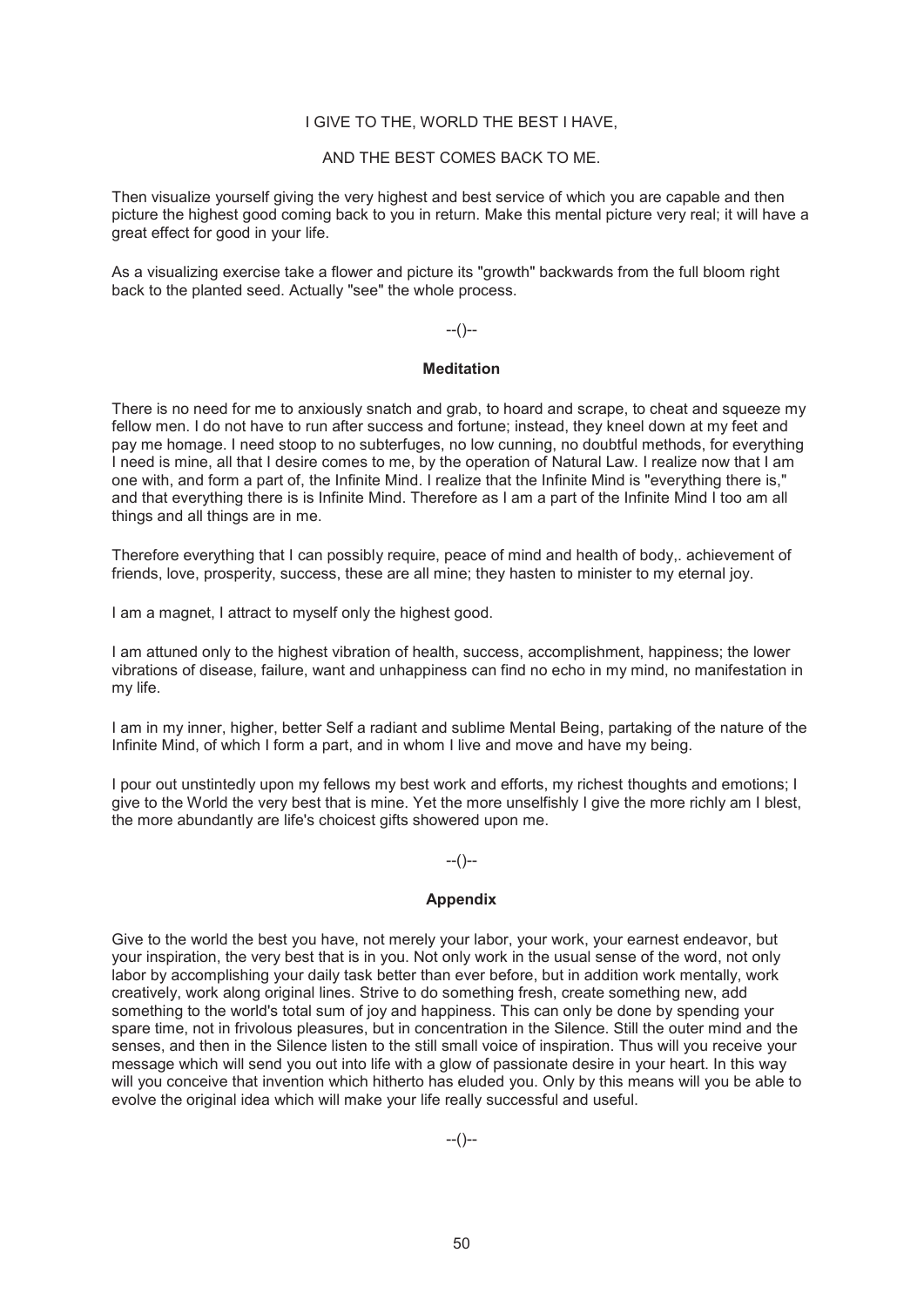## **Dynamic Thought**

# **Part 9**

### **Success And Character Building**

MANKIND is divided into two types, positive and negative. Let me try and describe each to you.

Positive man is magnetic, attractive, courageous, happy, cheerful, healthy, energetic, is full of vitality, power and ability to succeed. He never doubts his ability to win, he never worries when things go wrong; he does not complain when things are not smooth. If he meets with a temporary set-back he becomes the more determined to succeed. He does not lay upon other people the blame of his own mistakes, but instead learns a lesson from his temporary failure which shall be a guide and beacon in all future undertakings. The positive man can always find people to believe in him and to finance his operations. He never lacks friends, for just the type of people he wants are always anxious to be his friends. Consequently men, and with them, opportunities, are always coming his way. He is an optimist, but is not foolish or blind in his optimism. He is above being petty or mean, or selfish or cruel; neither does he let hate or anger sway him or influence his life or business. He inspires confidence, compels attention, is a leader rather than a follower, and literally exudes an atmosphere of success.

A negative man is, of course, the antithesis of this type. He is fearful, given to worry, apt to look on the dark side of things. Is afraid to act too much on his own responsibility and seeks the help and advice of other people. Has difficulty in making up his mind, and when he has made it up he often changes it. He lets others pass him in the race of life and then worries because he fails to get on. He is never much of a success in life, no matter what he achieves he might have done very much better. He seldom realizes that his failures are due to his own failings but, instead, lays the blame upon other people's shoulders or ascribes his troubles to chance or ill fortune. His company is not cheerful and is not sought by other people, except one or two as miserable as himself.

All his thought and conversation are tinged with pessimism and his face, in course of time, becomes lugubrious and miserable, an accurate index of the state of mind within. He has no belief in himself. He believes in fate and the influence of outside circumstances. He is, so he says, as God made him and as environment has shaped him. If he is a failure it is, he thinks, not his fault, and if his character is not all that it might be it is due to heredity and environment.

There are, of course, infinite degrees of positiveness and also of negativeness. Therefore one may be said to be more positive or less positive according to one's stage of development, or one can be more negative or less negative according to the degree of helplessness and misery in which one may be steeped; but the essential difference is this, that whereas the positive man looks within for his power to achieve, and looks forward with confidence to the future, the negative person, on the contrary, having no confidence in himself, looks to others and outside sources for help and assistance and fears what fate may bring him. The positive man believes in himself completely and absolutely, the negative person does not; that is the great difference.

It is hardly necessary to point out that all successful people are of the positive type and all the failures belong to the negative class. If you were able to make an examination of the minds of numbers of successful men ranging from such as Lord Northcliffe, Lord Haig and Lloyd George down to the successful tradesman in your own village or suburb, you would find them to be all of this positive type. If you could examine the minds of the leaders of the professions, the surgeons, physicians, lawyers, counsel, artists, journalists and poets, you would find them all of the positive type. On the other hand, if you get into conversation with a failure it does not matter what station in life he may belong to or what his education may have been--he may be a discredited politician, or a tramp on the road--you will find that his mind is of the negative type.

It is obvious then that he who desires to succeed must belong to the positive type. If he belongs to the wrong class how can it be remedied?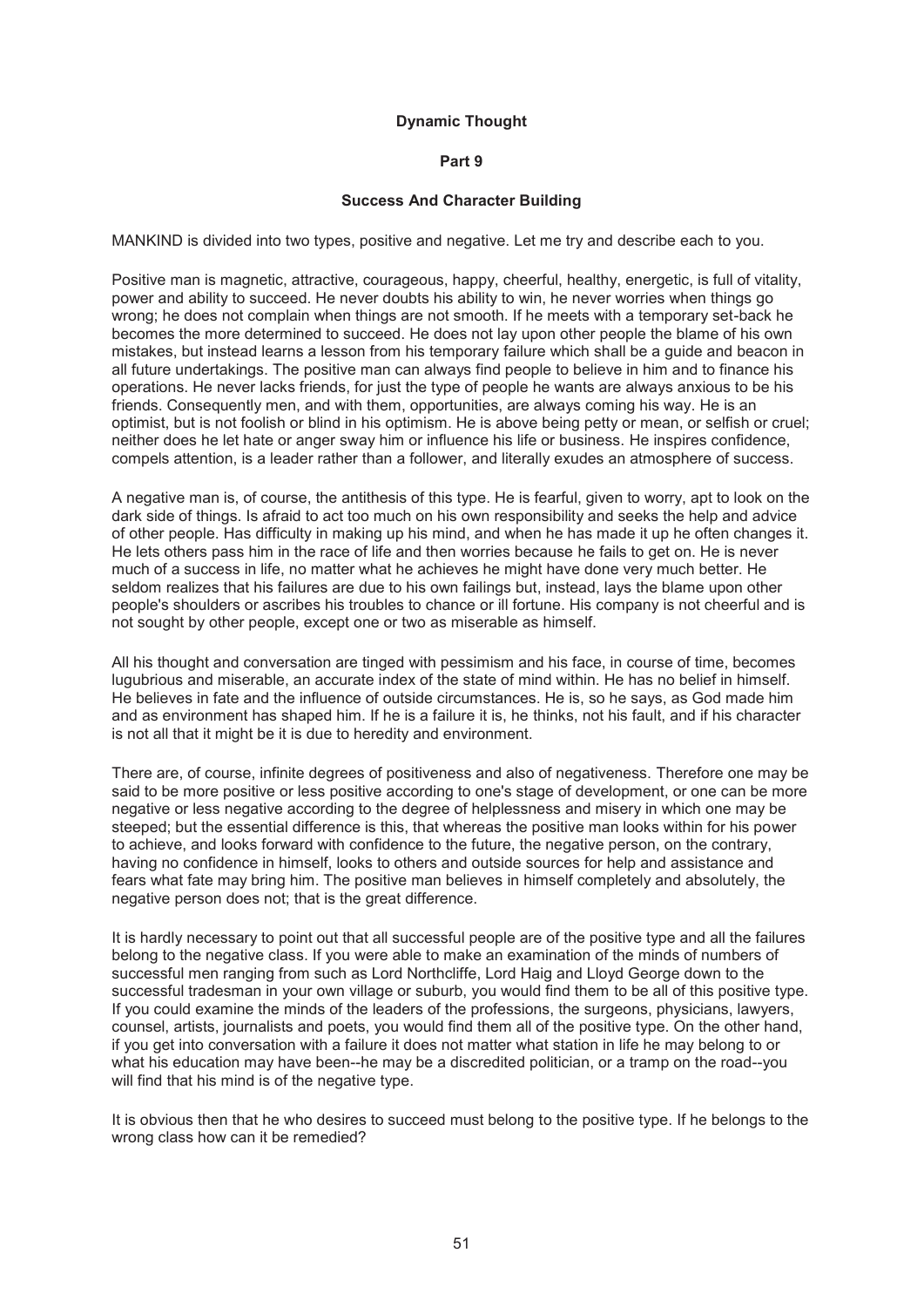We are what we are as a result of past thinking. Our mental attitude is built up by the thoughts we habitually harbor or cultivate. Thus if we entertain positive thoughts only, and deny negative thoughts, replacing them by their opposites whenever they intrude, we gradually build up a positive attitude of mind, which means that we become positive men or women, and as such cannot fail to be successful in life. Therefore it all comes back to the old question of thought control. "For one to govern his thinking, then, is to determine his life."

Thoughts are positive if they dwell upon the following: Success, achievement, accomplishment, overcoming, conquering, mastering, prosperity, power, courage, calmness, dignity, perseverance, purposefulness, patience, wisdom, faithfulness, confidence, faith, hope, cheerfulness, love, joy, peace, health and happiness.

Thoughts are negative if they dwell upon the following: Failure, difficulty, bad luck, hard lines, I can't, fear, dread, grief, worry,

care, anxiety, loss, fate unfaithfulness, grievances, criticising others, imputing bad motives to others, hate, envy, covetousness, brooding, lust, impurity immorality, selfishness, sensuality, misery, unhappiness, disease, ill-health and death.

The former build up character of mind and health of body; they create serenity and peace. The latter break down the nervous system, produce ill health and disease, rob the life of nearly all its joys and destroy all hopes of success.

If you concentrate your thoughts upon the former for a few minutes and let the imagination play round each word, and call up in the mind just what it means, a sense of power, unlimited and all comprehensive will pervades one's being. This is the infinite powers of the subliminal mind being aroused. All these positive qualities which these words represent are within you, otherwise you could not arouse this sense of power. If, by concentrating your thoughts for a few minutes upon Success, a sense of unlimited powers of accomplishment stir within you, then you have actually within you unlimited powers of accomplishment. If, by thinking only of Joy for a few minutes, a sense of intense Joy pervades the mind, then you have simply called into activity an inexhaustible reservoir of Joy that already existed within you. You cannot call into activity that which does not exist. In the same way if you concentrate your thoughts upon a negative quality, such as misery, you will after a few minutes become gloomy and depressed, or if your mind dwells on fear, you will soon become full of dread and apprehension.

Therefore your success, health and happiness all depend upon the type of thought that you entertain. If your mind dwells upon positive thoughts only, then you become positive and by sustained action, successful. If, however, you think negative thoughts you become negative and consequently a failure.

How then shall you so control your thinking that only positive thoughts are allowed? The answer is, by eternal vigilance, constant watch and guard, and by incessant denials and affirmations. Whenever a weak or vile or unworthy thought attempts to enter your mind, deny its existence in your perfect Mental World, and affirm in its place a thought the exact opposite of the one which you have denied. For instance, the thought may come to you that you will fail at the examination for which you have shortly to sit or that a certain important interview will end disastrously for you, or that you will not be able to pay the rent next quarter day. Whatever the thought may be, if it is negative, deny it from the mind. Raise yourself into your perfect World of Mind and say "There is and can be no failure, man is a perfect mental creature, potentially all the powers of the Infinite are his, therefore he can never fail." And then affirm:

#### I AM SUCCESS

#### EVERYTHING THAT I ATTEMPT

#### I COMPLETELY ACCOMPLISH

#### I AM SUCCESS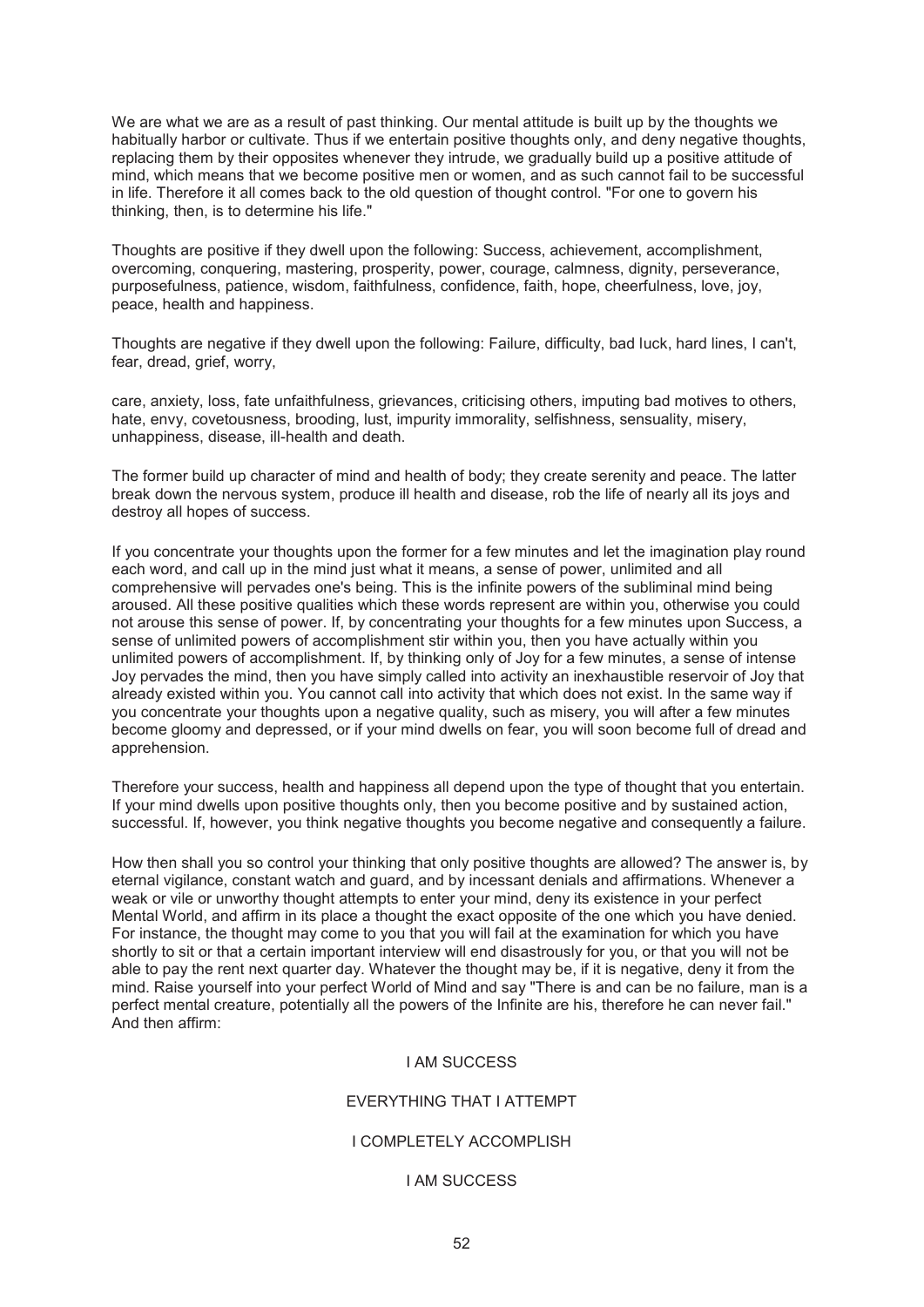Then visualize yourself successful in that which you have attempted, the examination passed, the interview successfully ended, the rent paid. See yourself radiant with success, feel yourself lifted up by the power within. Let the thought, "I am success," sink deeply into your sub-conscious mind; let this be projected into the space to gather unto itself thoughts of similar quality and power, which shall come back with it to minister to your joy, and you will find the negative fearing thought will flee away. Thus will you become master in your own house and captain of your soul. Thus will you be built up in character and strengthened with determination and ability to accomplish. Thus will you be enabled to go forward with joy and confidence to possess your glorious heritage.

The following affirmation used at night just as you are falling asleep will be helpful; after a few weeks it will have become unnecessary and should be discarded:

#### WHEN NEGATIVE THOUGHTS ASSAIL ME I WILL DENY THEM

#### AND REPLACE THEM BY THOUGHTS OF POWER.

Then visualize yourself pursuing the path of achievement which you have so often before seen in your mind's eye. Imagine that you see people trying to drag you from the path and seeking to persuade you to travel down a side turning. See yourself shake them off easily and firmly, continuing your journey to that bright vision which to you is Success.

I have said that there are varying degrees of Positiveness, just as there are degrees of Negativeness. For instance, the lowest form of "success" thought is "I can succeed." A student may have all his life thought that he could not succeed. He may have thought that others might succeed because they were "clever" or had better opportunities, or were blest with "luck"; but he, poor fellow, being neither clever, lucky nor presented with opportunities, cannot succeed; he must forever be content to remain a mere hewer of wood and drawer of water. But one day, we will imagine, he reads a "Pass me on" pamphlet and reads for the first time that he has within him the power to succeed and accomplish, and like a flash he realizes his true inward powers, and cries "I can succeed."

That, of course, is the first step. Very soon he says to himself, "I will succeed," and thus finds himself on the second step, and, for some time, progresses on these lines. This is a rugged and stony path because progress depends almost entirely upon Will-power and progress by Will-power alone is exhausting and trying to a degree, but soon the student realizes that he has acquired a new or wider consciousness and says with joy and wonder, "I am success." He has now reached a higher region of the mind, he is now exercising a larger and deeper faith. He realizes for the first time that success is not something that is outside himself, or that has to be searched for or chased. He realizes that not only is success within him, but that he himself is Success. I cannot explain it further. I am dealing with a state of mind which cannot be described, but which can be experienced. When the student has attained to this stage of consciousness he can no longer fail in life. His life henceforth becomes a constant progression, a passing onwards to higher heights and more glorious achievements.

This is the reason why I have made the affirmation to read "I am Success" instead of "I will be successful." To say that you will be successful is good, but it puts off your success to a future time. To affirm that you are success or successful **now** is to make your success to begin here and now.

Conscientious readers will say at once: "How can I say truthfully that I am success when all the time failure enters so much into my life? I have just failed to pass an examination, and through lack of energy and perseverance have let the opportunity of a lifetime slip by; how then can I affirm myself success?" The answer is that you are success in reality. In your inward inner self you are success, because you are a mental creature and have all the elements of unbounded success inherent within you. **You**, your real mental inner to be. If you affirm that you are Success, and will persist and persevere with that affirmation, then in your inner self you **are** success, and later this will be translated into your outward life. What is created in the Unseen is later manifested in the Seen. By the affirmation "I am Success," you create Success "within"; later this finds expression in your outward life, in the form of achievement, accomplishment and material prosperity.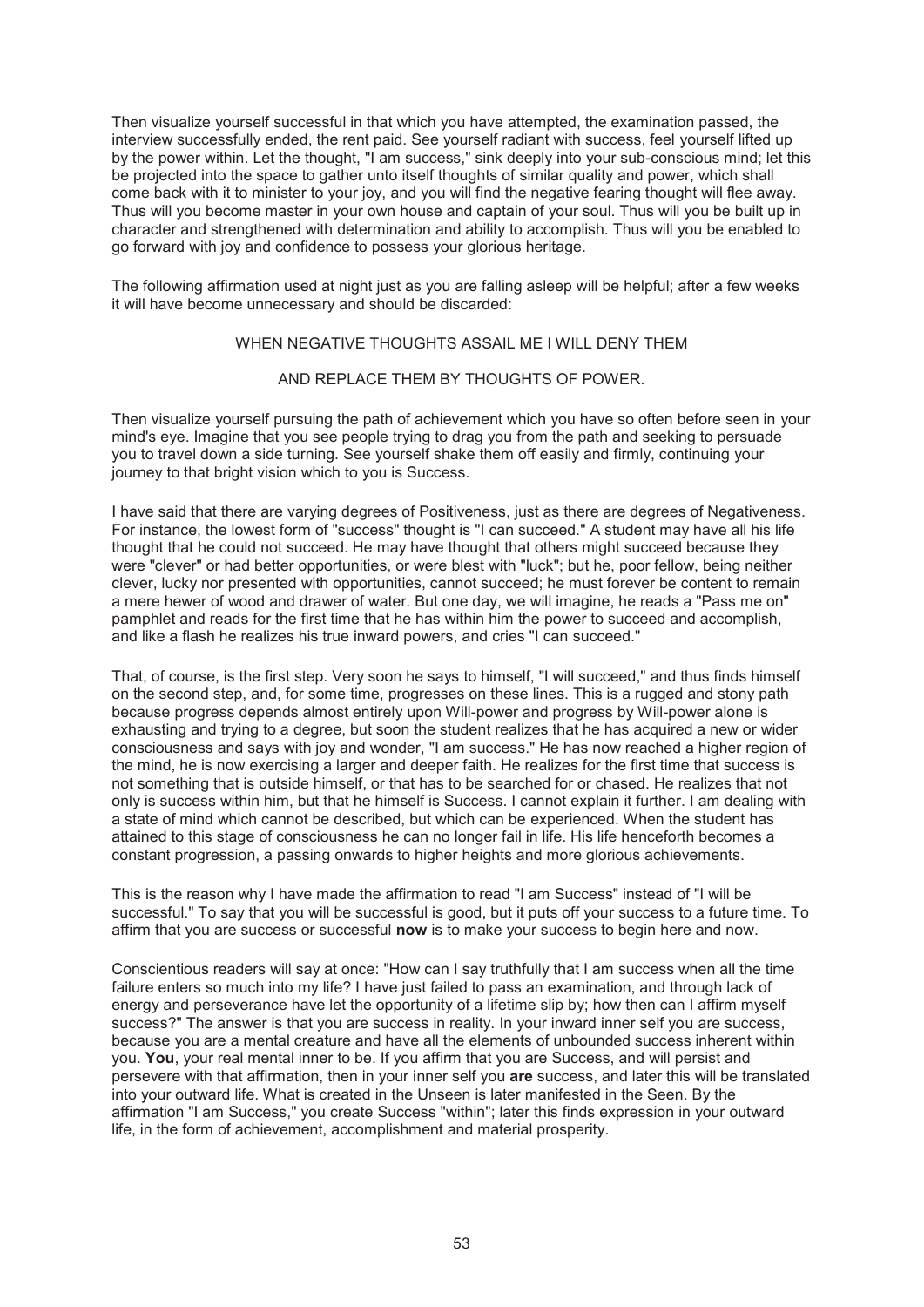Therefore when a thought or suggestion of failure attempts to gain admission to the citadel of your mind, kill it by denial, and affirm in its place the "Success" formula that I have given you. Thus will the attitude of your mind be built up into a definite form. By affirming "I am Success" and by visualizing yourself as the embodiment of success. By seeing, with your mental eyes, yourself with your ambitions realized, and with all things at your feet, you will construct a concrete image in your mind, which will form a matrix, out of which will proceed the material success and accomplishment which are its visible expression.

It cannot be emphasized too much that success is not a something to be won, instead it is rather a mental state, an attitude of the mind. The mind itself has unlimited power, and mental power or thought is the power or force that is greater than all power or forces, therefore the power to accomplish all things is within us. This potent power however, cannot find expression in the life if the attitude of the mind is wrong. When the mind is naturally of the success type or is made so by training, then its intense powers become focussed into one powerful beam, which shapes and moulds the outward life, on the form of the inward pattern. There is nothing of "magic" about this, it is capable of the simplest explanation. When your mind is of this type, the impulses sent to the sub-conscious mind can only result in successful actions. As we have already seen, the sub-conscious mind is the seat of all action and contains unlimited power and energy. This power and energy only needs directing into the right channel to accomplish anything that we may desire to accomplish. When, therefore, the mind is cast in the "Success" mould, then only "success" thoughts and suggestions can go to the sub-conscious mind, and these in turn must of necessity be translated into successful actions.

The only difference between a successful type of man and an unsuccessful type, provided they are of equal energy, is one of mind--of thought. The successful man's attitude of mind is such that he generates the right kind of thought, which passing to his sub-conscious mind, is transmuted into the right type of action. The unsuccessful man, on the other hand, through his mind being of a negative type, generates the wrong kind of thought and this in turn results in the wrong type of action. This is why it is impossible to keep the "success" type of man down for any length of time. You can bankrupt him, bereave him, maim him, cast him into the gutter and jump on him, and he will come to the top again. It is impossible to keep such a man down for long, simply because his mind will not allow it. This also is why it is impossible to help a man of a negative type. The more one helps such a man the weaker and more hopeless he becomes, and the more helplessly he clings round one's neck for sustenance and support. Place him in affluent circumstances, find him work, prospects, influence, friends, place in his hands everything possible with which to aid him, and he will let it all slip through his fingers and come right down to want and penury. Therefore, success in life is the result of "success" actions, which are the result of "success" thoughts, which are the result of a "success" attitude of mind, and this is the result of the affirmation "I am success."

As the attitude of the mind alters from negative to positive there is developed what is called personal magnetism; one radiates an influence which attracts people. It is impossible to estimate the difference which this alone makes to one's prospects of success. If a man is in business for himself, what an enormous difference the drawing influence of a well-ordered mind will make to that business. His clients or customers will increase a hundredfold in number, and a better type of client or customer will gradually be attracted. Thus does success and prosperity crowd in upon the man or woman who cultivates the right type of mind. Once the right attitude of mind has been built up the trouble is not how to get business, but how to execute it. It comes crowding in so rapidly it is difficult to cope with.

Again, in all businesses difficulties appear from time to time, and although these may and do extinguish men of negative type, they cause only temporary trouble to one whose mind has been trained on "success" lines.

As explained in other parts of this course there are ways by which all difficulties can be overcome by the power of the mind, but it is only those whose minds are controlled aright who can make use of them.

Again, as the mind becomes more positive, the Will is greatly strengthened, the staying power is increased, and the powers of concentration vastly strengthened. Anyone acquainted with the difficulties and trials of establishing a business or professional practice will appreciate the value of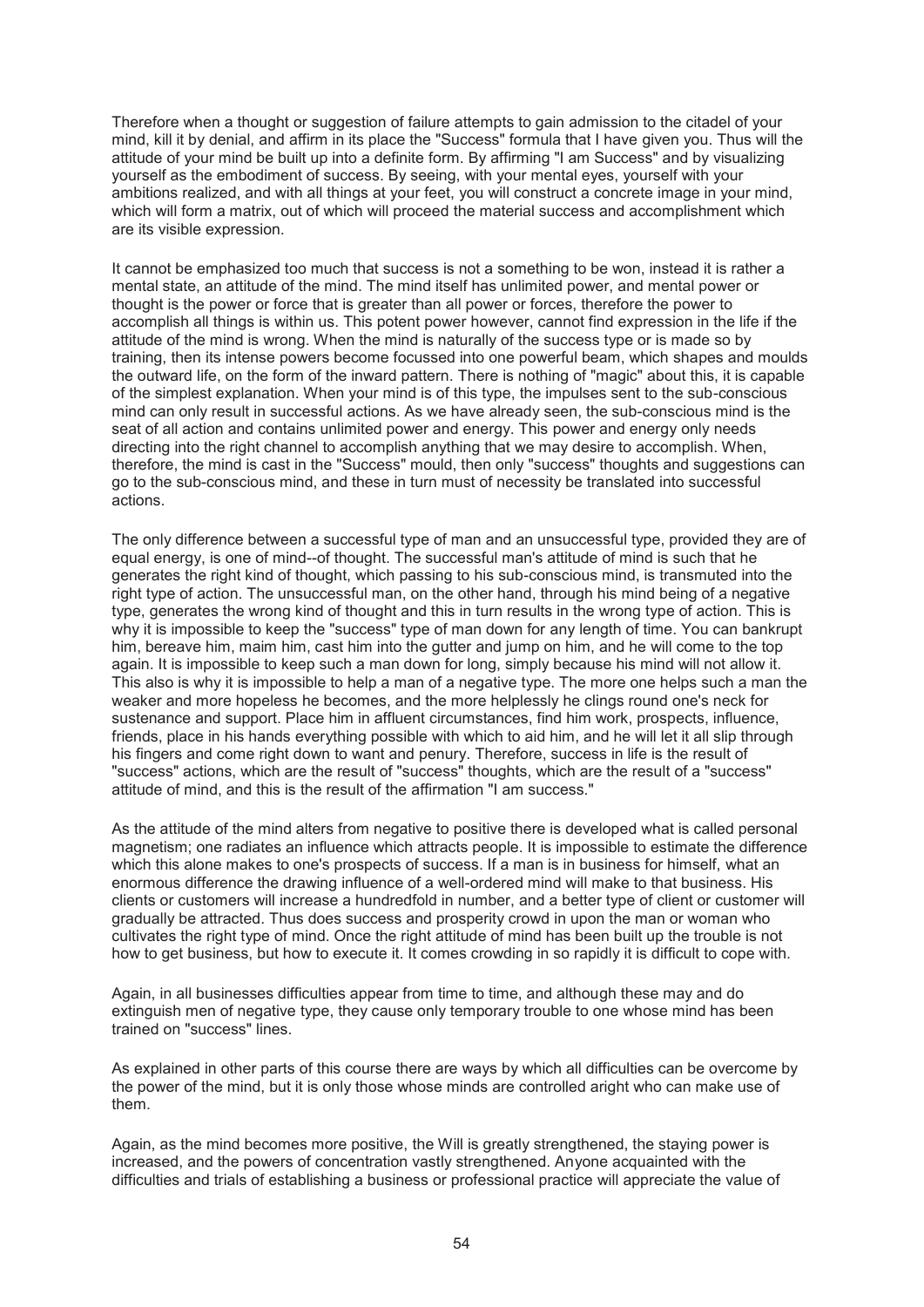this. Success generally comes to those with the greatest staying power. The power to "stick to it" is often the deciding factor in the struggle. Most men give up the struggle when they are just at the turning of the corner, and only a little more push and staying power would ensure success. Instead they give up through lack of "stickability" just when success is ready to crown their efforts.

Many other illustrations could be given to show how it is that success is really more an attitude or quality of the mind than something outside of us, but these will suffice. The great thing to aim at is to build up within you this "success" attitude of mind. When this is established and the habit of action well developed, there is nothing that can stay your success. Affirm that you are success now, steep yourself in the success idea, visualize yourself successful and all conquering, breathe the success atmosphere, live, dream and be success, and nothing can prevent you from being successful, because you, yourself, are success.

Do not, however, strain after success; rather realize that you yourself are "Success" and that you therefore attract to you all that you desire. Go about your duties calmly and with confidence, **knowing** that you are "success" and therefore must succeed. A hundred times a day, if necessary, affirm "I am success." The last thing at night, just as you fall to sleep; the first minute of your waking day, affirm it and affirm it again, always picturing yourself happy, successful and all-conquering.

The special visualizing exercise for this week is as follows: Sit upright in a quiet place and, closing your eyes, send out to all mankind the best and noblest thoughts of which you are capable, thoughts of good-will and love to everybody in all the wide world. Now feel these thoughts being projected from you in all directions, and mentally see them being sent forth like the beams of light from the lighthouse. See them penetrating further and further, all over your own country and then through every other country. Do this for some time and then reverse the process. Feel the thoughts coming back laden with other thoughts of a like nature. See innumerable beams of light pouring into you from all over the world. Feel yourself filled up and overflowing with the riches of all the most glorious thoughts which the world has ever known. The first part of the exercise may exhaust you, but the latter part will fill you with courage, confidence, calm, serenity and peace.

Persevere and endeavor to make this exercise as real as possible. By this exercise you enrich the world by your own noble thoughts, you lessen its pain and sorrow, and help to assuage its griefs. In return you are blessed and strengthened in a way which could never otherwise be possible. The more freely you give of your best thoughts the more bountifully you will receive.

#### --()--

#### **Meditation**

Meditate daily upon the following words of James Allen: "You say you are chained by circumstances; you cry out for better opportunities, for a wider scope, for improved physical conditions, and perhaps you inwardly curse the fate that binds you hand and foot. It is for you that I write: it is to you that I speak. Listen, and let my words burn themselves into your heart, for that which I say to you is the truth: You may bring about that improved condition in your outward life which you desire, if you will unswervingly resolve to improve your inner life. I know that pathway looks barren at its commencement (truth always does, it is only error and delusion which are at first inviting and fascinating), but if you undertake to walk it; if you perseveringly discipline your mind, eradicating your weaknesses, and allowing your soul-forces and spiritual powers to unfold themselves, you will be astonished at the magical changes which will be brought about in your inward life. As you proceed, golden opportunities will be strewn across your path, and the power and judgment to properly utilize them will spring up within you. Genial friends will come unbidden to you; sympathetic souls will be drawn to you as the needle is to the magnet, and books and all outward aids that you require will come to you unsought."

#### --()--

#### **Appendix**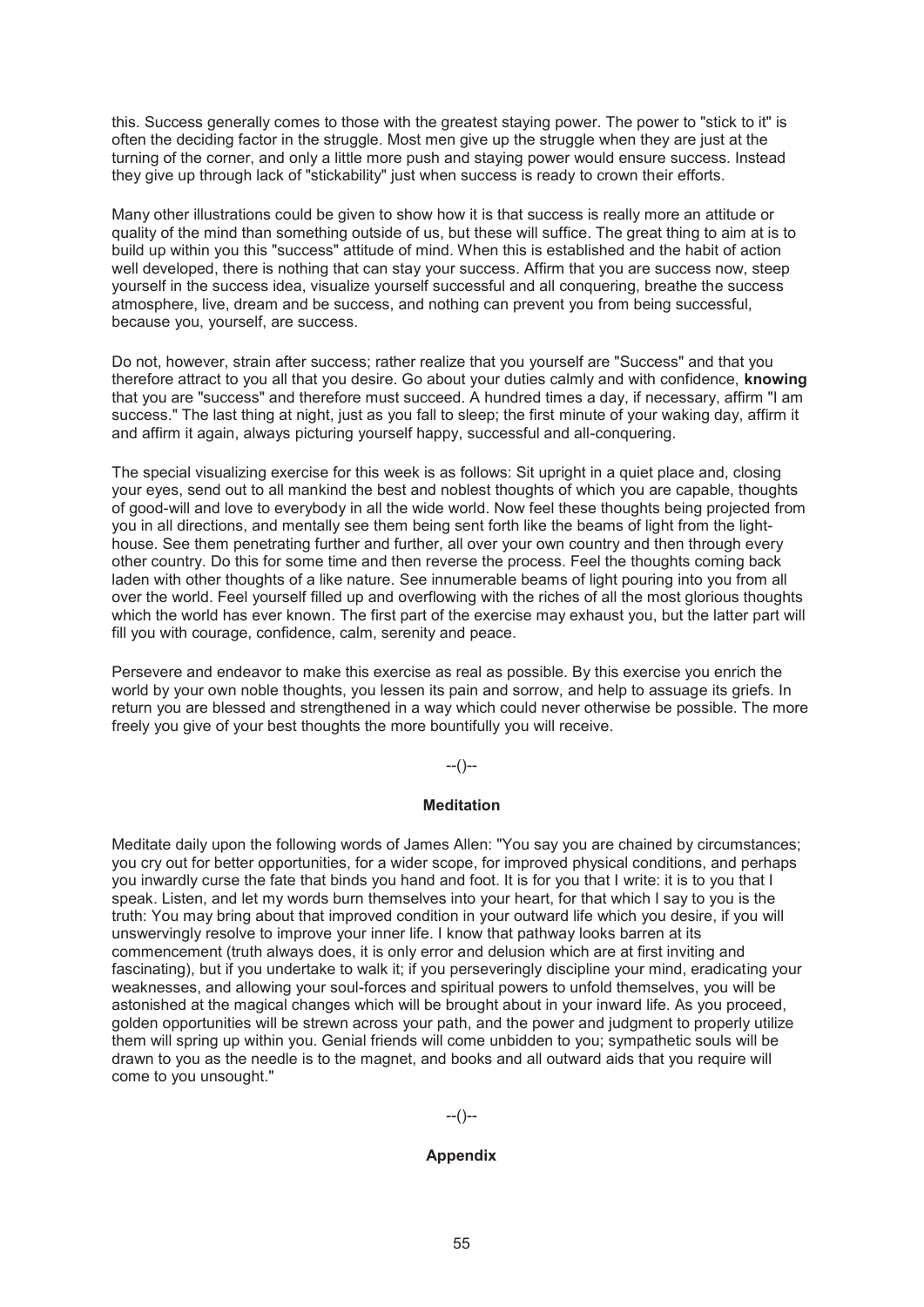Continue to deny evil, illness, sickness, disease, failure, poverty, limitation and all negative states. The more perfectly you expunge them from your mind the more blessed will your life become. Constantly affirm health, success, prosperity, freedom and all positive states, and carry a vision of them always before you.

Spend as much time as possible in the Silence, for in quietness and confidence shall be your strength. Also whenever, during the day, you have to make a decision, mentally retire into the Silence and gain wisdom and inspiration from the Infinite. Thus shall you be kept from all mistakes and blunders, and your life become rich with blessing, because it is lived in obedience to Universal Law.

--()--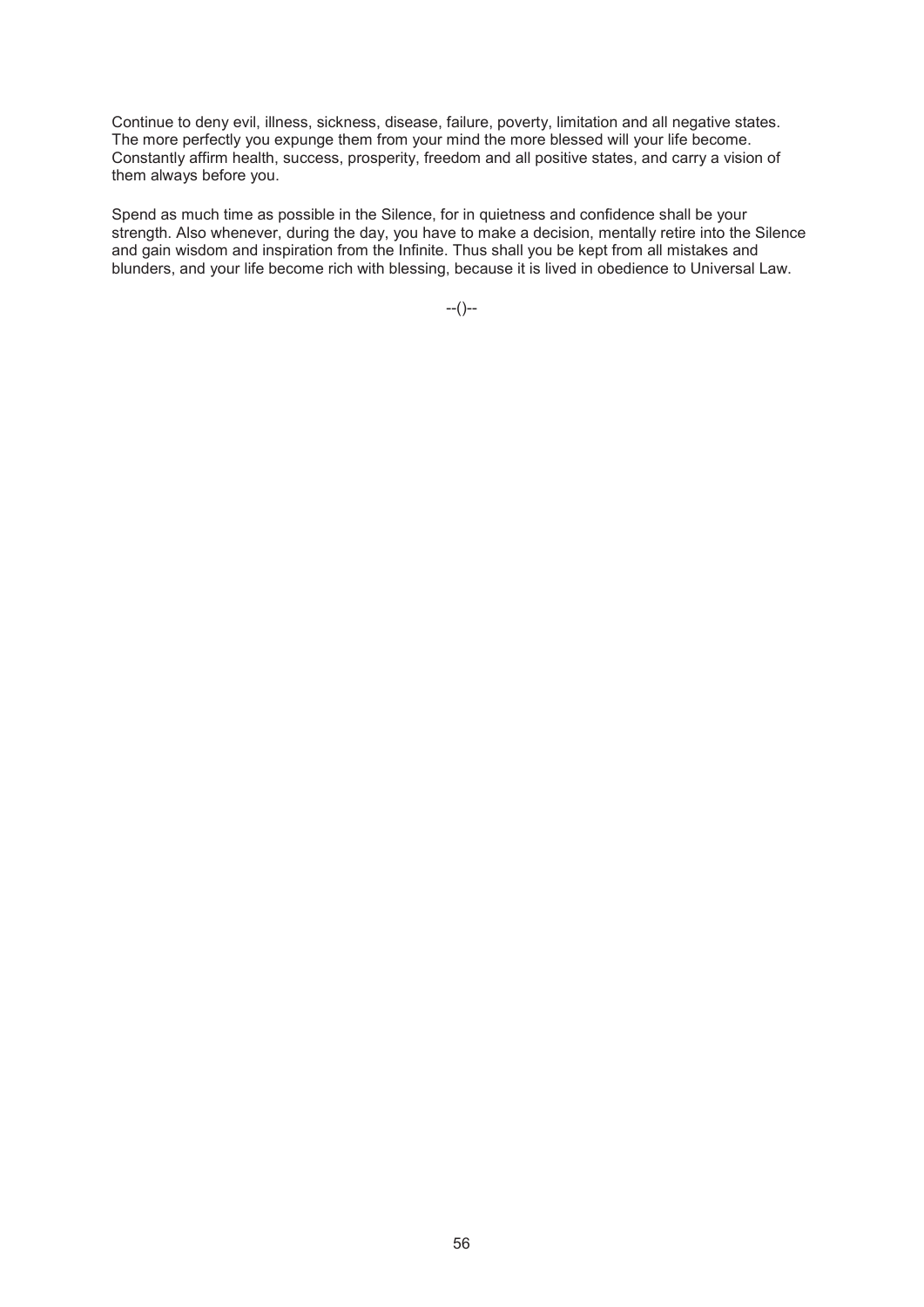## **Dynamic Thought**

## **Part 10**

### **Success And Character Building**

THERE are two great obstacles in the path to health and success. They are fear and hate. Not only do they bar the path to success, not only do they break down the health, but they also destroy all happiness and peace of mind. They are the most negative of all negative qualities and give rise to the most negative of thoughts and the most destructive emotions. They break down the fabric of the character, destroy the nervous system, and create disharmonies and disturbances which effectually keep success, health, peace of mind and happiness at a distance.

There has never been a truly great figure in the world's history that has harbored fear; on the contrary, the truly great have always been distinguished by their faith and courage. Great characters, accomplishers of great achievements, the truly successful, know full well that they can only do great deeds, or accomplish mighty purposes, to the extent that they are able to banish fear and hate from their minds and lives.

Fear is the deadly enemy of accomplishment, it paralyzes effort, destroys initiative and corrodes the mental machinery. Fear and worry go hand in hand, the one produces the other. Worry never yet succeeded in overcoming a difficulty, neither has it ever succeeded in. elucidating a problem; all it can do is to destroy health, wreck happiness and peace of mind, and make the difficulties more difficult to overcome and the problems less easy of solution.

Fear, worry, care, what a terrible trinity! How destructive they are, what numberless lives they have marred and ruined. Mental gifts, high attainments, university education, opportunities due to birth, breeding and influence, help of friends and relatives, even genius or ability almost approaching genius, all in vain, all are rendered futile, if the mind is allowed to entertain fear.

Unless fear is cast out of the life UTTERLY there can be no success. Entertain fear in your mind and you slam and bolt the door on all achievement, you sound the death knell of your hopes and ambitions.

"Fear is everywhere: fear of want, fear of starvation, fear of public opinion, fear of private opinion, fear that what we own today may not be ours tomorrow, fear of sickness, fear of death. Fear has become with millions a fixed habit. The thought is everywhere. The thought is thrown upon us from every direction. . . . To live in continual dread, continual cringing, continual fear of anything, be it loss of love, loss of money, loss of position or station, is to take the readiest means to lose what we fear we shall. ''

By living in fear you not only slam the door on all progress, hut you also attract to yourself the very thing that you dread. If you dread sickness, then the fear of sickness will break down your nervous system, and this will lay you open to every kind of disease. If you fear failure in your business, then all your actions will savor of failure and your business will come to a speedy end.

Fear, worry, anxiety, dread, this dreadful negative family, are rendering miserable the lives of millions of people, and they are all the offspring of lack of faith and courage. Have faith in the omnipotence of the Power within you, and all fear will cease, and worry, care and anxiety flee away. Get right hold of the Truth that your life, your circumstances, everything that comes into your life, is the result of your thinking; that your future will be modeled exactly on how you think today. Realize that everything is in your own hands and that as you are building well today the future must and will be well. You cannot build well today and have a bad future, neither can you build badly today and reap a good future. The law is absolute, as you sow, so do you reap. Sow well today and in the days to come you will reap an abundant harvest of all good things.

Therefore get this thought right down into your being, everything is in your own hands, use your Godgiven faculties aright, concentrate your mind on good and positive thoughts and nothing can go wrong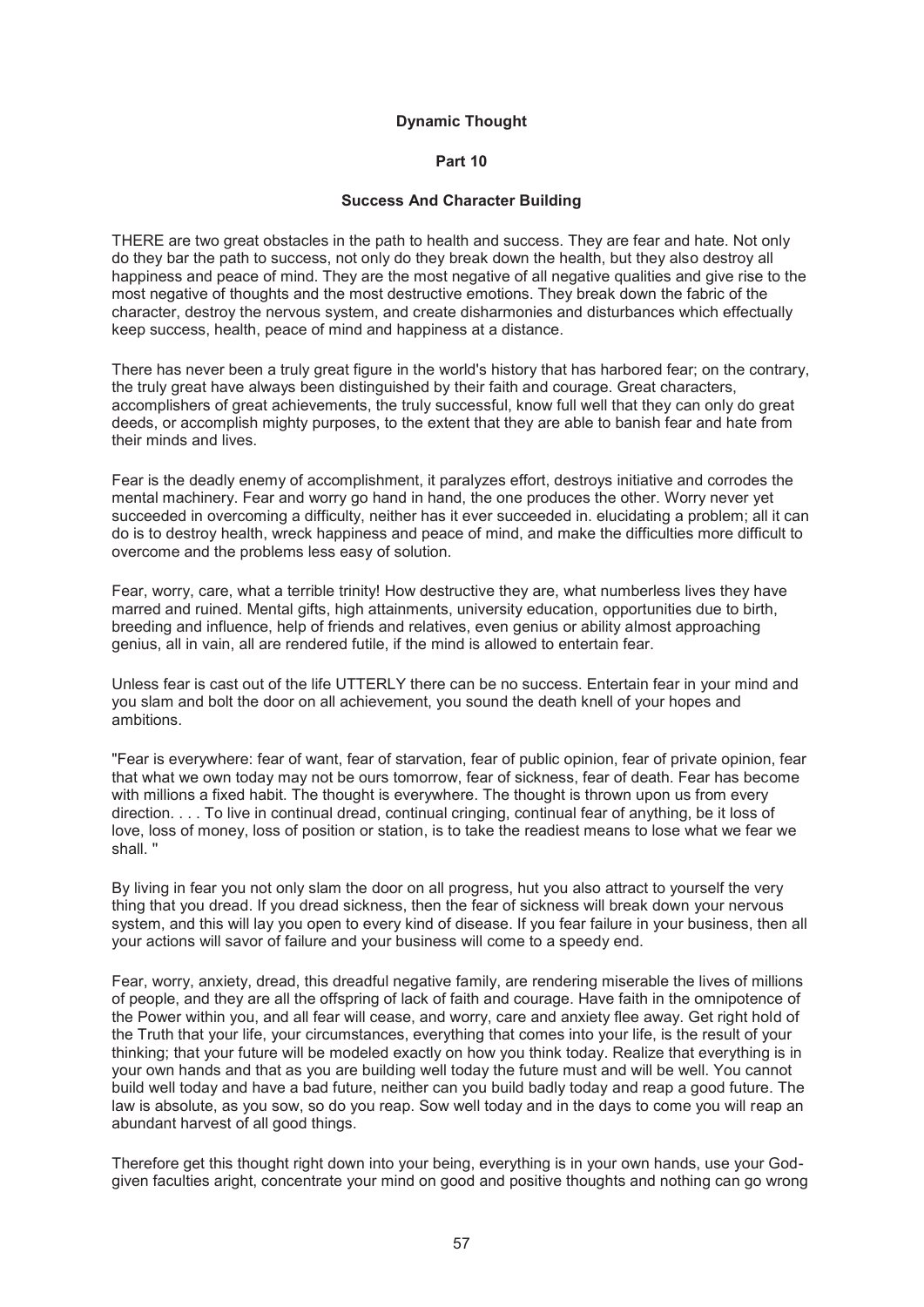in the future. Think right thoughts NOW and the future can take care of itself. There is NOTHING to fear, henceforth there is nothing capricious or uncertain in your life, all is according to Eternal Law. All that you have to do is to think aright and to act aright, and all things will be added unto you.

As you bring your life, by the control of your thoughts, into harmony with the unseen higher forces, you enter into a life of peace and power. There is nothing whatever about which you need fear or worry, because you are in harmony with all the Universe. The power that maintains the stars in their places and guides the planets in their courses, is the same power that animates you. Nothing can come by chance into your life, only that which is the result of your thinking.

Now is given into your hands the power and the knowledge whereby you can control your thinking; the power and the knowledge by which you can choose those thoughts which will build up your life in beauty and strength, and ensure an harmonious future. Nothing can go wrong in your life if your thoughts are right. Right cannot produce wrong, neither can wrong produce right. Get your thoughts under control and all evil must flee away.

Therefore there can be nothing to fear, your life is in your own hands. He who is established in truth and courage need fear no evil, for evil has no power over one whose soul has cast out fear. When thoughts of fear assail you, and at all available times, make use of the following denial:

## THERE IS NOTHING IN ALL THE UNIVERSE

## THAT CAN MAKE ME AFRAID.

After the denial of Evil, this is the greatest denial of all. The most terrible thing in anyone's life is the belief in and thought of evil, but fear is almost as destructive. YET THERE IS NOTHING TO FEAR. There is no evil and there is nothing to fear. They only exists in our minds. While they exist in our minds they are very real and terrible, but they have no real existence apart from our minds. The only power that evil and fear, and the things feared, have, is the power that we invest them with, by our thoughts. Nothing exists apart from our minds. Everything is mind or thought, and its phenomena or manifestation.

This is proved up to the hilt by the fact that when you have, by the power of the denial, "There is no evil," and the affirmation, "There is only Infinite Good," cast the thought of, and belief in, Evil out of your mind, then you discover that there is no evil outside of human thought and that there is, and always has been, only Infinite Good. In the same way, when you by denial and affirmation have cast out fear, you discover, to your joy, that there is nothing and never has been, and never can be, anything to fear.

"There only exists that which exists in the Mind." Therefore, to cast out fear, raise yourself into your perfect World of Mind. Realizing that you, your real YOU, are a Perfect Mental Creature, radiant and divine, that you are an individualized expression of the Great Infinite Mind of the Universe, and as such, are gifted with God-like powers. Having raised yourself mentally above the world of petty strife, of limitations, and time and sense, into the Perfect World of Mind, realize that you are in harmony with and form a part of, the great Power behind the Universe, that Infinite Mind or Principle of Perfect Good, which is the guiding spirit behind all life's mysteries. Get into touch with, and realize your oneness with, this Infinite Mind of Perfect Good, and you will realize that there can be nothing to fear. You are in harmony with the Infinite Principle of Good and there is therefore nothing that can harm you or of which you need be afraid.

Stand firm then, looking up, realize your one-ship with the Highest Powers, your harmony with all the Divine Forces, and use the denial unceasingly,

"There is nothing in all the Universe that can make me afraid."

Having purged your mind of fear, next build it up and strengthen it by this affirmation: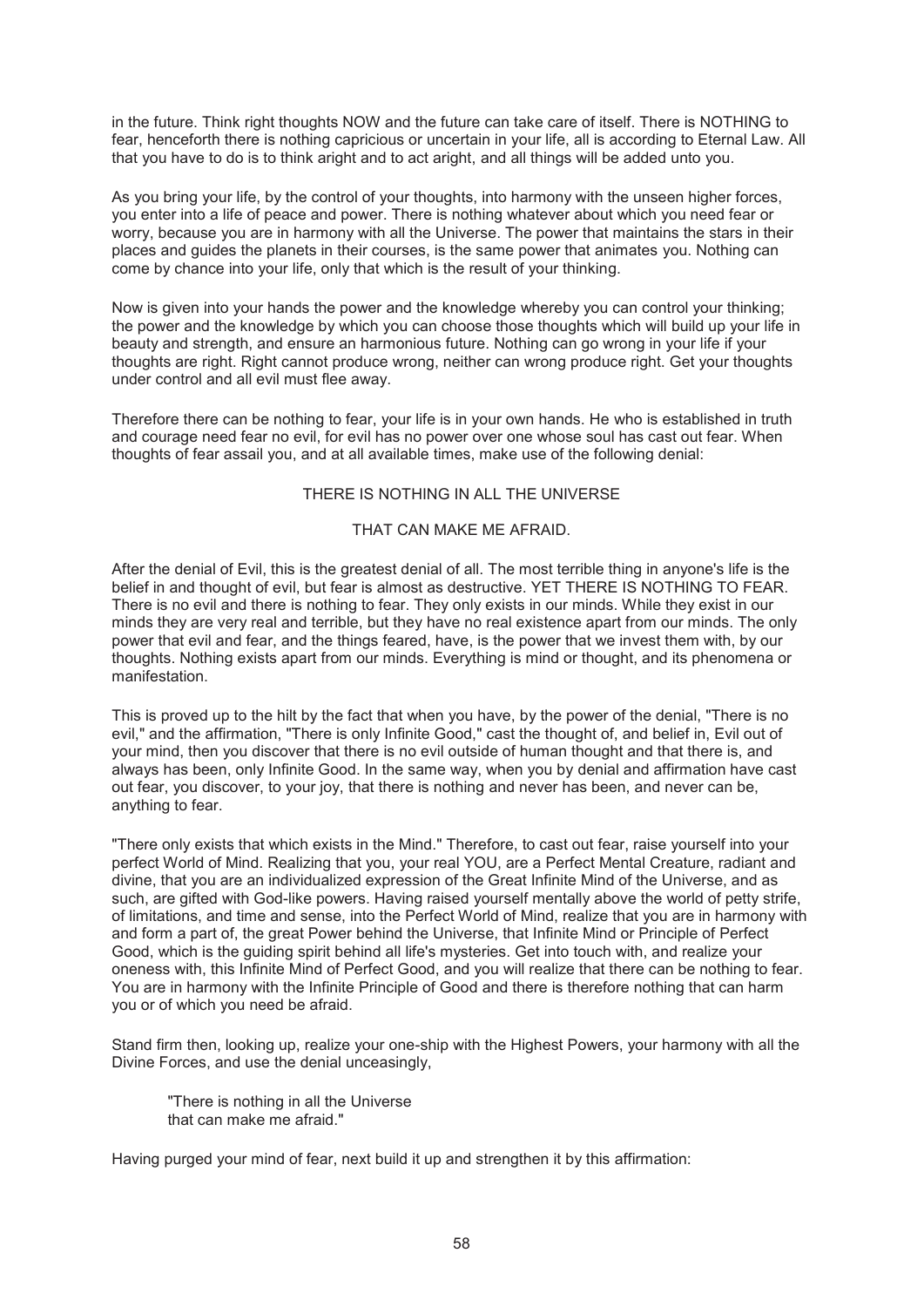"I am in harmony with the Infinite Principle of Good that permeates the Universe, and against which evil has not the slightest power. Therefore I am unafraid, nothing can harm or destroy, nothing can ruffle me, or disturb my peace of mind. I am carried forward by the invisible forces of Good. All is well."

Then realize this stupendous truth, and visualize yourself standing dauntless and unafraid, serene and calm, borne up by Higher Powers.

As we by the power of thought-control develop our subliminal powers, we become conscious of a new Self developing and manifesting itself within us. This is our Subliminal Self. Not only do we become increasingly conscious of the new powers within, but we also are aware of powers without us. As we develop our inward powers along correct lines, so do we come into harmony with the powers without. There are powers within and powers without, all of which will help and bless us, if we only come into line with them.

There are, of course, testing times in all lives, but to the well-trained mind these should give no cause for fear.

"It is how we bear ourselves at such times that determines our real worth and use, whether we have stamina, backbone, courage--real character--and if at such times we can stand unfaltering, uncomplaining, desirous of neither sympathy nor pity, patient but resolute, and doing today what today reveals to be done and so ready for the morrow when it comes, there can be but one outcome. The Higher Powers of all the universe stand back of such a life, they uphold it, they sustain it, they stamp it with success, they crown it with adoration and with honor." R. W. Trine in "The Wayfarer on the Open Road:"

Therefore you have nothing to fear, so cast out fear and meet the future with joy and gladness.

The other great obstacle to health and success is hate. There can be no health or success in life for the one who hates. He who hates emits a force which rebounds back upon himself. Hate injures the one who hates far more than the one hated. Hate poisons the blood of the one who hates and tears down his nervous system. Hate is negative and destructive, love is positive and upbuilding. Hate affects adversely all the vital processes. It destroys health, wrecks happiness and turns the life into an inferno of trouble. Have you ever noticed the lives of those who indulge in hate? They are a continual round of trouble. Before they finish one brawl they find themselves engaged in another. They are at loggerheads with nearly everybody, and misfortunes seem to dog their footsteps. Misfortunes and troubles are attracted to them as a direct result of their hate. Through indulging in negative thoughts and emotions, negative conditions are produced and attracted. That is why people who hate are not always in trouble through other people's hatred, but they attract to themselves troubles and disasters which seem to have no connection with hate, but which are in reality a direct result of that condition of mind. Therefore, dear reader, if you have hatred, malice or resentment in your mind or life, pluck it out and cast it away, because you can never be successful, never be happy until you have done so.

The best way to cast out hate is to hold your mind continually in the attitude of good will to all men. If hate is to you a real difficulty, if you blaze with resentment whenever you think of a certain person who has deeply wronged you, if there wells up within you a fierce desire to get even with the object of your hatred, or at least to wish him harm, remember this, that you can never make any progress in mind and thought control you can never be successful and happy until you have forgiven your enemy. If, just as you are falling asleep you use the following combined denial and affirmation, you will find it much easier to conquer your negative failing during the next day. First of all, raise yourself into your Perfect World of Mind, deny evil and affirm Infinite Good, then say:

## I FORGIVE AND FORGET ALL MY ENMITY AND ANGER,

# I SEND OUT THOUGHTS OF LOVE AND GOOD WILL TO ALL MANKIND.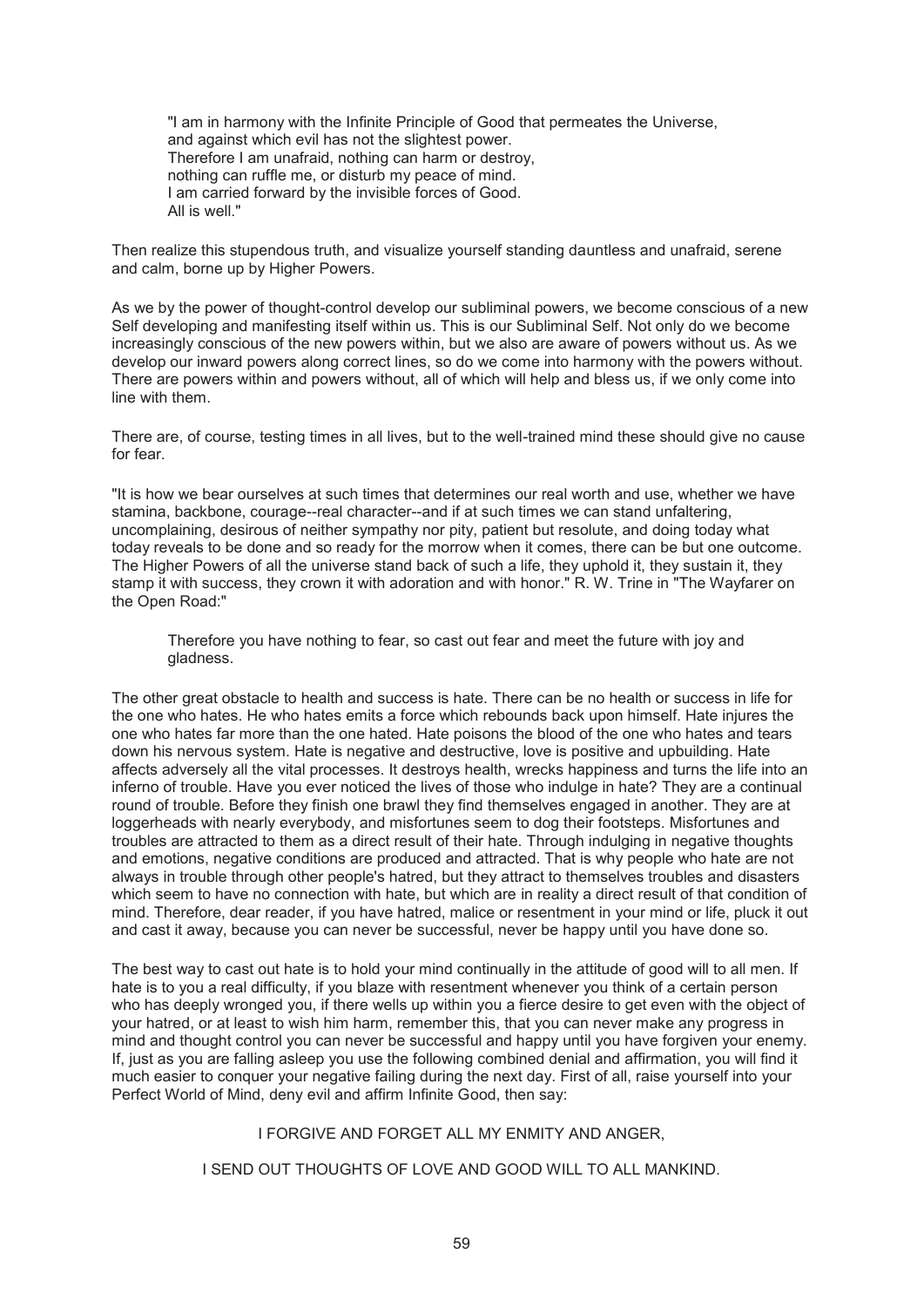Get your mind into this attitude and all will be well. By thinking in this way you create currents and vibrations which will bring you blessing, happiness, health, healing and success.

It may seem strange to insist upon forgiveness and love in lessons on mind training and success development, but believe me there can be no true all-round success, no happiness or harmony in life, so long as hatred, malice and uncharitableness are cherished. These are negative qualities, and success, real, lasting and true, can come only to those who overcome and cast out, root and branch, all negative thoughts, beliefs and habits. Great minds are above all such petty, mean feelings as hatred, spite and malice. It is the truly great who can best afford to be magnanimous. By regulating and controlling your thinking, by casting out fear and hate and all other negative states, you, too, can become great in mind, and noble in action.

Therefore when you make the above affirmation, visualize yourself raised above the petty cares and strifes of men, looking with a broader outlook above those who hate and squabble and disagree. There is a mental realm of peace and quietude which is far above earth's troubles. But before you can enter into it, you must first put yourself right with your fellow men. We cannot dwell there if we are not dealing fairly with the world, and giving our very best service to the cause of humanity. We cannot dwell there if we fear, we must first of all banish fear and possess our hearts with courage. We cannot dwell there if we are selfish, nor if we desire or demand for ourselves anything or state which we are not anxious that all should partake of or enjoy. But when we have put ourselves in harmony with all the higher forces, then we can rise above the things which vex and grieve the hearts of men. We can rise to a plane where absolute calm and peace continually abide.

I can hear some of my readers saying, "What has this got to do with success in life?" My answer is, "everything." It is because the majority of people are so full of worry and care that they are perplexed and anxious. It is because they are so perplexed and anxious and so wrapped up in little, petty, nonessential things, that they are never able to take the broad view and consequently can never be successful. A man or woman with a small, petty mind can never be successful; it is only those with imagination and breadth of view who can plan a successful campaign, and successfully carry it through. It is impossible for anyone to put forth his best effort if he is worried and careworn, or fearful, or full of hate. The nervous system is so weakened, the life force is so corroded, there is none of that vital, living, overpowering energy which is so necessary to success. Neither can the mind be concentrated upon the business in hand nor the problem to be solved, nor the difficulty to be overcome, if it is engaged in worry, anxiety, hate, or fear.

Therefore I say, learn to rise to that higher state of the mind where peace and calm and confidence continually abide.

The special visualizing exercise this week is as follows:

Sit yourself in a quiet place, upright in a chair, close your eyes. Now mentally send out to all the World your best service. If you are a great writer of books, see them being sent by the thousand, by rail and steamship, all over the globe. If you are a merchant or manufacturer, see your goods being dealt with in the same way. If you are an artist, see your pictures going to many lands. If you are a poet, see your poems bringing joy and peace to thousands of hearts everywhere. No matter what your occupation may be, or may be in the near future, see the effects of your service going out to all mankind. Do this for a few minutes, and then reverse the process. See money coming back to you from all over the world. Call up a clear and perfect image of money arriving by every post, in the form of drafts, cheques, money orders, or cash. See it after the envelopes are opened. See yourself counting it and piling it up. Do this for a few minutes and then dismiss that matter from your mind.

 $-(-)$ 

## **Meditation**

There is infinite plenty and profusion in Nature for all man's wants and needs. Nature is prodigal in her provision, and would willingly clothe every son of man in plenty and abundance, if he did not create his own poverty by wrong thinking. Prosperity and abundance, in health and wealth, in beauty and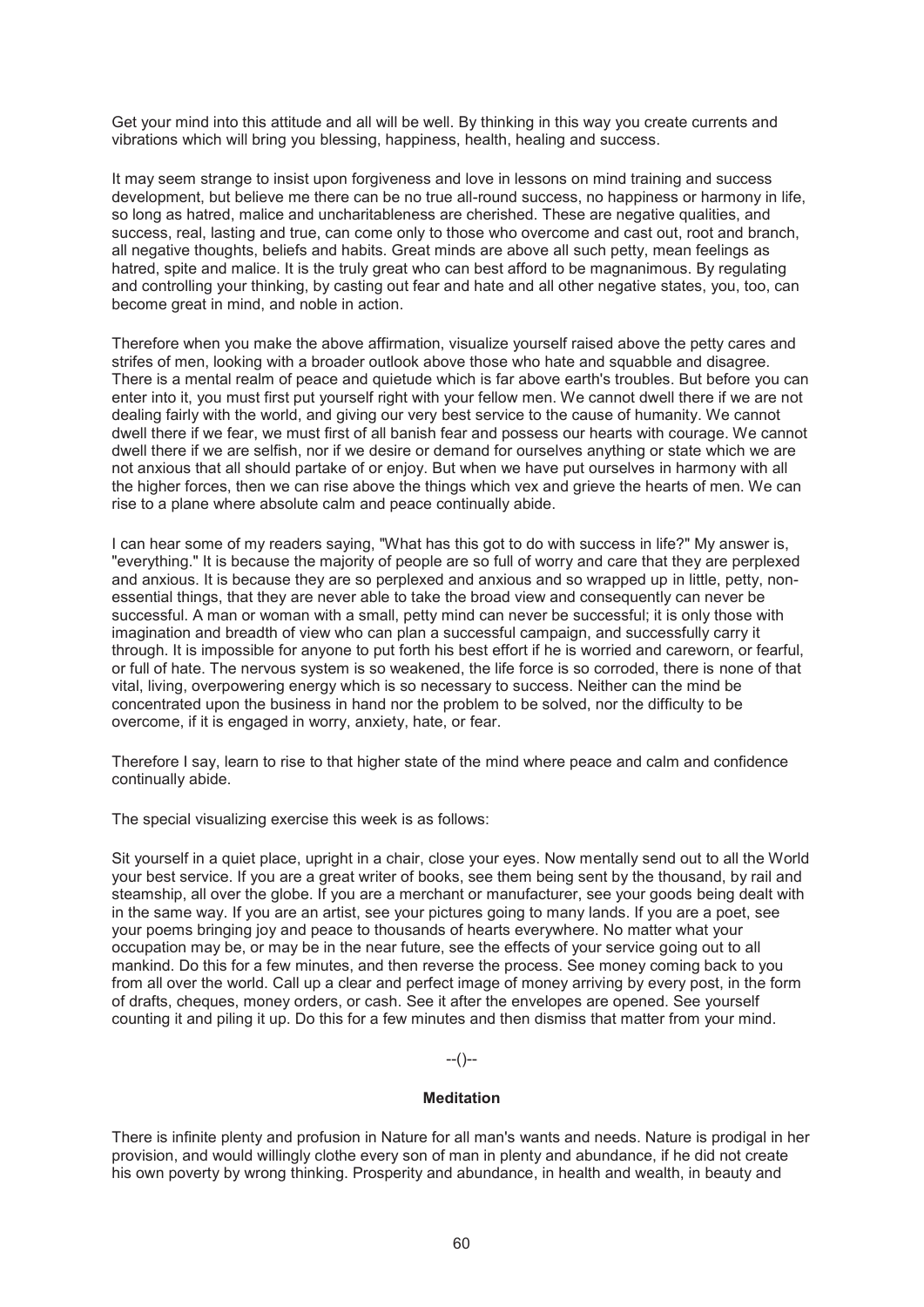happiness, in every perfect good, these are all waiting for man, did he but know it, could he but believe it. There is for every man all that the heart can wish for, but he fails to enter, because of wrong thinking into his glorious heritage. There is infinite profusion of the divinest blessings for men; they are mine now, and will come to me when I, by means of scientific thinking, have purified my thoughts and cleansed my mind. When I have got rid of hate and fear and selfishness and weakness, and have built up my mind in love and courage, unselfishness and strength, then shall I find that there is nothing in life that is too good for me, nothing in all the Universe that can be denied me. Nature withholds nothing from the man who is unafraid, and whose thoughts are in harmony with the Universal Mind, whose heart is free from hate and malice. Therefore Nature shall withhold nothing from me.

And what I affirm for myself, I desire also for all my fellow creatures, that they too may experience all the joy that I experience, and learn how to bring their lives into harmony with the Infinite Principle of Good.

## --()--

## **Appendix**

Continue to develop subliminal thinking. Take all your difficulties and perplexities into the Silence and let your great inner mind, drawing upon the Eternal Wisdom of all the Ages, give you the true answer that you need. Whenever you desire inspiration or original ideas, seek them in your Subliminal Mind because there alone can they be found.

--()--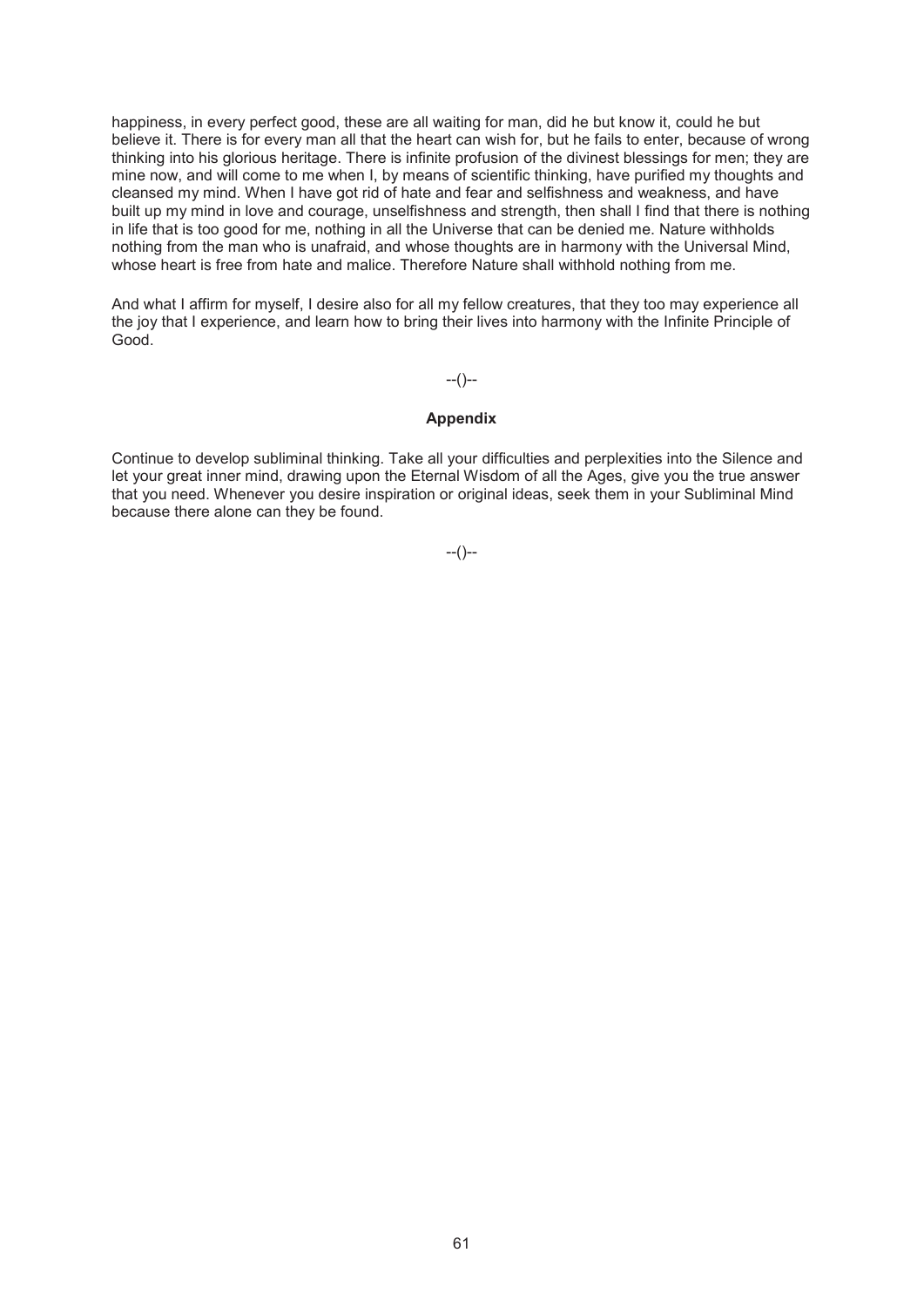## **Dynamic Thought**

# **Part 11**

#### **Success And Character Building**

WHAT is success? To one it means one thing and to another it may mean something quite different. Some desire happiness and love above all things and could they but gain these would count themselves successful in the highest degree, even though their circumstances remained humble and comparatively poor. Some desire fame and distinction in science, their ambition is to invent, to discover or investigate, to do something that has never been done before, the only reward that they seek being the joy of accomplishment. Some again desire to be great in music, painting, in sculpture, others seek to be leaders in their chosen profession of medicine, law, preaching or politics. Others have ambitions to serve their day and generation, to give and be spent in the service of humanity. Some seek mental, and others, spiritual attainments, some again would be perfectly satisfied if they could obtain perfect health. Success in its lowest form is the acquisition of wealth, the building up of large businesses, or the earning of a large income. Although this aim is not so lofty as its predecessors, yet it is not an unworthy ambition, and if kept within bounds, will result in benefit to the community, and not too great a burden to the individual.

Whatever your ambition may be, follow it. Whatever you have a taste for, whatever it is you have a burning desire to accomplish, follow it and strive after it. It is useless to try and be successful if you are a round peg in a square hole. Before you can make your life a full and abundant success, you must find your "niche" and fill it. There is, somewhere in the world, work for you to do; work, which no one else can do as well, and which no one else can do in quite the same way. Many are the illustrations one could bring forward in support of this. Men who were anything and everything and unsuccessful in all, until at last they hit upon something which they could do a little better than anybody else and which brought them the most amazing success.

If you have an ambition, follow it, seek it, concentrate all your energies upon it. Bend and focus all the faculties of your mind towards its accomplishment. Fortunes have never been made, neither have high ideals ever been attained by half-hearted or luke-warm effort. Hit the nail of ambition on the head with all your might and strength, don't tap it like you would a tin-tack. Strive manfully, relying upon the Power within you, and sooner or later great success will be yours.

If you have not yet found your niche, seek for it: "Seek and ye shall find" is true of the mental world as it is of the spiritual. Seek, and keep on seeking, and interior illumination will show you the path, and open up the way. While searching for your niche, do not neglect your business or profession or work. Some have been foolish enough to throw up their present calling before looking for a fresh one. Needless to say this is not the course that these lessons recommend. Be like Tom Barron the poultry breeder. At one time a poor shoemaker he kept a few chickens for hobby and profit. He developed a great liking and genius for rearing chickens, but he stuck to his last. However, there carne a day when his poultry rearing house became so lucrative, that after a long consultation with his wife Tom Barron decided to give up his shoe-mending and devote his whole time to poultry. Now all the world knows Tom Barron, the greatest expert in the business, the most successful rearer of egg laying strains and the richest man who ever made money out of poultry. Mix caution with your ambition, do not be headstrong, be a blend of tremendous energy, burning ambition and wholesome caution and restraint.

The way out of undesirable conditions, the path by which you will find your niche in life where your work will be an everlasting and surpassing joy, is by doing your duty in your present sphere and listening to, and obeying, THE INWARD VOICE OF WISDOM.

If you shirk duty and responsibility in order to "get on" you defeat yourself and curse your life. On the other hand, if you do your duty, however unpleasant, and shoulder, with cheerfulness, your responsibilities, no matter how heavy, affirming success, visualizing better conditions, listening to the inward voice of wisdom, you will find that sooner or later the way will be opened up before you in a wonderful manner, and you will enter into a life of great joy and usefulness. The outward life will and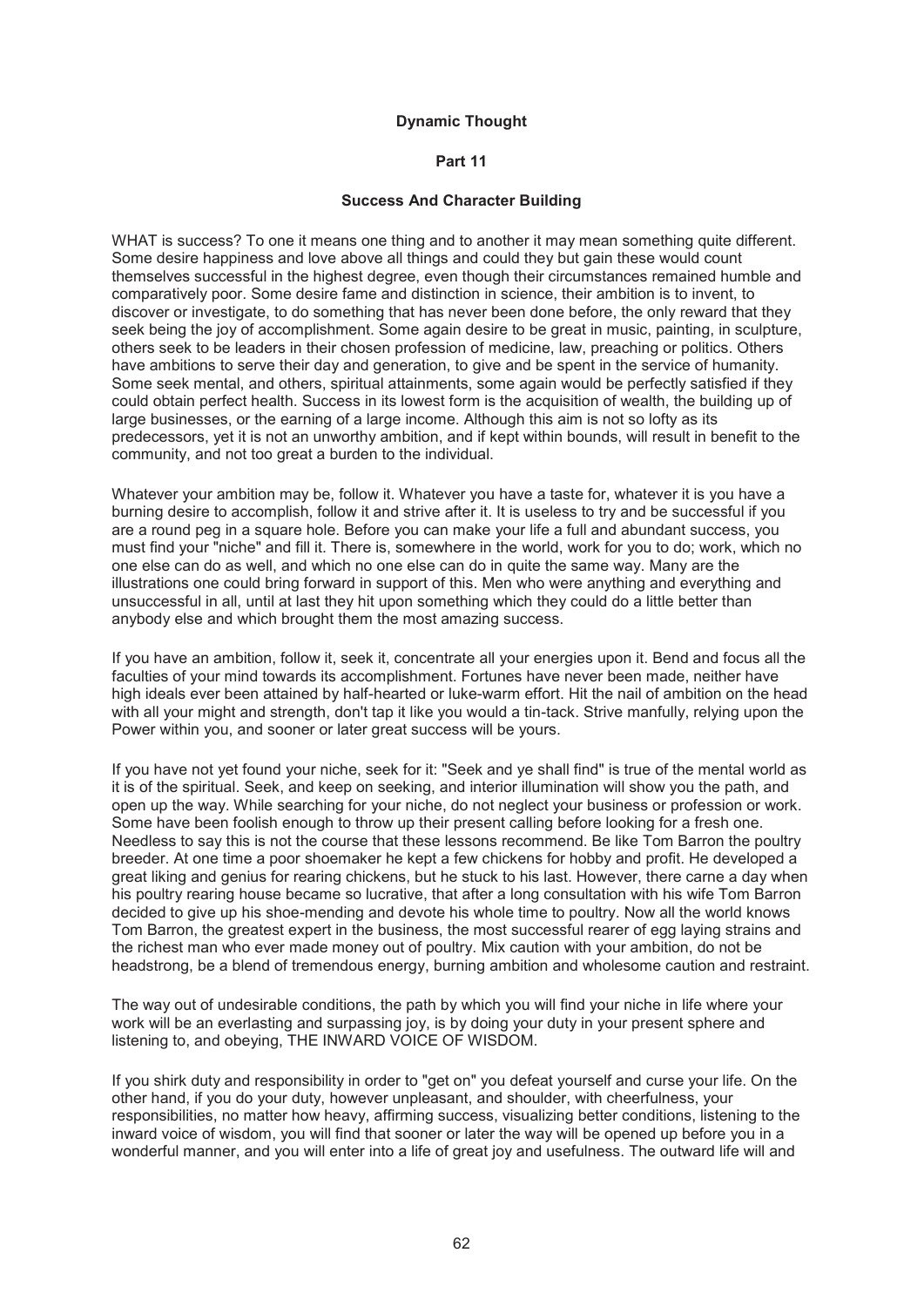must conform to the inward life, sooner or later the change must come, but only if you are calm, untroubled and serene.

In your desire to find a way out of undesirable conditions, do not be tempted to take any short cut, be guided only by the inward voice of intuition. No matter how anxious you are to change your conditions, do not persuaded to do anything that will not bear the strictest examination in the light of your highest concept of Truth.

Therefore take these "Nevers" as sign-posts and beacons to warn you from short cuts, so-called, which lead only to disaster and failure.

Never wrong anyone. Never betray a trust. Never go back on your word. Never do anything selfish. Never repudiate an agreement. Never shirk your responsibilities. Never do anything that looks mean in the light of your Perfect World of Mind.

Finally, live your life to a principle, the principle of Truth, Justice and Love.

In choosing your ambition, but more often of course it is that ambition chooses you, but whichever it is, examine it carefully and see just where it is going to lead you. Even if ambition chooses you, you still have the power to exercise restraint and to modify it according to reason. Ask yourself the question, "Am I prepared to pay the price of success?" If it is money and business success that you are going to seek, are you prepared to pay the price?

Remember that men of this type live laborious days. They can never get away from their business. Many have telephones by their bedside, some have a bedroom and bathroom at their office, so that in times of stress they need not go home, but can work twenty and sometimes even twenty-two hours a day. Unless gifts with constitutions of iron such men become nervous wrecks and most of them have no enjoyment in life outside their business. Their wealth is of no use to them. In order to keep fit they have to live on the most simple fare and, as regards work and recreation, a navvy or a convict has an easy and congenial time in comparison. Their only joy is the joy of accomplishment, the glow of satisfaction at having achieved. Are you prepared to pay the price that such a success demands? If you are, go forward, and if you really believe you can succeed, and have built up your mental powers and character on the lines laid down in these lessons, you MUST succeed. Do not blame me however if you find wealth and success of this type rather a burden. The only satisfaction

to be got out of it is the satisfaction of having built up a big business. I speak from experience. I went in for this type of success and in three years created, out of nothing, one of the largest businesses of its kind in the United States. But, whereas, when I had lived in a very small house and had to economize on a very tiny income, I had been very happy, when I became passing rich, the owner of a big business, and could keep one or two motor cars and other things to match, I certainly was not as happy. I would have been happier if I had modified my ambition, and had been satisfied with a smaller business, a less generous income, and had had in consequence more leisure and. opportunity for self improvement.

To all who are starting out on the road to success I offer this advice. Think well before you start, because once you have started you cannot turn back. Even if after a time you find that you have made a mistake you must keep on, because to chop and change your mental image about is to court disaster and to bring confusion into your life. When once you have put your hand to the plough you must never look back, therefore before starting make sure that you are starting on the right road. After all, the satisfying of a great ambition is not the best thing in life. If you will sacrifice part of your ambition and thus live a more normal and well-balanced life, your life will, in its broad sense, be more successful than if you sacrifice everything to the accomplishment of your desires. One can become a millionaire and be but a poor shrivelled soul in other respects. Far better is it, and I speak from experience, to aim for a broader ideal, to aspire to prosperity rather than great wealth; to desire health and happiness and peace of mind rather than to sacrifice these things at the altar of ambition.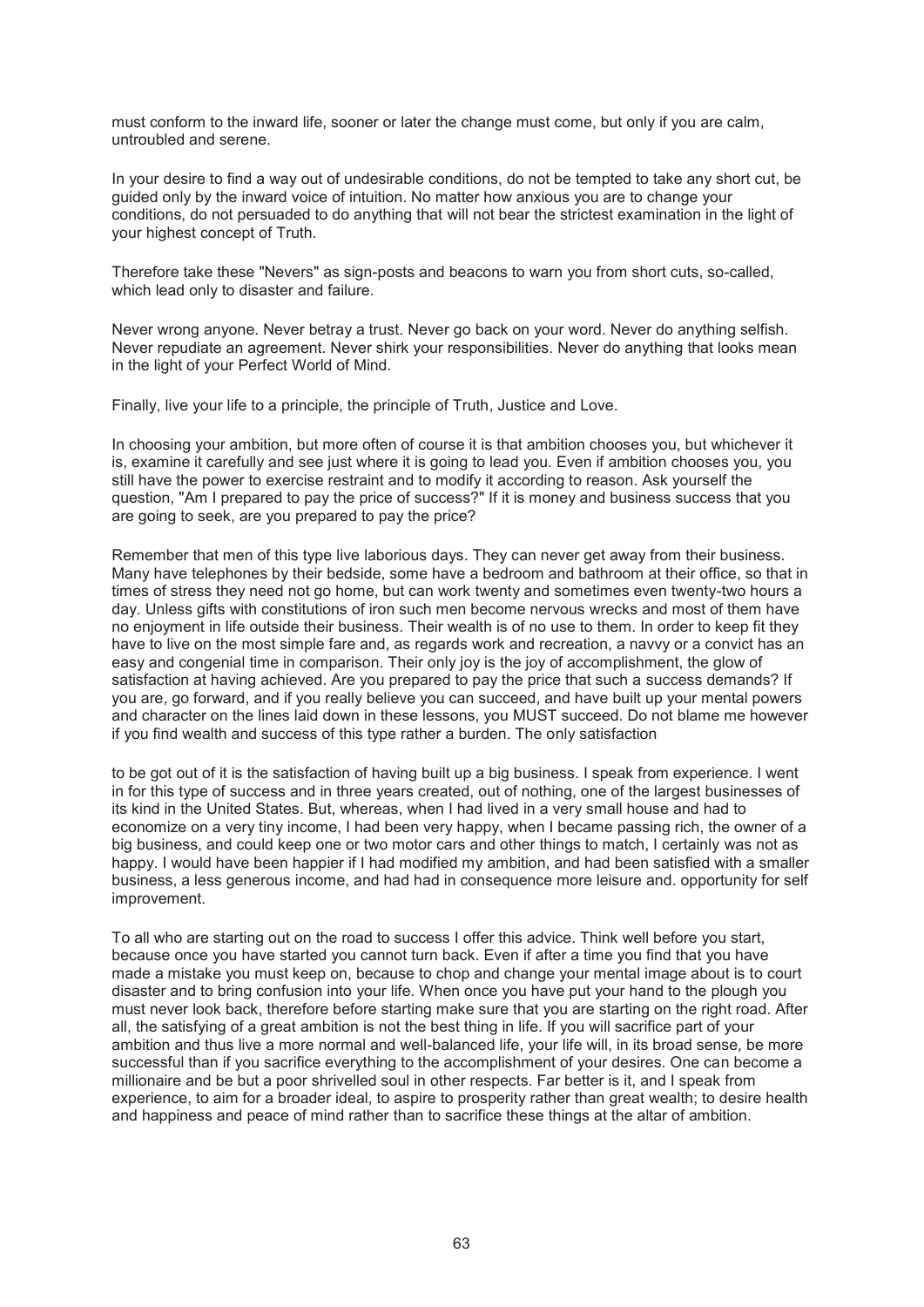Far better is it to build up character than a great business, to develop an insight into Nature's beauties than to own a million dollars; it is far better to enjoy good health, refreshing sleep, and a splendid appetite, than to own a kingdom and at the same time suffer from "nerves" and dyspepsia.

But whatever your ambition may be, once you have started, stick to it, do not change until your object is achieved. If you choose wealth, continue to pursue it; if greatness, concentrate all your powers on winning it, affirm its accomplishment; visualize yourself having achieved the object of your endeavors. If you will do this success will be yours.

To change about is fatal. Success is largely a matter of concentration, it is equally dependent upon staying power. Having settled upon your ambition, concentrate upon it. Let nothing turn you aside. Having mapped out your path, pursue it. No matter what opposition or difficulty you may encounter, go straight on. Remember that thought is the most powerful and wonderful power in the Universe, and that you can control your thought; therefore by controlling your thought you have perfect mastery over the most potent force of which we have any knowledge. Having perfect mastery over these most potent forces you therefore have control over your life and circumstances, and there is nothing that can prevent your ultimate success, save your own lack of faith and staying power.

Your mind actually has creative power, not in a figurative sense but in reality. All that you see with your bodily eyes is matter vibrating at different rates. The matter that you can see in this way is coarse matter. With your mind's eye you can see other matter of a finer nature. With your mind you can mold this finer matter into any pattern you please. What you create in your mind in this way, in other words, that which you visualize, if persistently held to, will form the matrix out of which will grow your outer life. The coarser particles of the outer life are shaped on the model of the pattern formed in the finer matter of the mind. This is why these lessons have persistently taught you to cast your mind in a certain attitude of thought and to visualize all that you wished to accomplish. By the use of affirmations which is thought control in its most practical form you have learned to make the most powerful use of the greatest of all powers, viz.: Thought; by visualization you put into operation a power known to the old occultists but withheld from the multitude until now. Visualization is a form of concentrated thought. It is only possible as a result of intense concentration. It is thought materialized in fine matter of mind-stuff. Therefore the more real and clear and sharply defined your mental image is, the greater your powers of concentration. The power to concentrate can be developed, and it is developed, as your power of visualizing grows. The value of concentration in business, in study, in fact, in any effort to accomplish and achieve is too well-known to need any comment. It enables you when confronted with a difficult task to get your teeth right into it and to go right to the very heart of the subject without fatigue or brain weariness. The greatest lawyers and counsel, the ablest scientists and investigators, the most successful men of affairs and business, Are those with the greatest powers of concentration. Some possess this power naturally, others can acquire it. As far as I know this course of lessons is the only serious attempt to teach this power. By the methods taught in this course you can, by the constant use of affirmations, and by persevering in the visualizing lessons, develop a degree of concentration power almost unknown in the West, approximating somewhat to the powers of certain Eastern adepts who have made concentration and mind control the study of centuries.

The writer can concentrate his whole mind and thought upon the point of a pencil for minutes at a time. Try it, and see how soon your attention wavers, how your mind wanders about the point of the pencil, but never on it. You think of other things such as concentration, of being determined to think of nothing but the point; the mind wanders off into a hundred and one things and has to be brought back again and again by an effort of the will, finally you give it up and acknowledge that is a very difficult thing to do.

When you can concentrate your whole mind and thought on the point of a needle for one minute, you will be able to accomplish anything to which you give your attention. You will have the power to take up a subject, examine it, decide upon it and then to dismiss the matter entirely from your mind. Can you estimate this power at its proper value? Instead of lying awake all night worrying over a business problem, you dismiss it from your mind and have a good night's rest, and arise in the morning with fresh energy and strength AND WITH YOUR PROBLEM SOLVED.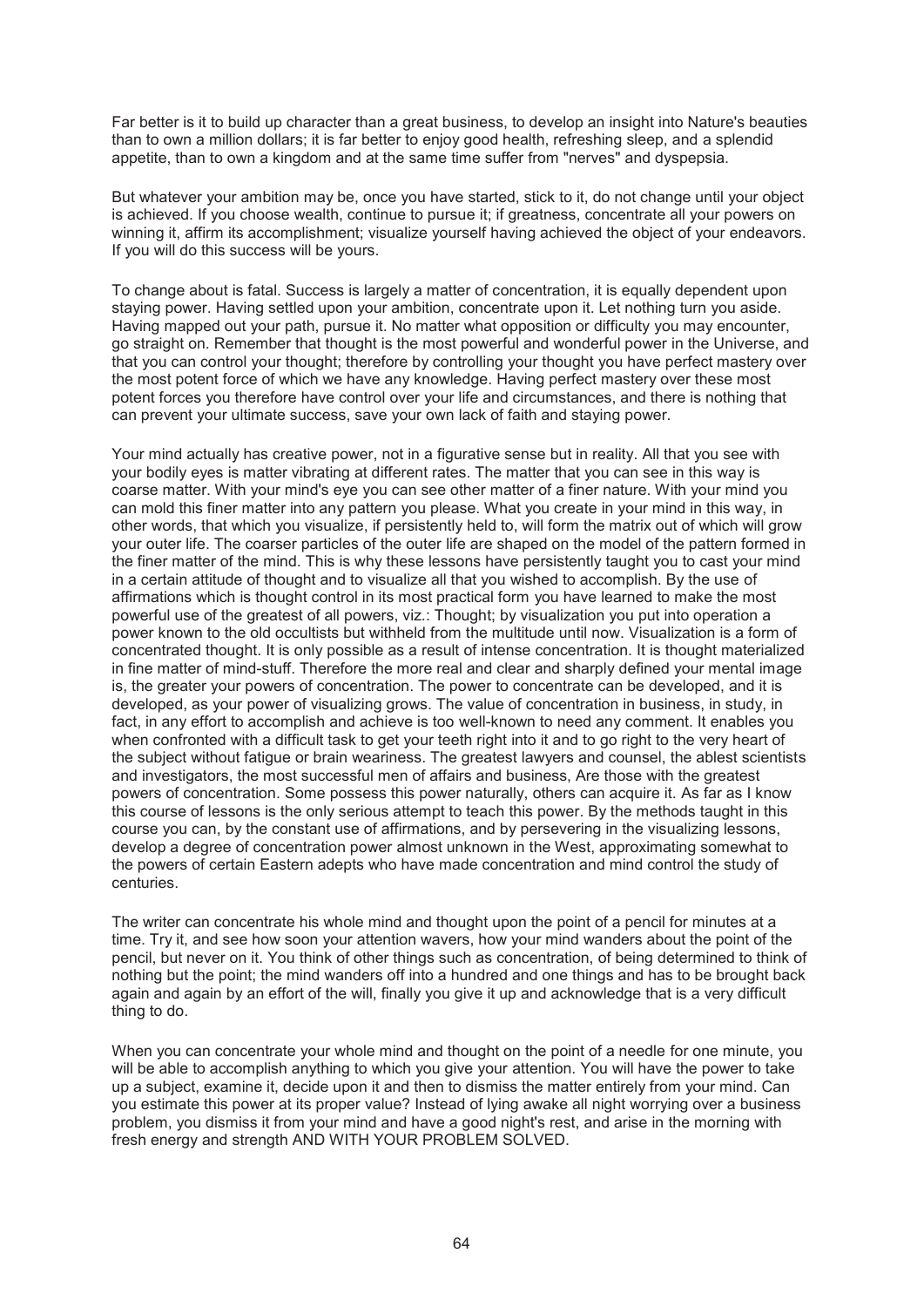All your powers of concentration must be focussed on the achievement of your ambition. A clear and well defined image of what you intend to accomplish must be constantly held in the mind, AND NEVER CHANGED UNTIL THE OBJECT AIMED AT is achieved.

Visualize and affirm success, denying evil and failure, constantly and perseveringly, this is the path to success.

Remember that success is not only a matter of concentration--it is also a question of staying power. How many a promising career has been ruined by lack of perseverance and "stickability." In business and in other competitive walks of life, it is frequently the one with the longest wind who wins. The brilliant, the clever, the ones with every advantage, drop out by the way, and leave the field clear for the plodder and sticker. Therefore hold the thought "I am Success" constantly in your mind let it color all your actions, inspire all your deeds. Hold the perfect image of your success as a clear picture in your mind, persevere and hang on, and grow not weary in well doing; then whatever it is that you are aiming for will be accomplished. Be assured of this, and, again, I speak from experience, not only will your vision of success be accomplished, but it will be exceeded beyond your wildest dreams. March on, your ultimate success is as certain as the rising and setting of the sun, as sure as the tides of the eternal sea.

Make your own denials and affirmations now and henceforth, and use them as difficulties arise. Do not try to do anything without consulting your inner self and thus bringing your inward powers to action. If you feel gloomy, affirm that you are bright and cheerful; then will your gloom be chased away like mist before the morning sun. If you feel tired, affirm that you are fresh and vigorous and free from fatigue; then act accordingly, and you will find that your lethargy has flown away. If you feel careworn, raise yourself mentally above the petty things of life, and you will find yourself dwelling on a plane, where worry and care cannot exist.

If you need guidance in the face of difficulty, when the finite mind of the senses is perplexed and at the limit of its resources, then retire into yourself and receive wisdom and guidance from the Great Within. Put the matter that is perplexing you out of your mind and dismiss every thought as it comes, until at last the mind is entirely free from thought--until it is a complete blank. When you have done this you have separated yourself entirely from the world and the life of the senses and your are in touch with the Infinite Mind of the Universe. Then will the answer come, in the still, small voice which is in every man, if he would but know it and listen for it. Whatever the answer is, act upon it, for it is the divinest wisdom.

Another method is to raise oneself mentally above the fret and fever of life, and deny evil and affirm the Infinite Good until you get a clear concept of your Perfect World of Mind. The worry or perplexity will follow you even there, but when it does, deny its existence and affirm perfect peace, perfect wisdom, perfect knowledge, perfect understanding. Affirm that man is a perfect mental creature, one with the Infinite Mind, and, therefore, in his higher self, can never be perplexed or troubled by the trivial things of the material life. Again and again the worry will come, but if you will each time deny it and affirm your perfect higher self, the possessor of all wisdom and knowledge and understanding, the thought will get weaker and weaker until it is killed altogether. Now contemplate the wonders and delights of the perfect World of Mind for a time and, after that turn immediately to, and occupy the mind with some other matter. The answer will come, the problem will be solved, and the way will be opened before you in a wonderful manner.

Another way is as follows: Just as you are going to sleep, after conquering the worry thought and rising superior to it, in your Perfect World of Mind, simply hold the problem in your mind in an expectant way, believing and affirming that in the morning the problem will be solved. When the morning arrives you will find on awaking, the solution of your perplexity, or it will come to you as you are getting up.

No matter which method you use, be sure and act upon this voice of intuition, for it is the divinest wisdom. When you get back to the hurly-burly of life, the answer will seem silly and foolish and impracticable, do not be deceived, act only upon the message which came from the Silence, do this and you will find that you have listened to the voice of the highest Wisdom.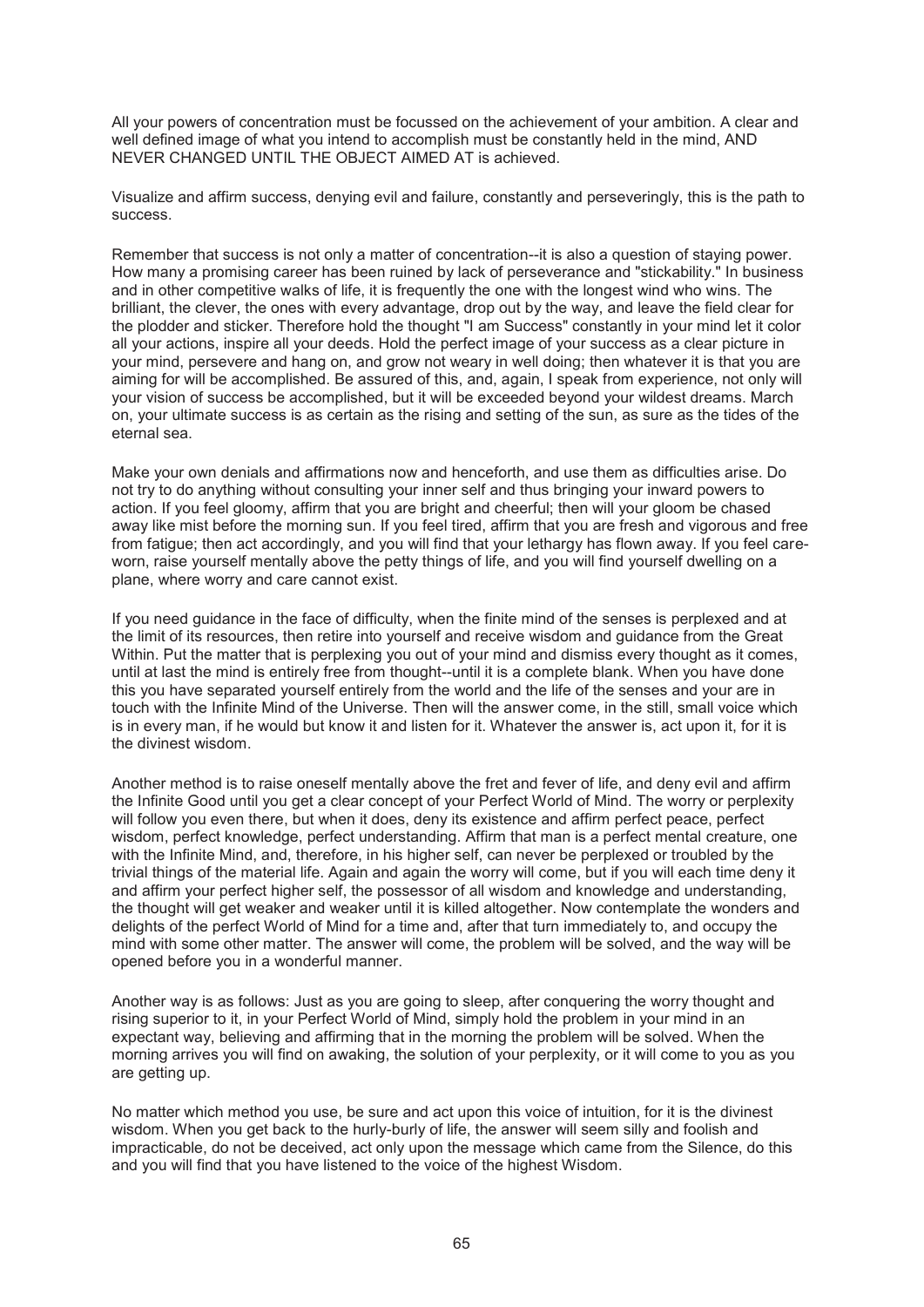For a visualizing exercise, imagine that you have received a momentous letter from over-seas. Trace its journey back to the beginning. First the postman, the local sorting office, the mail-train, the general post-office of the large city, the mail-train from the coast, the mail-carrying steam-ship, the journey across the seas, the journey from the foreign port, by rail to your friend's home. Then see your friend sealing the letter, then see him writing it. Now look into your friend's mind and see the thought that inspired the letter.

## --()--

### **Meditation**

I am Success. By constant and eternal vigilance I kill by means of denials, every thought of fear, of failure, of poverty and lack, and replace them by affirmations of Success, Prosperity and Achievement. I think only of POSITIVE things, states, and emotions, and never of Negative. My mind is being constantly lifted up into a higher realm where I receive inspiration and strength. My inner Mind is one with the Universal Mind, therefore I draw upon the inexhaustible strength, energy and wisdom of the Infinite. Through thinking POSITIVE thoughts and meditating upon POSITIVE states, I attract to myself streams of thoughts and emotions of a like character, which strengthen and help me.

I grow into the likeness of that upon which I meditate, I become more Positive, I become a magnet, I draw and attract to myself all that I need. Difficulties are smoothed out, people and opportunities come to me unbidden, the way is made clear before me, and all things work together for my good. My services to the world become increasingly valuable, I get a greater and deeper insight into my work, I am inspired in such a way that I can do better work, and more work, and greater work, than ever before. Therefore I can see in my mind's eye all desirable things coming to me. All are seeking me instead of my seeking them. Friends, wealth, position, power, all are coming to me. I am a magnet. I am Success.

### --()--

### **Appendix**

All the good that there is in memory-training systems can be summed up in a few words. The reason some people cannot remember is because they do not pay sufficient attention. If you were making phonograph records you would have to arrange things so that a deep, sharp impression was made in the wax. If only a faint impression was made then only a faint jumble of sounds could be reproduced. It is the same with the mind if you fail to observe and to pay attention then facts, happenings, orders, etc., which should be remembered are only faintly impressed upon the mind with the unfortunate consequence that many important points and details are forgotten. The great thing to do is to observe and pay attention, to mentally impress upon your mind those which you ought to remember. A tableknife lying on the table to one person would be a knife and nothing more. If pressed for a description

he might be able to say that it was either a dinner knife or a cheese knife but that would be all. A more observant person would be able to tell us that the knife was made in Sheffield and give us the name of the maker, that the blade was Firth's stainless steel, that the handle was real ivory and the tag of the knife went right through to the other end of handle. A primrose to one may be a mere yellow flower, to another it is a universe of beauty and delight. A telegraph post to one is a telegraph post only, to another it is old or new, it carries so many wires, has a crack down one side, has a certain number burned into it and shows signs of having been recently climbed by a workman with steel spikes.

Two persons may be so alike that they frequently get mistaken the one for the other, yet if you examine them carefully you will see so many points of difference you wonder why you ever thought they were alike. Their teeth are different, their ears are very dissimilar, the eyes of one are much wider apart. The hands too will show differences, the nails being of a different shape and in many other points one can find marked differences.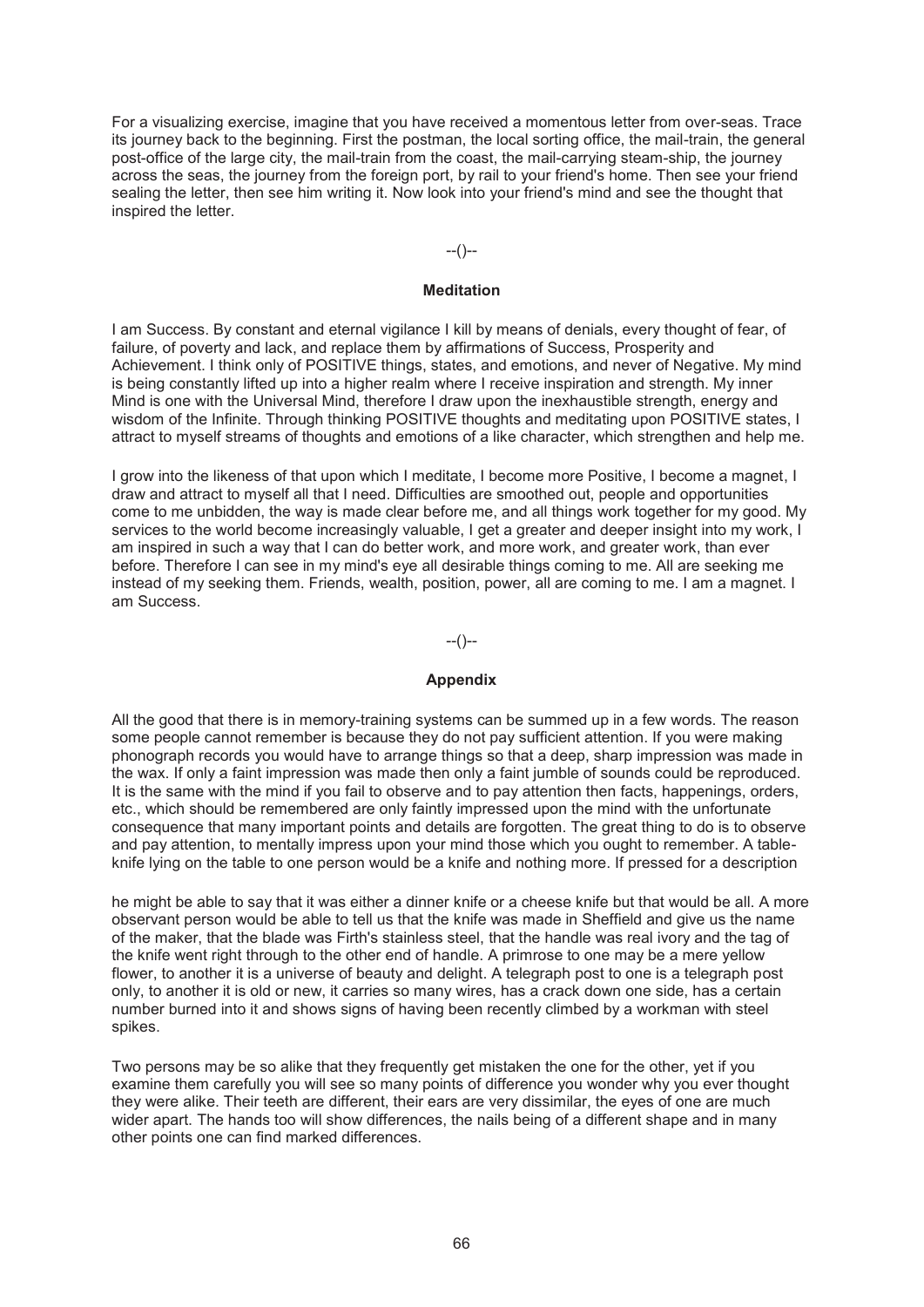In order to improve one's memory one must learn to observe, to pay more attention, to examine more minutely, and to consciously impress matters that one wishes to remember upon one's mind. To. visualize whatever you desire to remember is to impress it upon your mind forever.

Not only should you learn to take more notice, to pay more attention, to observe more closely, but you should also memorize something during the day, and just as you are falling asleep at night recall what you have learned, and after repeating it over, tell your subliminal mind that you will never forget it, and you never will. This is the direct natural way of remembering, and is far better than any method which employs the Law of Association. If you follow these instructions, increasing the amount memorized each day you will develop a memory above the average.

--()--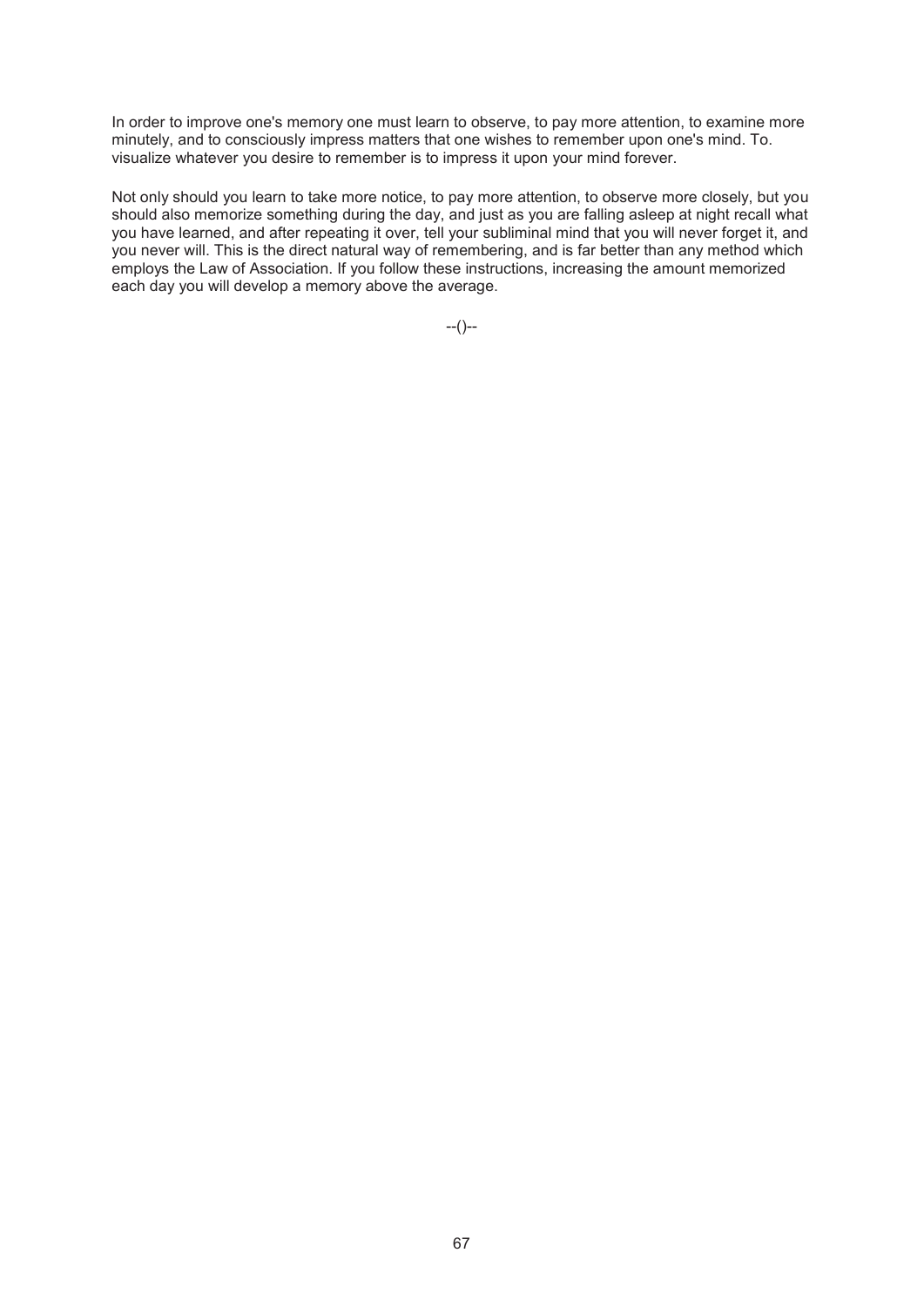## **Dynamic Thought**

# **Part 12**

#### **Success And Character Building**

 *(1) Look within for Power. Man has, in his subliminal mind, transcendental faculties, but to the multitude, these are unsuspected and midis covered. To you has been given the knowledge that has put you in touch with the Great Within. This is the key to all wisdom, knowledge, truth, understanding, achievement and power. It unlocks for you the Treasure House of the Universe, opens up to you the Wisdom of the Ages, it links you up to the Power House of the Infinite. If you are perplexed, look within, and light and leading will come, for you are one with, and form a part of, the Great Universal Mind. Have you a great task to perform? Look within, and you will find all the strength, energy, perseverance and ability that you require. No matter what your need you will find within you every quality necessary for your success.*

*(2) Look up. "Two men looked through prison bars. The one saw mud, the other stars." Alas that the majority of men see only mud, whereas they might, by looking up, see stars. It has been my aim to get you to look up and to keep looking up. Now let my closing words be, "look up." Hold ever before you a vision of infinite perfection and in the radiance of that vision you will find health, happiness, true success and lasting satisfaction.*

*With every good wish for your continued unfoldment and the greater realization of the Power that is within you*.

SAID Charles Godfrey Leyland, when over seventy years of age, "Man has within him, if he would but know it, tremendous powers or transcendental faculties of which he has never had any conception." These powers are within YOU, and by the use of affirmations and the power of mental imagery, you can arouse these vast potencies, and harness them to your service, for the enrichment of your life and the accomplishment of your ambitions.

Every act of life can be influenced by affirmations, but do not confuse yourself by employing too many at once. Seek to progress by steps, not by huge bounds which may land you anywhere but in the right place. Day by day, and step by step, is the sure road to success. Do not attempt too much, a little at a time well done is better far than a huge and ambitious scheme that may have to be abandoned. If you have a little shop do not attempt to turn it, all at once, into a huge department store. Seek first to make it by far the best small shop in the district. Make yourself very efficient in your small shop, and it will not be very long before the opportunity comes for you to take a large one, or to buy a bigger business. As you outgrow that, other opportunities for expansion will come your way, and thus will you grow from small beginnings to great things. Suppose you have a small law practice, do not try to blossom out all at once into a high class, lucrative, exclusive practice. Seek first to make yourself so exceedingly efficient in your small practice that you will be prepared for the high class practice when it comes. Affirm success and keep visualized in your mind the exact kind of success that you desire, and ways and means will in time be provided. But remember to travel step by step, to grow gradually, to develop, like a plant, on natural lines. Remember Nature is never in a hurry; all her vast works are accomplished slowly, methodically, step by step, cell by cell, but whatever she seeks to do is ultimately accomplished. So will it be with you. You have the knowledge by which you can develop your success with mathematical exactitude. All you have to do is to put the Law into action and to advance step by step. Begin with small things; when you have conquered in small things you can pass to greater, and from greater things to boundless power.

Do not expect the maximum of success at once. If you get only partial success at first, be satisfied, knowing that you will keep on improving. Even if you fail utterly you will be stronger and better for having tried. "It is the law of the reflex nerve system that whenever one does, or endeavors to do, any given thing in a certain way, a modicum of power is added whereby it is a trifle easier at the next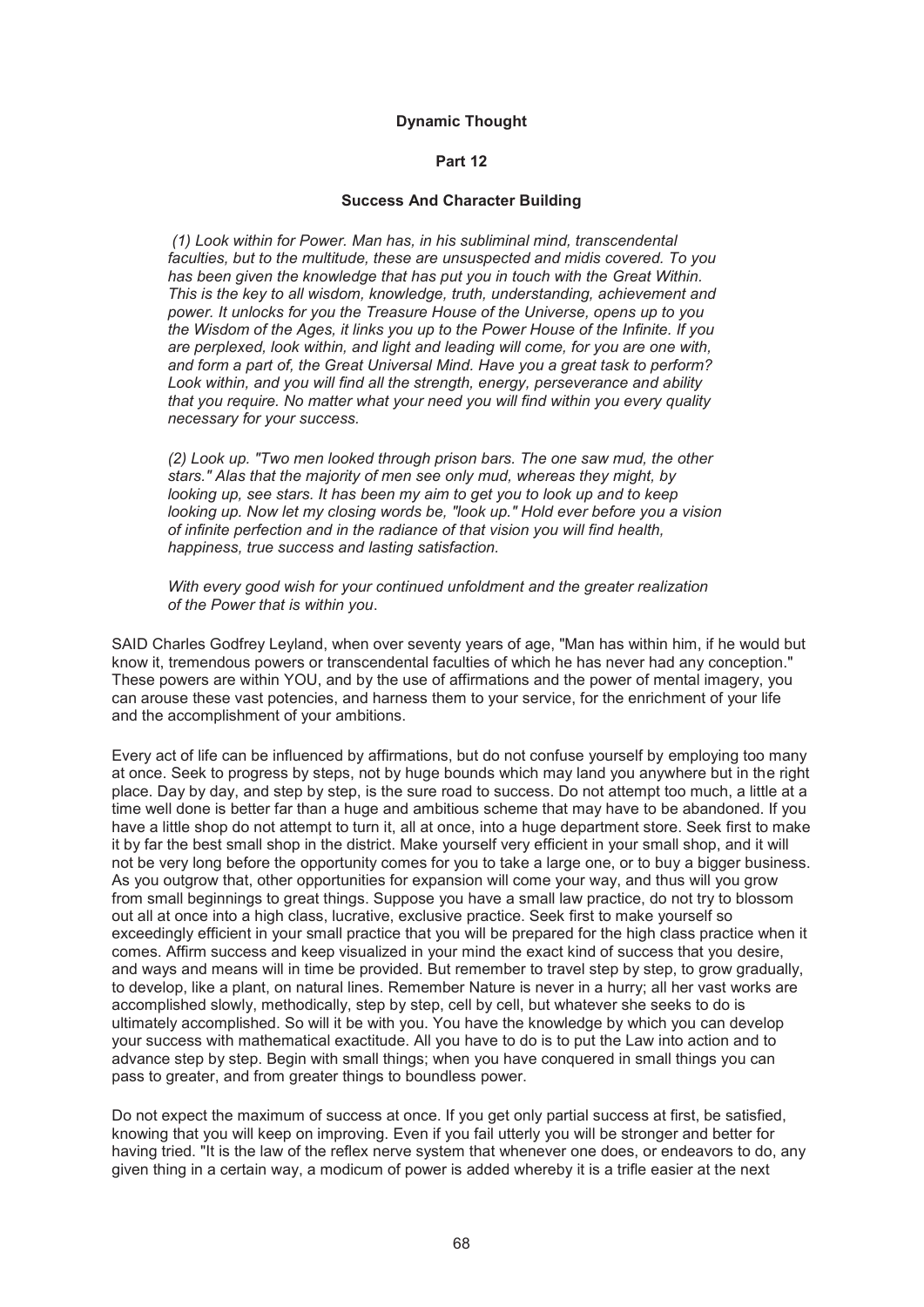effort, an added trifle at the next and the next, until that which is difficult and is done only with great effort in the beginning becomes easy of accomplishment--that which we do haltingly and stumblingly at first, by-and-by, so to speak, does itself, with scarcely or even without any conscious effort on our part. This is the law; it is the secret of habit forming, character building, of all attainment."

If you set out on a certain course, to accomplish a certain work, to overcome an evil habit, to repair and strengthen a weak part of your character, or whatever it may be, NEVER LEAVE OFF UNTIL YOU HAVE ACCOMPLISHED THAT WHICH YOU SET OUT TO DO. To leave off before you have conquered is to play fast and loose with your mental powers and to do them irreparable harm. Never leave off one thing and start another; instead concentrate, concentrate, concentrate upon what you have decided to achieve.

Above all, live your life according to a principle. This will steady the most vacillating character. It is possible for a simple person to estimate with mathematical exactness the result of a right action, but the wisest and cleverest cannot foretell the result of an unprincipled one. The first is according to Law and produces certain results; the second, i.e., an unprincipled action, is against the Law and no one can tell where the evil effect will end.

Live your life to a principle and you will always know how to act in all cases of uncertainty. Set up as your standard the highest aspect of Truth of which you know and bring everything into line with it. When confronted with two or three courses of action and you do not know which to follow, compare each line of action with your principle, and adopt that one which is in harmony with it.

When once you have learned to live your life according to a principle, you will feel a great load lifted from your mind. For the first time there will be certainty and precision in your life and absolute peace of mind. You will have nothing to worry about because you know that your line of action will always be right, and can only bring the highest good into your life.

Never wrong any man, never take advantage of one with less knowledge that yourself, never sacrifice your principles, never give up your ideals. See that you are known for your integrity and absolute honesty, as well as for your cleverness and capacity. It may look, on the face of things, that this course of action is not going to lead to success. You see so many of your competitors making money by sharp practice, and you feel that by adopting an honest line of action you are simply putting yourself up as a target for people of less principle to shoot at. That is what it looks like, but I can assure you, speaking from experience, that the reverse is the case. It is the man of probity and honor who scores in the long run. When in business I was more successful than anyone in my line had ever been before, and I never found it necessary to be "sharp" or "over-reaching.'' I never practiced "salesmanship" yet I had more business than I wanted; I never went out of my way to get customers, yet they swarmed into my place from morning till night.

I once knew a theatre manager who suddenly began to live his life to a principle. Instead of covering up occasional defects in his shows as he had formerly done, he made it a principle to point them out to his customers. Many of his friends said he was a fool and prophesied his ruin and failure, but instead his business grew and flourished His friends were very surprised at his success, but they need not have been. The theatre manager was simply coming into line with eternal law, he was putting into action forces which could not fail to bring him success and prosperity. Do not misunderstand me, it is not enough to be honest or to live one's life to a high principle, but all other things being equal, it will be the man of integrity who will win in the end.

Therefore live your life to a principle, and persevere with the course which you have laid out for yourself. Be constant, be true, be faithful, be strong, be persevering, be fair to yourself, be fair to the wondrous inward powers which are seeking to find expression in your life.

Remember the law of compensation; if you are to receive the highest good in your life, you must give the world your best service.

You cannot cheat life, you must give your very best if you are to receive the best in return. It is useless to potter along and copy other people, or to do as your father did, just because he did it.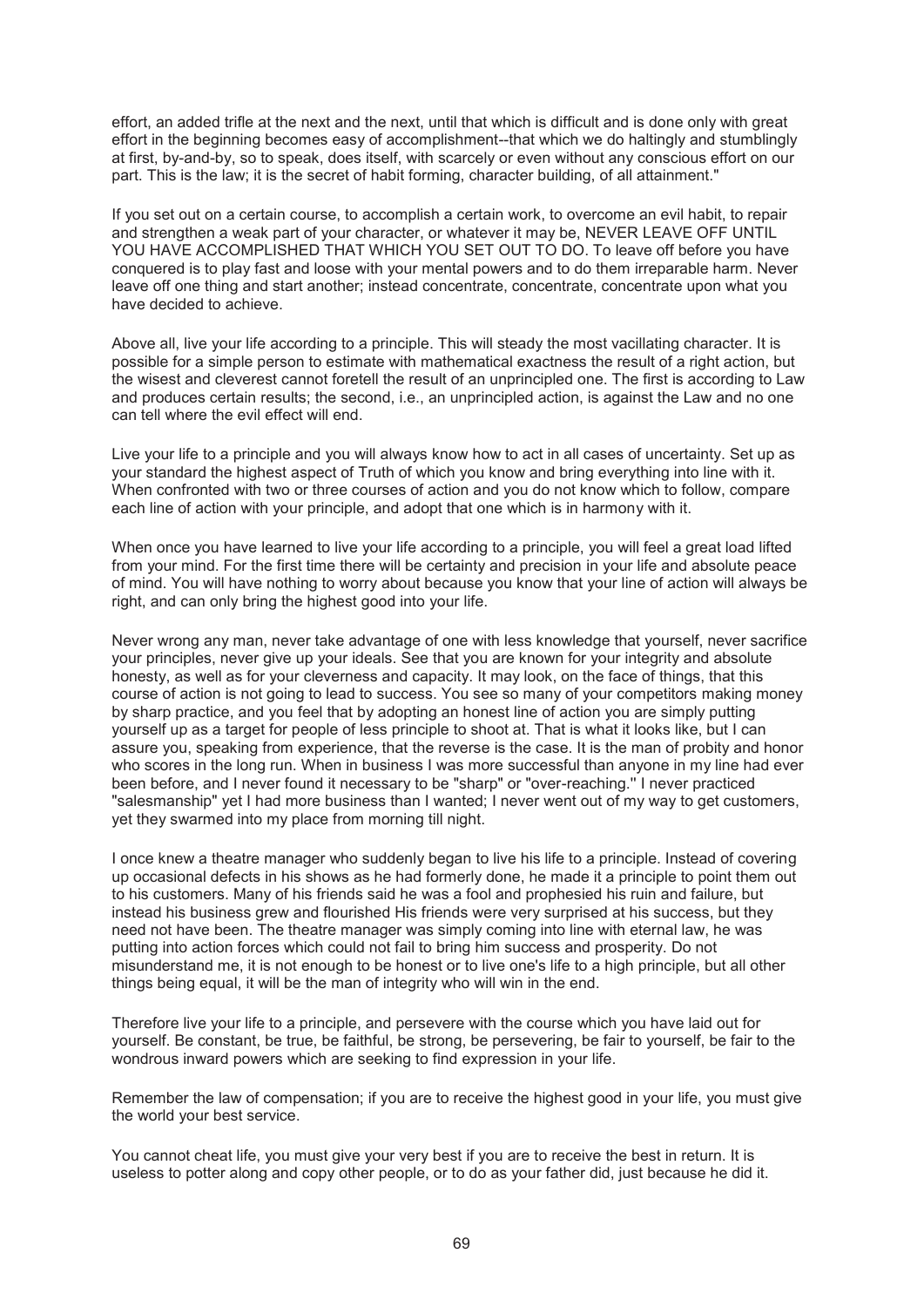There is nothing more nauseating than to see a man copying, or trying to copy, another man's success. BE ORIGINAL, BE YOURSELF. See where other men are lacking and supply what is necessary. It is the man who comes along with a fresh idea, who breaks new ground, who discovers a want which other people have never seen, who inaugurates a better service; in other words, it is the one who gets ahead with his ideas, and is the first in the field, who gets the business and makes a fortune. Therefore be original, do not copy other people. Do not be a feeble reflection of someone else; be yourself. Remember that there is something you can do better than anyone else, that no one can do it as well as you, or in precisely the same way--in other words you have personality. Therefore, develop your personality; let all your work be distinctive; make it different from that of your competitors. Let your personality be written all over your business; let there be a personal touch about everything that you do. This will distinguish both you and your business from other people and other people's businesses; this will be a reason why the public, or a large portion of it, will come to you, or will buy your goods rather than go elsewhere.

If people are to prefer your business or your professional services to those of others there must be a sufficient reason. They are not going to do this simply because you affirm that they will. The only way to get them is by supplying better goods, more perfect service, higher skill, greater probity and trustworthiness.

Another great factor in winning success is the mental attitude of cheerfulness and brightness. People are attracted to the cheerful, optimistic person, and repelled by one who is gloomy and pessimistic. Be cheerful and bright under all circumstances and this alone will be worth a king's ransom to you. These qualities alone will bring you in more money every year than most people get by hard work, to say nothing of the joy and cheeriness which this attitude of mind will attract to you. By your brightness, cheerfulness, and optimism, by your appearance and personality, you will create a good impression wherever you go. I mention appearance advisedly, because the face becomes in time an index of the soul. Just as vice becomes deeply marked on the faces of its devotees, so does the face of one whose mind and thoughts are directed into right channels, reflect the calm and peace and courage of the mind within. As time goes on the face as well as the attitude and carriage of the body alter considerably, and this makes one more attractive; thus do you attract success, because if you attract to yourself people of the right kind they bring potential success with them.

One word of warning and it is this: exercise a wise business prudence. Do not, just because you feel within you the fluttering of a new and wondrous power, rush thoughtlessly into business speculation, which may either ruin you or seriously jeopardize your business. Be prudent, be wise, be not carried away by your enthusiasm; instead, go slowly and feel your way, as it were, step by step. Be sure and steady; do not risk failure for the sake of getting on more quickly.

Keep your expenditure within your income. Ile is a happy man who spends less than he earns. The troubles of many families are due to their expenditure being in excess of their income. This leads them into endless difficulties and cares.

Success is no success that does not extend to the home. By scientific right thinking, happiness, peace and harmony can be made to reign supreme where formerly there were misunderstandings, friction, bickerings and great unhappiness; while ever-increasing health will manifest, instead of intermittent sickness.

Cleanse your own heart and mind by denials, build up your own character by affirmations, calm your own spirit by dwelling in the perfect purity of the transcendental World of Mind, and yon will find, strange though it may seem, that everybody else in your household will get more lovable, and helpful, and restful, in their attitude toward you.

Remember to "reverse" every undesirable thought, suggestion, sight, or impression that comes to you. Deny them each and all in your perfect World of Mind, and affirm their opposite. For instance, two members of your family may be getting angry with one another and the air becomes electric. Immediately raise yourself into your higher World of Mind and say: Perfect man is never angry. He is a perfect mental creature dwelling in the pure atmosphere of the Infinite Mind and can never get angry"; then affirm: "Man is love, perfect love; he dwells in the atmosphere of the Infinite Love." If by so doing you get a clear concept of that perfect World of Mind, which IS perfect, and IS real, and IS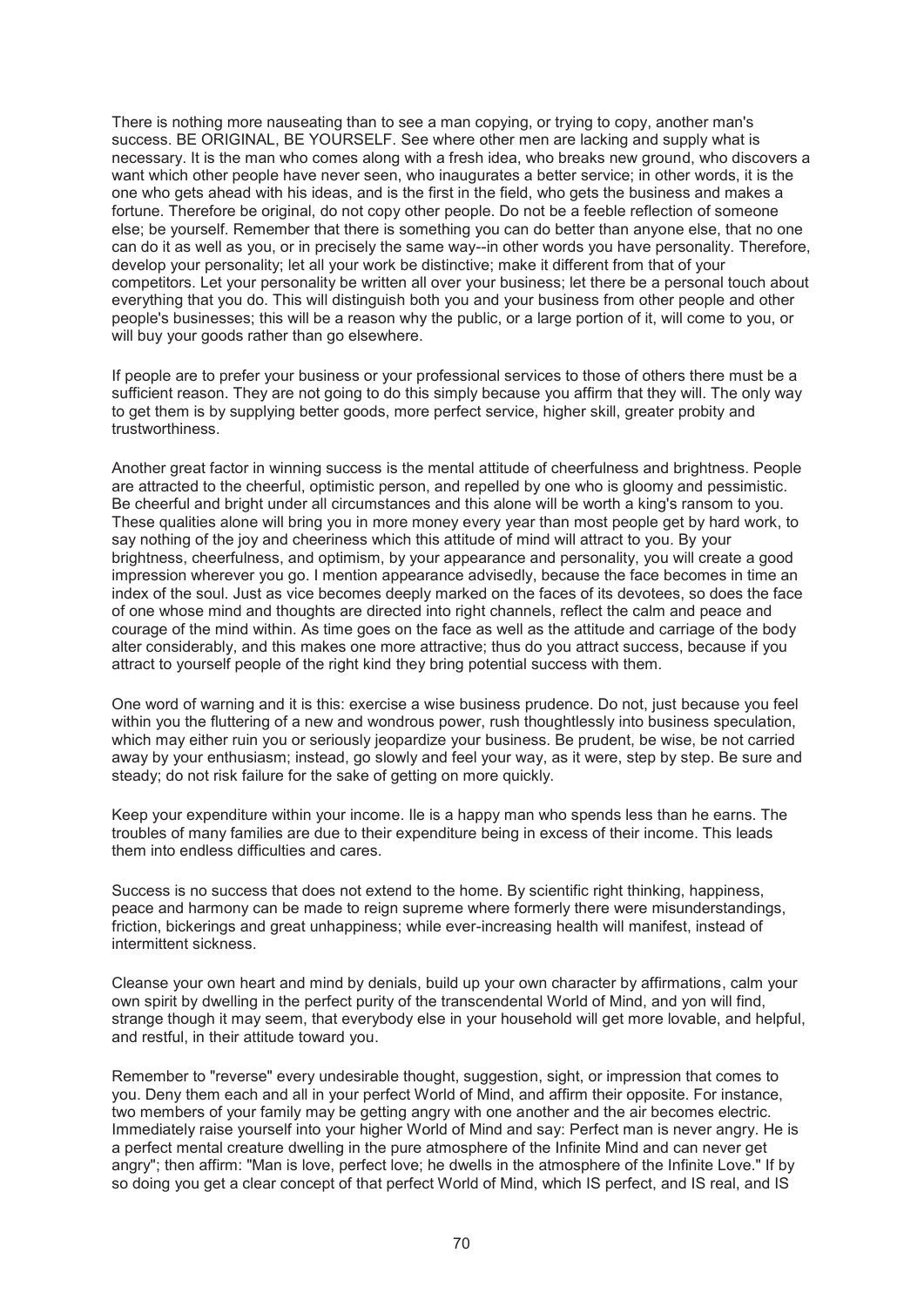permanent, and a clear realization of the perfect Love of this Perfect World, then the quarreling ones will cease to quarrel, will love one another instead, and ever afterwards will quarrel less.

Remember the three great Laws:

(1) The Law of Love and Attraction. "Give love, and love to YOUR heart will flow, a strength in your utmost need."

(2) The Law of Compensation. "Then give to the World the best you have, and the best will come back to you."

(3) The Law of Absolute Justice. "For with what measure ye mete, it shall be measured to you again."

Therefore the ability to win the highest and truest success, to draw to yourself the greatest happiness, to create in your life the highest good, all depend upon giving. The mistaken idea of the animal mind that, to be happy and successful, one must seize and grab, is entirely false, and leads to bitter disappointment. The voice of Wisdom that is heard in the "Silence" tells us that only as we give do we receive. That if we give of our best--our best thoughts, emotions, service, love--then the best will come back to us in the exact proportion, no more, no less.

Again let me emphasize the necessity for "stickability" and perseverance. Keep at it, never know failure, let this word be expurged from your vocabulary. It is the man with the greatest staying power who wins through hard times.

Again, possess your soul in courage. Remember that if you use your inward mental powers aright, and bring your business and your life and your conduct into harmony with the Law, you can never fail. Great are the possibilities of your life, because great, beyond all human ken, is the Infinite Power within you. You have nothing to be afraid of. Big corporations cannot smash you. You fan always beat them by personal service, by individuality and originality. By straight dealing, by integrity, by honesty combined with efficiency, and businesslike procedure, you can make for yourself an enduring reputation. When faced by problems, difficulties and perplexities, you can at once raise yourself into your perfect World of Mind, and realize that you, your real self, can never be perplexed, because being one with the Universal Mind all wisdom is yours. You know that in the "Silence," having hushed the loud voices of the surface, material mind, you can hear the still small voice of intuition, of infinite wisdom. For you, having learnt how to raise yourself above the life of the senses, to the perfect World of Mind, there is wisdom, understanding and illumination; there can be no perplexity or worry, only infinite calm and peace.

By being calm and unflurried, by dwelling in an atmosphere of peace, you can preserve your nervous system and your health, tine while your "sharp practice" competitor is tearing his nerves to pieces and breaking down his constitution.

Above all, remember to deny every thought, sight, influence and suggestion that is evil, or pessimistic, or material, or fearing, or selfish, and create in its place its exact opposite. Deny evil constantly, and affirm Infinite Good, deny fear just as frequently and earnestly, and affirm confidence and courage; do this persistently and you will transform your life.

Now that you have finished the lessons do not lay them lightly aside, and forget them. This Course is not for three months merely, it is for your life. You have gone diligently through the Course and probably think that you have mastered it, but it is highly improbable that you have. If you w ill now begin again and start with Lesson 1 and work steadily through the Course you will find fresh light and understanding, and many hidden and deeper meanings, unsuspected before, will come to light. Study the lessons and practice their teachings for the rest of your life. Do not expect immediate results. The effects of thought are slow in manifesting. It is my experience that what we think today becomes manifest in about two year's time. By that I do not mean that by affirming certain qualities I do not immediately begin to develop these qualities, because I do right from the first affirmation. What I do mean is this, that suppose I want to demonstrate a big business, a large practice, or say a house in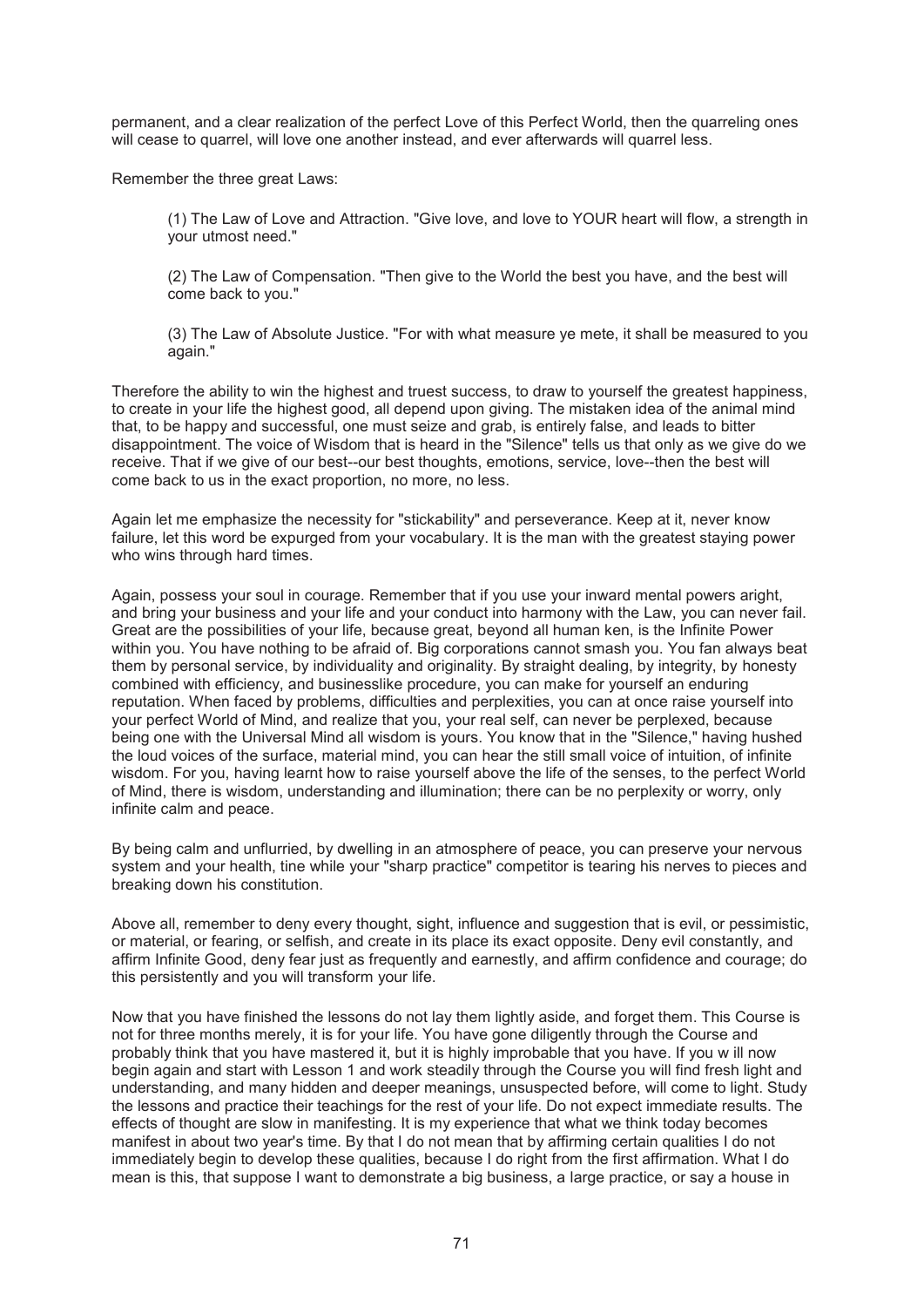the country all bought and paid for, a perfect recovery from life-long ill-health, or a greater advancement in spiritual unfoldment, then if I hold in my mind a sharply defined picture of what I want, and vitalize it by joyful emotion, and confident affirmations, and spend at least a quarter of an hour every night and morning holding this picture in my mind besides calling it up at intervals during the day, then in about two years' time what has been held in the mind will become an actual accomplished fact in my life. I may have many setbacks and disappointments but if I persevere and persist and concentrate, then whatever I desire MUST objectify in my life. Actually, of course, I have been progressing all the time towards the realization of my desire, but it is in about two years' time that tangible results usually are seen. After that one can never look back, because success attracts success and once one has "demonstrated," one becomes so full of success vibrations that success becomes the habit of one's life.

Therefore, keep on persevering, persisting. Never cease mentally to picture and affirm confidently. It is by this mental activity that you win success, it is not done by striving so much as "thinking" and visualizing. Of course one must work, but it is the mental activity that crowns the work with lasting success.

By bringing into play, as taught in these lessons, the illimitable powers of your subliminal mind, by the use of denials and affirmations, by harmonizing with Immutable Law, and by the art of visualizing, you can accomplish all that you desire. There is no height to which you cannot climb, no success that you cannot achieve, no happiness that you cannot attract into your life. All things are yours. Everything has been delivered into your hands. You can do whatever you please, you can achieve what you will, you can be all that you desire. Act according to the teachings of this course, making in future your own denials and affirmations as are required, extemporizing your own meditations, and you will have set your feet in a path that leads ever upward. Where it ends, if it ever does end, no one can say, but this I know, it is a path of joy and blessing and happiness and success; it leads to heights the grandeur of which cannot be described.

If I have helped you to take this road of scientific right-thinking, which leads to your eternal joy and satisfaction, I am rewarded above measure.

I affirm for you Success in its richest and fullest sense, and all the joys of overcoming.

 $-(-)$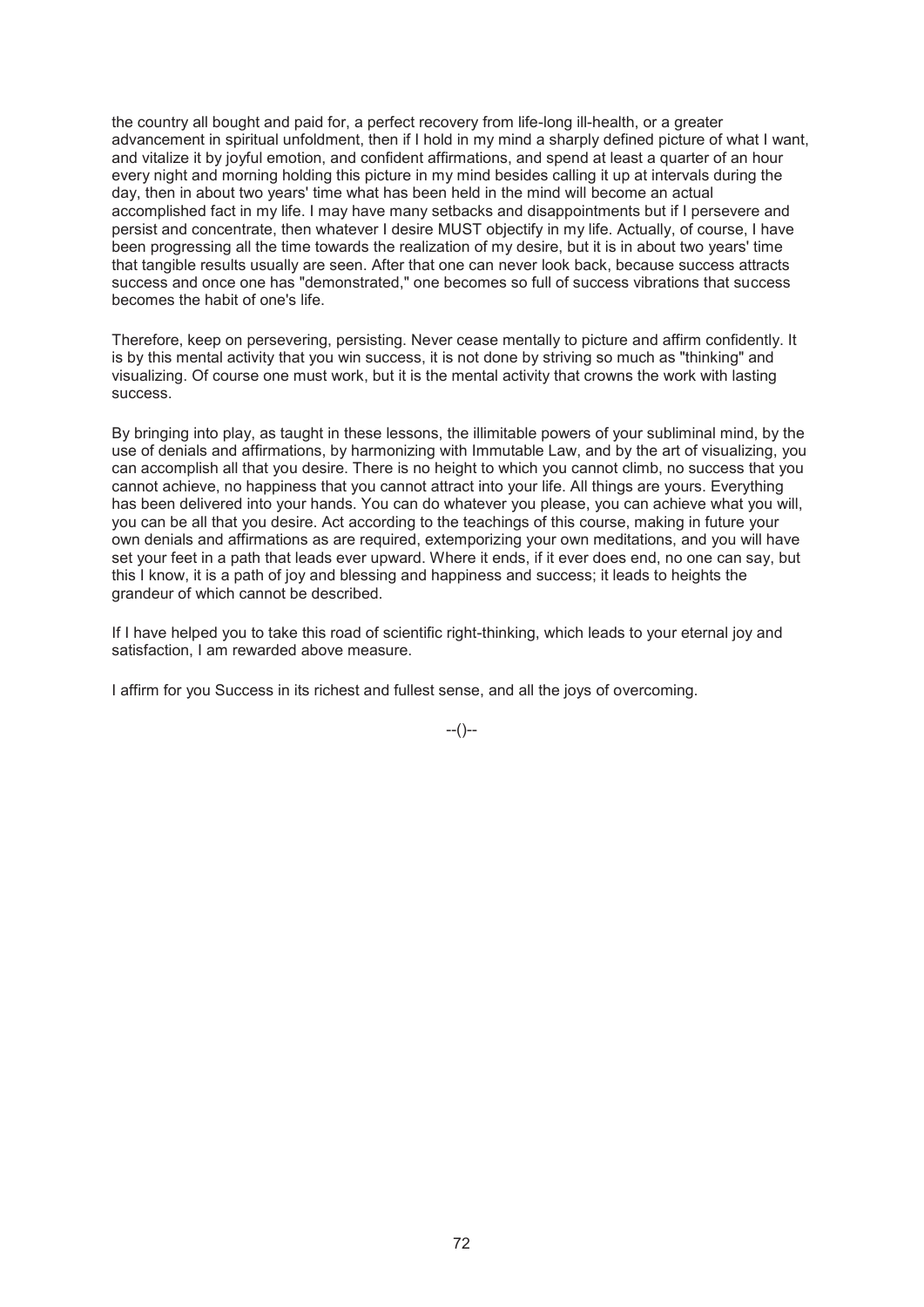## **Dynamic Thought**

## **The Advanced Postgraduate Lesson**

*The Advanced Postgraduate Lesson concentrates and condenses the whole of the teaching into one Meditation to be used night and morning. It is advanced in that it passes from the "I am" stage of personal consciousness to the "Thou Art" stage of union with the Divine Mind and Spirit. If it is in this respect too advanced for you and you seen to lose touch through it, I would advise you to modify it by using "I am" instead of "Thou Art."*

*It is hardly necessary to state that it is very important that every thought expressed in the meditation should be REALIZED, FELT, and, if possible, VISUALIZED. Some students find it helpful, when they affirm success, or health, to feel and realize that streams of Divine power and life are flowing into them from the One Fountain of all Life and Energy, others get the best results by a sheer realization of the infinite Perfection of the Absolute.*

*With every good wish for your continued progress along these lines*.

THE object of this postgraduate lesson is to concentrate all the teachings of the course of lessons which you have been studying, to arrange it in such a form that you can make use of it to the greatest practical advantage day by day and at the same time raise the whole teaching to a higher plane. You have been taught denials, affirmations, visualizing and meditations, it will now be shown how to combine all these into one exercise, which if performed IN THE SPIRIT, as well as the form and the letter, every night and morning, will keep you in health, prosperity, love, joy and gladness, enabling you to draw around you invisible forces, which will shield you from all harm, danger and disaster. You will also be shown how to draw your loved ones into the same Divine influence and thus bless, protect and enrich their lives as well as your own.

At this point let me say that it is impossible for you to fail, or for the Laws of the Universe to cease to act. Neither can you fail to bring yourself into. harmony with these Laws if you conscientiously follow day by day the teaching laid down. I do not mean by this that you will IMMEDIATELY be healed of a long standing infirmity, or that you will be INSTANTANEOUSLY delivered from disharmonies and limitations in your life and circumstances, or that you can at once keep out of your family circle evils which have been present for a long time. What I do mean is this and I want you to pay special heed to what I say: Every time you turn to the Infinite Mind, the Absolute Divine Centre, God, Infinite Spirit, whatever name you prefer to use does not matter (neither does it matter if you seek Infinite Good within you, or above you), every time you get into conscious union with the Divine Spirit and in touch with the real spiritual world of perfection, and then deny the evil in your life and affirm all the Infinite Perfections of God, then definitely and with absolute certainty a portion of evil will be taken out of your life, and a corresponding amount of good will take its place. There is no chance or luck or mistake, or missing fire, or uncertainty about it, the Law is absolute and immutable and can never change or vary, neither can the Infinite Power, which is always at your service, fail to operate. The Law and Power which cause the Sun to rise each morning with all its glory, beauty, majesty and power, are the same which operate in your life and mine, and they can no more cease to operate when we, through denials and affirmations, consciously employ them, than the sun and our planet could resist the power which sustains them and the Law which guides their progress. The Law is changeless, in this are our strength and confidence. What we have to do is to harmonize with the Law, if we do this then our life will be gradually righted and our troubles smoothed out. Results always appear to be so slow in manifesting, yet when they do manifest and we look back on the comparatively short time the transmutation of evil into good has taken, we are amazed at its swiftness. When we consider to what straits wrong thinking had brought us, and the great accumulation of evil which past wrong thinking and consequent action had built up, it is amazing that ever we can overcome it in this life, and demonstrate the highest good in its place. Yet it is not only possible, it is being done every day. It is the greatest possible tribute to the intense power of scientific right thinking. I said just now that results always seem slow.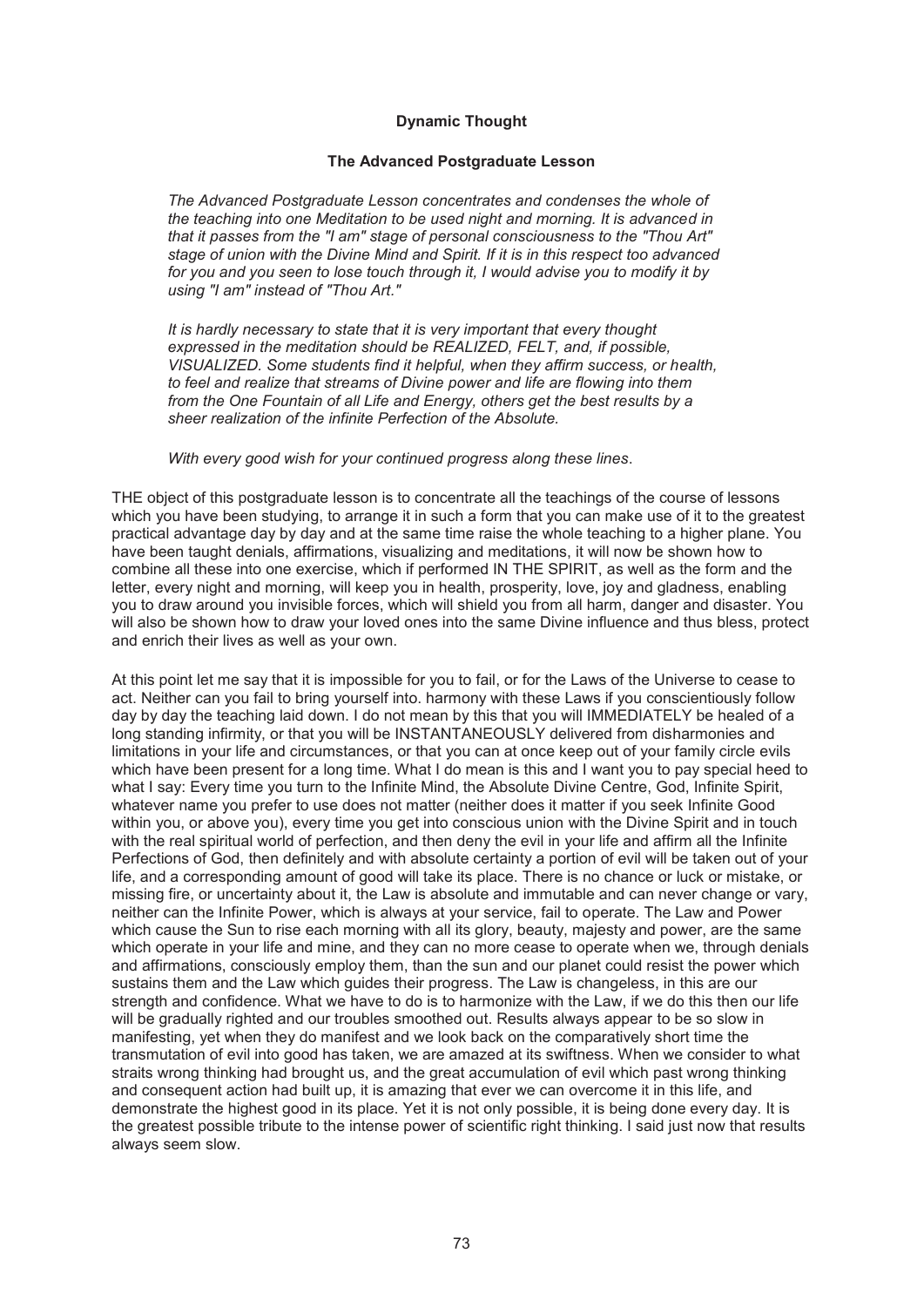Some people have to wait years for the realization of their demands, but the building up process which results finally in the accomplishment of their desires, is going on daily and hourly, and every minute. The point I want to drive home is this: You can never fail once you understand the higher spiritual law of demand and supply and work mentally in the Silence each night and morning. You may not see results for many months but you can rest assured that the change is taking place hourly, the evil is being abstracted and replaced by good. It is not a question of doubt, uncertainty, of WHETHER you will be healed or not, or WHETHER you will be successful or fail, for no such question can arise, it is just a case of working steadily on, believing and knowing that the wonderful transformation is taking place, until the manifestation appears and the demonstration is made. Every time that you look to your Divine Source and raise yourself into the higher world of Cause, you drive out of your life a little sickness or liability to illness, a little failure, a little poverty of life or soul, a little misery or unhappiness, a little friction and trouble, some weakness of character, some blemish and imperfection, and in their place is brought in a corresponding amount of health, success, abundance, happiness, harmony, peace, strength of character, perfection of soul. The change is so slight it is not noticed for comparatively long periods but the work is constantly and surely going on. It will not, however, go on satisfactorily if the mental work done is spasmodic. It is only by regular and consistent, persistent work in the Unseen that results can be achieved. The time spent each night and morning need not be long, but the work must be regularly performed, never on any account omitted or slurred over, and one must get into touch with the Unseen. Students often write and say, "I cannot give your system the time it deserves, I am so busy." No one is too busy to do what I want them to, and in this lesson it will be seen that a few minutes spent in the Silence night and morning will embrace the whole of my teaching in past lessons. Of course results will come more quickly if more time is devoted to this mental work in the Unseen, what I am teaching you is the minimum which will bring result. Unfortunately most people are too busy almost to live, and also if they are asked to use their mental powers considerably they get tired and discouraged, therefore my object is to make my system take up as little time as possible and yet produce the desired results. Those who can do so should for their own sake devote more time, in fact as much time as they can spare, without causing them to neglect family, social or professional duties.

No one can ever be too busy to follow this system, for what has to be done can be done while in bed, or while dressing, or undressing, or walking, although it is better to put aside a few minutes night and morning specially for the purpose, and he or she must be very busy who cannot manage to do this. An exception has to be made in the case of those who want to find God-consciousness and unfold their own divinity.

In the lessons of the Course there was a considerable amount of the "I will" and "I can" philosophy, it is now sought to introduce you to a higher plane. Incidentally it will bring you face to face with a great mystery. You will now be taught not to affirm I am this or I am that, but to affirm instead that in God or Infinite Mind are all the perfect qualities and good that you desire, or which you wish to bring into the lives of others. A life of perfect success, health, harmony, joy, love and blessedness becomes possible only when we get rid of our finite personality and lose it in the Universal Mind. You will wonder how it is possible to fill your own life with good, and also the lives of others, by affirming that it exists in the Mind of God. The answer is the greatest mystery of all. It is that the Infinite Mind of God is hidden within the self of each one of us. The great truth which has been hidden in all religions but which has never been taught to the multitude, being only revealed to initiates, is that God or Infinite Mind is within man--that God and man are one. The realization of this blinding truth comes only to those who by patient meditation gradually unfold the inner Self, until at last they get glimpses or flashes of the Universal Consciousness, which finally merge into full realization.

If you desire to probe the great mystery and to unfold your inner Self and thus find God, I can say this: If you will sit in meditation daily and seek God, you will surely find Him, not in any particular religion or creed or dogma, but in your own soul. The greatest mystics all bear the same testimony, all describe the same experiences, all speak the same language. As Dean Inge says, it is not possible to tell which religion a mystic belongs to, for their experiences are all the same. Therefore if this is the evidence of the great mystics of all ages and all religions that God is within the soul of man, then it must be true, for this is the only thing upon which all religions and philosophies agree, and it is vital and fundamental, while all the rest, all that makes one religion or philosophy different from another religion or philosophy is non-essential, is mere padding and symbol and verbiage. But the eternal truth lives on and remains unaltered. Religious belief and philosophies alter with their environment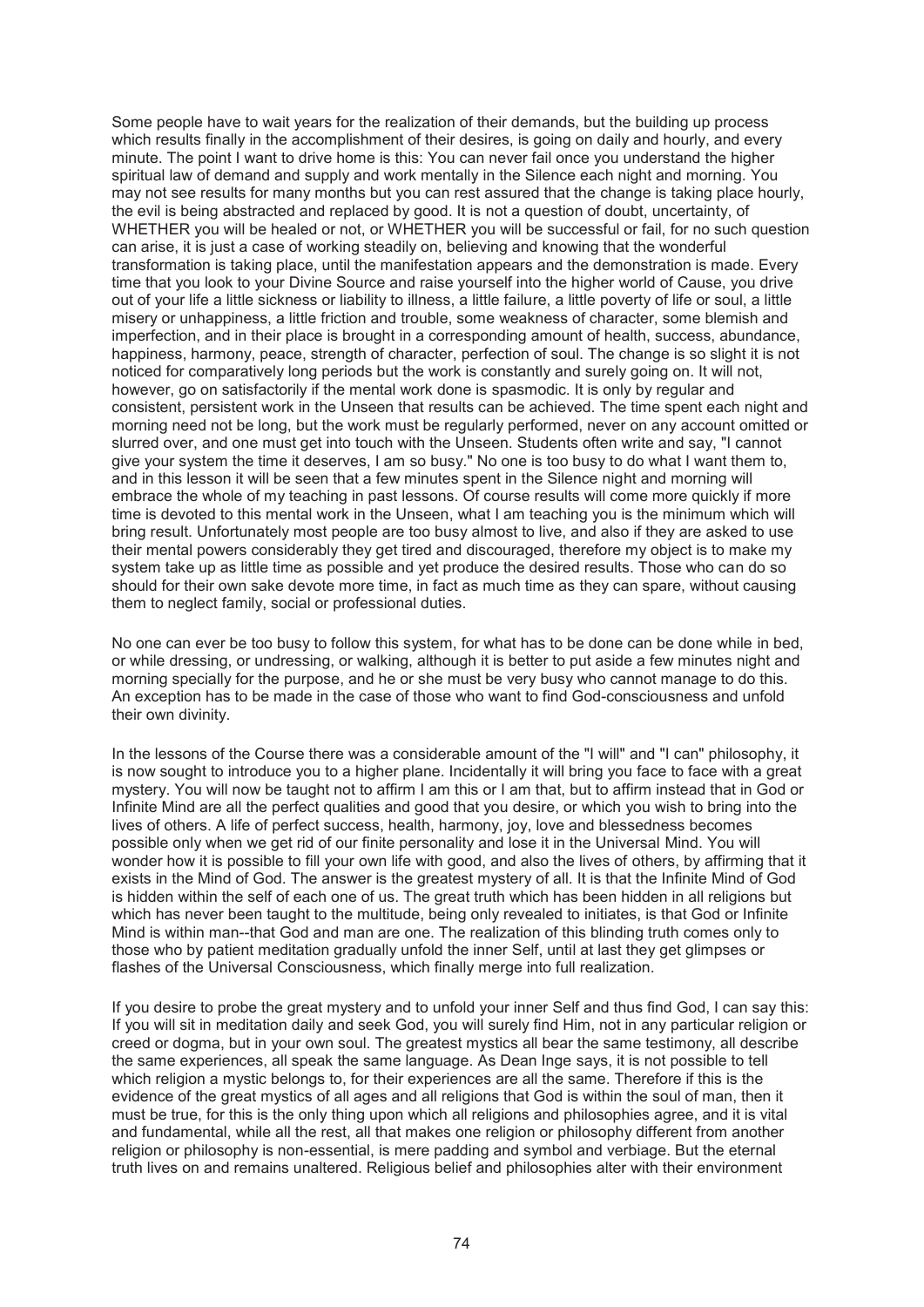and with changes which the passing ages bring, but the eternal and glorious truth that God lives and dwells in the soul of man and IS the soul of man, this great truth lives on and will never fade.

Therefore if your desire is to pierce the great mystery and to find your own Divine Self, your Centre, the Indwelling Spirit, the Immanent God within the Soul, then you must spend much time in the Silence in communion and meditation. This sort of thing cannot be accomplished by the utilization of odd moments, for the more time you spend in meditation the greater will be the revelation and the sooner will that revelation take place.

Therefore sit in the Silence and meditate on all the wonderful attributes of God, realize the Immanence of God, how He is in everything and in your own soul, that God and you are one. In time you will get flashes of Universal Consciousness, glimpses of the blinding truth. These will in time give place to what is called "transforming union," or as some Mystics call it, "deification." After that everything else fades into insignificance.

Of great assistance in one's progress towards God-consciousness is the study, appreciation and love of beauty. To spiritually understand a simple wayside flower is to enter into the very heart of God.

The greatest attributes of God's character is Love. To meditate upon the words "God is Love" is to enter the highest wisdom. If love is the crowning glory of the Mind of God, so must it be ours, for God and man are one.

I present these thoughts for those of my students who are seeking the deepest wisdom, the greatest joy, the highest achievements of all. They are suggestions only, but if followed they will lead to results beyond present comprehension.

However, this is not the main object of this lesson. The main object is to show how to burn up the evil in your life, and bring in a continuous stream of good, but the foregoing helps us to understand what is to follow. My desire is to show you how to work in the highest possible plane and this is by realization of the Infinite Perfection of God. By so doing you will work in a realm of far higher vibration and thus will you and your life be transformed. It is by looking to and aspiring after God transcendant that you realize the power and presence of the Immanent God in your own soul, and you have only to affirm and realize that all things are in God to draw them into your own life.

The system which follows brings into play all that you have already learnt, it is a combination of meditation, denial, affirmation and visualization. By using all these methods and powers in order to produce an inward realization of the Infinite Perfection and Plenty of God, and by this realization itself, there takes place a joining of forces between God transcendant and God in your soul, which burns up the evil in your life and fills it with Infinite Good. Every time that you cause this realization of Divine Power to take place, a certain amount of evil is destroyed, and good is installed in its place. Therefore there MUST come a time when the evil will have disappeared to such an extent, and good accumulated to a point, when the latter can no longer be hid but must manifest in the life.

In the lessons which you have already read I repeatedly warned you against changing your visualization, because it would bring confusion into your life. The change which I recommend now will not cause more than a temporary upset in your life. For a few days there will be a certain amount of disharmony because of the change in vibration but that will soon cease. This teaching does not contradict what you have already learnt, instead it is its consummation. You have been prepared by the lessons which have already been absorbed, for the higher lesson which is being taught now.

During the lessons you have been trying to form a clear visualization of what you hope to be and what you hope to achieve. The only alteration that is necessary is to visualize and realize the perfection of God and Heaven instead of yourself. You drop the mortal self and find God in its place. Instead of visualizing your own achievements you visualize and realize the Infinite accomplishments of Divine Mind. Working in this way you raise the whole tone of your work, you put it upon the highest possible plane. It is necessary to mention at this point, that you cannot actually visualize God but you can TRY to, the nearest approach you will ever get will be an inburst of spiritual light. When this takes place you will know that your treatment is effective. You can, however, visualize all the beauties and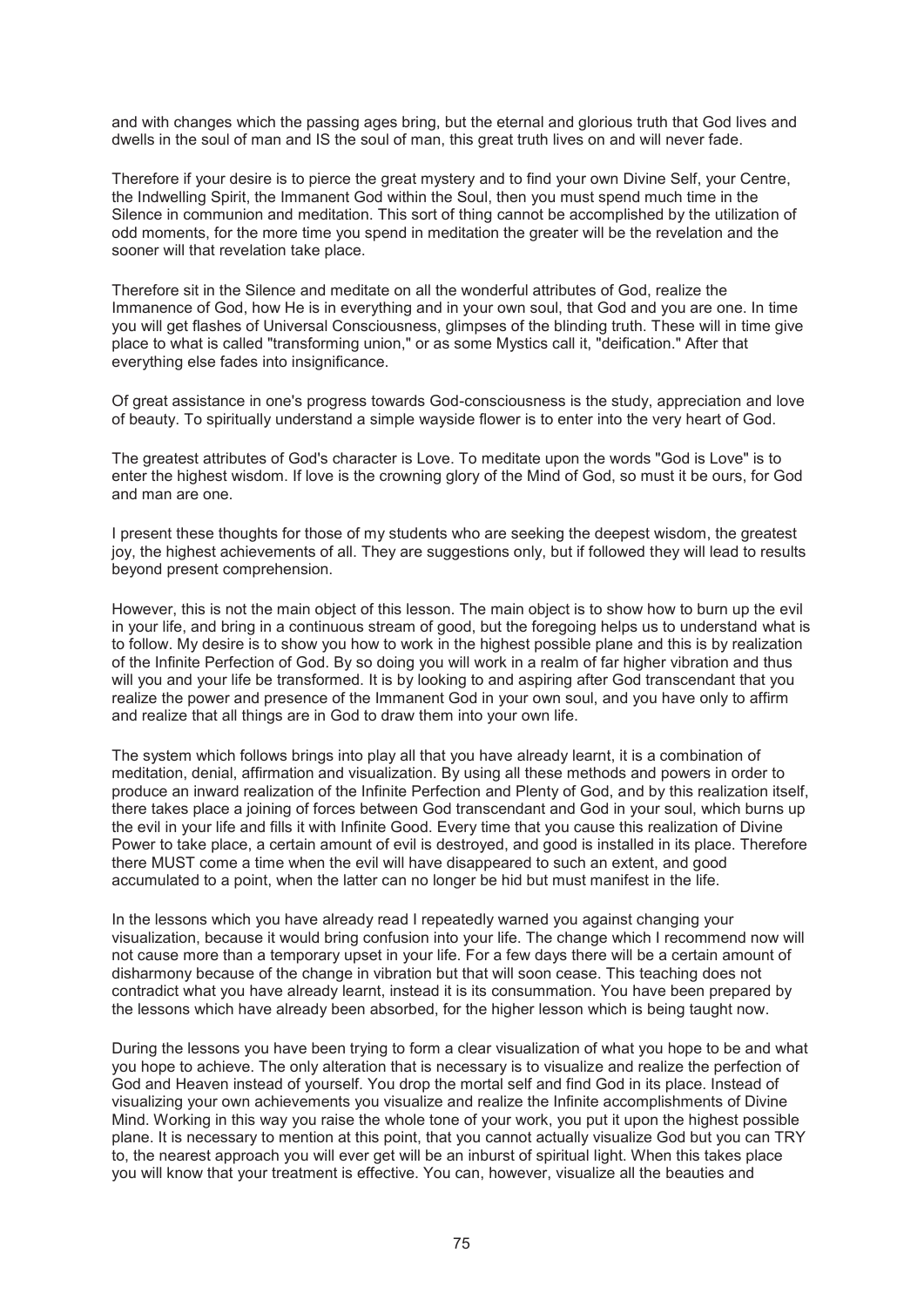wonders and abundance of heaven or the perfect World of Mind and Spirit, but see this if you can as luminous with a heavenly light all its own. Here let me say that the brighter and more luminous your vision is, and the more bathed it is with spiritual light, the greater will be the results which will be achieved.

If you are seeking to demonstrate improved circumstances by visualizing and affirming, then you should keep on doing so, and raise your mental work so as to see and realize how infinite plenty. and abundance are in God. SEE wealth and prosperity proceeding like a fountain from the heart of God, showering upon you abundance beyond description. Realize that all things are God's and proceed from God, and therefore yours, because God and man are one. Remember, YOU CAN NEVER FAIL. No matter how poor one may be, nor how desperate and hopeless financial affairs may appear to be, it is impossible for you to fail in your demonstration of abundance. God is the source of everything--is everything. Everything that we need is an expression of God and proceeds from God. The great secret is this, that God withholds nothing from man for we are part of God just as a leaf is part of a tree. The tree does not withhold its nourishment from the leaf, neither does God withhold abundance from us. In fact everything is ours already and if we do not visibly possess an abundance of all good things it is because we keep good away through negative thinking and through not claiming that which is already ours.

Therefore if you will spend as much time as possible in the Silence, both night and morning, affirming and visualizing the Infinite Plenty and Abundance of God, and SEE all the profusion of God's abundance coming to you, and you realize and affirm that it all comes from God and is already yours, if you will do this regularly every night and morning, for as long a time as possible, you can never fail. Sooner or later the demonstration will be made and you will realize everything that you have visualized and affirmed. It may be two years or it may be only a few months, before you see results, but all that time the change will be taking place, the ground prepared, the material got together for the demonstration. First in the Unseen then in the Seen, this is the Law of the Universe.

I know that many of my readers will say they have souls above such sordid things but on the other hand there are those upon whom difficult circumstances, if not actual poverty, press very hardly, and they feel that the first demonstration they must make must be that of prosperity.

The visualization must be clear, the affirmation fervent and backed by strong emotion. Also affirmations should be preceded by denials of poverty and lack, these will help you realize the Infinite Abundance of the Divine Mind.

Those who wish to demonstrate abundance should follow the above programme in addition to the "treatment" described later on in this lesson.

Those who are seeking to demonstrate abundance must notary and accomplish this by their human mind or by using their mind in a hypnotic way, for if they demonstrate wealth in this way other evils will appear in the life to take the place of poverty. Instead one must look ever to God and see Infinite Abundance coming from Him. Also evil must be denied as much as possible and perfect Good affirmed in its place.

## $-(-)$

## **General Treatment**

The method I myself employ and which I wish to teach you is as follows:--

First of all say earnestly, and realize the truth of what you are saying, "There is no evil, there is only Infinite Good." Now rise in spirit to God transcendent and say, "Thou art the Infinite Good, the Infinite Perfection, the Infinite Beauty and Loveliness." As you say each of these words, visualize them and realize in your own soul what they mean. Try and get a comprehensive and spiritual idea of Infinite Good all through the Universe, try and realize what Infinite Perfection is; now by your recollection of lovely flowers, and glorious sunsets and sunrises, try and understand what God's Infinite Beauty and Loveliness is. Proceed to realize in your own soul the meaning of everything that follows, spending a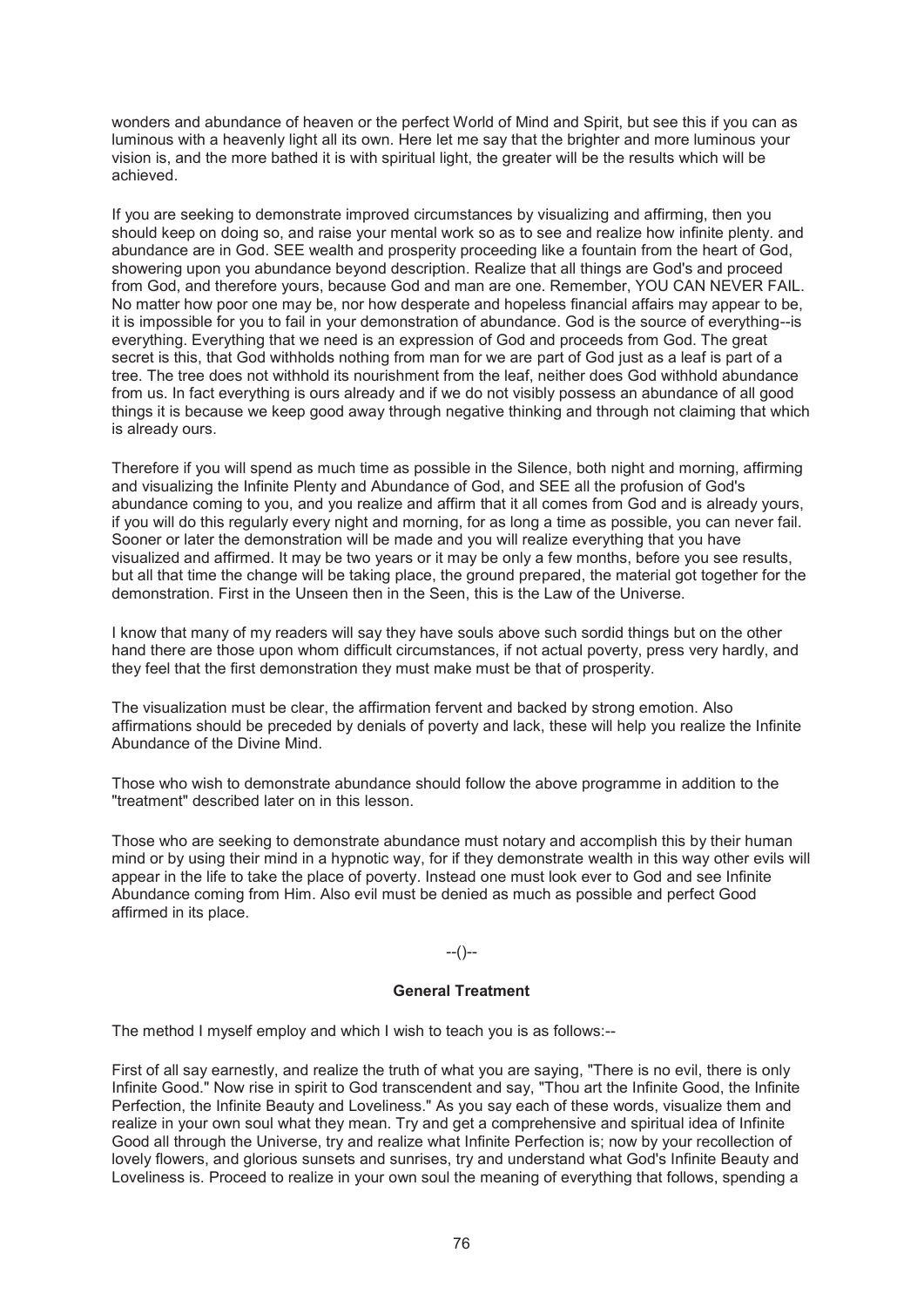little time over each, so as to get the realization. "Thou art the Infinite Love (dwell especially on this), Joy, Peace and Happiness. Thou art the Infinite Abundance and Prosperity, the Infinite Success, Achievement, Accomplishment, Persistence, Perseverance, Patience, Overcoming and Victory. Thou art the Infinite Wisdom, Knowledge, Truth, Light Understanding, Justice, Equity, Honesty and Uprightness. Thou art the sure guide of all who know Thee. Thou leadest man always in the right path, showing him step by step the way for him to travel. Thou art the great solver of all problems, man can never be perplexed or dismayed, for Thou dost solve all his problems immediately and the Divine Spirit within him tells him exactly what to do."

"Thou art the Infinite Life and Health." There is no disease, sickness, ill-health or infection. (Here deny your own weaknesses and ailments, realizing that they cannot exist in God.) "There is only Infinite Life, Health, Purity, Perfection, Loveliness, Beauty, Youthfulness, Joyousness, Happiness and Love."

This will cover every department of your life. Deny especially the troubles, habits and difficulties of your own life, and realize that they can never exist in God. This will make it easier for you to realize their positive opposites as they exist in God. It is all a question of realization, for it is only when you realize the Infinite Perfection of God, that the "treatment" becomes effective. When you get the realization you will become conscious of an inburst of spiritual light, of radiance and glory. Also you will feel lifted up in spirit in a wonderful manner. Realization is the only thing required, because the power of God is infinite and comes into operation as soon as you spiritually realize it within the soul. Therefore when you realize that there is no disease or failure in God, and that, because you are in God and form part of the life of God, there can be no disease or failure in you, these negative evils begin to vanish from your life, simply because they cannot exist where God is.

You will observe that the whole "treatment" is a meditation, therefore every time you do this you become more like God and your life more like that of heaven. Every time you "treat" in this way, you are putting away the old life and its failure, and entering further into the Infinitely perfect life of the spirit. If you make a daily habit of thus "treating" and entering more into the Divine Life, you will, as the years go by, find your life become more and more harmonious, beautiful and blessed, and more like that of heaven. At first, of course, the old troubles will persist, but in time their violence will diminish and they will come less frequently until finally they disappear altogether. Persistence and perseverance are necessary. Many times you will think you are doing no good, but if you will persist and persevere you can never fail. The results are a foregone conclusion, for you are dealing with Immutable Law and the Infinite Power of the Absolute, therefore you can never fail. Results may be delayed, owing to accumulated past wrong thinking, but they will surely come, and they will come in this life.

The results are not, however, confined to this life, for every time you "treat" in the manner shown you are building up your soul-body and your spirit-body and thus preparing yourself for the lives which have to be lived, after you have shuffled off this mortal coil. According as you build now, so will your life be when this transient passing vapour is finished. He or she is wise who builds well today.

It may be as well to say at this point that you should continue to use denials and affirmations at all times during your waking hours. They will not hinder you, instead they will speed your work and make your tasks far easier. Also they will smooth your pathway and round off life's sharp corners. You may have to live or work in a sea of irritability, yet if you will deny that these things can affect God's creatures, and affirm that all is peace and love and joy, the disturbances will quickly pass away.

It must be pointed out that the more often you raise yourself into the perfect world (heaven) and turn to Divine Mind (God) and affirm the wonders and beauties of His Character, the greater progress you will make in the new life, the higher your achievements will be, and the happier you will become.

I have shown you how to "treat" for yourself, I will now show you how to "treat" for others and cure them or be the means of their cure, of sickness of mind, body or estate.

What you have to do is to think of the one you wish to help, in order to set up a mental connection, and then go through the same treatment as for yourself, and at the same time forgetting your friend and losing yourself in getting a clear realization of. God. Suppose your friend is ill, you will establish a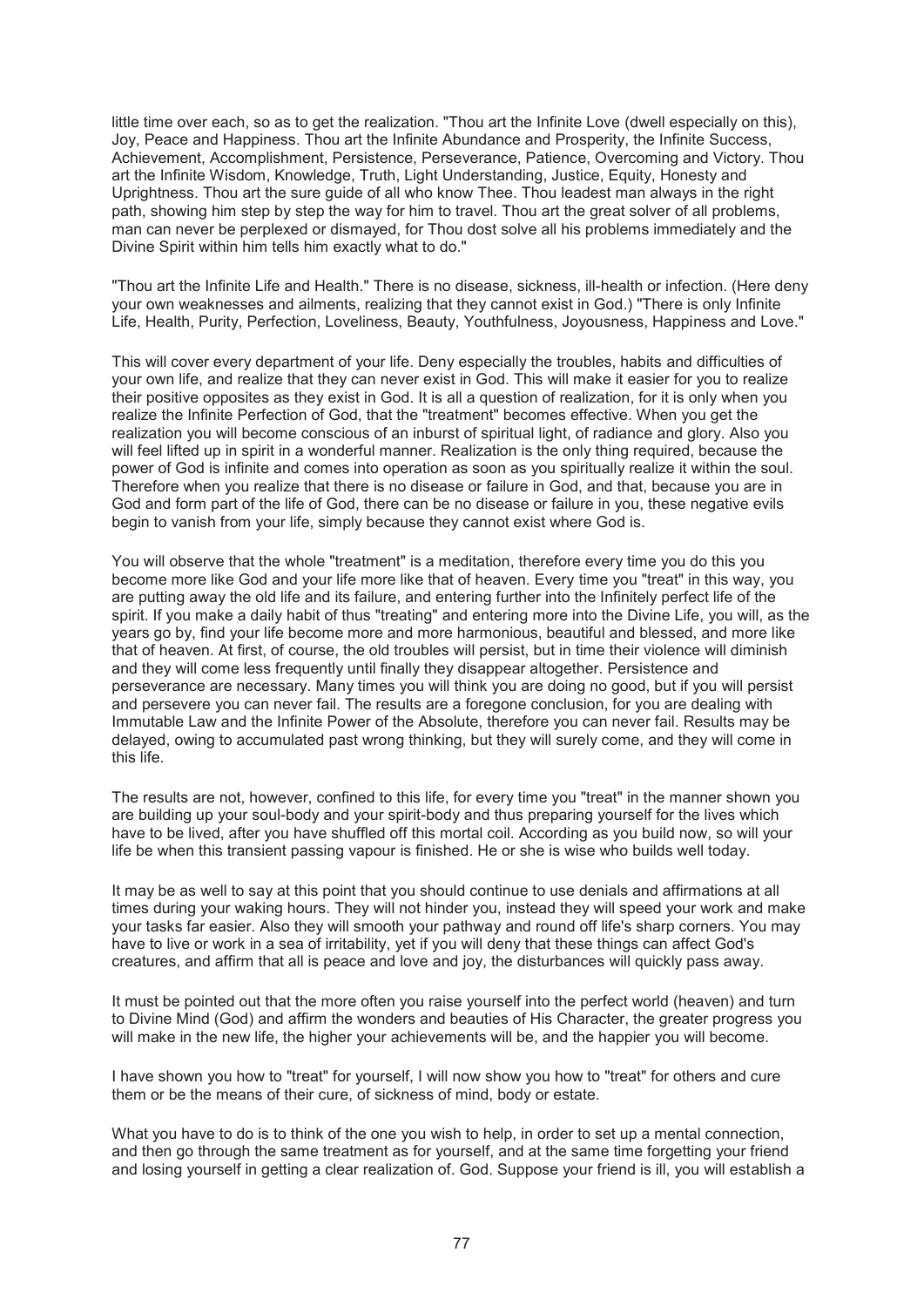connection, and then turn to God, and what do you find? Instead of a clear realization and a flood of spiritual light, you find a great darkness which you cannot penetrate. (This is caused by your friend's illness, for illness is absence of God.) If, however, you will keep on denying the sickness and illness of your friend (but all the same not remembering your friend, for you must think only of God), and keep on affirming the Infinite Life and Health and Purity and Radiance of God you will gradually find the darkness will disappear until at last you get the clear realization and the flood of spiritual light. When that takes place your friend will be either cured, or, as is more often the case, partly cured, for it is usually a question of perseverance and persistence until the desired results are attained. This is the true art of Divine Healing, it is not done by suggestion or mortal mind, but is accomplished simply by the realization of the perfect purity and health of God.

In the same way you can "treat" each member of your family both night and morning, with the result that they will be kept from all evil and shielded from all harm, danger, disease and unhappiness. Also their characters will be transformed and changed into the Divine Image. Such "treatment" will ring harmony into the homes where humanly speaking such a thing is impossible. This "treatment" will perform the so-called impossible, or miracles, simply because it depends not upon any human or finite agency but solely upon God,

It will not keep people here beyond their allotted span, but it will make their lives happy and harmonious while they are here.

Proceeding in this way you will not only be able to make your own life happy, successful, harmonious and blessed, but you will. also be able to bring the highest good into the lives of others.

The vibrations of some persons are higher than others, therefore they make better healers, simply because they get a more intense realization, but everyone can help, not only himself or herself but also others. Some are so vibrant, even the gravest diseases give way before them, but while this is not possible in every case we can all be healers and blessers of others. And remember this, it is far easier to prevent disease than it is to cure it. It is not so spectacular, but it is much better to prevent evil than to cure it. When "treating" members of your family, you should deny all evil disease, sickness, ill-health, failure; and everything that you wish to protect them from, realizing that these things cannot exist in God. Then affirm their positive opposites and realize they are all in God and Divine Mind. Therefore "treat" daily, not only for yourself, but also each of your beloved ones in turn, **separately**. To do them in bulk is not so effective, although better than no "treatment" at all, each one should therefore be "treated" for separately. Healing by mental and spiritual treatment can only intensify, strengthen and help the healing forces of Nature. Nature is always trying to heal, and by "treatment," or constructive prayer, these efforts are helped and given a greater incentive. That is why materialists and doctors say at once, that it is a natural recovery. "Treatment" cannot make a new limb grow where one has been lost, it will not grow a new eye where one has been put out, or where the optic nerve has atrophied. It will not set a broken limb, but it will make it heal quickly and cleanly after it has been set by physical means. Mental Treatment and Divine Healing are wonderful, but they have their limitations, and if certain sects would remember this, they would be saved from much foolishness. Such being the case, it will be seen how much better it is to prevent disease than it is to cure it, also how necessary it is to "treat" spiritually, as early in the case as possible. The usual plan of trying every possible material "treatment" first, and then when given up to die, to call in a mental or spiritual healer, is not fair either to patient or practitioner.

In healing the sick it is not necessary to see them or to go near them, you may be hundreds of miles away and it will make no difference, for we are all in God (Divine Mind) and God is in us, and we all form one complete whole. Therefore it is as easy to "treat" a person hundreds, or even thousands of miles away as it is to "treat" one close to you. You will have an uphill task, however, if the one you are seeking to cure does not co-operate with you, by looking to God and trusting entirely to the influence of the Divine Spirit for healing. If you can get the patient to give up all belief in material means, and instead look only to God in the same way that you do, you will find your task very much easier. In fact, results will always be difficult to obtain unless you "teach" as well as "treat."

Some will exclaim, "What about all the visualizing I have done, is that all in vain?" No, it is not in vain, it has served its purpose, and all that you have to do now is to visualize in God, instead of in man. By this you simply use your creative faculty in a higher plane. For instance, if you have been visualizing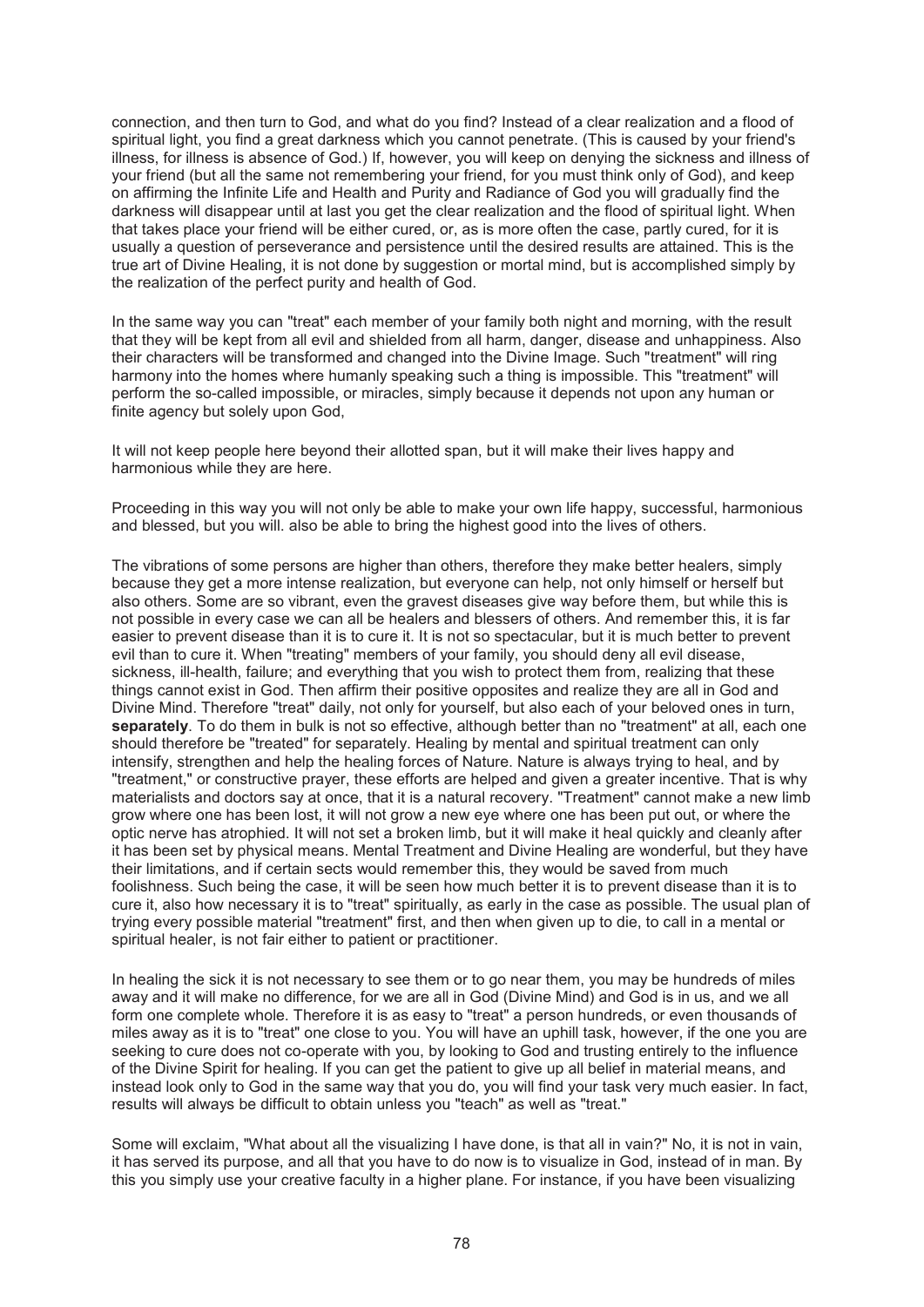prosperity and plenty, you will now visualize and realize the Infinite Abundance of God. You will realize how wonderful and comprehensive is the plenty of the Divine Universal Mind. Perhaps you have been visualizing health, trying to see yourself a perfect and radiant creature, now, you will, instead visualize the infinite perfection and life and health of God and Heaven. So whatever it is that you need you will realize that it is in God, and as you realize that it is in God, so will the glorious knowledge and realization come to you that you are in God and that God is in you, that everything is yours, that there is only one complete whole, and you being in harmony with it, enter into possession of all good things. It is therefore only a question of time when these things must manifest in your life.

The reason why realizing that everything is in God supplies all your own needs, is because God and man are one. Everything that God is and has, man is and has, all that he has to do is to realize it. Therefore the real thing to aim at is realization, and this will come through the practice of the teaching of this Lesson.

Some students will ask, "But what about the special training of the subliminal mind?" This too has served its purpose, it has taught you to still the sense and listen to the voice within. That voice is the voice of God, and your Subliminal or Superconscious mind is the Infinite Mind of God incarnating in this flesh. Therefore you now realize there can be no separation from God. because God and man are one. Instead of saying, "My Subliminal Mind will solve all my problems," you will now affirm instead, "God is the solver of all man's problems." You get your own personality, which has been standing in your way and keeping Light, Truth and Understanding from penetrating your consciousness, out of the way, and find to your joy that you are in God (Divine Mind) and God is in you, that you are one. And being one with God makes you one with all things, all the beauties of the new day, the sweet air, the rising sun, the blue sky, the song of the birds, the fragrant blossoms, the sparkling dew, the radiant life all these are yours, and you are theirs, we are all one: one with one another and with God in the life of God.

You may also ask, "What about prayer, where does that come in?" The answer to that question is as follows: Realizing God is the only true prayer. If you examine the writings of all the saints and mystics that have ever lived you will find they all declare that the only true prayer is the realization of the reality and presence of God. The process of thought which leads up to this is not prayer, it is only primary prayer, or the pathway that leads to the real prayer. When the soul realizes the pure white light and radiance of spiritual glory, it knows that it has found God, not in some distant place, but within itself, and when it has found God it has found itself. Denials and affirmations are the quickest road to prayer, to that Divine realization by the soul, of the soul, which makes all things possible. Supplicating and begging things of God never bring any results, it is the prayer which is the realization that all things are accomplished, even before the prayer is made, that receives the answer. It is not a question of getting something, because all things are possessed already, it is the realization of this fact which produces what we call answer to prayer. Jesus taught his disciples how to pray, not to use vain repetitions, but to use a few denials and affirmations. Scholars tell us that the Authorized Version of the Bible does not correctly translate what is called "The Lord's Prayer," because it is impossible to give the exact Greek meaning in the English language. The old version, on the other hand, was made from a Latin translation and could not have given the correct meaning, because the Latin has no Aorist. Ferrar Fenton's translation is as follows: "Our Father in the Heavens; Your Name must be hallowed; Your Kingdom must be restored. Your Will must be done in Heaven and upon the Earth." The form I like best is the following: "Our Father Thou Art in Heaven. Thy Name is adored. Thy Kingdom comes. Thy Will is done on Earth as in Heaven Thou givest us day by day our daily bread. Thou forgivest our offences exactly as we forgive the offences of others. Thou dost not tempt us but keepest us away from evil."

This was the prayer, consisting of denials and affirmations, which Jesus gave as a pattern. It is upon this pattern that my teaching is based. It is also upon this that all modern spiritual healing is founded.

In closing I have three things to say, and they are these: (1) Remember that if you keep on patiently working in the Unseen day by day, you are bound to get results in time. Do not refrain from working because you think you have not time, because you can find time if you make up your mind to do so. Let me use a homely illustration.